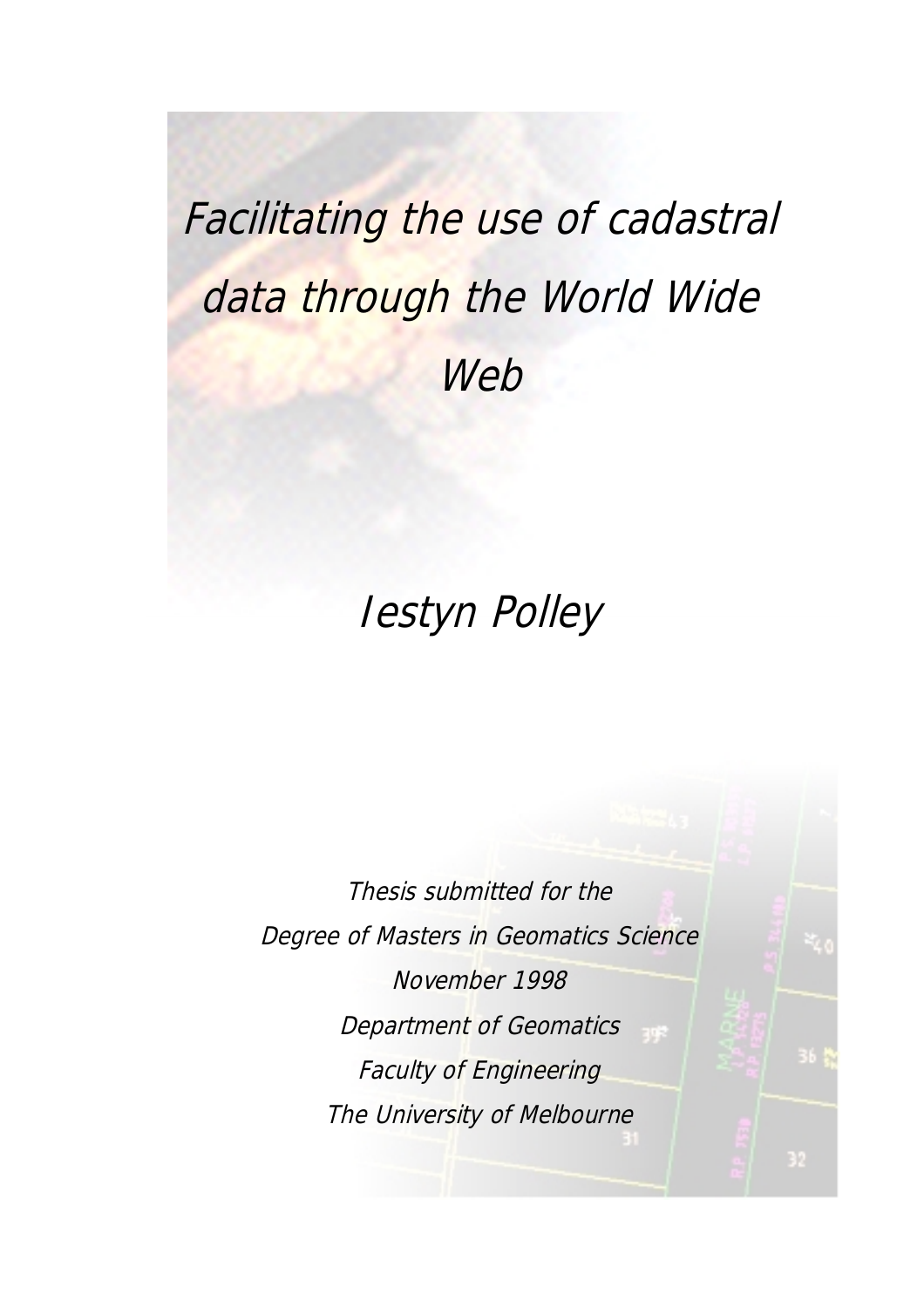# Abstract

Over recent years the cadastral industry has become increasingly reliant on digital data. Many surveyors now submit digital survey plan data to accompany the legally required hardcopy maps and documentation, although it will not be long before total digital lodgement will be possible. In this environment it will be ideal to capitalise on computer networking technology such as the present day Internet and World Wide Web (WWW) to better facilitate the transmission of digital data.

This work provides a study of the current climate in the cadastral industry and further identifies how the Internet and its related technologies can be used to facilitate the transmission of digital cadastral data. The focus is to provide a prototype application that facilitates these data transactions in the most effective manner that benefits both user and data provider. This involves a study of the different underlying Internet technologies and how they can be used within the cadastral context. The work presents how the Internet and the WWW can bring benefits in the form of increased data distribution, and, in data integration and update for data maintainers, who need efficient ways of passing digital data to and from different locations.

The thesis covers topics such as the current cadastral system, the future trends in digital data handling within this industry, current cadastral online applications, a technology review and how this can be combined in the most appropriate manner. One aspect that is presented is the extension of current Internet one way flow of information into a two way flow, allowing selected users to pass digital data on to the data server in addition to the traditional method of receiving data from the server. The study includes the background for the cadastral context, the component technologies and their appropriateness in that context, and the capabilities that such a system would present to users.

The thesis presents a number of conclusions resulting from the research work. The cadastral discipline is becoming more digital and is slowly adapting to the increased need for dealing with digital data. The Internet can provide a medium for dealing with digital cadastral data, because of its vast networking abilities. A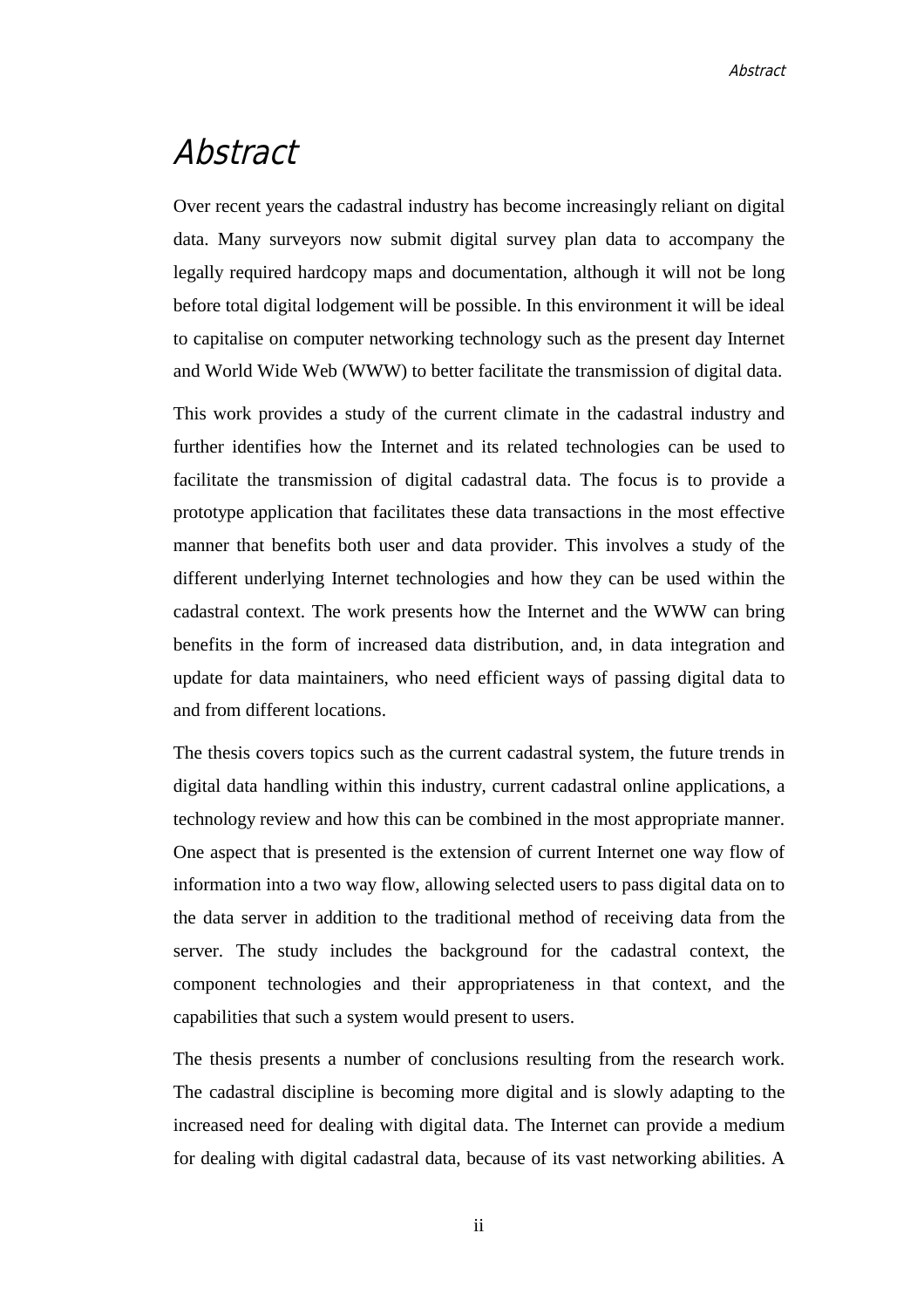generic model for the general provision of spatial data on the Internet is presented, including user interface strategies and database interaction strategies. The component technologies that make up such a model are also presented and reviewed. A system that provides spatial data on the Internet is designed bearing in mind the generic model, the most appropriate component technologies and the digital cadastral data handling requirements. A proof of concept implementation is presented to illustrate these principles in action.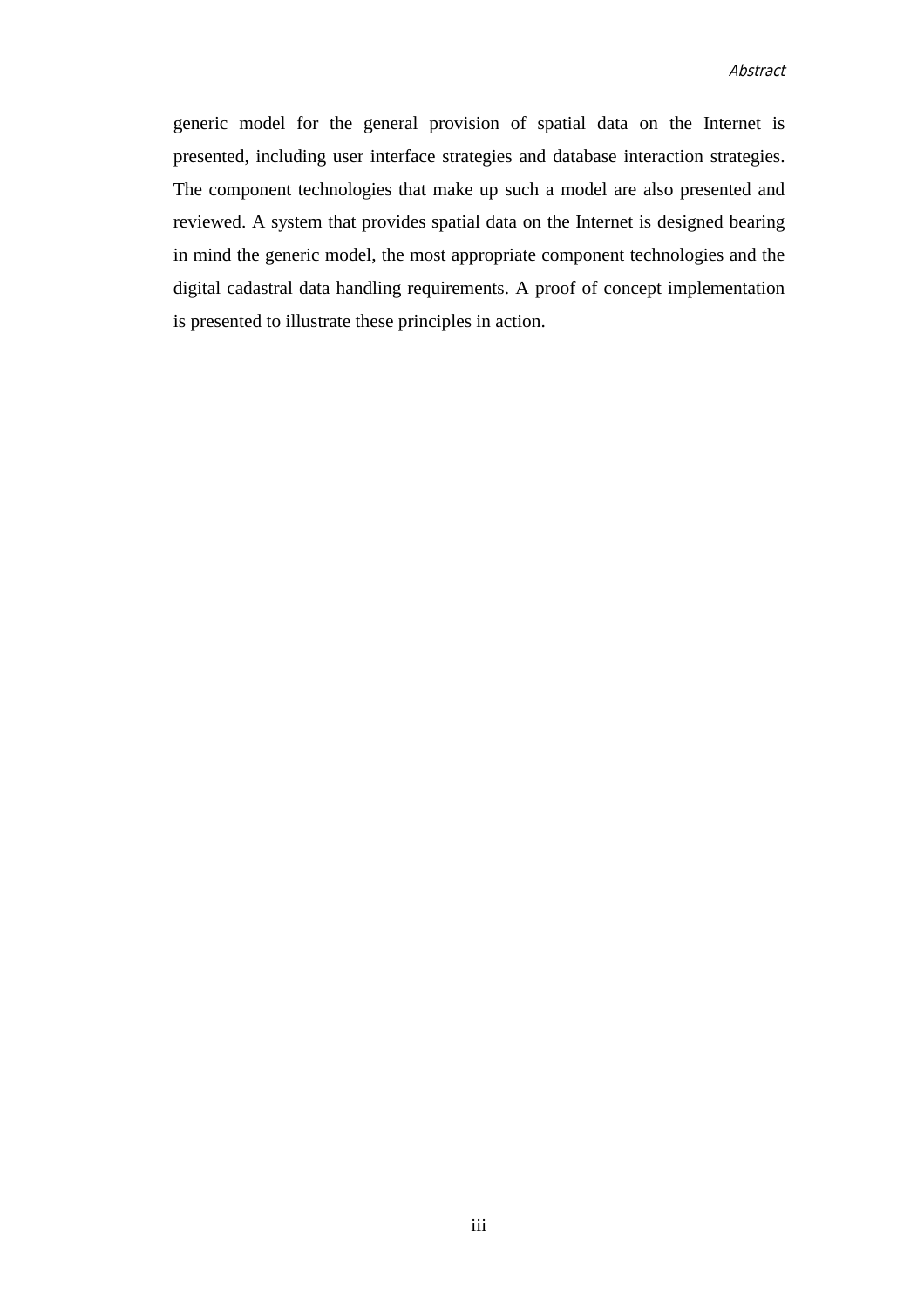# Declaration

This is to certify that this thesis has not been submitted for a higher degree at any other University or Institution.

This thesis is approximately 30,000 words in length.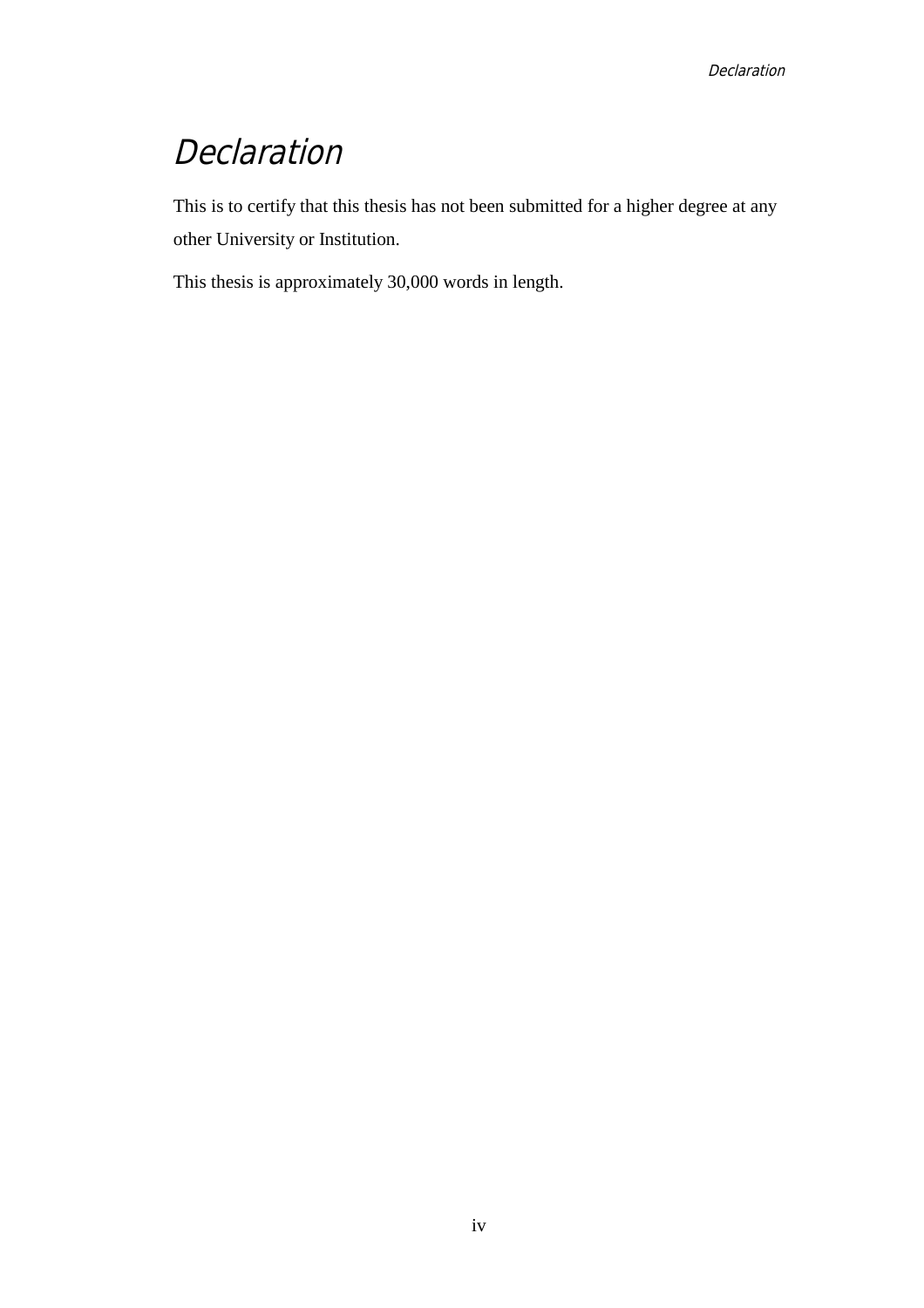# Acknowledgments

I would like to gratefully acknowledge the following people for their advice and input into my research (in no particular order);

- Wolfgang Effenberg, Department of Geomatics, The University of Melbourne
- Andrew Phillips, Department of Geomatics, The University of Melbourne
- Katie Falzon, Department of Geomatics, The University of Melbourne
- Tai On Chan, Department of Geomatics, The University of Melbourne
- Bill Robertson
- Dozie Ezigbalike, Department of Geomatics, The University of Melbourne

I would like to thank the following people for their time and for letting me visit their organisations;

- Brian Marwick, DataFlow Pty. Ltd.
- Steve Jacoby, Land Victoria
- Peter Lennon and Graeme Rush at the Department of Natural Resources, Brisbane

I would also like to acknowledge;

- Gunther Birznieks and Selena Sol for their freeware CGI-handler Java Source Code
- Rammi for allowing access to his DXF-viewer Java Source Code

This research was made possible from a collaborative Australian Research Council (ARC) grant jointly funded by Land Victoria and the Surveyor General's Department New South Wales. I would like to thank these organisations for their support.

And last but definitely not least, I would like to graciously thank my supervisor, Professor Ian Williamson, for his advice, experience and help, which without whom, this thesis would never have been completed.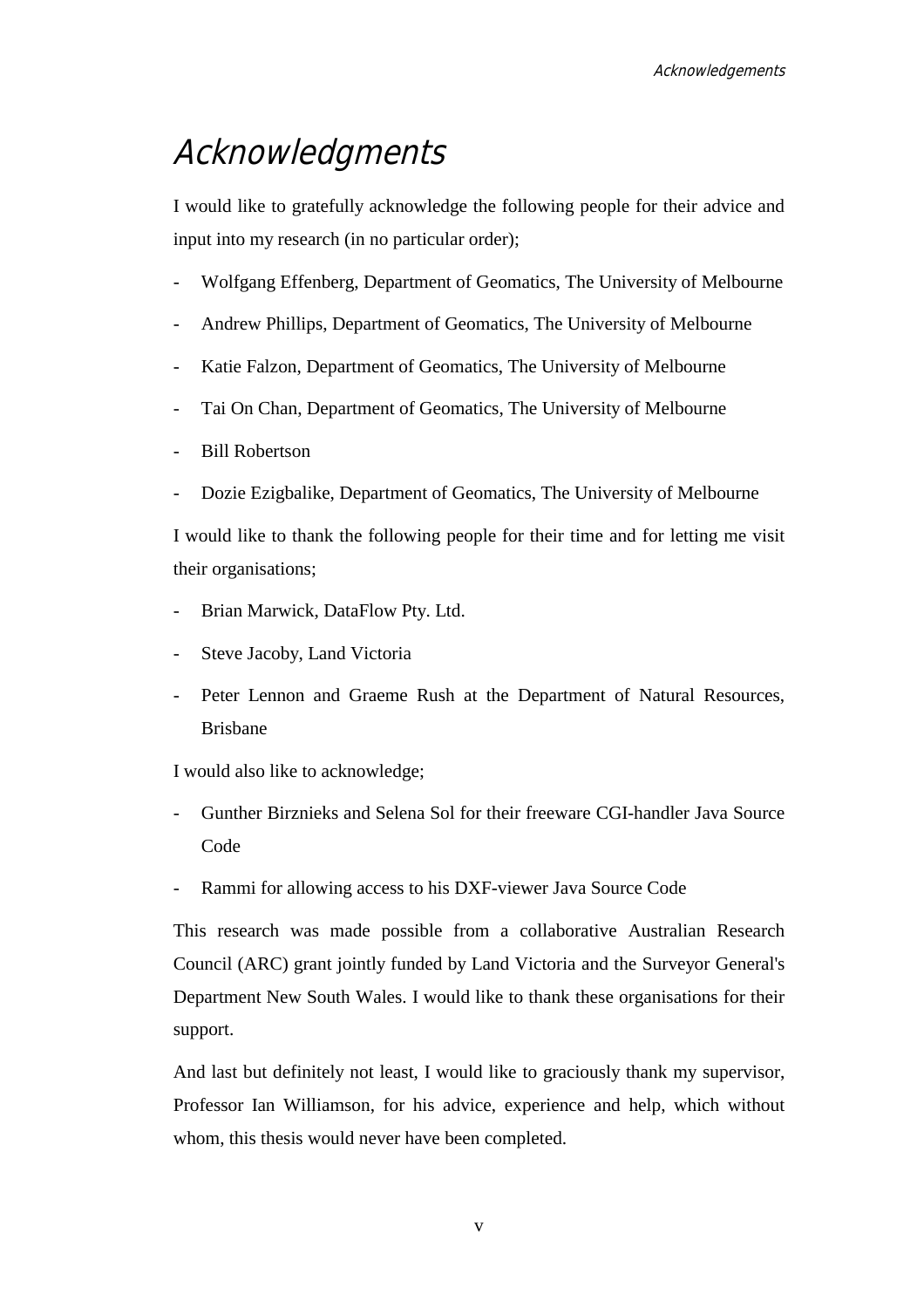# **Contents**

| <b>Abstract</b>                           |                                                 | ii                                                      |                |
|-------------------------------------------|-------------------------------------------------|---------------------------------------------------------|----------------|
| <b>Declaration</b>                        |                                                 |                                                         | iv             |
| <b>Acknowledgments</b><br><b>Contents</b> |                                                 |                                                         |                |
|                                           |                                                 |                                                         |                |
|                                           | <b>List of Figures</b><br><b>List of Tables</b> |                                                         |                |
|                                           | X                                               |                                                         |                |
| 1                                         |                                                 | <b>Introduction</b>                                     | 1              |
|                                           | 1.1                                             | The Study Context                                       | 1              |
|                                           | 1.1.1                                           | Wider research context                                  | 1              |
|                                           | 1.1.2                                           | Focus of this research                                  | $\overline{c}$ |
|                                           | 1.1.3                                           | Links Into Other Research Projects                      | 3              |
|                                           | 1.2                                             | Conceptual Framework and Research Design                | $\overline{4}$ |
|                                           | 1.2.1                                           | Problem Statement                                       | 4              |
|                                           | 1.2.2                                           | Type of Study                                           | 4              |
|                                           | 1.2.3                                           | Delimitations and Scope of Study                        | 7              |
|                                           | 1.2.4                                           | <b>Research Methodology</b>                             | 8              |
|                                           | 1.3                                             | <b>Summary of Thesis Structure</b>                      | 10             |
|                                           | 1.4                                             | <b>Chapter Summary</b>                                  | 11             |
| 2                                         |                                                 | GIS, the Internet and the Cadastre                      | 13             |
|                                           | 2.1                                             | Chapter Overview                                        | 13             |
|                                           | 2.2                                             | Victorian Cadastral System                              | 13             |
|                                           | 2.2.1                                           | History of the Victorian Cadastral System and DCDB      | 13             |
|                                           | 2.2.2                                           | The Current Victorian System                            | 15             |
|                                           | 2.2.3                                           | The Impetus for Cadastral Reform                        | 17             |
|                                           | 2.2.4                                           | Cadastral Data Update and Upgrade Strategies            | 19             |
|                                           | 2.2.5                                           | Heading into the Digital Age                            | 20             |
|                                           | 2.3                                             | <b>GIS</b> Developments                                 | 21             |
|                                           | 2.3.1                                           | Government Initiatives and Spatial Data Infrastructures | 21             |
|                                           | 2.3.2                                           | <b>Commercial Movements</b>                             | 23             |
|                                           | 2.4                                             | Internet and the WWW                                    | 24             |
|                                           | 2.5                                             | <b>Current State of Spatial Information Provision</b>   | 26             |
|                                           | 2.6                                             | <b>Chapter Summary</b>                                  | 28             |
| 3                                         |                                                 | <b>WWW Technologies for DCDB Data Transactions</b>      | 30             |
|                                           | 3.1                                             | Overview                                                | 30             |
|                                           | 3.2                                             | Review of Technologies                                  | 30             |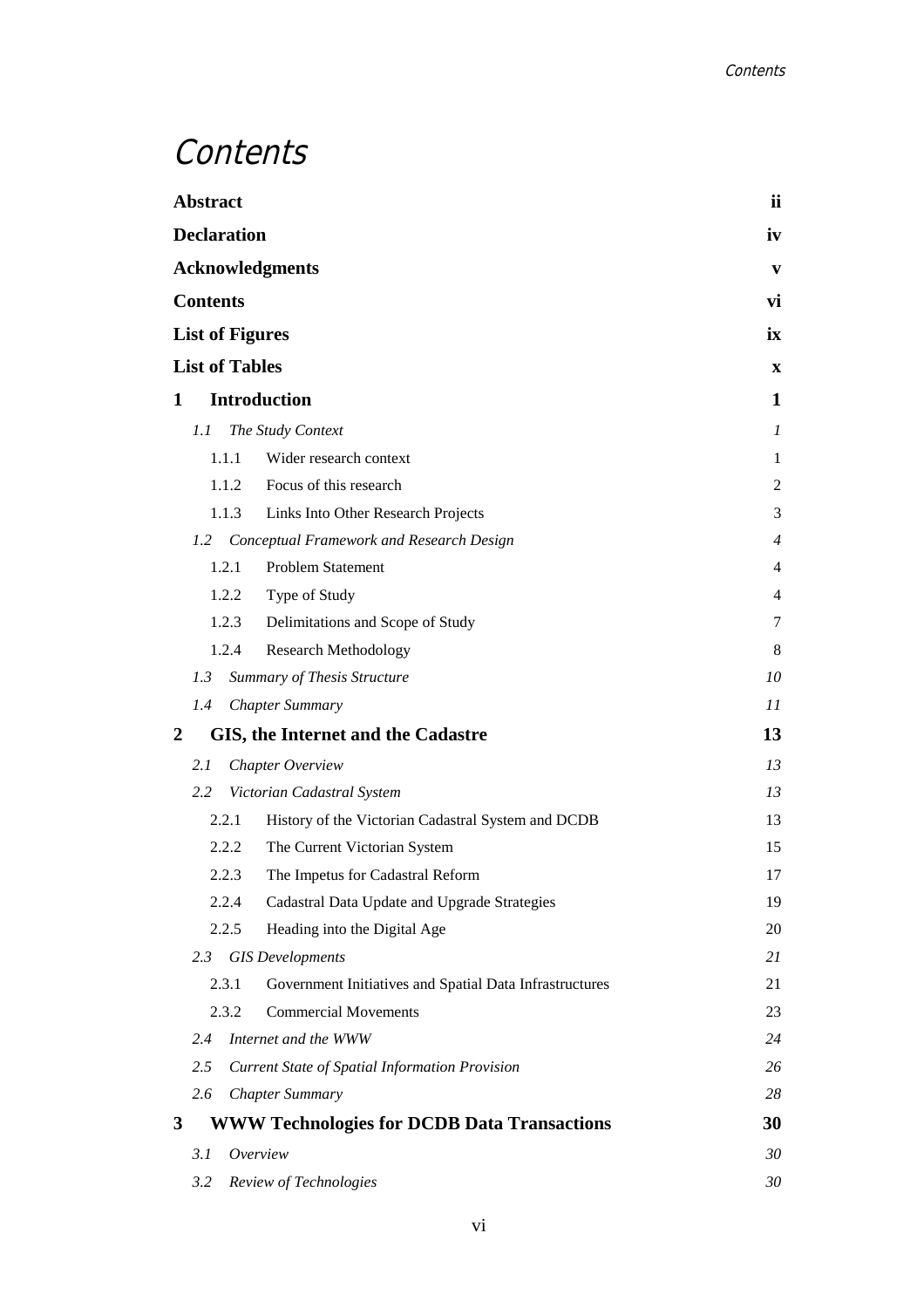|                         |     | <b>Static Files</b><br>3.2.1                                                   | 32 |
|-------------------------|-----|--------------------------------------------------------------------------------|----|
|                         |     | 3.2.2<br><b>CGI</b> Overview                                                   | 32 |
| 3.2.3                   |     | <b>HTML Forms</b>                                                              | 33 |
| 3.2.4                   |     | Java / ActiveX                                                                 | 34 |
|                         |     | 3.2.5<br>Plug-ins                                                              | 36 |
|                         |     | 3.2.6<br>Interoperability of Systems                                           | 37 |
|                         |     | 3.2.7<br>Data Encryption, Server and User Authentication                       | 38 |
|                         | 3.3 | <b>Chapter Summary</b>                                                         | 43 |
| $\overline{\mathbf{4}}$ |     | <b>Online Data Applications</b>                                                | 44 |
|                         | 4.1 | Chapter Overview                                                               | 44 |
|                         | 4.2 | <b>Why Review Existing Applications?</b>                                       | 44 |
|                         | 4.3 | <b>GIS Vendor Products</b>                                                     | 45 |
|                         |     | 4.3.1<br><b>Assessment Criteria</b>                                            | 46 |
|                         |     | 4.3.2<br>Autodesk MapGuide                                                     | 47 |
|                         |     | 4.3.3<br><b>ESRI</b>                                                           | 48 |
|                         |     | 4.3.4<br>MapInfo                                                               | 49 |
|                         |     | 4.3.5<br>Intergraph                                                            | 50 |
|                         |     | 4.3.6<br>Discussion on Components in Major Products                            | 51 |
|                         | 4.4 | Online GIS Approaches - Components of Real World Online Cadastral Applications | 52 |
|                         |     | 4.4.1<br>New Brunswick Real Property Service                                   | 53 |
|                         |     | 4.4.2<br>TerraNet Property Information Service                                 | 54 |
|                         |     | 4.4.3<br>Finland's National Land Survey MapSite                                | 55 |
|                         |     | 4.4.4<br>Discussion on Real World Applications                                 | 56 |
|                         | 4.5 | Model for a Typical Online GIS Application                                     | 57 |
|                         | 4.6 | <b>Chapter Summary</b>                                                         | 60 |
| 5                       |     | <b>Components of an Online System</b>                                          | 61 |
|                         | 5.1 | Chapter Overview                                                               | 61 |
|                         | 5.2 | <b>Service Components</b>                                                      | 61 |
|                         | 5.3 | System Architecture                                                            | 65 |
|                         | 5.4 | <b>User Requirements</b>                                                       | 68 |
|                         | 5.5 | Data Requirements                                                              | 70 |
|                         | 5.6 | <b>GIS</b> User Interface                                                      | 71 |
|                         | 5.7 | Java                                                                           | 76 |
|                         | 5.8 | Security Model                                                                 | 81 |
|                         | 5.9 | <b>Chapter Summary</b>                                                         | 83 |
| 6                       |     | <b>An Online System</b>                                                        | 84 |
|                         | 6.1 | Chapter Overview                                                               | 84 |
|                         | 6.2 | The Prototype System                                                           | 84 |
|                         | 6.3 | <b>User Interface</b>                                                          | 85 |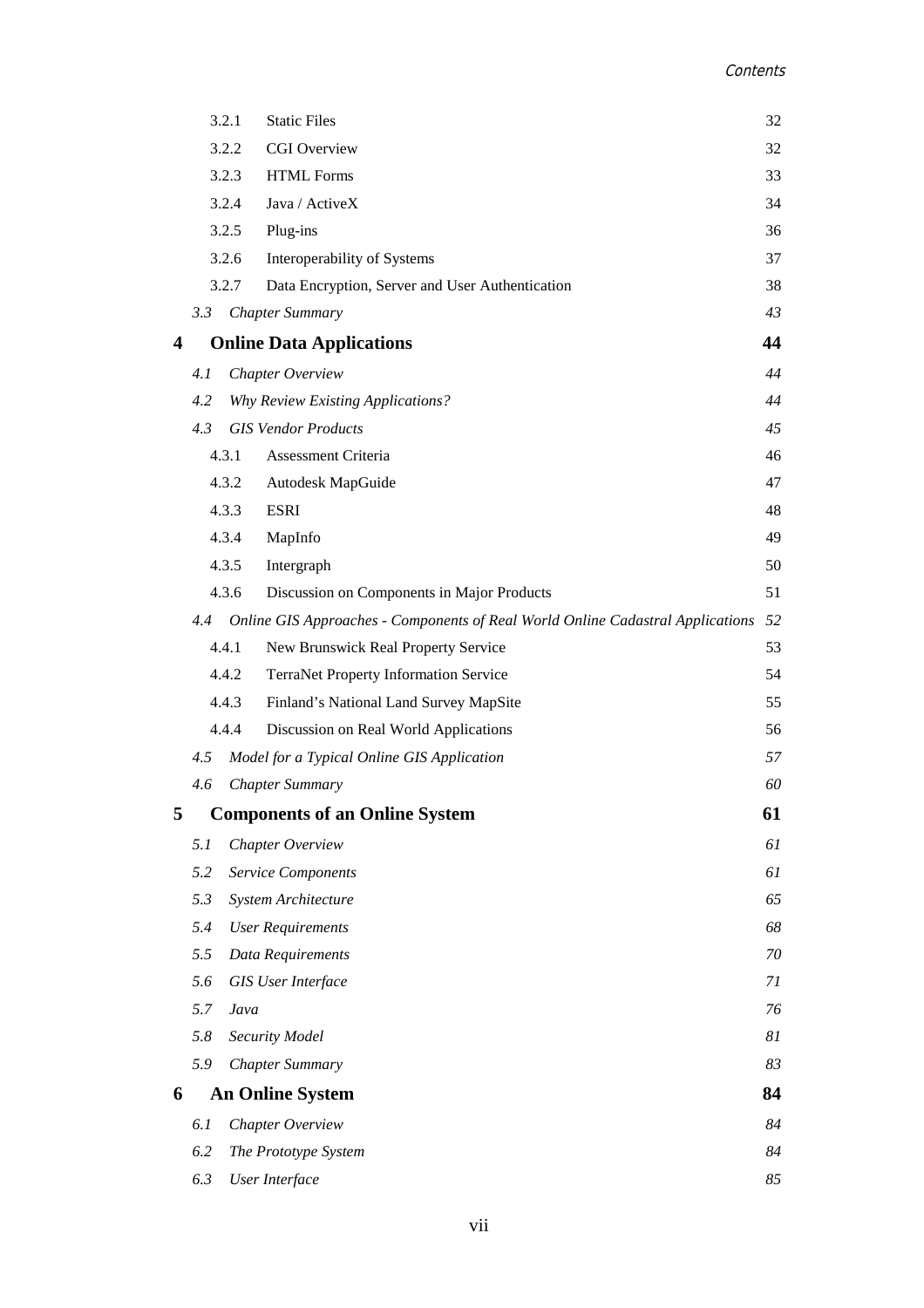|                                  | 6.3.1 | Loading Custodian Data                 | 86  |
|----------------------------------|-------|----------------------------------------|-----|
|                                  | 6.3.2 | Loading User Data                      | 89  |
|                                  | 6.3.3 | Data Viewing                           | 90  |
|                                  | 6.3.4 | Data Submission                        | 90  |
|                                  | 6.3.5 | Data Download                          | 91  |
| 6.4                              |       | <b>System Security</b>                 | 92  |
| 6.5                              |       | <b>WWW Server</b>                      | 93  |
| 6.6                              |       | Data Server                            | 94  |
| 6.7                              |       | <b>Cadastral Data Transactions</b>     | 95  |
|                                  | 6.7.1 | Examples of Use                        | 96  |
|                                  | 6.7.2 | Current Limitations of the System      | 98  |
| 6.8                              |       | <b>Chapter Summary</b>                 | 99  |
| 7                                |       | <b>Conclusions and Recommendations</b> | 100 |
| 7.1                              |       | <b>Basis For Online Systems</b>        | 100 |
| 7.2                              |       | <b>Internet Technologies</b>           | 101 |
| 7.3                              |       | A Typical Online Cadastral Application | 102 |
| 7.4                              |       | <b>Summary of Conclusions</b>          | 103 |
| 7.5                              |       | <b>Future Research</b>                 | 103 |
| 7.6                              |       | <b>Concluding Comment</b>              | 105 |
| <b>References</b>                |       |                                        | 106 |
| <b>Glossary of Terms</b>         |       |                                        | 115 |
| Appendix-1<br><b>Perl Script</b> |       |                                        | 117 |
| Appendix-2                       |       | <b>Java Application</b>                | 119 |
| Appendix-3                       |       | <b>Java Applet</b>                     | 120 |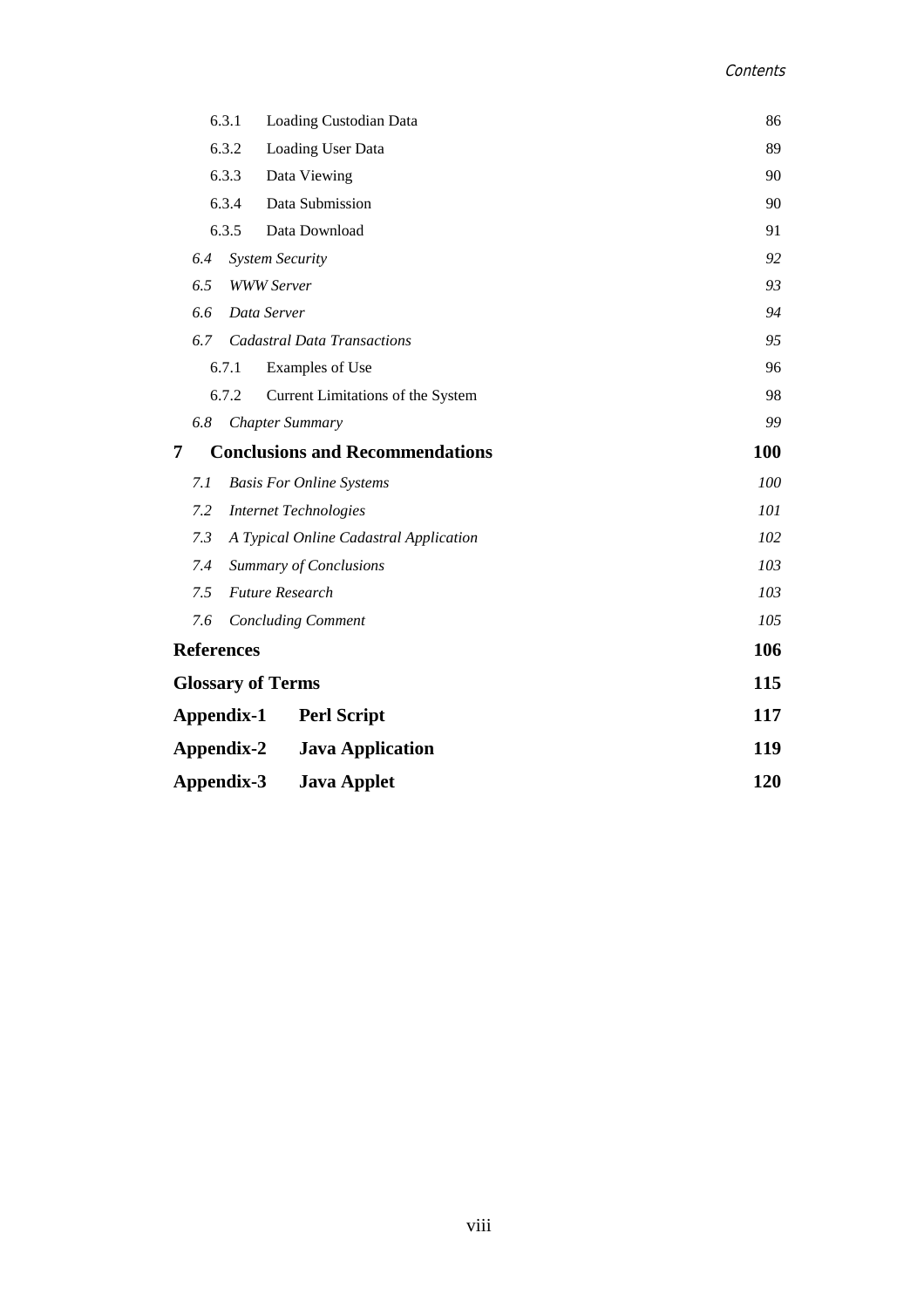# List of Figures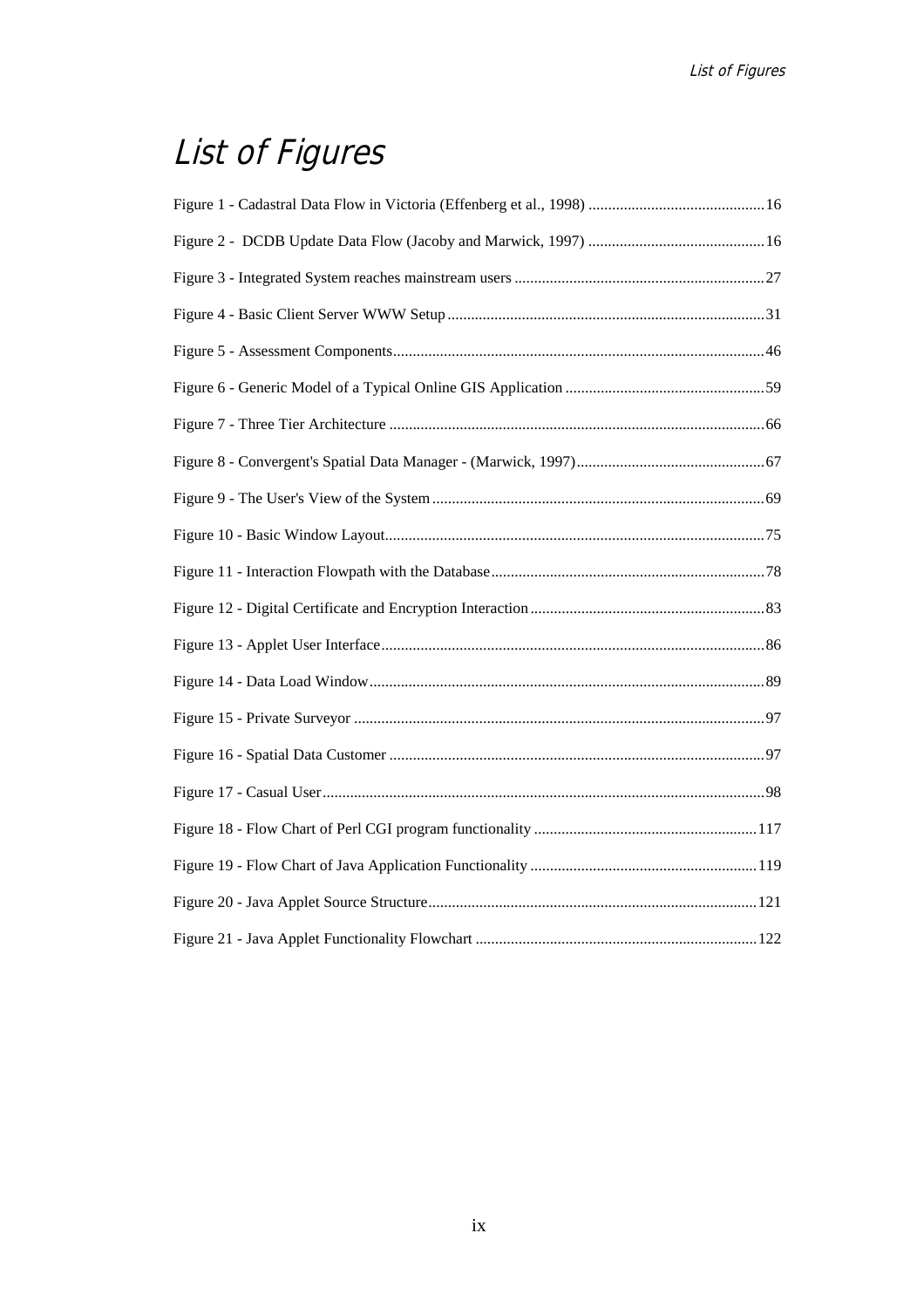# List of Tables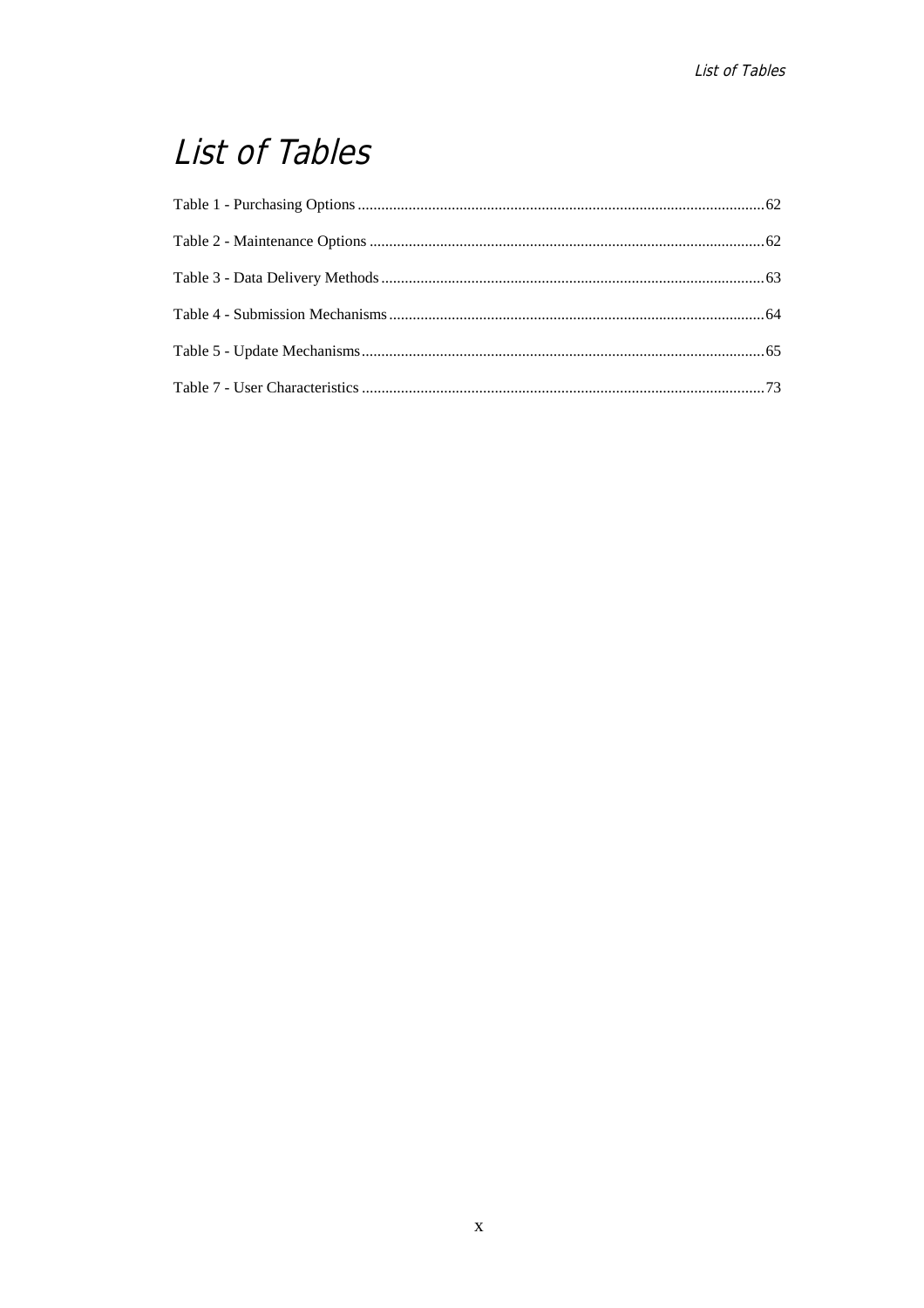# 1 Introduction

### 1.1 The Study Context

#### 1.1.1 Wider research context

The growth of the Internet has been meteoric, and there are predictions that the online commercial market will grow by a factor of ten by the year 2000. The telecommunications carrier Optus has predicted that the value of Australian commerce online will be \$2 billion by 2000, while other sources suggest that the present global figure of \$3 billion will increase to \$150 billion by 2000 (Ministerial Council for the Information Economy, 1998).

The Internet's growth accelerated as a result of the development of the World Wide Web (WWW) in the early 1990's. Introducing a connectionless, stateless client – server paradigm, it allowed users to download information from other computers, typically containing a range of textual and graphic information. With its rich content and potential to reach a global audience, it has demonstrated itself as a valid information gathering and distribution tool. The practical uses and the underlying technologies of this information tool have developed at a great rate to the point where it is now possible to conduct commercial transactions 'online'.

*"There is no doubt that the Internet is changing the way in which we get access to information and the volume of data that is at our disposal. The Net affects the way we learn and the way in which we practice our business."*

(Dale, 1998)

The spatial data industry has entered a stage where, economic rationalism has taken a great importance, particularly in government organisations. This has led to organisations and processes undergoing reform to enable the

*"… delivery of outputs which satisfy performance standards and targets established in the budget in terms of quality, quantity, cost and timeliness"*

(Vertigan, 1996)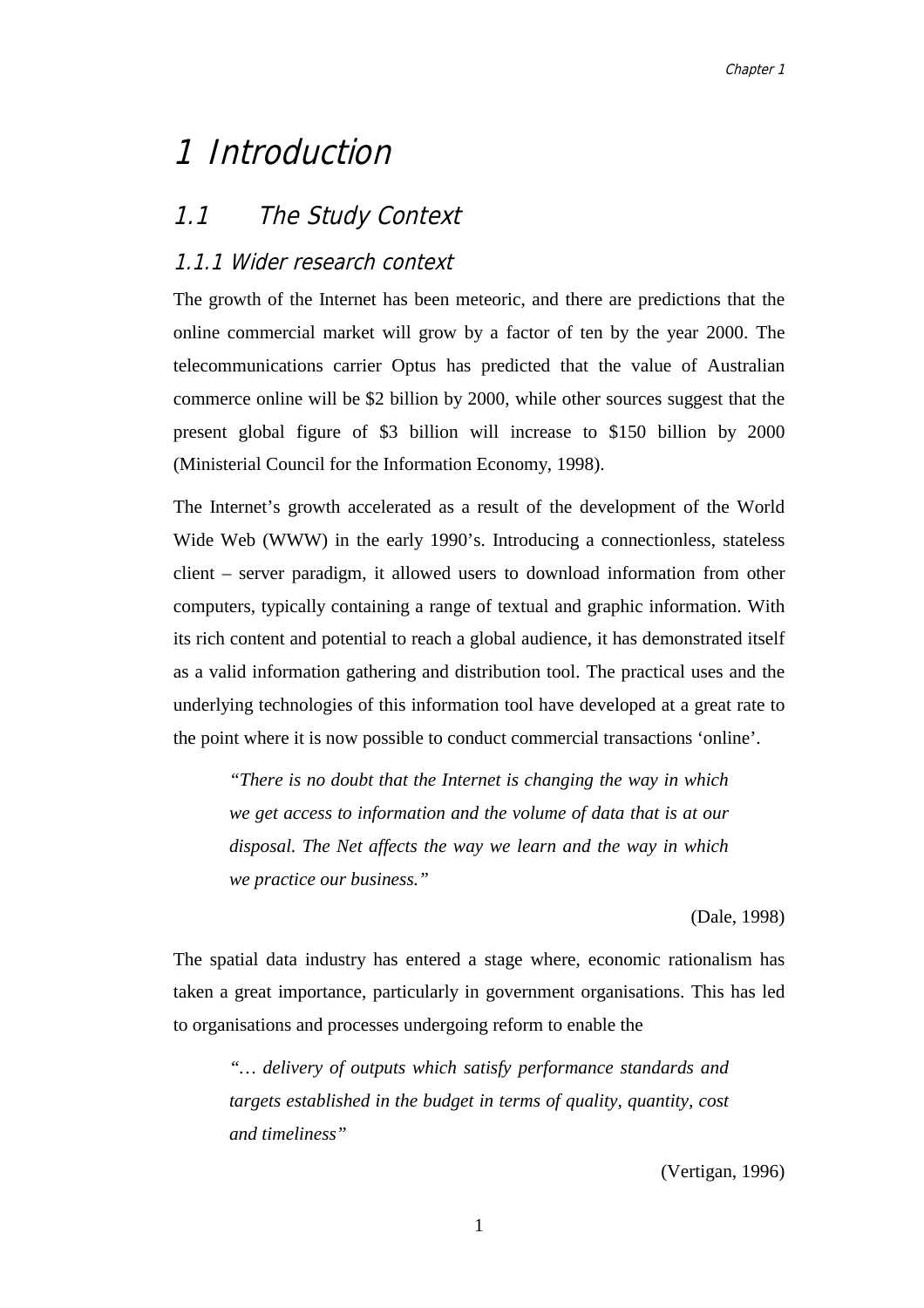This has lead to greater commercial roles being played by many government units, which aim to be commercially competitive and recoup a return on the services or products that they provide. An example of this is the Victorian state Digital Cadastral Database (DCDB), which, being a digital representation of the geographic land parcel information across the state, is sought after by many data resellers. The value of the DCDB is such that it now features prominently within the cadastral system itself, as part of cadastral maintenance processes and cadastral operations, and subsequently the increased use of this digital product is perceived to be highly desirable.

#### 1.1.2 Focus of this research

This work provides a study of the current climate in the cadastral industry, and further identifies how the Internet and its related technologies can be used to facilitate the transmission of cadastral data over the Internet, given the needs of both providers and users of cadastral data. While this information is used in the development of a prototype application, the focus is on the appropriateness of different techniques and technologies, and how they can provide services that could bring benefit to the cadastral industry. The work presents how the Internet and the WWW can bring benefits in the form of increased data distribution, and also in data integration and updating for data maintainers, who need efficient ways of passing digital data to and from different locations.

The cadastral data flow process in Victoria will be introduced, noting its current and likely future digital components, while recalling that the cadastral process is still legally hardcopy map based (Falzon and Williamson, 1998). This will result in the identification of a need to facilitate digital cadastral transactions, a need that can be addressed through the use of a digital networking medium such as the Internet. The development of tools that enable that to occur will allow more efficient use of digital data, resulting in improved benefits which come from using that data.

A focus of this research is to study how the Internet can be applied to enable use of cadastral digital data, given current technical capabilities, and the needs of cadastral data users and providers. Transaction security and data authentication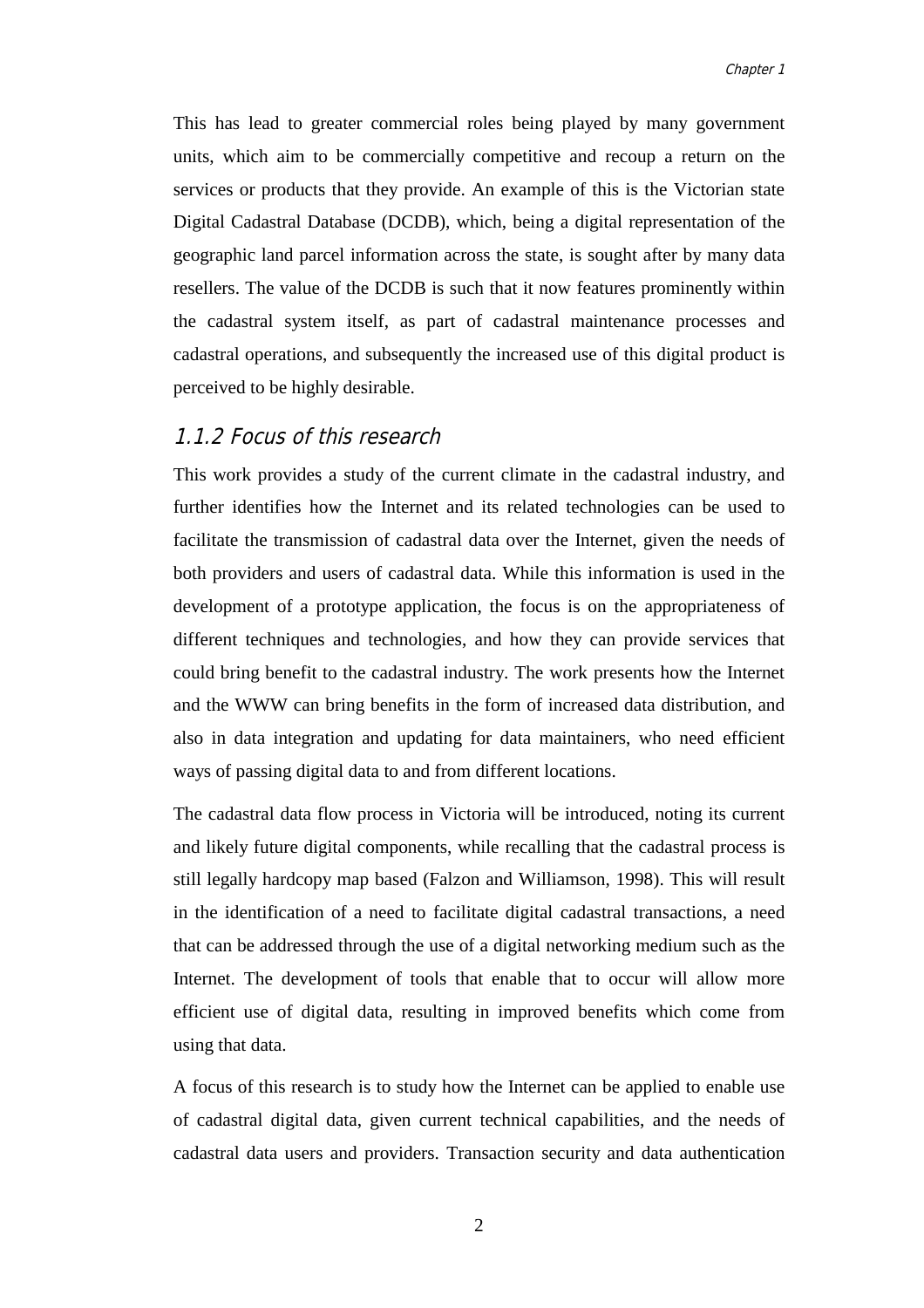will be reviewed, as will the capability of current Internet technologies to handle these and other needs. In response to this study, a prototype system will be developed and presented to demonstrate the principles associated with conducting cadastral transactions online.

A major contention associated with this prototype is the extension of the Internet's primarily one directional flow model of data, to that which allows data to flow in two directions. This, it will be shown, is important in the cadastral context, where users who download data are often in the position of being able to upload data as well. An example of this is the typical licensed private surveyor, who, after downloading a portion of the DCDB, often is in the position of being able to upload an updated version of that portion of data. This model is a relatively new development for the WWW, which currently focuses on the server serving out information, but rarely receiving it in any non-trivial quantities from the user. The design of such a model, given the needs, background and requirements of all concerned, is a major part of this thesis.

#### 1.1.3 Links Into Other Research Projects

This project is one of several research efforts being conducted in the area of cadastral reform and development. The research effort at the Department of Geomatics at the University of Melbourne is dealing in areas of digital lodgement, spatial data infrastructures, upgrade and update of digital cadastral systems, and diffusion of GIS in management organisations. The focus of each of these projects interlink, touching on areas researched by the others, providing an integrated research effort into the developing cadastral system of today.

Each of these are important works, as they embrace areas of research that are of direct importance to the research presented in this thesis, even though they do not fall within its scope. For example, the project investigating the digital lodgement of survey plan information deals with the issues within a digital lodgement system (Falzon, 1998), and subsequently, is related because of the digital lodgement possibilities raised within this thesis. The project dealing with spatial data infrastructures is related through the data distribution potential of the system described within the body of this thesis. Another project studies a digital cadastral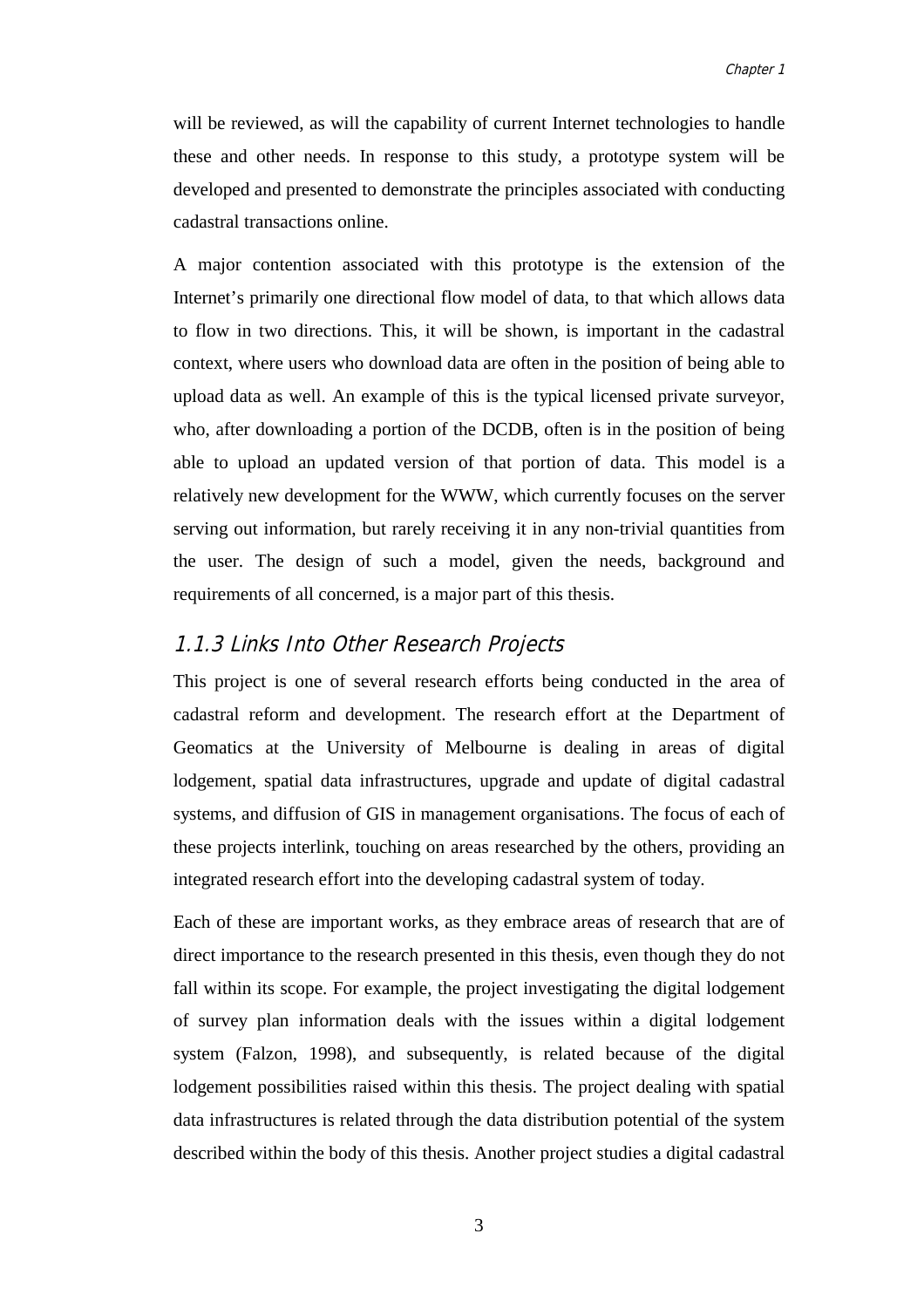system's update and upgrade processes (Effenberg, in progress), a topic which is touched on by the potential of the system described in this thesis.

This interlinking of research directions means that this project has a context within a wider research effort. The collective effort means that a much broader and in depth research initiative can be maintained in this particular area and that the potential to cover more intellectual ground is realised while avoiding duplication of effort.

### 1.2 Conceptual Framework and Research Design

#### 1.2.1 Problem Statement

 *"Study the appropriateness of Internet Technologies given the current climate in the cadastral industry in Victoria, and show what Internet Technologies can be used for in a cadastral data context, focussing on the effective transmission of digital data, in both directions from the custodian to user and from user to custodian."*

#### 1.2.2 Type of Study

This research is primarily the study of a technical solution to a real world problem. The research deals with the background of the problem, the technical requirements that are essential to the resolution of the problem, and the resolution of the problem itself.

This study can be broken down into a series of components – the background research, case studies, and application design / implementation. These can be further broken down into more logically self contained units, which are:

- cadastral industry background:
- existing applications / systems use of technology;
- assessment of technology as applied to a cadastral role;
- design and implementation of a system utilising the technology;
- an overview of a prototype system.

These form the basis for each of the chapters within this thesis.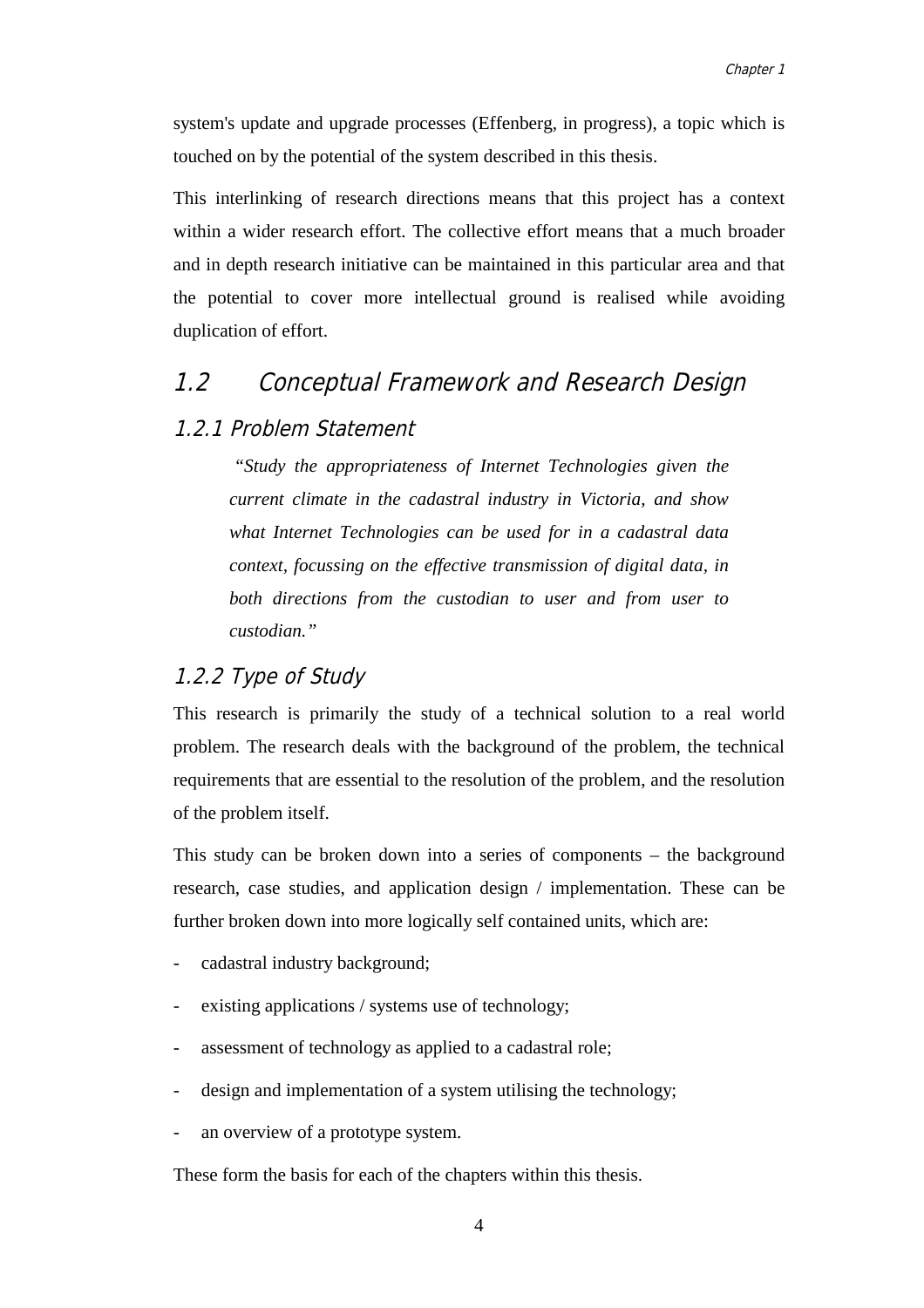#### Background Research

This project deals with issues such as the present cadastral system, current technologies dealing with data on the Internet, application design and GIS implementation. The project studies the current cadastral system, the cadastral data flow process, the move by the system towards the digital age, the deficiencies in the current system in coping with the digital age, and the latest developments and trends within the system. Background is attained on the Internet technologies and their advantages and disadvantages in general, and more specifically in the context of cadastral data applications. Some research is also performed to get a background in the use of GIS technology in the Internet / WWW contexts, and their use in facilitating online data applications.

The Victorian cadastral system has been largely studied by such persons as Williamson (1994), Hesse (1990), Jacoby (1997), to mention but only a few. This section of the research is capably covered by such literature, and by literature generated by others within the industry and academia.

Most of the background research comes from journal articles, industry magazine articles and essays, and from the WWW itself. Literature in the area of the Internet is essentially limited to journals and conference proceedings as studies of the technology are too new to be included in many texts.

The study of existing systems and implementations draws on similar sources, as there is often little literature associated with many commercial products. This requires the assistance of trade magazine reviews and articles, and in many cases physical testing of such systems is performed, to gain insight into their technical components and capabilities. The study of online systems, such as those dealing with cadastral data, provides insight into how different problems were resolved, and how well different component technologies perform in these situations.

#### Case Studies

This research involves the use of a number of case studies. These are useful for providing an insight into how digital data systems work, and how they incorporate different technologies into their operation. The case studies included operational cadastral data systems, and commercial WWW intended data systems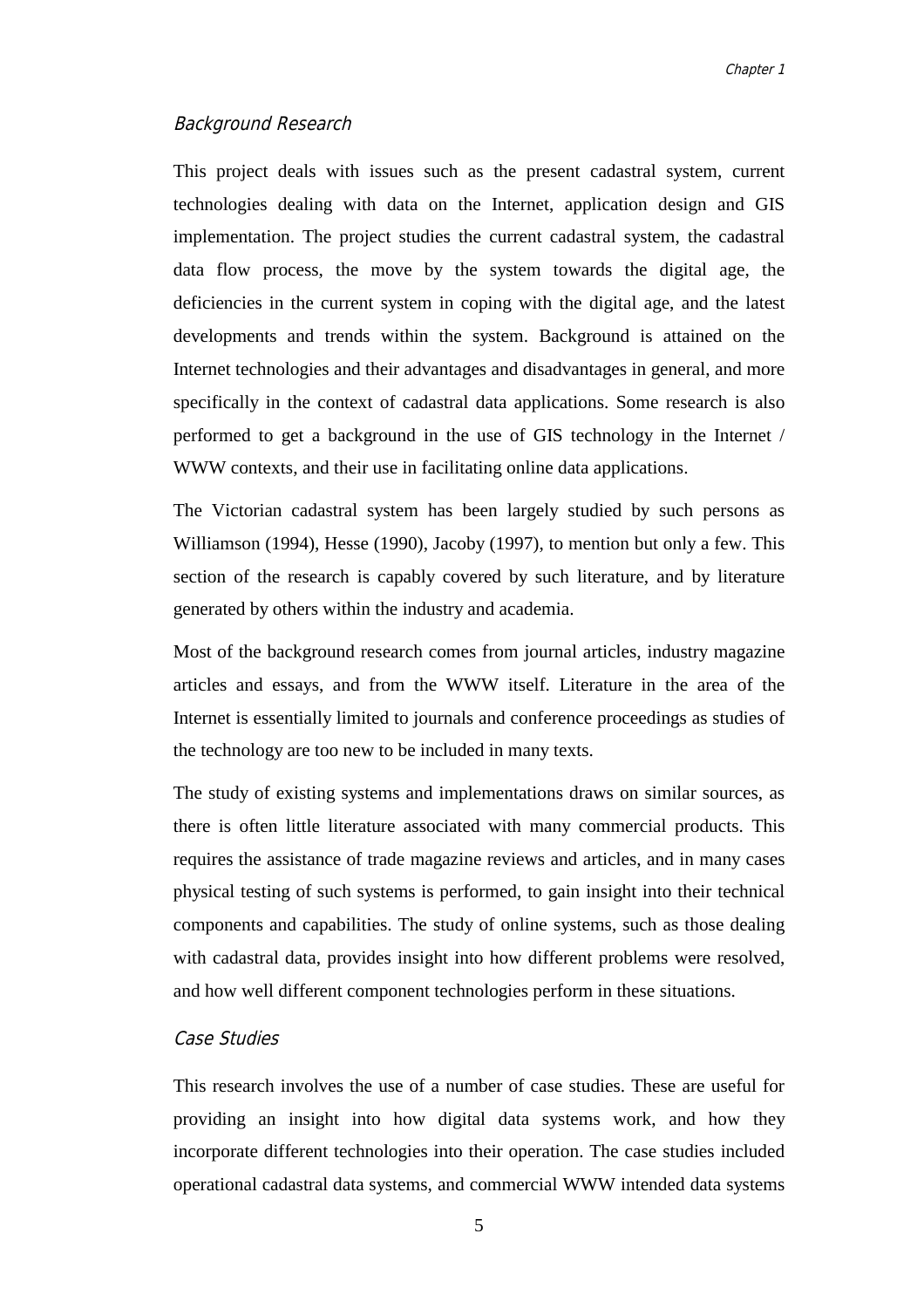and products. The study of the latter were used in the identification of Internet technologies, the proliferation of their use, and provided an insight into identifying the technical components necessary for an online mapping or cadastral data application.

A study of the Basic Land Information Network (BLIN) system, as described in Lennon and Berenyi (1997) and in Department of Natural Resources (1994) was conducted by study of its documentation and by personal communications with some of the people involved in its creation. This included a trip to the Department of Natural Resources building in Queensland to see the system first hand. Although not Internet enabled and at the time of review and at the time of thesis publication, it was perceived that the system was intended to be made available on the Internet in time, and that the system provided a good example of implementation strategy and of the back end components of such data systems.

A study of the Real Property Information System produced by the New Brunswick Geographic Information Corporation and the University of New Brunswick as outlined in Arseneau (1997) and others, was also undertaken. This included reviewing the available literature on the service and using a guest account to actually interact with the system. Use of the service allowed for a study of its front end implementation.

Studies of similar online systems originating from New Zealand and Finland were also conducted.

Commercial products were studied using review literature and commercial literature. In some cases, examples of software were procured and tested. For example, ESRI's ArcExplorer, and the AutoDesk MapGuide plug-in system, were two examples that were procured and tested in this manner.

The role of the case studies in this research context was one of component technology review and identification. These were used to identify and review the appropriateness of technology that would be used in the prototype application.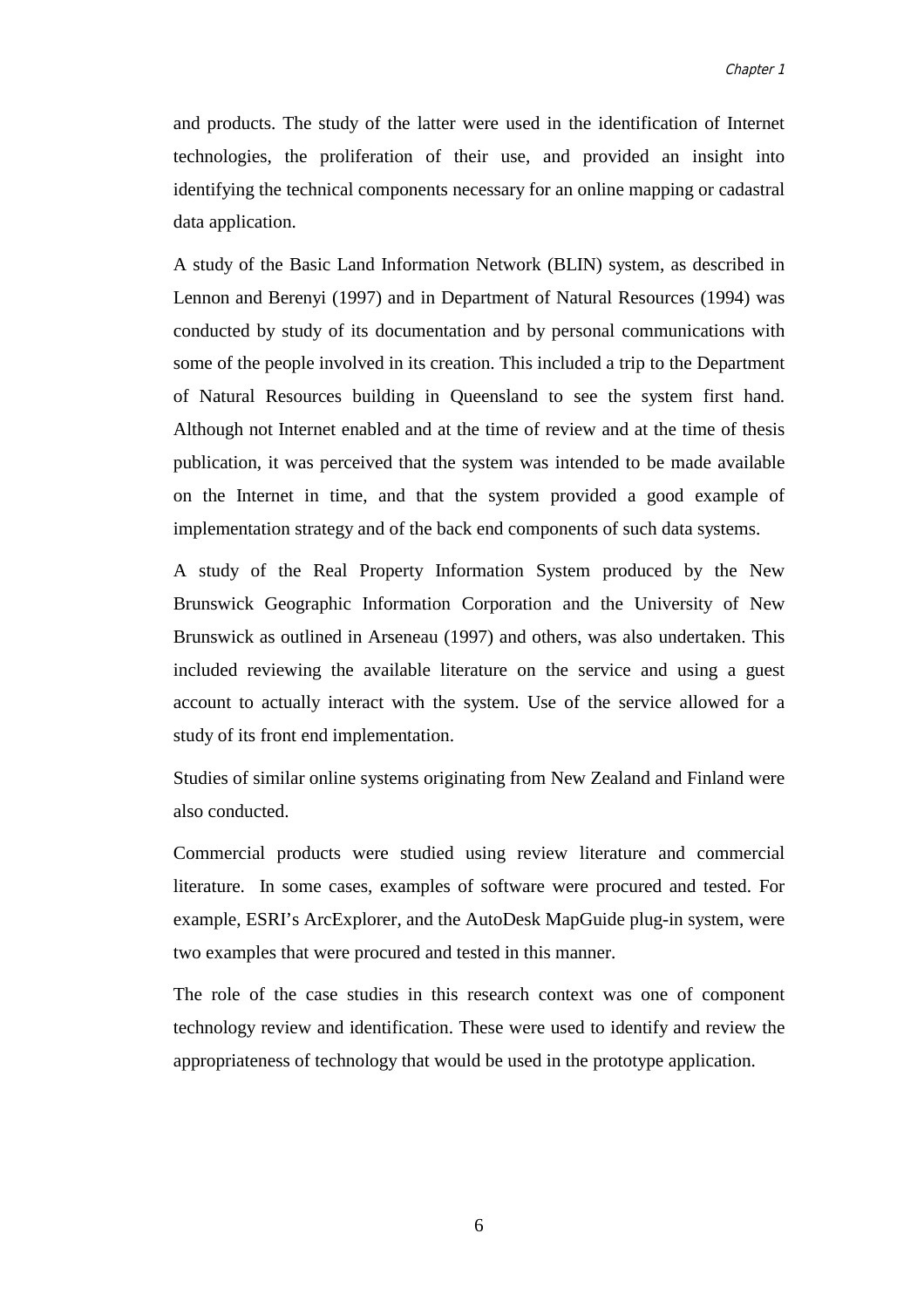#### Application Design and Implementation

The program implementation focuses on showing the design for a WWW application that could facilitate the transmission of cadastral data through the Internet. The implementation deals with issues relating to user interfaces, links with a WWW server and linkages through that server to a database server, and importantly, the cadastral processes modelled within the system.

The research identified a number of technologies that were to be used in the implementation, including Java as a front end programming language, an SQL database server, and others. These were used in order to approximate the needs of such an application, including the data formats supported by the data custodian, the type of users (for example, the private surveyor and others), and the needs for data integrity, security and so on.

This work presents the resulting implementation by showing the design factors that were taken into account, and the capabilities of the resulting application. Low level programming issues were not considered to be within the scope of this research work.

#### 1.2.3 Delimitations and Scope of Study

This research studies the cadastral system, in particular the data flow processes, and identifies limitations and possible improvements, but does not attempt to go beyond what has been identified in current literature in this area. That is to say, this project follows the work of others in the area of cadastral reform, and subsequently provides a technical solution to problems and reforms that are identified. This work is a response to future trends within the cadastral system as identified by others, and provides a technical solution to one part of the system given the current system and those future trends.

The technical implementation applies some processes which potentially have legal and institutional ramifications like, for example, that of digital lodgement. Recent works from other sources, such as industry and academia, demonstrate that a more digital environment is desirable to make the cadastral processes more efficient, however this is impossible under many current legal and institutional arrangements. The institutional and legal issues are for the most part ignored, as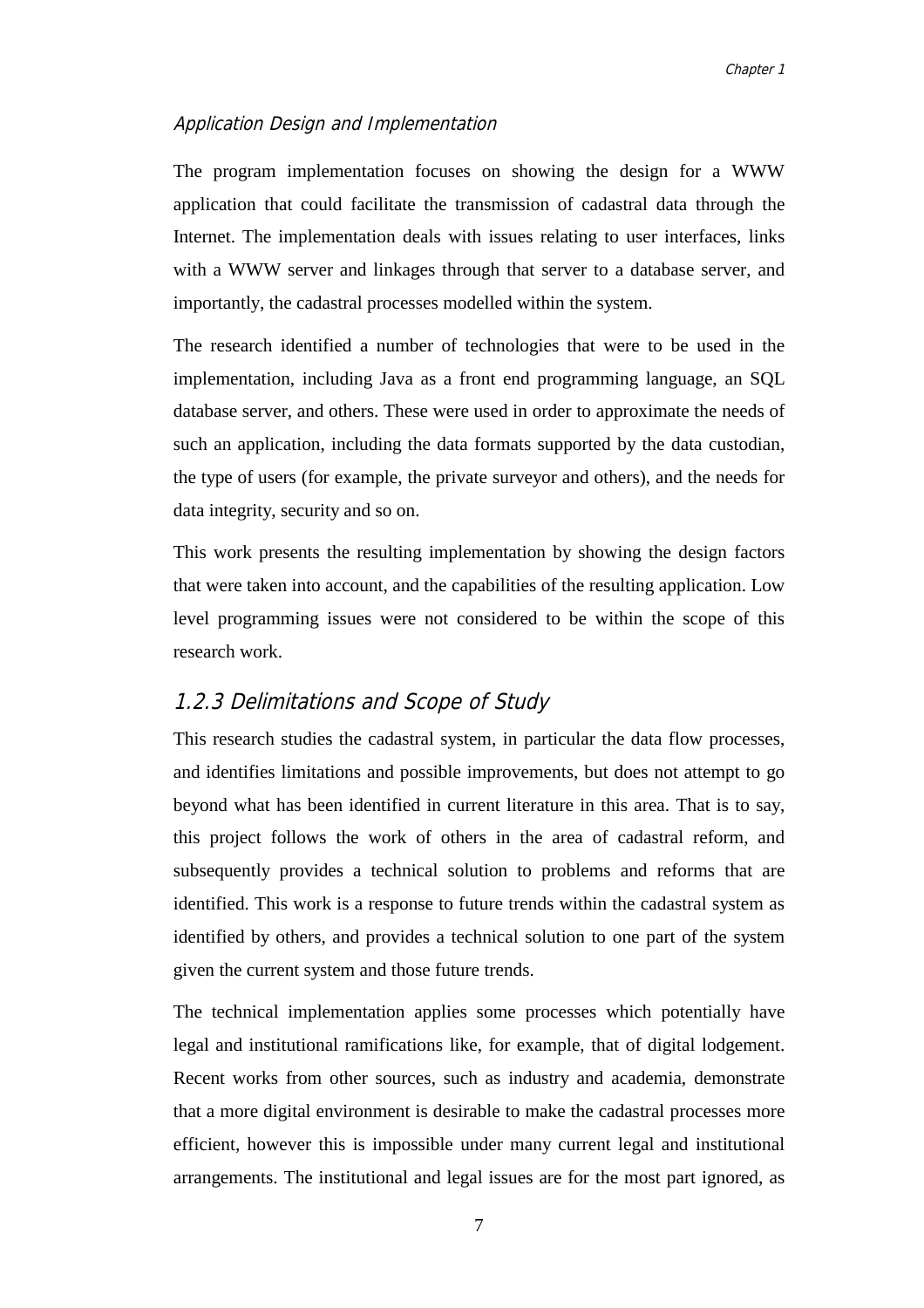the prototype demonstrates processes that could be useful in a digital cadastral environment which are not yet part of the legal data flow process.

The technical work studies available Internet and WWW technologies, and how to apply them given the cadastral context. It is not intended to provide an analysis of one commercial product over another, but instead identify the processes and practices that may have been adopted by some commercial products and show how they are relevant in the cadastral context. Also, it is not intended to provide a technical implementation to rival commercial products, as this would take the focus away from the model used in the implementation to the specific implementation itself.

#### 1.2.4 Research Methodology

The research began with an examination of the GIS applications that were, at the time, available on the Internet. This provided an insight into the breadth and depth of these applications, and to what uses they were being put. A review of recent literature devoted to the development of particular systems further added to this, and also explained implementation issues and reasons for implementation. Participation in and organisation of a seminar devoted to GIS and the Internet enabled the acquisition of information from the local GIS industry in regards to industry products, online strategies, and general attitudes from both Government and industry sources (Department of Geomatics, 1997).

Examination was extended to include the background technologies that enabled these systems to be created. In this way an idea of the technical composition of these systems was derived, which led to the further review of all available technologies capable of delivering GIS and mapping systems on the Internet. The examination included the study of online examples, literature regarding the implementation of online systems, and the technology itself. Technology literature included reviews and comparisons of technology components, reviews of technology applied to online GIS applications, and critiques of the emerging use of GIS on the Internet.

Attention was now turned to the cadastral discipline, and in particular the processes involving the Digital Cadastral Database and land registration. This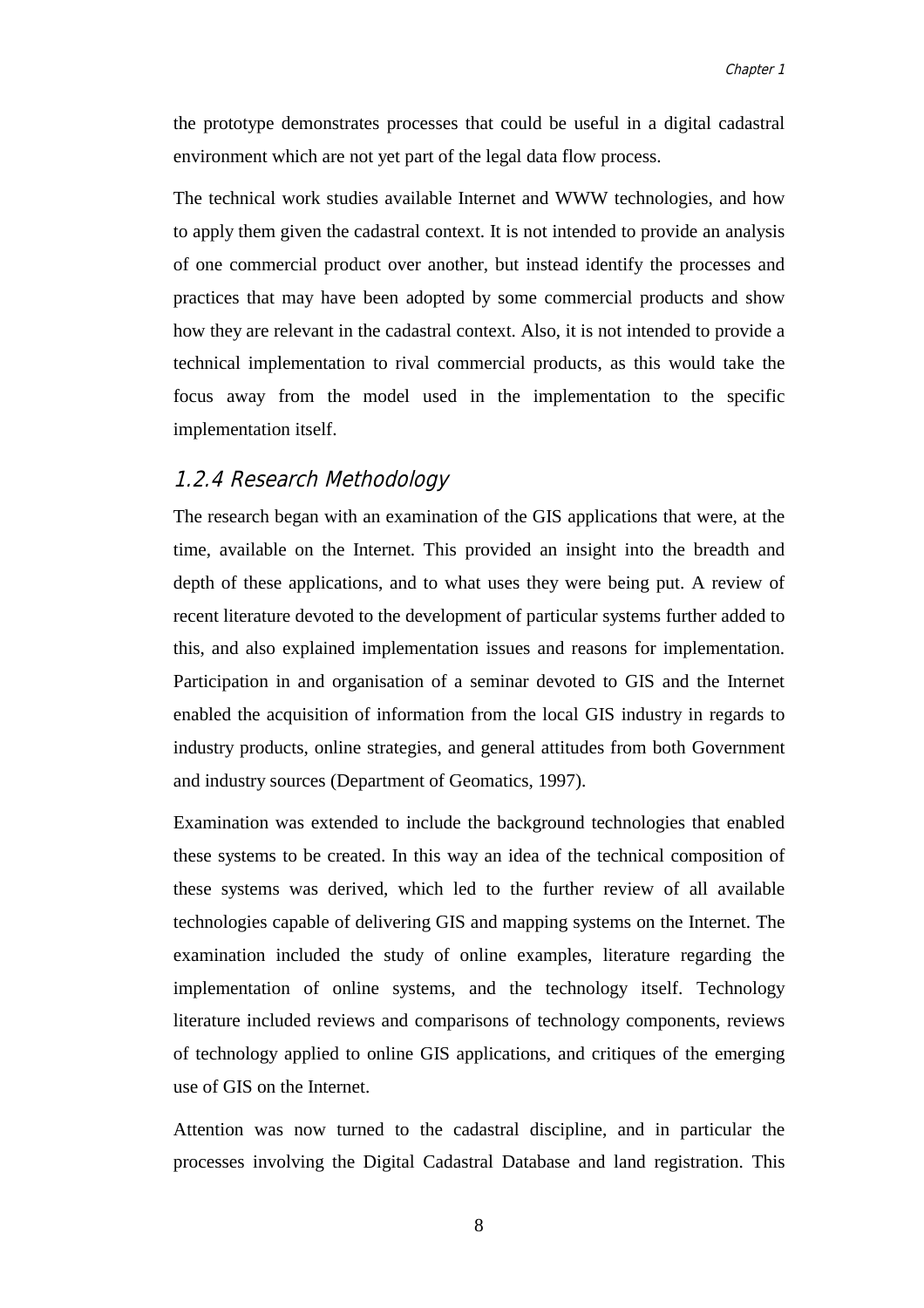was supported by visits to DataFlow (who at the time was contracted by the Victorian Government to maintain the DCDB) to help understand more about the DCDB, and the Land Titles Office to help understand more about the registration system. Interaction with fellow research students conducting work in areas of digital lodgement, digital cadastral systems and spatial data infrastructures provided extra insight into these areas. Participation in a number of seminars devoted to the cadastral industry were also performed, such as an Internet and Utility Organisation seminar which discussed utility companies attitudes to the ongoing reforms of the cadastral system (Department of Geomatics, 1997), and also a State / Local Government seminar which discussed further reforms to the cadastral system.

At this point the development of an online cadastral application was begun. This meant learning to program in Java, and developing Internet GIS and database applications. This work allowed the establishment of the internal specifics of such a system, and allowed more clarification of the system design itself. A major technical component that was identified was facilitation of two way mapping data flow across the Internet, a concept that to current knowledge, has not yet been implemented anywhere. An appraisal of industry online mapping and GIS applications was made at the vendor displays at the AURISA 97 conference, which demonstrated the latest products and the functionalities they enabled.

The final direction taken was the writing of the thesis, which allowed the formulation and design of an online cadastral application in concrete terms. This included defining the relevant cadastral processes, the processes to be provided in the online application, and the design of the application to handle these processes itself. Attention was also paid to development of variations to the present processes to enable them to be handled more efficiently in a digital environment. Examples of this are that of digital lodgement, which is still only just being introduced in some cadastral jurisdictions, and of the two way flow of mapping data as previously mentioned. The final clarifications and implementations were also made at this point.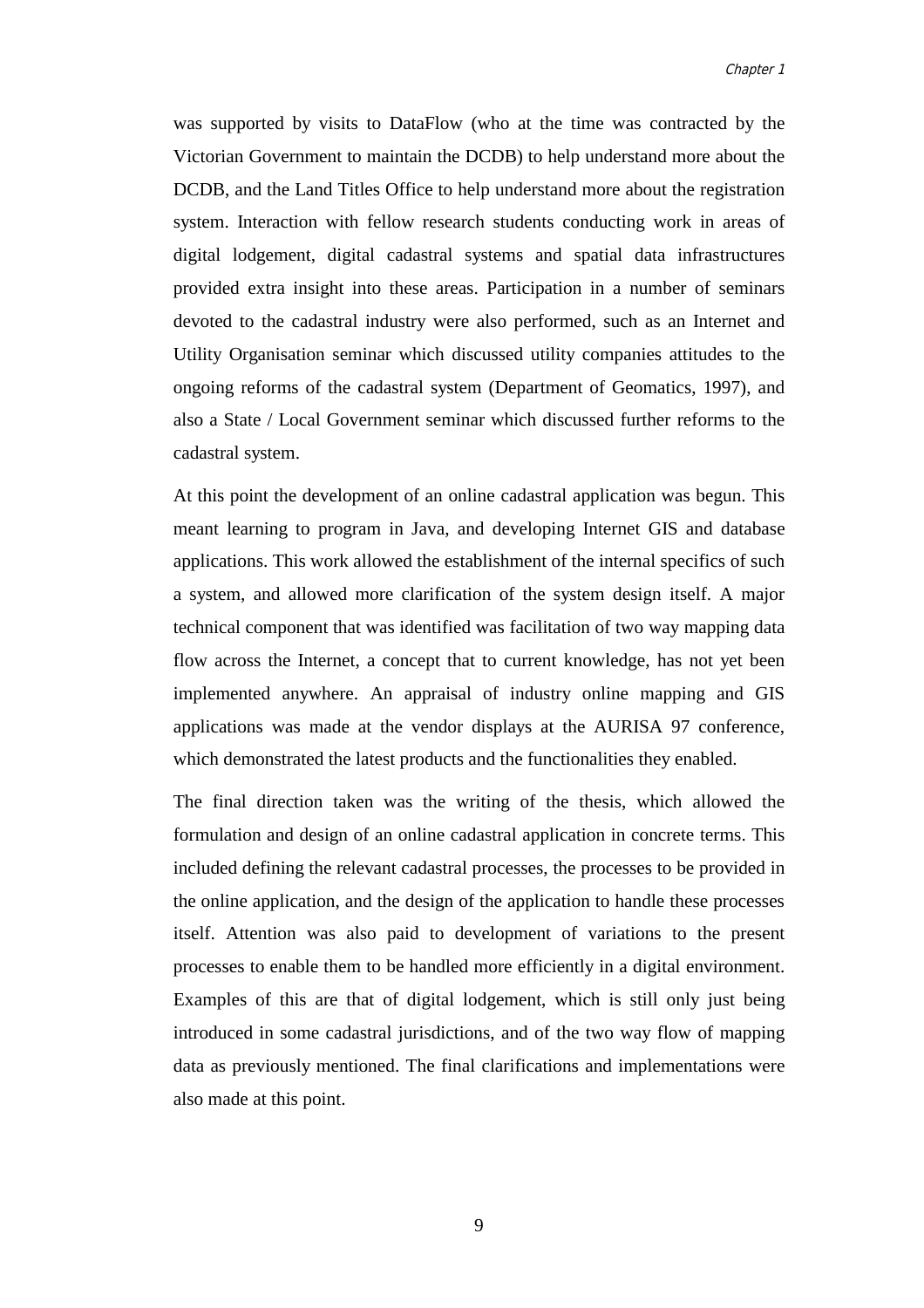### 1.3 Summary of Thesis Structure

The thesis is broken into major components which are each presented in a chapter. The chapters are intended to run together, providing background and information that is applicable to each successive chapter.

The introduction presents the background context of the thesis, the argument focus within that context, and the basic elements that comprise the thesis itself. It details the components of the research and their context to the overall contention, and finally the structure of the report itself, given the logical structure of the research.

The second chapter presents a detailed background of the systems and industries associated with the cadastral, GIS and Internet industries. This overview provides insight into how the proliferation of digital cadastral data has seen the need for reforming of processes in order to deal with this type of data more efficiently and appropriately. The component systems and industries are presented in this context, as are the currently perceived reforms needed to enable the systems to function more effectively.

The third chapter focuses on discovering what goes into a system that provides cadastral data over the Internet through a study of existing applications and systems. This study aims to isolate the different components that make up such systems, and through a process of break downs, identify the general approaches and methods used to provide cadastral data over the Internet. The study concentrates on areas such as system layouts, user interfaces and the user's data handling capability, the ideal usage situations and users for different applications. A differentiation is made between systems produced commercially, or the 'off shelf' vendor systems, and those that are real world implementations. A result of this particular study is to provide a general outline for an online GIS or spatial data application.

The fourth chapter presents a study of the various Internet technologies that could be used in an implementation of a cadastral data application. This study rates competing technologies given the needs of cadastral data users and servers, and the general capabilities of each. This chapter draws on the cadastral background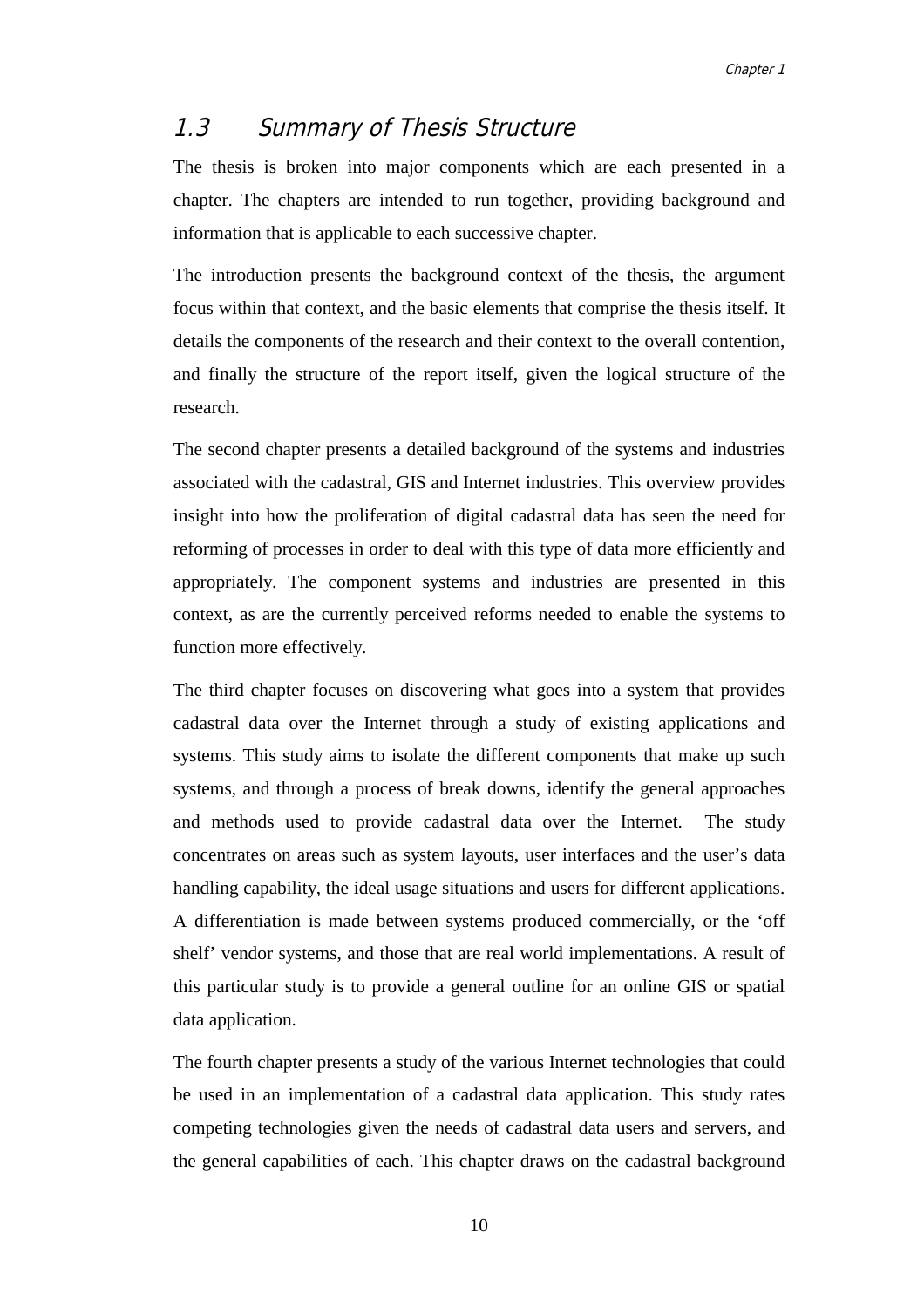knowledge and the use of technologies in other applications, as discovered in the preceding chapters, to enable a study to be made. By the end of this chapter it will be apparent which technologies would be ideal to use in a cadastral application.

The fifth chapter, drawing on the results of the preceding chapters where appropriate, describes the layout of a system that allows the transaction of digital cadastral data through the WWW. Sections are devoted to studying projected user type, supported data types, the system layout and architecture, user interface issues and other related items that must be considered in such designs. A system specification is developed, and the components are presented and justified. By the end of the chapter it is demonstrated what could comprise such a system in design and technical components.

The sixth chapter presents a system that was developed to the guidelines presented in the preceding chapter. It textually and graphically details the capabilities of the system, as a 'walk-through' type showcase of functionality and capabilities. It presents the functions and capabilities available from the user's point of view. It also shows the layout and overall architecture of the system, and presents the interactions that occur at the server and database that are invisible to the user. This chapter is the culmination of all the preceding chapters, presenting the system given the background of the earlier chapters.

The final chapter provides a summary of the thesis, bringing together the contentions and conclusions of each chapter in a format that answers the initial problem statement and focus of research. Also presented is a section on how this work can be extended in the future, with future directions and possibilities.

### 1.4 Chapter Summary

This chapter introduced the context of the thesis, by presenting the wider context the thesis sits within, the problem statement, the types of study, background research and research methodologies, and the structure of the thesis itself.

The context for which this thesis is appropriate was presented, defining the current situation within the world, then within the cadastral discipline itself. The situation and the pursuant issues that relate to it were also briefly introduced as a basis for a research work that would address some of these issues. A problem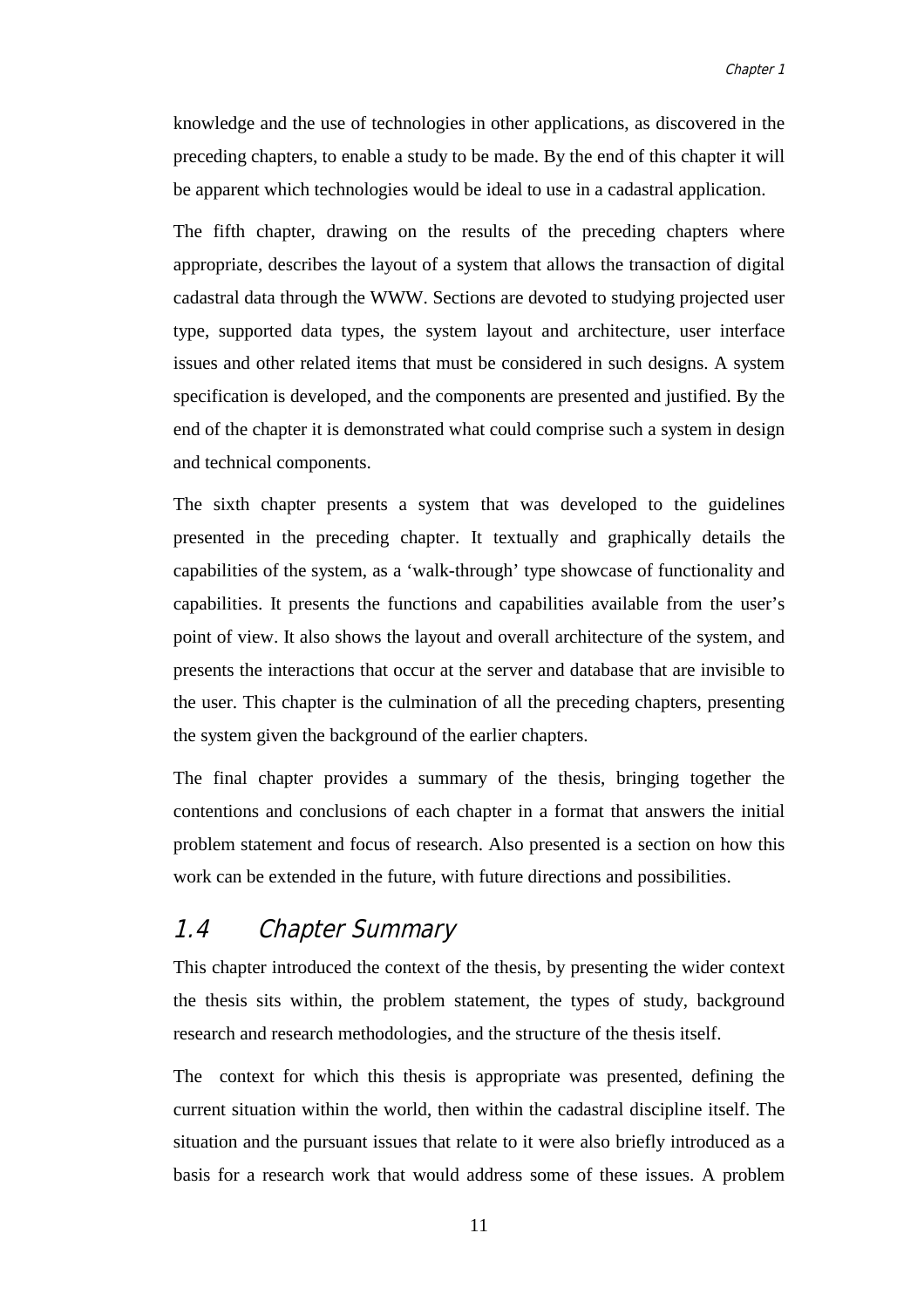statement that encompasses the aim of the research work in one sentence was generated in response to these issues and the context for the work in general.

The type of research conducted was presented, including background research, the case studies performed, and application design and implementation. The background research section basically described the types of literature reviewed during the course of the project. The case studies were used to ascertain information about currently existent systems and added depth to the research work done through literary channels. The culmination of this research was that of an application design and implementation.

Also presented were the limitations and extent of the scope of the research work. This described the areas of research that were not going to be researched but which were of direct relevance to the topic of the thesis. The research methodology was presented, which described the processes and the order of research events that occurred during the course of the work.

The final section of the introduction described the structure of the thesis document itself. The major topics for each chapter were introduced, as was their relevance to the thesis overall and with each other.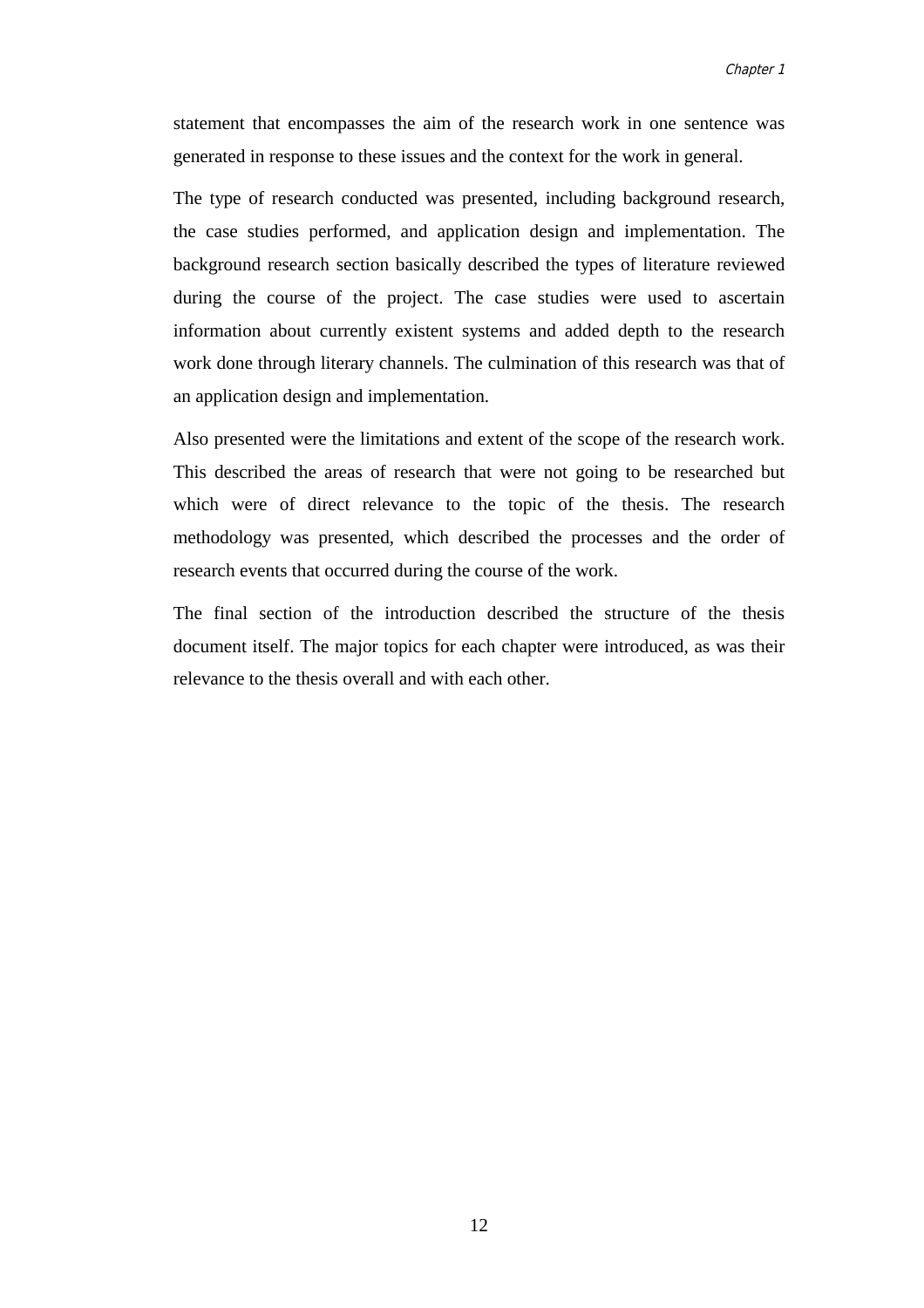# 2 GIS, the Internet and the Cadastre

### 2.1 Chapter Overview

This chapter provides a background on the GIS, Cadastral and Internet industries, and the directions that each has been moving in recent times. It demonstrates the existing situation and presents the context for which an online cadastral application is desirable, appropriate, and possibly, even necessary. Discussed will be the contention that while each industry has been a discipline in their own right, recent developments have seen the emergence of a combined spatial data industry, composed of what currently are separate disciplines, to produce an integrated paradigm in spatial practice and thought.

## 2.2 Victorian Cadastral System

### 2.2.1 History of the Victorian Cadastral System and DCDB

A look at the cadastral system in Victoria is instructional, as it demonstrates the development of the Digital Cadastral Database (DCDB) in that state, and the background to the issues that are key elements in contemporary discussions involving the DCDB. It is interesting to note that before the creation of the DCDB's around Australia, states such as Victoria did not have a cadastre in the pure sense of the word, as there was no jurisdiction wide cadastral map. However, it was accepted that the system that was in place could be described as a cadastral system (Williamson, 1983).

In Victoria, as in the rest of Australia, land titling follows the Torrens System of land registration (Larsson, 1991). The cadastral system could be split into two major sections, that of the Surveyor General, which dealt with unalienated crown land and that of the Land Titles Office (LTO), which dealt with alienated, privately held land. The influence of the LTO grew as more and more land became alienated and privately held, simultaneously heralding the decline of the Surveyor General's influence (Williamson, 1994). Land Titles defined each parcel to survey accuracy, but in isolation from other parcels, and as such, no state wide cadastral map was ever developed (Williamson, 1994). Land Titles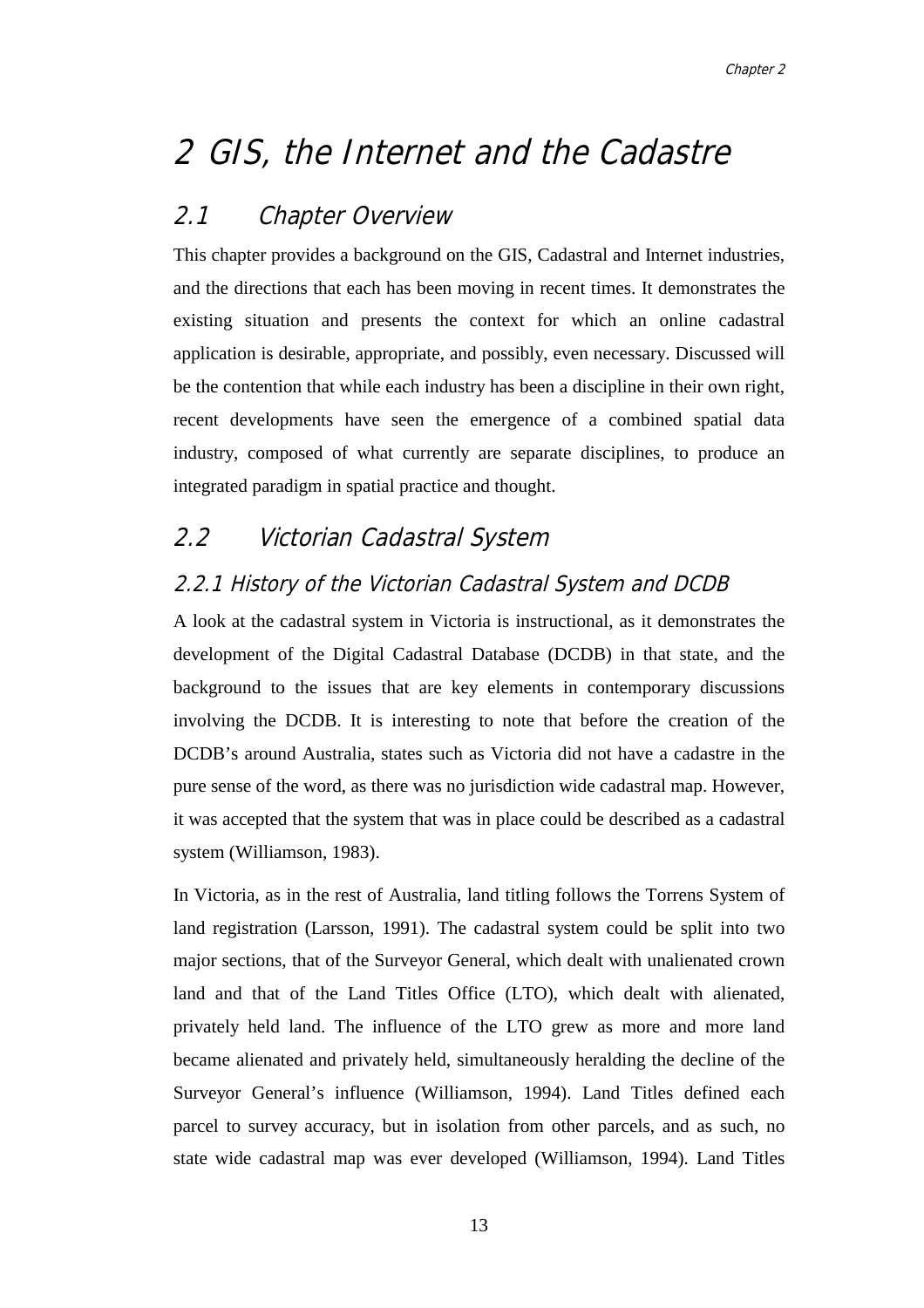Offices have specifically only ever been concerned with individual land transactions, with the result that the Australian states lacked a complete cadastral map which could be used for land administration purposes (Williamson et al., 1997).

Whether it was because of a lack of a cadastral map or because of a need for customised mapping, many organisations maintained their own stores of hardcopy maps of parcel or property based data, often in duplication with map bases held by other organisations. One organisation that maintained their own parcel based map base was the precursor to Melbourne Water, whose mapping was derived from survey and survey data submitted as part of the land titling process which was eventually digitised and became the DCDB for Melbourne metropolitan Victoria (Hesse and Williamson, 1990). Because of its hardcopy origins, the Victorian DCDB consists of untopologically structured 'spaghetti' data. The graphical accuracy of the DCDB data reflects that of the maps they came from, for which 1mm at map scale can lead to accuracies of only about  $\pm$ 2.5m for 1:2500 map scale data (Effenberg and Williamson, 1997). The isolated nature of title plans contributes to further inaccuracy as plan boundaries do not necessarily meet in some cases due to survey errors (Hesse and Williamson, 1990).

Currently, users of DCDB data receive updates as blocks or tiles of data by either disk or through email. These tiles replace the relevant sections of old data. Because many users value add their datasets, they prefer to abstain from applying updates because of the workload it implies on their own data in order to integrate it. An incremental update system would reduce this problem as it is a change only approach to updates (Jacoby, 1996). The Victorian DCDB custodian, Land Victoria, has recognised that many spatial data users maintain their own spatial datasets in duplication at great cost, and that providing better access to an improved DCDB would provide a means for many of these users to reduce their costs by using the new format DCDB as a base for their own data (Geographic Data Victoria, 1997). These users would greatly benefit by reducing their database maintenance workload.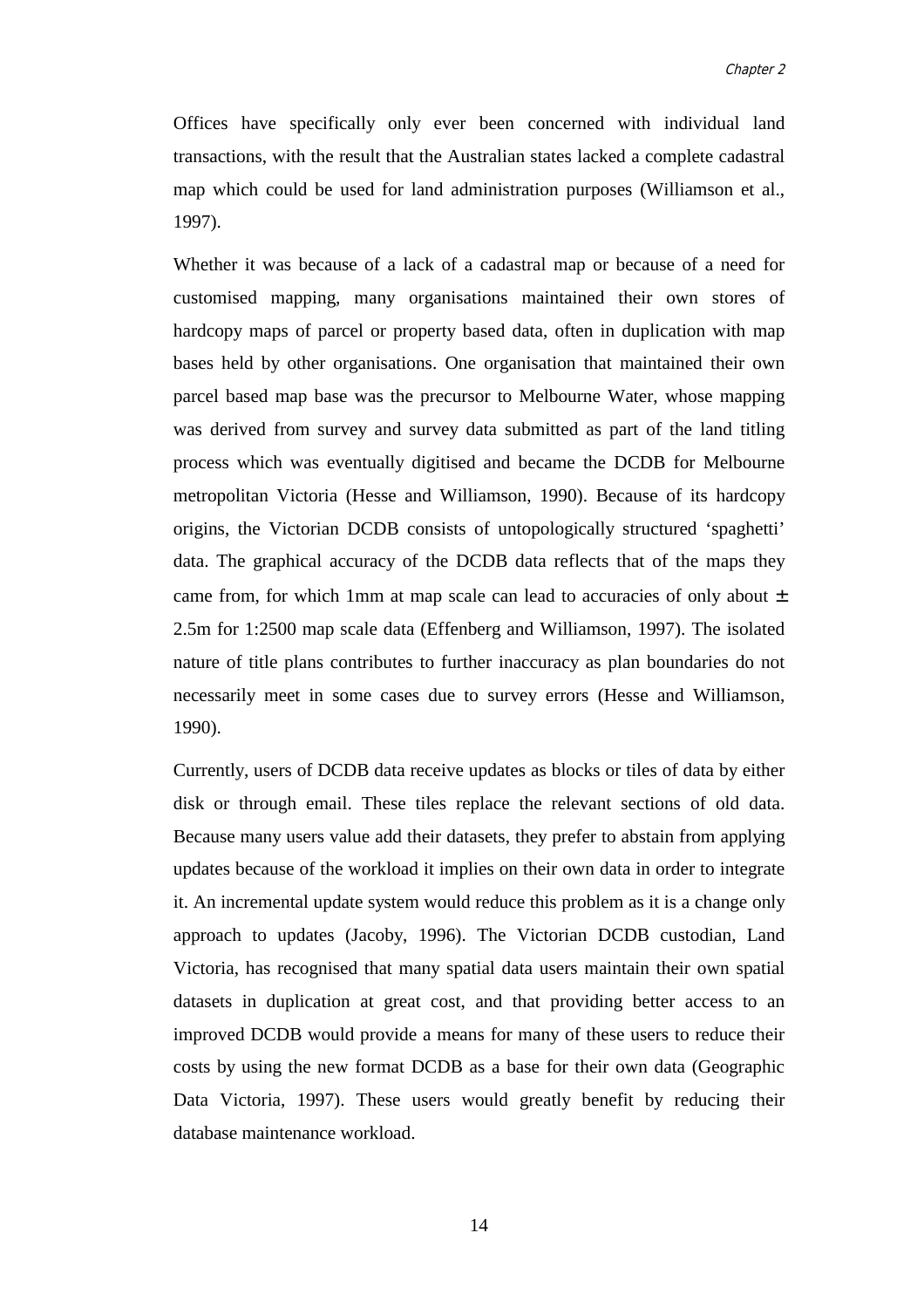### 2.2.2 The Current Victorian System

The traditional role of the current system has been to support the land market (Williamson, 1994), while more recently it has fulfilled a role in the developing Spatial Data Infrastructure as a contributor to land related data (Williamson et al., 1998). The DCDB plays a large part in this function, although it is more of a byproduct of the current cadastral process than an integral component.

#### Cadastral Data Flow

The DCDB is a digital representation of the parcel based titles register. It is not a legal record of title plans or boundaries, but merely a facsimile of what is recorded at the LTO. The cadastral data flow process can be described thus (also, see Figure 1):

- 1. Licensed Surveyor submits plan to Council for planning approval.
- 2. Councils refer plan information to utilities for approval. The plan information is also forwarded onto the DCDB custodian for integration into the 'proposed' layer.
- 3. Upon approval by the Utilities and upon Council certification, the plan can be submitted to the LTO.
- 4. Upon registration, the plan is submitted to the DCDB custodian for removal from the 'proposed' layer and incorporation into the database proper.

In Victoria, all surveyors submitting subdivision plans containing more than ten parcels are required to submit a digital copy for incorporation into the DCDB.

A 'proposed' layer is maintained within the metropolitan DCDB for the users who require the new information often within the timeframe commonly allotted for plan registration. These users can include utility companies who need new subdivision information for laying new infrastructure etc. The proposed layer provides a mechanism for the DCDB to include the latest lot information while allowing the registration system to run its course in its own appropriate timeframe.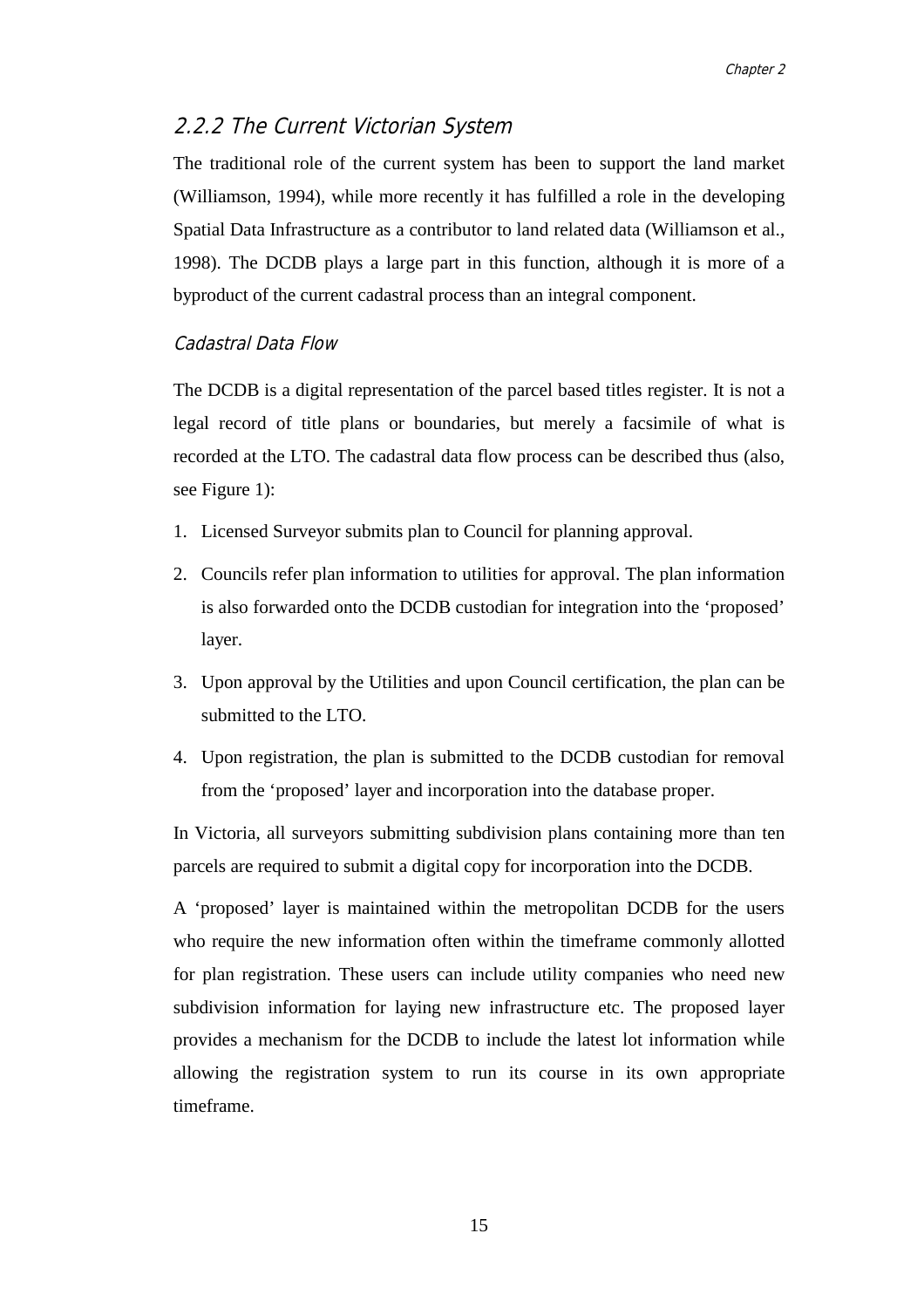

**Figure 1 - Cadastral Data Flow in Victoria (Effenberg et al., 1998)**

In practice, the DCDB update system (as opposed to the cadastral update system) is a little more complicated, given that it now supports property data as well as cadastral parcel information. In many cases, the property information is more important to some DCDB customers than the parcel data, given that property information indicates the occupation of the land as opposed to a cadastral parcel which simply indicates the land actually owned. The update process for the DCDB, is summarised in Figure 2.



**Figure 2 - DCDB Update Data Flow (Jacoby and Marwick, 1997)**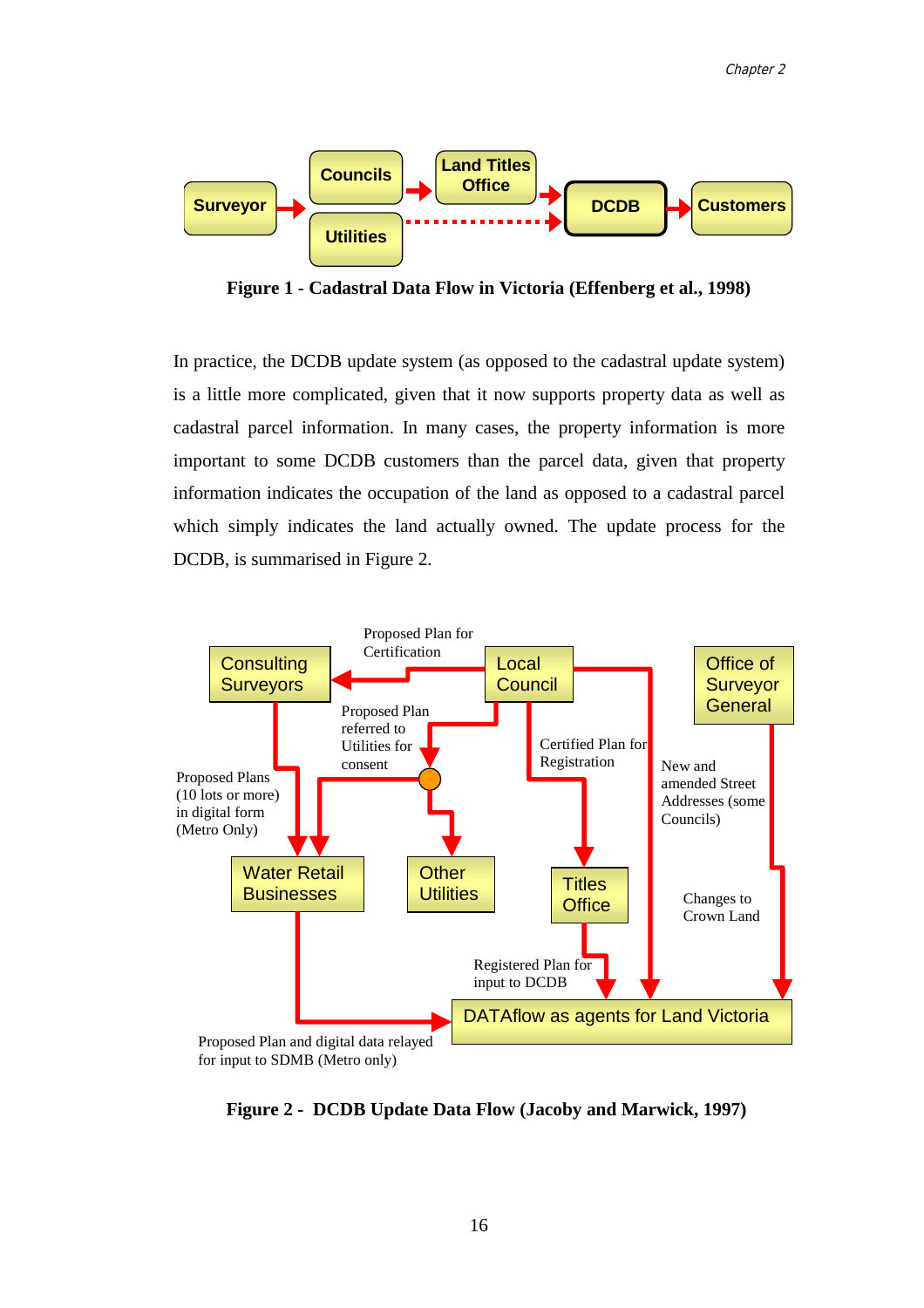The flow of cadastral information is poised to make big inroads into a wholly digital paradigm, given that a lot of information is digital at some part of the data flow process, and that in many cases the information is born digitally at the private surveyor at the very beginning of the process. Investigations into modifying the existing plan transfer process between Local Government and utilities are being undertaken (Jacoby and Marwick, 1997), while digital lodgement as a part of the cadastral process is also being seriously studied.

#### 2.2.3 The Impetus for Cadastral Reform

The International Federation of Surveyors defines the cadastre as a system put in place to enable social and economic development in a region, supporting legal or fiscal purposes and land administration (FIG, 1995). As such, the cadastre and the environment in which it operates must be one that allows it to perform at its most efficient. In the days of Torrens, and even until recently, this was achieved by the hardcopy maps and its supporting infrastructure, and before Torrens, through survey plans and charting maps (Williamson, 1983), as it was the most appropriate or available technology of the time. Birrell et al. (1997) point out that the Torrens system should change as society changes, and that it had survived for more than a century without major modifications.

Our society is indeed changing, and has entered what must be the most revolutionary time with the introduction of real time electronic communications systems to complement the rapidly maturing computing technologies that have made hardcopy mapping databases all but obsolete. This is generating an environment where up-to-date data is desired more or less as it develops in the real world. A cadastral system that has a turnaround more often measured in weeks and months in an age where parts of the DCDB itself are updated in close to real time in some jurisdictions (Geographic Data Victoria, 1997) is certain to come under scrutiny as it is no longer as efficient as it could be.

Effenberg et al. contended that the

*"… maintenance of the digital cadastral map must account for the needs and processes of all the entities in the cadastral system to*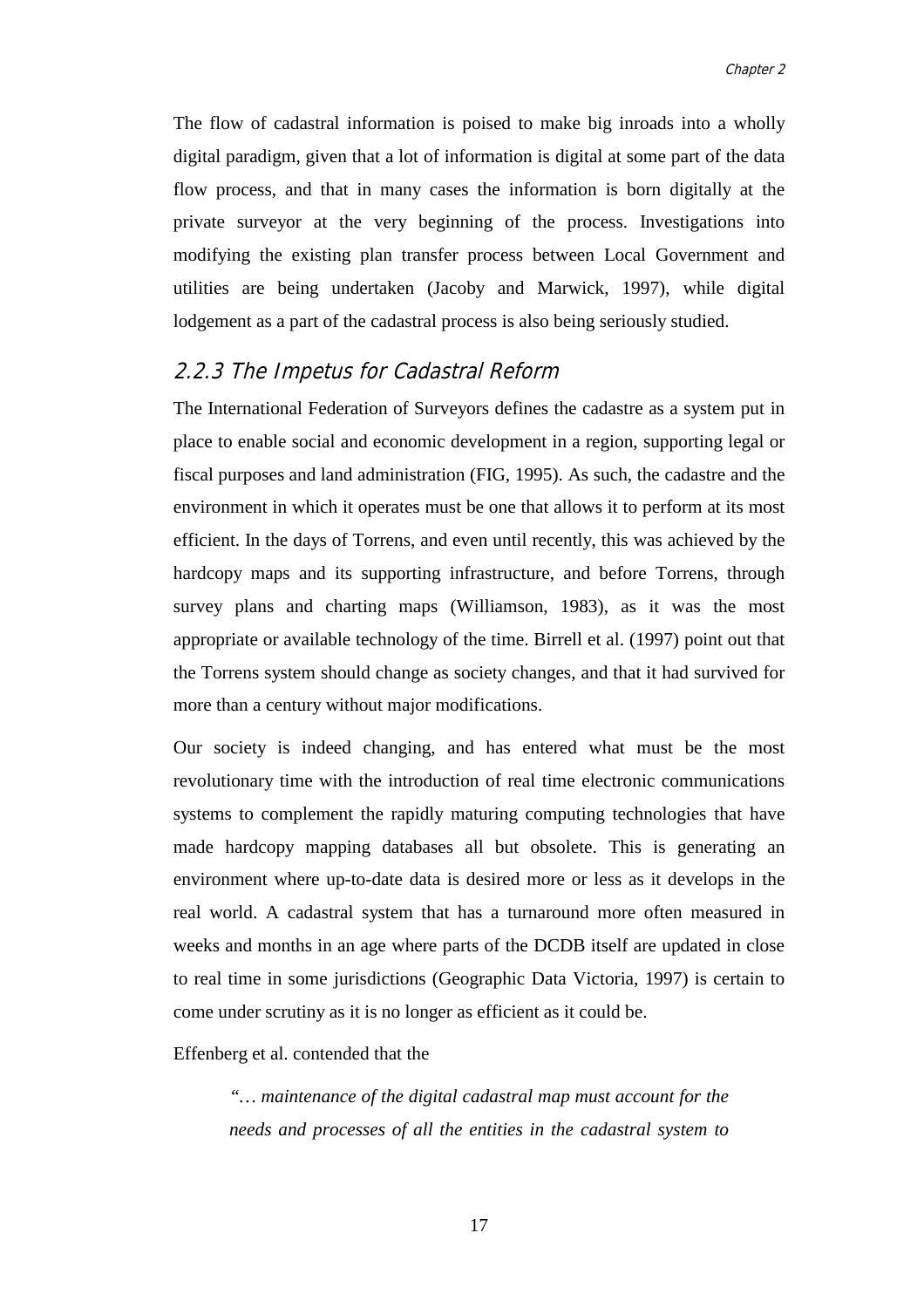*realise the goal of a single, survey accurate and multipurpose digital cadastral map"*

(Effenberg et al., 1998).

In order to effectively service everyone's needs and in order to keep it relevant in today's environment, cadastral changes are inevitable. There are well known historical examples of large businesses developing their own spatial datasets when clearly the cadastral dataset was the most logical choice to use, but was not available at the time. Hesse and Williamson asked;

*"Why, for example, should road construction authorities have to spend resources on a complete new boundary survey for a proposed road extension, why cannot they use the digital data base as the foundation for their planning?"*

(Hesse and Williamson, 1990)

Changes are coming about, or have come about, in order to make sure that such inefficient solutions do not occur in the future.

Various organisations have recognised that substantial infrastructural changes are going to take place because of new technologies, such as the Internet, as a result of the improved efficiencies that they enable. The infrastructure in place to date is not ready for these technologies. In the case of the Internet, the technology and its uses appeared before the appropriate infrastructural changes could be made.

Dale noted back in 1992 that;

*"A cadastral reform program that is driven by the data producer rather than the data user is out of tune with modern needs."*

(Dale, 1992)

And that;

*"All too often the producer …. has provided a system that satisfies professional interests and does not necessarily meet the requirements of the user community."*

(Dale, 1992)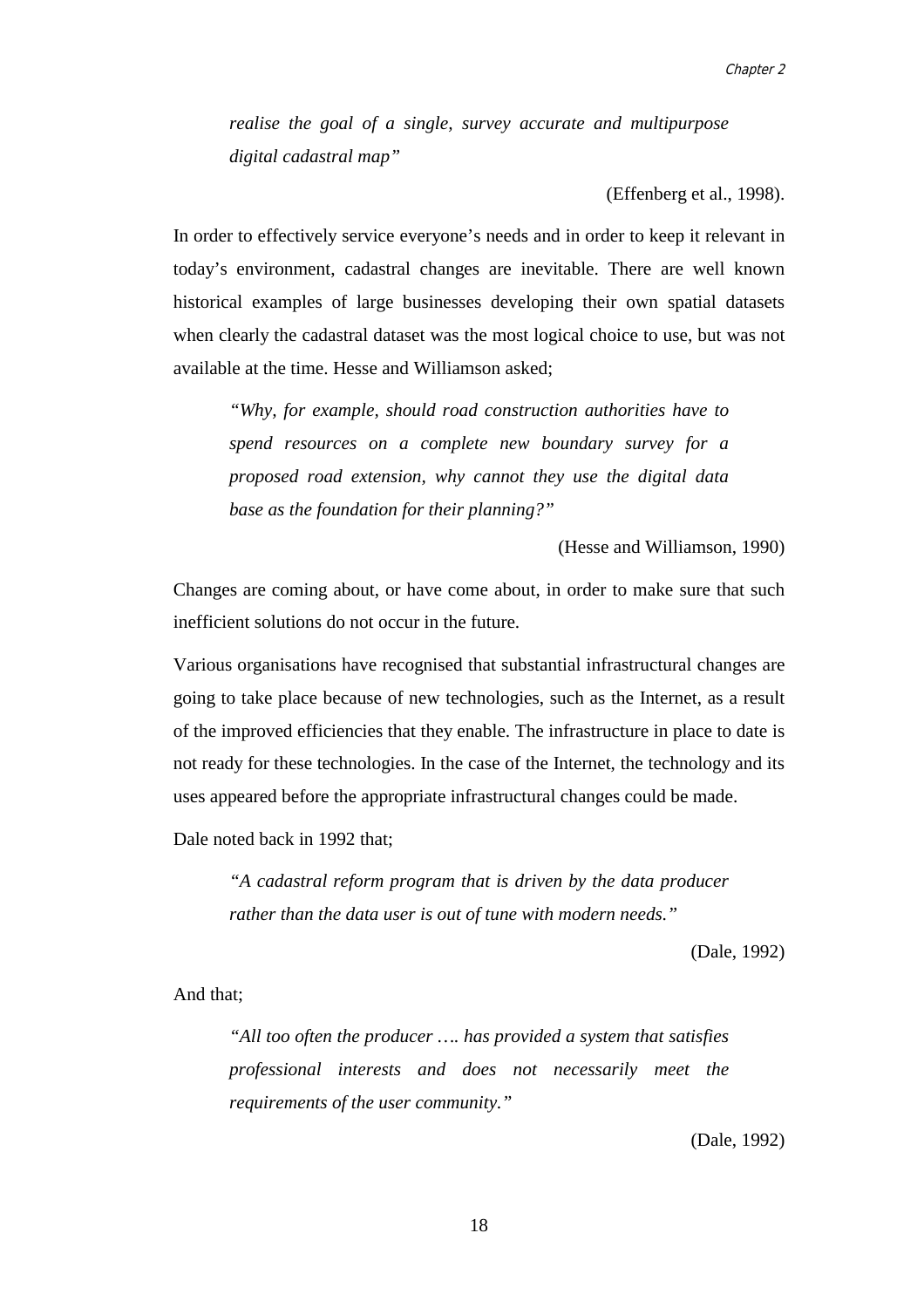The impetus for cadastral reform has become user driven. Users have embraced the digital age, they have initiated their own spatial data bases using base layer DCDB data, but are being hindered by the relatively slow reform of the cadastral system, which, for reasons of its own, has not kept up with technological change. Cadastral systems will need to be able to react better to such changes in order to effectively and efficiently service the needs of the community at the time it is needed.

#### 2.2.4 Cadastral Data Update and Upgrade Strategies

A review of DCDB data and users of that data across Australia in 1995 found that some state DCDBs had shortcomings in spatial positioning accuracy, data integrity, data structure, data accessibility and problems associated with updates and upgrades. The review also identified that it was widely thought that to be 'good', a DCDB had to meet certain requirements, which were (in order of importance);

- *1. Completeness the ability to provide a complete coverage.*
- *2. Currency information must be up to date.*
- *3. Data quality and data integrity data should be clean, correct and consistent.*
- *4. Data structure or topology the provision of unique identifiers for all points, lines and polygons.*
- *5. Timeliness information must be provided in a timely manner.*
- *6. Accuracy survey accurate information is required by some but not by all.*
- *7. Additional attributes such as location of easements are required by many.*
- *8. Data access and exchange method a consistent and standardised exchange format is necessary. Online data access is preferred.*
- *9. Meta data is highly desirable an accuracy indicator and historic information are the most important.*

(Wan and Williamson, 1995)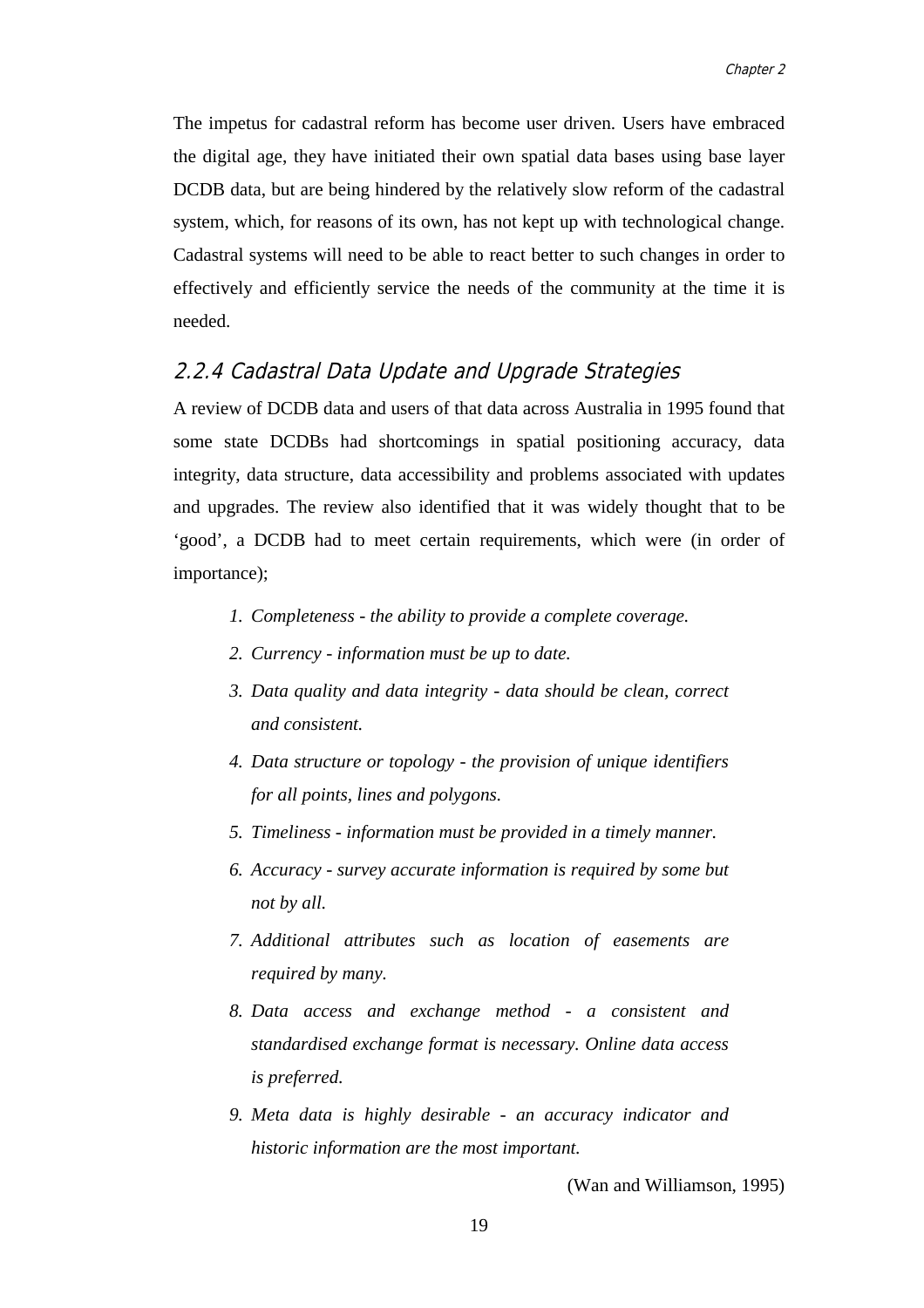Some of the state DCDBs had experienced problems with spatial positional accuracy, data structure, integrity and accessibility, and in problems associated with updates and upgrades of DCDB data (Wan and Williamson, 1995). Some of the users of the DCDB products disclosed their desire for better update and upgrade mechanisms for DCDB data than the then current whole file replacement strategy. More recently, the private contractor involved in maintaining the DCDB itself has put in place moves that introduce upgrades of the structure of DCDB data, introduce an incremental update and upgrade mechanism, and other moves that improve the quality and completeness of the data (Jacoby and Marwick, 1997).

Effenberg (1997) identified a number of issues relating to the DCDB including data transfer, data update and upgrade and a review of the specifics of these issues relating to Australian (and to a lesser extent, the Victorian) DCDBs. These issues illustrate a complex area influenced by infrastructure limitations and policies, hardware and software, economics, transfer capabilities and DCDB structure and data structures.

#### 2.2.5 Heading into the Digital Age

Much work has been conducted in the area of reforming the cadastral system to enable efficient use of the digital age. Work has been done to allow for improving the completeness of cadastral data, and of its accuracy and timeliness. Digital Lodgement of survey data would bring multiple benefits, although there are many issues that must be addressed properly within this scenario if maximum benefit is to be gained (Hayes, 1997). Effenberg (1997) documented the existing DCDB and possible and real improvement strategies to allow a more efficient electronic system, such as digital lodgement of survey data and upgrade strategies. The Surveyors Board of Victoria has noted in the Survey Practice Handbook, in its section on 'Digital Data and the Future', that digital lodgement of data will become mandatory (The Surveyors Board of Victoria, 1997). In Denmark this year digital lodgement of cadastral survey data becomes mandatory for all surveyors. Digital Lodgement is being addressed by the Survey Departments in most states of Australia, and some, such as Western Australia, have introduced digital lodgement systems to some extent (Falzon, 1997). These works,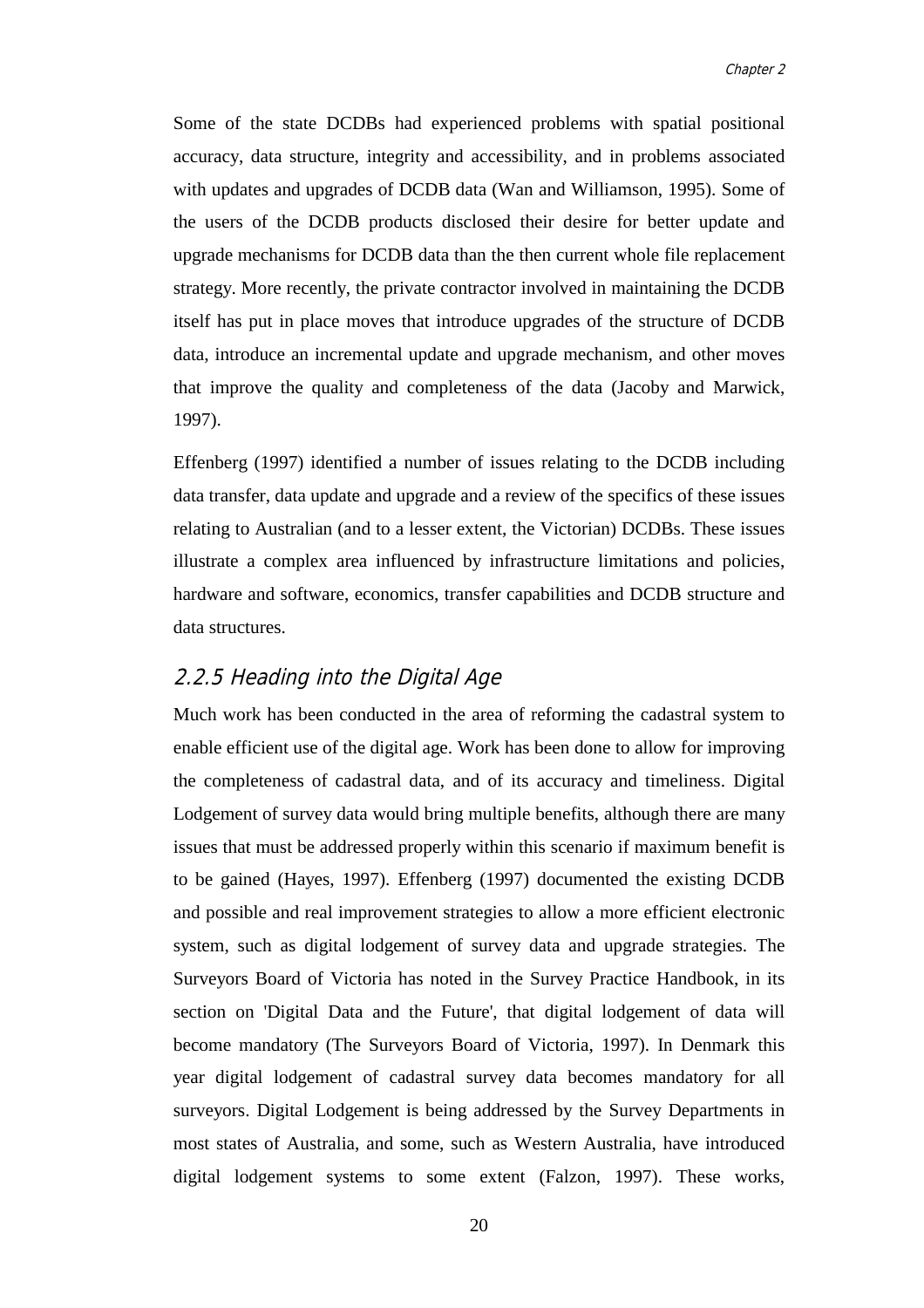particularly those that address upgrade of cadastral data and digital lodgement, have set up the platform for change and indicate that the cadastral industry is about to, or already has, moved in the right direction for the future.

The DCDB is a valuable source of information for a number of users, commonly as a base layer in other information systems. Jacoby noted that the volume of new users of cadastral datasets became smaller and the focus shifted towards dataset maintenance and update (Jacoby, 1996), and, that work was being done to allow datasets using DCDB data to be updated more easily and efficiently. It appears that the spatial information industry is moving towards maturity, in that the user is beginning to get information in a manner that allows its most appropriate and desired use. This fact is supported by the development of government initiatives like the Victorian Government Geospatial Information Strategic Plan, which identifies the importance of such information for the community and provides an impetus for developing the necessary infrastructure to make it available in an efficient and timely manner (Geospatial Policy And Coordination, 1997).

These final developments signify cadastral data as a viable source of information and that its more widespread use is driving a desire for the cadastral industry to adapt. As data becomes more accessible, users are beginning to want to know more of ownership data, planning data, valuation data and others. In future, users will be demanding up to date, complete and more accurate data, and that this influence will prompt changes in itself. Cadastral change is coming and, while perhaps it is not in as advanced state of change that is the case with the GIS industry, for example, it is beginning down the right track at the very least.

### 2.3 GIS Developments

#### 2.3.1 Government Initiatives and Spatial Data Infrastructures

Governments have recognised the need to reform the way geoinformation is managed, by a combination of streamlining resources and outsourcing. This is in addition to the government realisation that provision of spatial information not only provides considerable financial benefits to the economy, but it also has substantial uses by the community, especially in the private sector. In recognition of this, a number of governments have made a whole-of-government commitment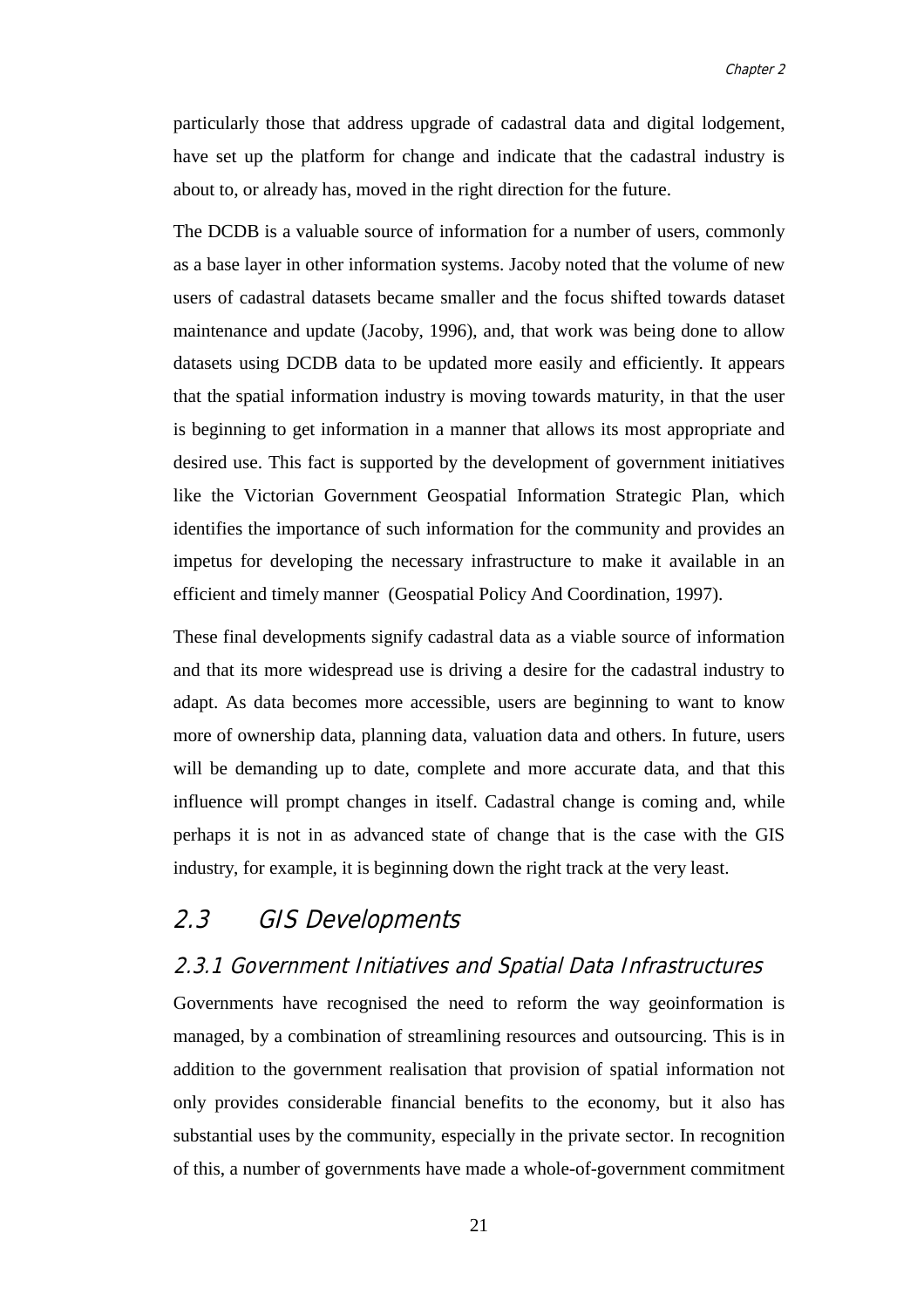to the provision of information, thus eliminating duplication of effort and equating the standards at which they are provided across their organisations (Grant and Mooney, 1997).

Grant and Mooney have further stated that reforms in government that foster a competitive market for service provision are

*"more likely to lead to the optimal allocation of resources rather than political directives issued in a command economy"*

(Grant and Mooney, 1997).

These moves provide a framework for a favourable development of government owned spatial information within the private sector, leading to the benefits that come from more efficient commercial operations (Williamson et al., 1997). In light of these developments it is reasonable to expect that the quality of the provision of geoinformation products will not only conform to government requirements but be suitable for commercial use in a broader setting.

The Victorian Government has identified that a trend that signifies GIS as becoming more mainstream will continue, and has further suggested that spatial data will become less of a single entity and more of a component of more generic information systems, some of which have spatial characteristics (Geospatial Policy And Coordination, 1997). Government has drawn on the importance of geoinformation and has subsequently put in place strategies to ensure that its use becomes widespread and more efficient. The Victorian Government has estimated that about ninety per cent of all government information has spatial characteristics or attribute data, and as such, has benefit to a large audience (Geospatial Policy And Coordination, 1997).

Utility use of GIS in Victoria varied in extent from not being used, to being installed but not upgraded over time, to being fully implemented, as revealed at a recent seminar (Department of Geomatics, 1997). Issues included the fact that State Digital Map Base (SDMB - the logical dataset that includes the DCDB) data at the time was unsuitable in its raw form for many uses, because of unsuitable data quality or lack of completeness. Other issues included the need for proposed parcel data, better dataset update methods, and the need for some utilities to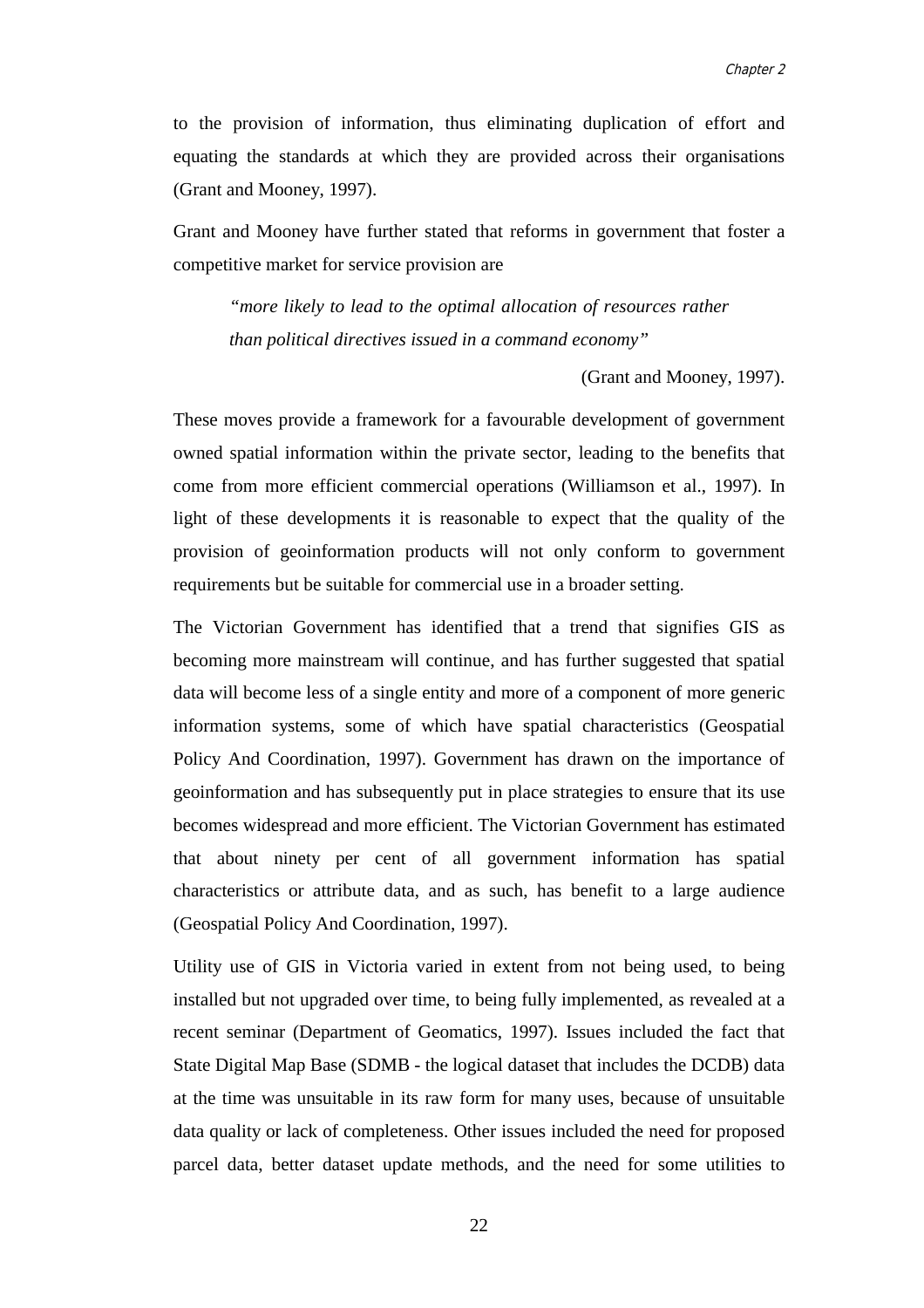maintain datasets even though it was not core business. The SDMB has undergone dramatic modifications in response to these problems in order to make it more marketable to such organisations (Department of Geomatics, 1997). Such works are illustrative of the desire by many to boost the use of GIS and spatial data. The benefits from such systems are well accepted within this context, and work is being done in order to facilitate the implementation, efficient use and maintenance of such systems.

#### 2.3.2 Commercial Movements

With time, GIS is evolving from a product oriented to a customer / user oriented profile. A study by Marr and Benwell (1996) of the implementation of GIS in New Zealand in 1995 showed that, in most areas, the levels of use had not reached that which was intended, and then contended that this could have been due to unfamiliarity with the technology and a lack of skills in the area. The need to substantially train users for the use of the technology is indicative of the size and complexity of such systems, and is one factor in its slowness to gain overall acceptance as a business tool in the workplace.

Latest vendor products have included lightweight GIS-like tools that remove some of the complexity in the pursuit of user-friendliness. Products like MapInfo ProViewer and MapInfo Mapplets for Microsoft Excel (MapInfo Corporation, 1998), Latitude (Aussoft Solutions Pty Ltd., 1998), ArcExplorer (Environmental Systems Research Institute, 1998), and other similar packages like these are customer / user oriented products that allow GIS data to be used more readily by relatively inexperienced users. Tools that make GIS more or less transparent to the user will become more widespread because of their useability and hidden or limited complexity which makes them more attractive to casual users and subsequently a mass market.

Examples of these lighter weight products are appearing across the board. The Basic Land Information Network (BLIN) is the Queensland Department of Natural Resources internal GIS. BLIN Enquiry, which is a lighter, user friendly version of the BLIN GIS, as described by Rush (1997) and Lennon and Berenyi (1997), was designed specifically for use by anyone within the Department of

23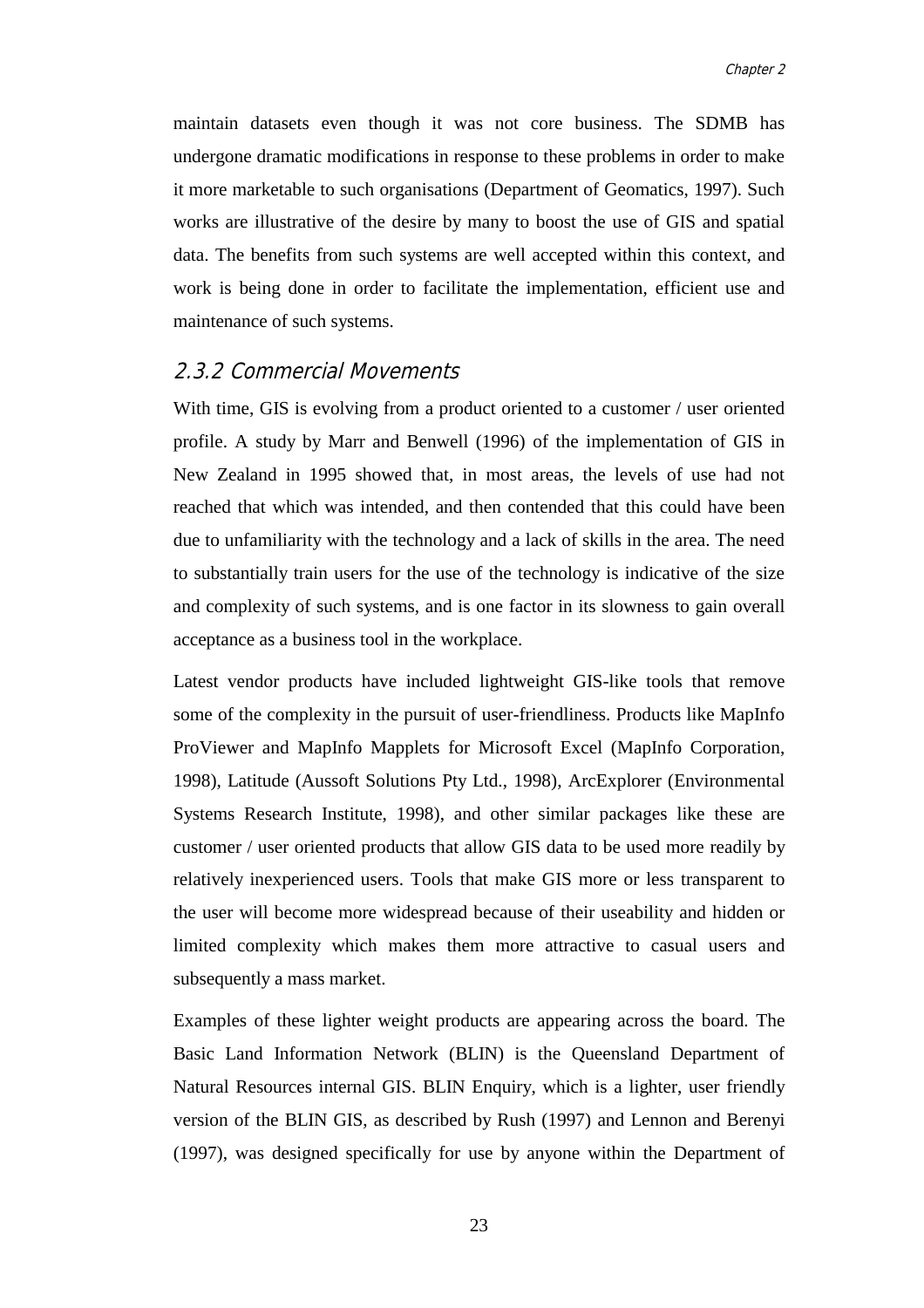Natural Resources or of the public through over-the-counter public enquiry, at low cost to the Department itself. Terranet New Zealand's Property Information Service (TerraLink, 1998), provides easy access to property information, as does the University of New Brunswick's Real Property Information Service (New Brunswick Geographic Information Corporation, 1998), both of which are accessible over the Internet. Health sector applications are also appearing, (Escobar et al., 1998), and also applications for natural resources management. The simple nature of the software makes its use by a larger, more untrained audience possible.

The GIS industry has rapidly identified that Internet technologies and the use of light weight GIS client technology is a component of future products. The speed at which the industry has moved lies perhaps within its commercial nature. The commercial drive, or the need to meet needs of customers, is probably a major reason the GIS industry has advanced much quicker than, for example, the cadastral industry, which has been slowed by institutional and other issues preventing it from moving to take advantage of the latest developments.

#### 2.4 Internet and the WWW

The rise in popularity of the Internet on the back of the World Wide Web (WWW) has caught more than a few unawares. Black wrote that

*"If it [the Internet] had been anticipated, the Internet and its requisite languages, codes and protocols would most certainly have been designed differently. The problem is that the technology was well-established before the most compelling applications had been envisioned"*

(Black, 1997)

The pace of technical development in this area has been such that a far greater range of applications and uses are now possible, and are continually appearing. It would be appropriate to note that by the time this thesis is published the WWW industry will have progressed significantly. The popularity and level of development of the technology has helped it to find its way into homes, workplaces and information 'kiosks', facilitating the existence of the mobile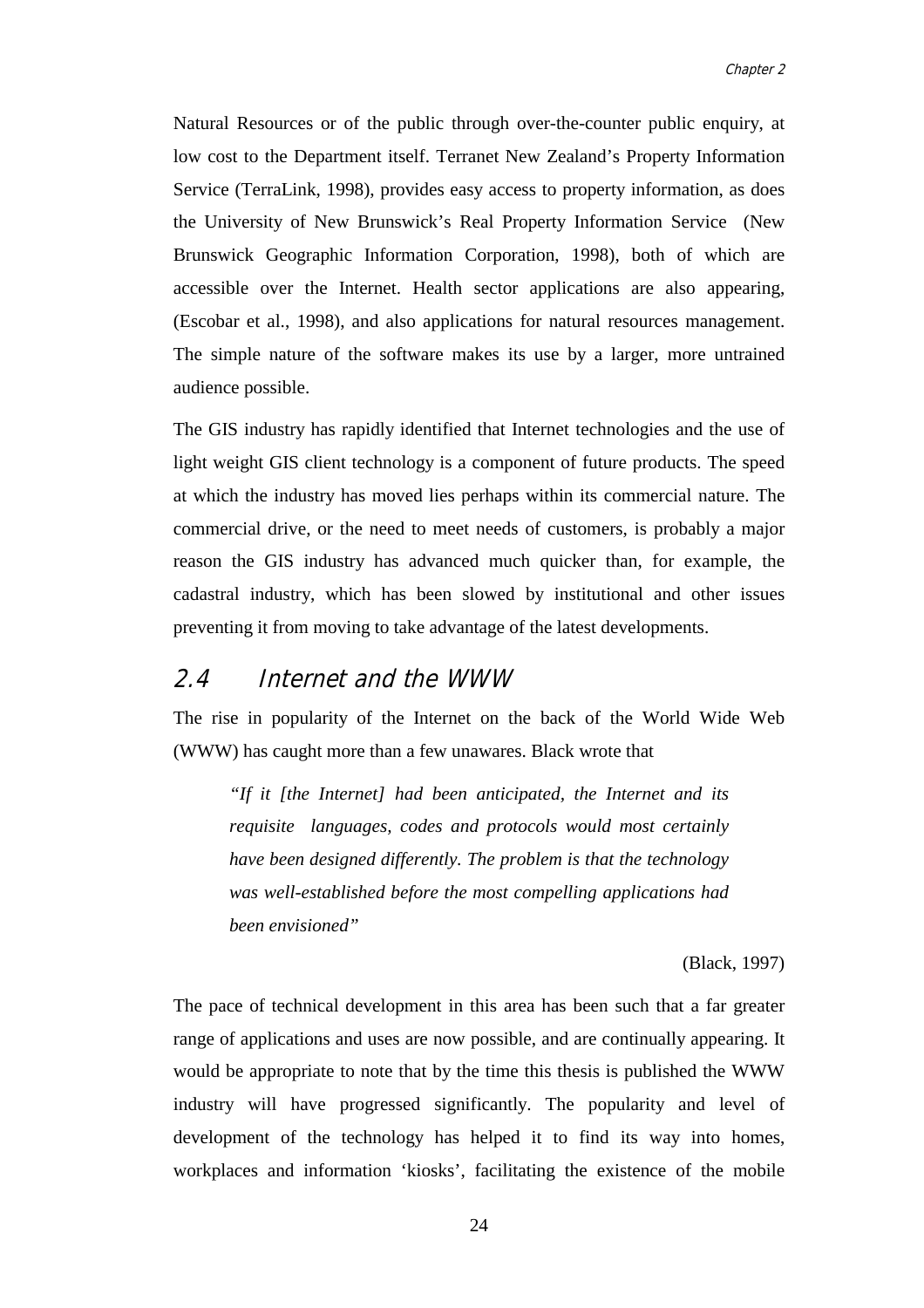office through mobile phones and generally reaching into most sectors of developed society.

In its earlier years, the WWW was marked by its lack of complexity and ability to facilitate more complicated operations, such as those complementary to online GIS applications. However, these early problems were well known and have been documented elsewhere, such as by Li (1996). Commercial vendors have been quick to realise the potential of the WWW and have made efforts to overcome these problems and make the provision of online spatial information or mapping systems possible.

The World Wide Web specialises in providing graphic presentation and provides an attractive and presentable medium for geospatial information. At the present time it is possible to set up a GIS like front end from within a web browser and allow users to perform queries to some remote database. The geospatial data itself resides somewhere on the remote database, which is often a pre-existing database or GIS that has been extended to allow users on the WWW to query it. The result, in many cases, is a lightweight front end linked to a GIS-like back end that produces an information tool that is powerful yet relatively intuitive to use for a variety of purposes.

The uses for which such tools are of most benefit are those of the information 'kiosk' or enquiry services, where users make enquiries for certain information without the need for heavy GIS functionality. The volume of data is small enough such that it can be presented relatively quickly to the user, who may or may not be GIS-educated. Examples of this sort of service exist in the University of New Brunswick and Terranet services mentioned earlier, and also in the Victorian Government's Land Channel service (Government of Victoria, 1998), which combines a number of information sources on the one web site.

Problems that still exist with the WWW are the limitations imposed by network bandwidth, or the amount of data that can physically be transferred in a period of time across the Internet. Although this problem is one belonging as much to the communications industry as it does to the Information Technology industry, it does limit the practical size of the data that can pushed around the Internet, meaning that for applications which provide large datasets the Internet is not as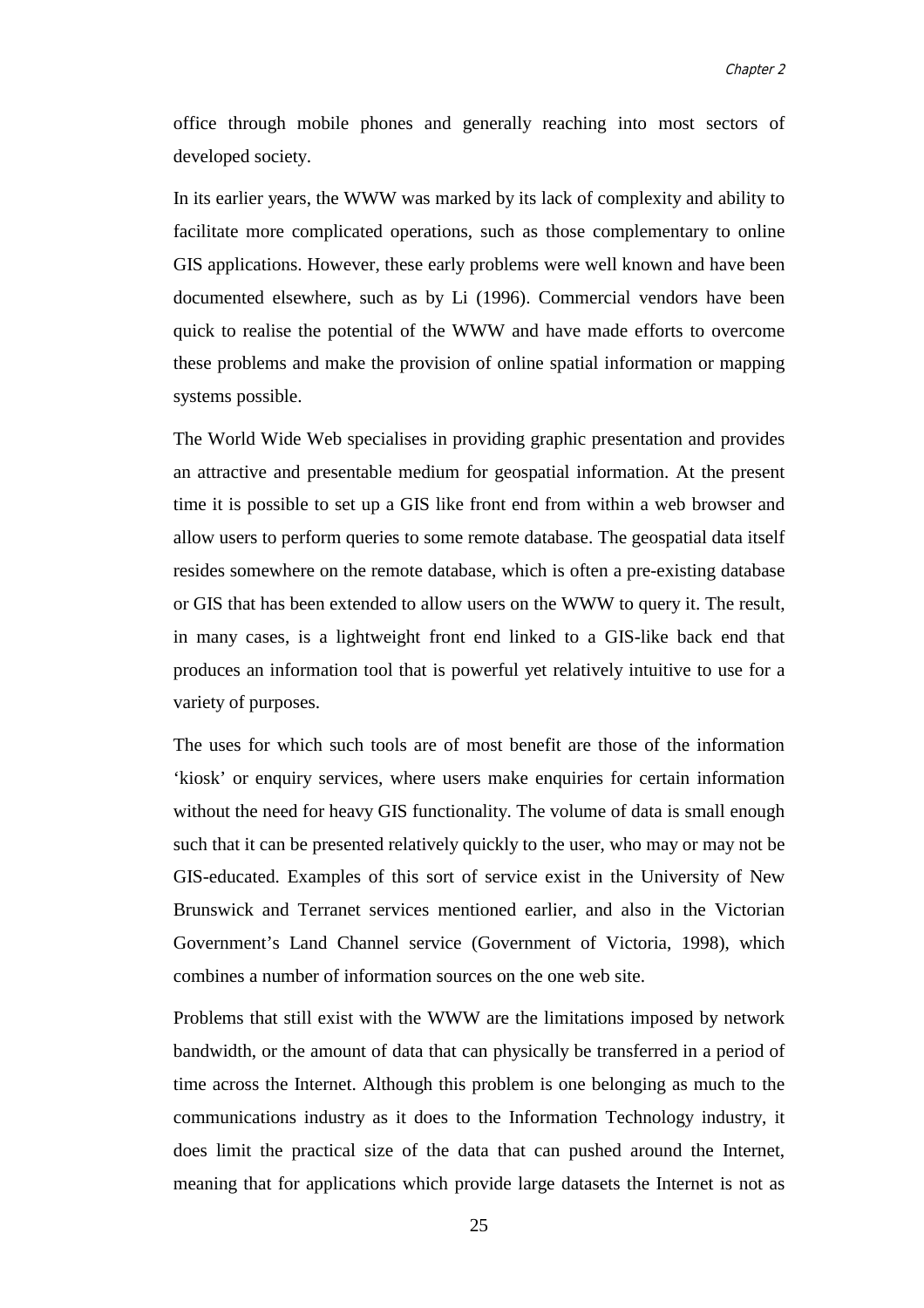efficient as other methods. Peng (1997) discusses this more in his assessment of current Internet GIS technologies.

The Internet at this point in time specialises in providing functional yet lightweight GIS like tools that may or may not look a GIS at all, providing a level of information distribution that requires little in technical capability to extract. Applications of this type can be remarkably cheap and easy to set up - the cost of constructing the University of New Brunswick's online Real Property Service consumed only a small fraction of the time and cost of development that went into building the database and collecting the data itself.

### 2.5 Current State of Spatial Information Provision

The evolution of the three disciplines is proceeding to make them more mainstream and available to the average user. GIS technology, the cadastral industry, and WWW developers are moving to make their wares more accessible and more useable by a wider audience. These moves have been driven by the user - the expanding industries are beginning to tap into the mainstream market which is fuelling user demand for more products.

The underlying concept that each is moving towards is the one and the same - the geoinformation system, one that has a multitude of information that is either spatial or aspatial and that when put together, provides a user with information that is useful in a number of contexts. Each of the technologies provides their own individual component to such a concept - the GIS industry provides the database technology, the cadastral industry provides its data components, and the Internet provides the communications technologies and facilitates the presentation technology required to bring the data to the remote user (see Figure 3).

The state of each of the disciplines in its move to providing for an integrated system is varied, and for different reasons. The bottleneck is that of the Internet, where only after it is capable of providing the required functionality through browsers, or allowing use of technologies such as Java to allow GIS vendors to develop interfaces that run inside the ordinary web browser, is it possible to provide an online information system that contains the necessary functionality. Other considerations to this point are network transfer rates, or security of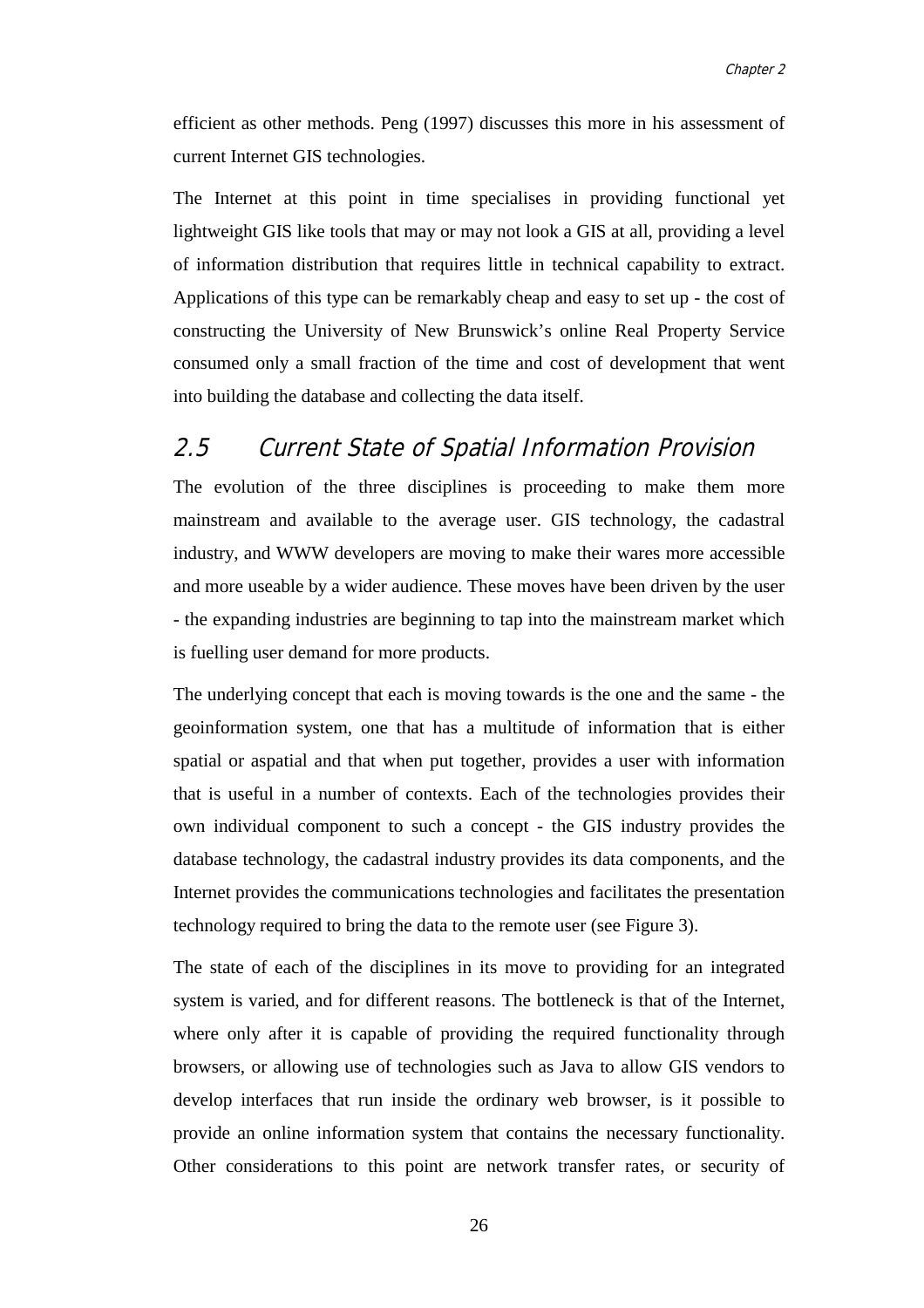transmissions such as in protecting credit card details or proprietary data. GIS is becoming a 'popular commodity', but issues such as proper use of data and the quality of data remain (Barr, 1996). Perhaps it is essential to either educate the mass market on how to use such 'commodities' properly, or to make it so that the software prevents inappropriate use or places warnings or guidelines on the use of data. The pace of development in this industry is considerable, and web browsers that can handle these concerns, particularly those to do with inline browser components or security for example, are being continuously developed.



**Figure 3 - Integrated System reaches mainstream users**

The GIS industry has moved just as quickly, providing web access extensions for their GIS software, as well as developing the interfaces and linkages to allow users to interact with the GIS through the browser. In these cases, the linkages are becoming transparent, and the user does not know or need to know how the data is served to them. The cadastral industry has also been quick to provide cadastral data for use in such systems, but the pace at which the system has been undergoing reforms to allow it to provide data in the best manner and at a quality that is desired by users, is not the same. These changes have to come at the digital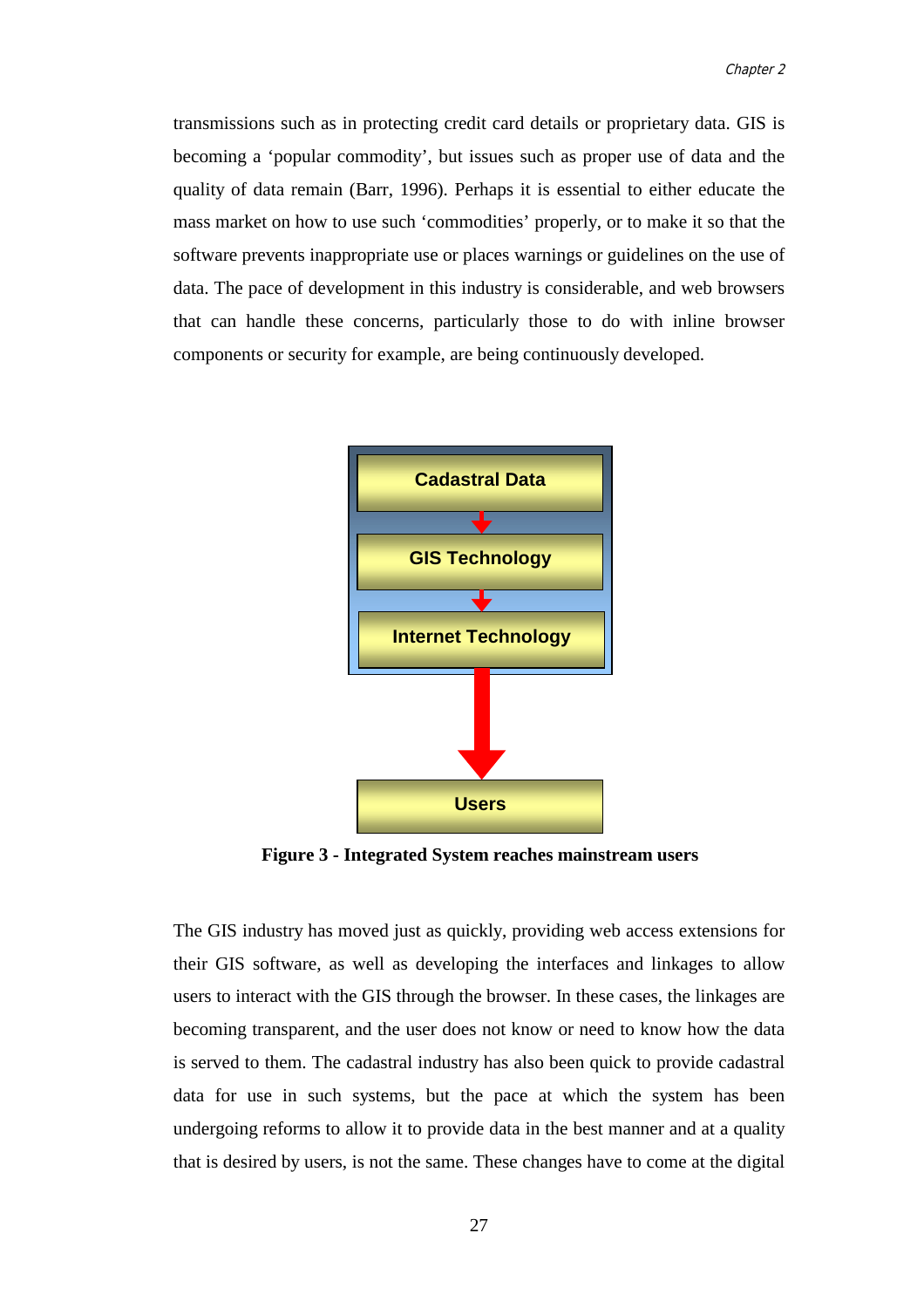lodgement and update levels that maintain the DCDB itself, and are beginning to be addressed only of late.

The information industry that results from the amalgamation of these disciplines has the potential to provide great benefits to the community through the range of uses that can be derived from it. The ease of use and the transparency of the underlying technologies will provide a potentially global audience with the capability to retrieve information that is of great use to them. The resulting product will not be a GIS, but more of a generic information tool that has more general use, including those of a spatial nature. The GIS will lose the 'G' that identifies specific technology oriented systems and become more user-oriented Information Systems. The development of the WWW as an information tool that can seamlessly and easily handle georeferenced information as well as it handles static information is one that will improve, even more, its usefulness to the world.

# 2.6 Chapter Summary

In this chapter, three major components have been identified. The cadastral industry, GIS industry, and the Internet, are the components that make up the core of this work. The review of each of these disciplines has provided an insight into the workings of each, and how they relate to each other or are beginning to relate to each other as time progresses. This information provides both a background and a base from which the remainder of the thesis is built.

The cadastral system in its current form is not the most effective for handling digital data. The cadastral industry has recognised for the most part its role in the geoinformation industry, having begun to take measures that will make the collection, maintenance and transacting of cadastral data more efficient.

GIS vendors are seeking to satisfy the needs of a mass market, in the process producing a range of products that are easier to use by casual users. This idea is shown to full extent by the fact that some government organisations have started developing spatial data infrastructures, recognising that geoinformation is being demanded more.

The Internet has developed with great speed, and now is capable of delivering GIS functionality from within the WWW browser. There are some limitations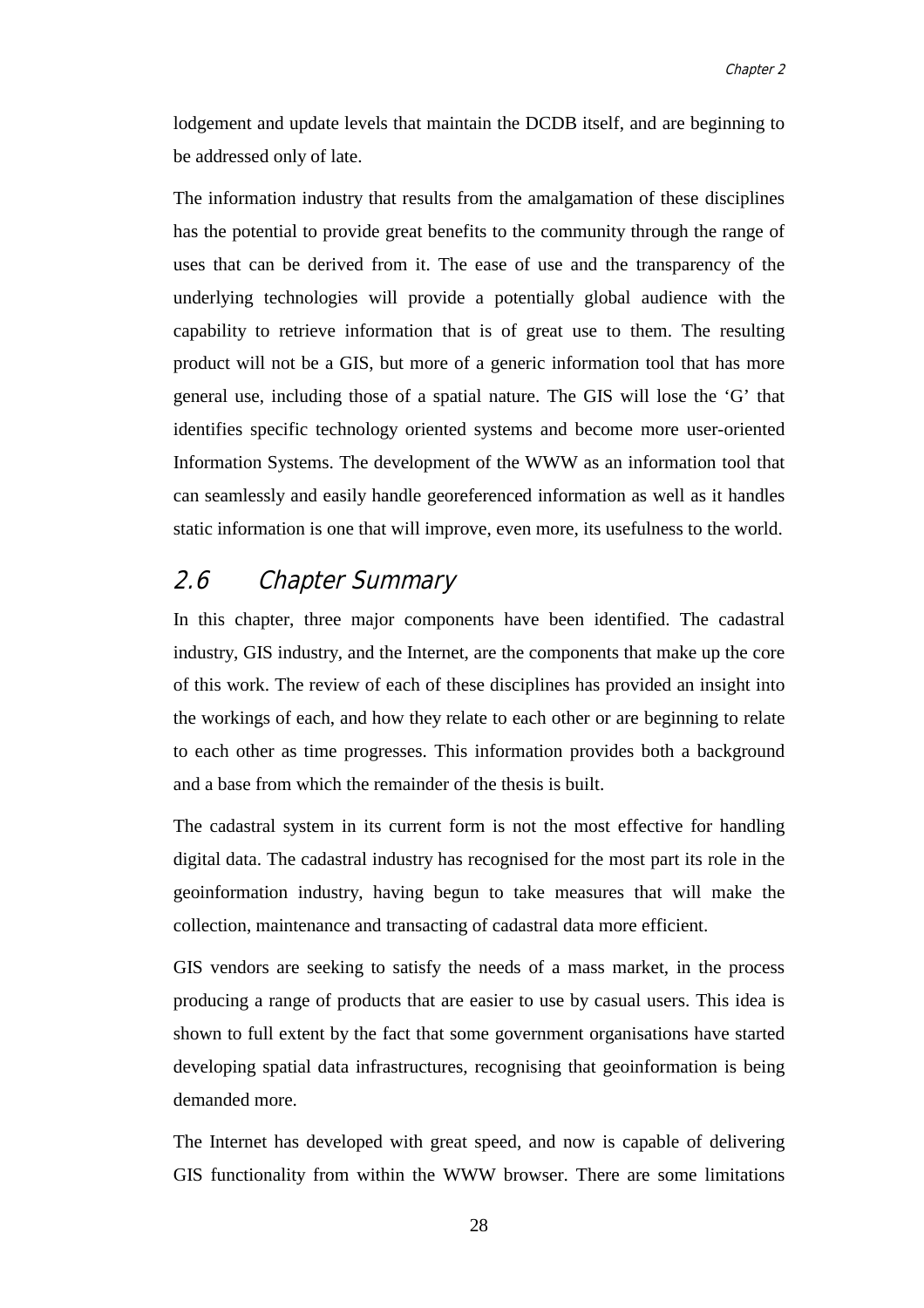with regard to network data transmission bandwidth, and some issues including security that also need to be taken into account. However, it is generally possible to create information services that seamlessly integrate spatial and non-spatial data that can be used for a variety of purposes, including public information and also to support business.

We are moving into a brave new world as large amounts of information are suddenly becoming available to large audiences that may otherwise not have had such access. The influence of the user cannot be underestimated either, as they are the ones driving the commercial organisations to develop these technologies, and ultimately they will benefit the most from them. It is unclear what effect that large quantities of readily accessible data will have on society, but it is possible that it could considerably impact the way with which land is perceived and dealt.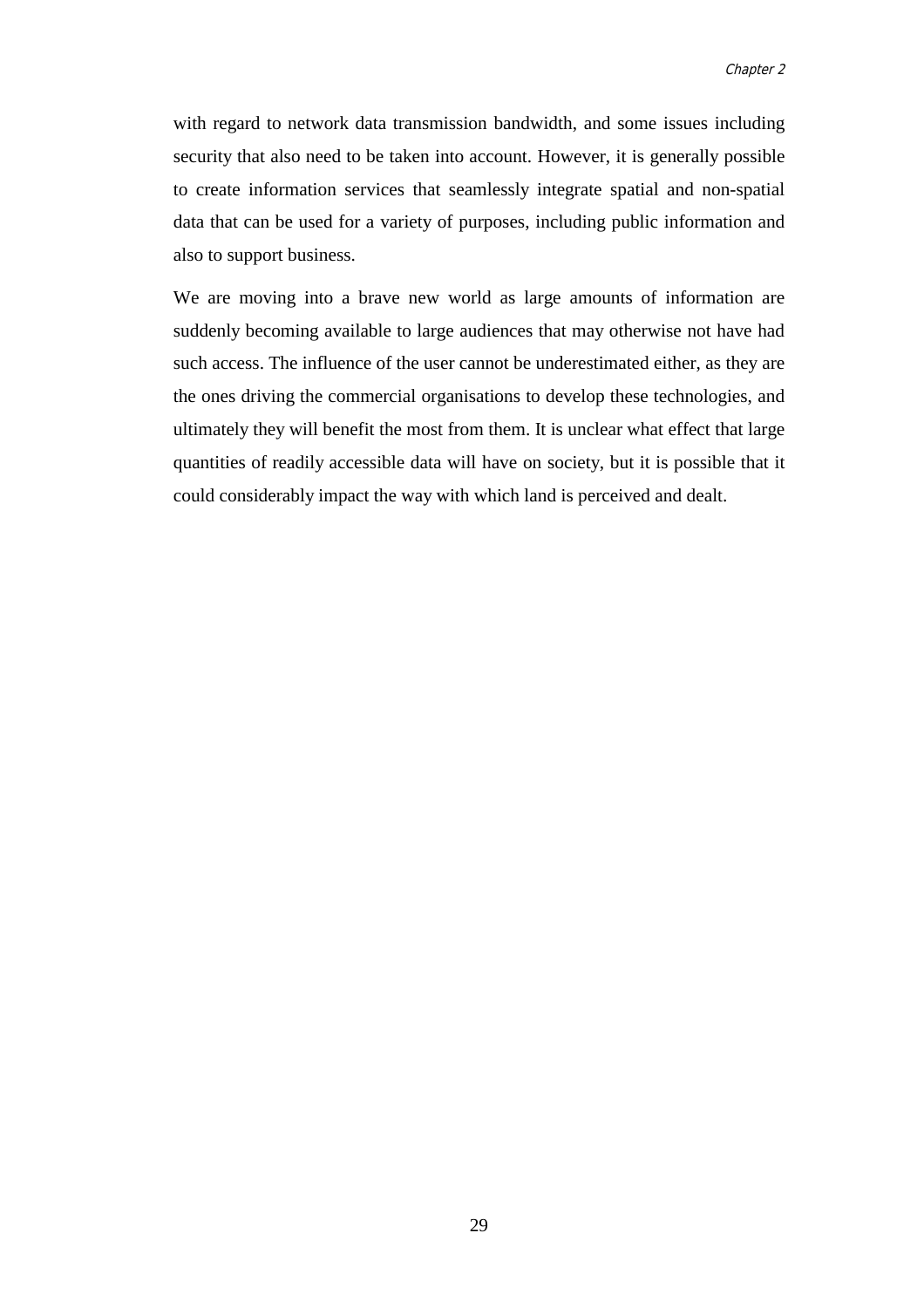# 3 WWW Technologies for DCDB Data **Transactions**

# 3.1 Overview

This chapter provides an in depth study of each of the technologies that comprise an Internet accessible database system. The study identifies for each, the advantages, disadvantages, and an indication of what roles they would be suitable for in a generic context. Also, in each section, the cadastral context is briefly considered, given a simple model for provision of cadastral data over the Internet. In some cases reference is made to the Victorian cadastral system, to help highlight issues which are relevant to particular technologies.

# 3.2 Review of Technologies

The Internet has

*"… beckoned information technology managers to create services for both internal and external customers over the Internet and Intranet in whatever business they happen to be."*

(Black, 1997)

The advent of plug-in, Java and ActiveX technologies have provided WWW administrators a capability that has yet to be fully tested without the limits of network bandwidth. This chapter attempts to explain what technologies are best suited to the provision of an online Digital Cadastral Database (DCDB) service which provides viewing and download access to DCDB data and facilitates update transactions.

A review of user needs in relation to some of the DCDBs in Australia revealed, among other items, that better access to the DCDBs was desired. Online data access was a preferred option of the utility authorities surveyed at the time (Wan and Williamson, 1995). Improved access would bring new users, quite possibly including those which may have previously not had any contact with cadastral data before. Tile or file based update services have been available through the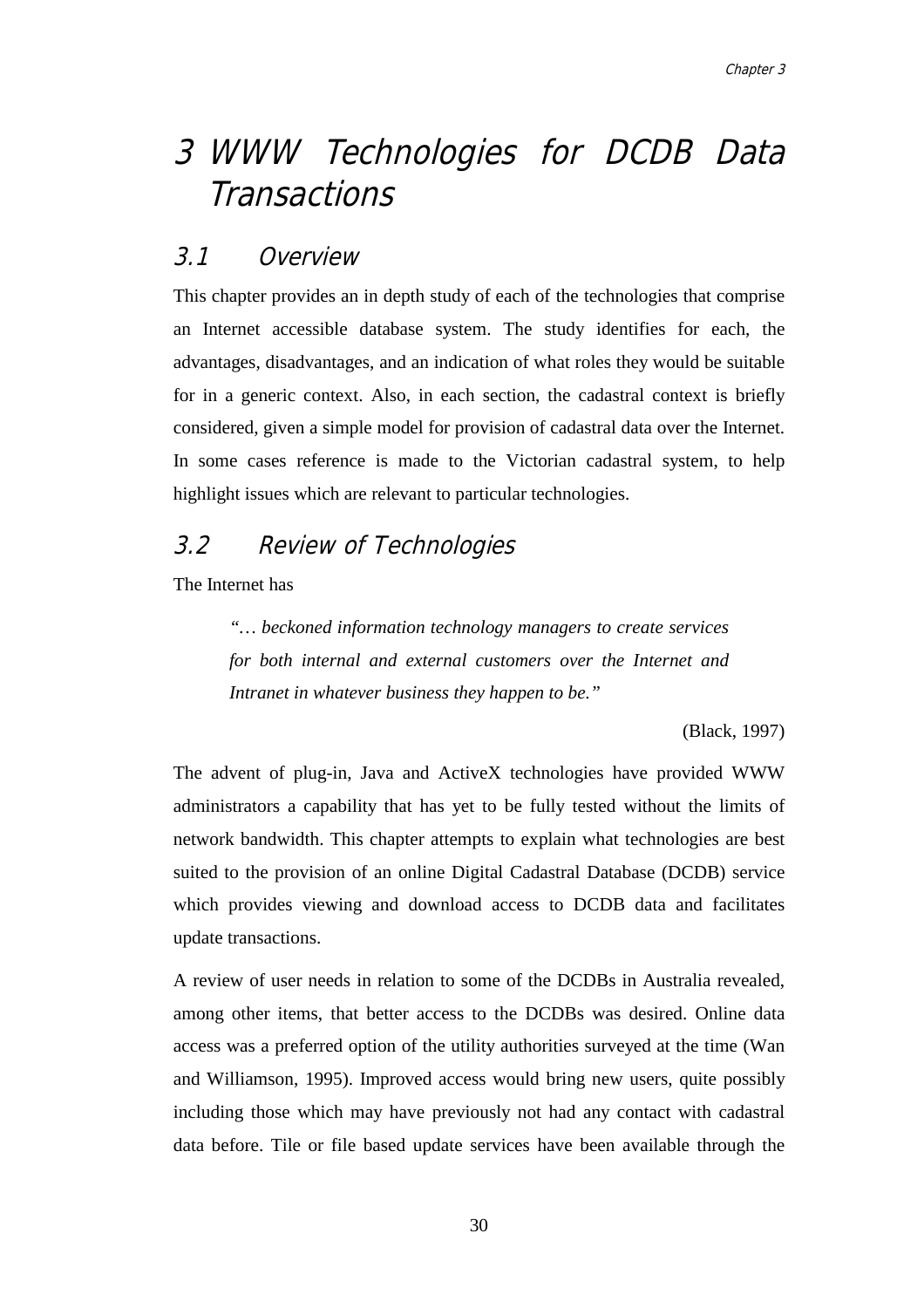Internet for a while (in Internet time scale). As incremental update technologies appear and mature, more sophisticated services will also be created.

Many of the major GIS vendors have released a variety of products designed to extend Internet functionality to their existing GIS products. The Internet has experienced extraordinary growth in the last few years, and will continue to do so as more and more services become available. Conversely, as more people use the Internet, demand will bring more services online.

The Internet is ideal as a 'narrowcast' medium (ie sending information to specific single groups or persons) (Black, 1997). In this respect, it becomes an ideal medium to implement automated distribution services specialising in digital products such as digital map or dataset updates. The Internet has proved itself as a data delivery and viewing medium (Wilson, 1997), and as such, it could become a key component to any spatial data viewer and update service.

There are a variety of tools and technologies that could implement a data viewing and update service on the WWW. Each has strengths and weaknesses, and some are more suitable than others in particular situations. A typical WWW user / server connection is illustrated in Figure 4. Of the following subsections Static Files, Java / ActiveX, HTML Forms, and also plug-ins apply to interface technologies, while Common Gateway Interface (CGI) and interoperability of systems is devoted to providing access to GIS and server side databases, and the



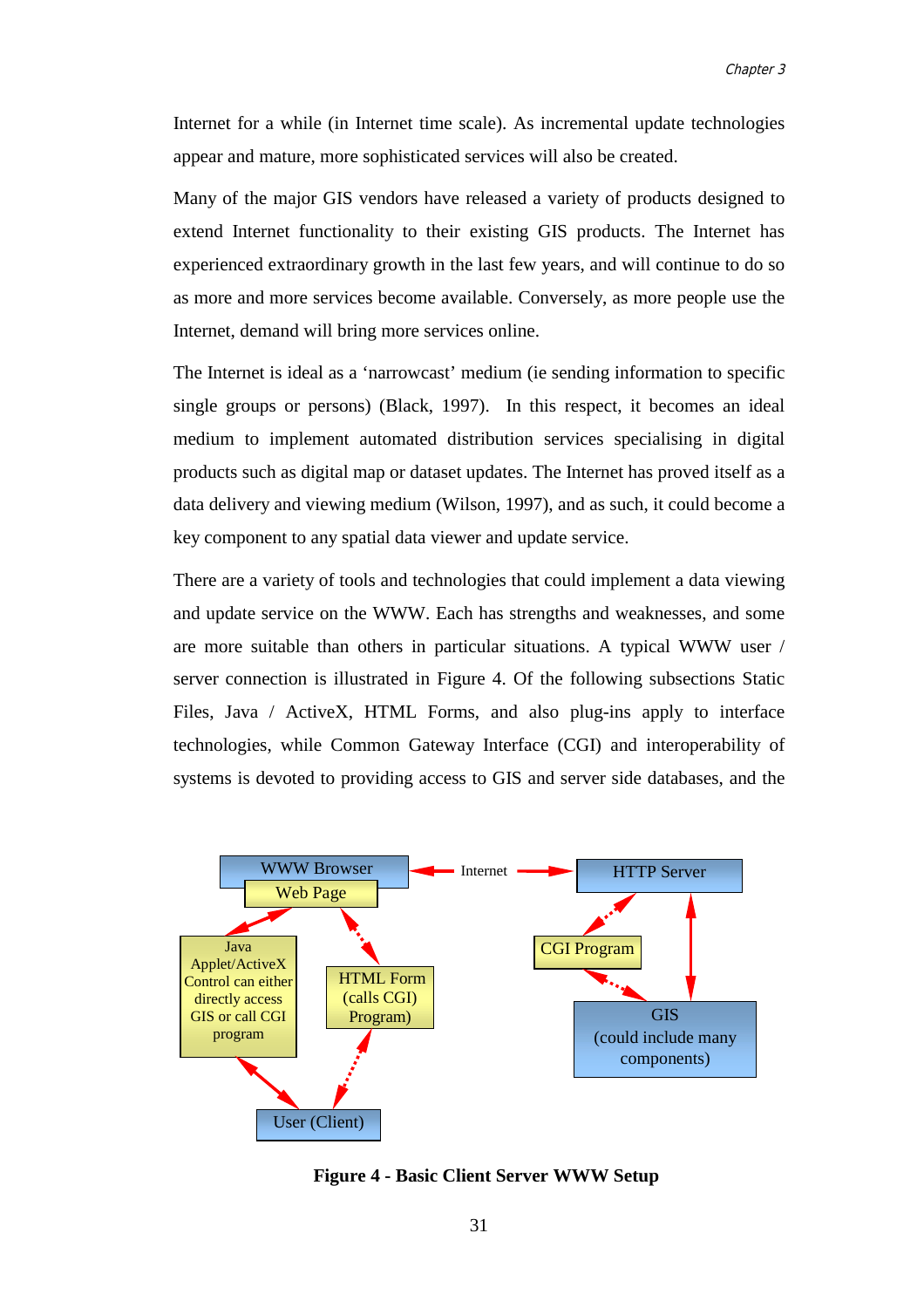last subsections address some of the available security technologies.

A major consideration is that the WWW emerged from the Internet using protocols that were initially suited to only a small hypertext related role. Many tools and products have since been created to allow WWW sites and services to incorporate more extended capabilities.

# 3.2.1 Static Files

There is the possibility of providing a service based on static HyperText Markup Language (HTML) files that themselves are updated on a regular basis, an approach taken in the publishing of metadata by Cowen (1996). This approach constitutes the simplest of implementations by which display of data is constrained to a regularly updated collection of HTML documents. The GIS involved with the display generation then has little or no contact with the outside world, making it the most secure, which relieves administrators of the workload of maintaining interface application software, as in CGI and Java implementations.

However, the ability to communicate with the custodian to purchase data is limited to either email or by non Internet means. Also, the HTML files need to be updated often, ideally each time the dataset changes. This approach lacks query capability, so is not ideally suited to data viewers where customable views and database interrogation is essential.

### 3.2.2 CGI Overview

Common Gateway Interface (CGI) is a provision within the HyperText Transfer Protocol (HTTP) to allow WWW clients access to select server programs. It was originally added to HTTP to provide rudimentary interactivity, as the early WWW was a purely static file environment. The CGI is probably the most predominant way of providing interaction with server programs at this time, simply as it has been available the longest. An illustration of the CGI model can be seen in Figure 4. The model can be broken into two components, the interface and the CGI program itself. The CGI program (which can be written in any language as long as it is executable) is executed at each user request, using any information that the user sends to it. The user interface is distinct from the CGI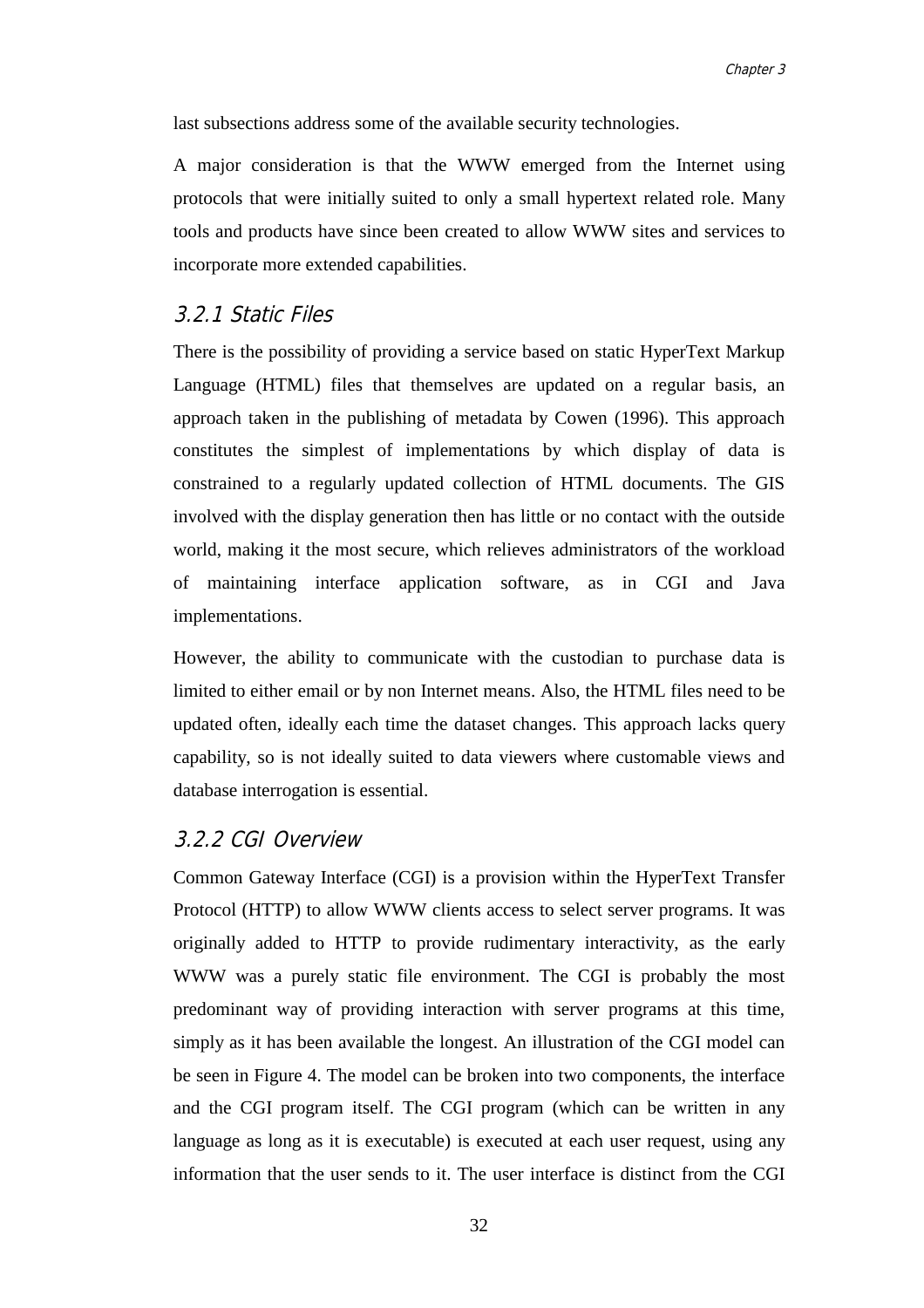itself, but is vital as it provides the user with the power to execute the CGI program. The user interface can be implemented using either HTML Forms, or through the use of Java Applets or ActiveX Controls.

The CGI program on the other hand is ideal as an intermediary to the GIS itself. In this way the GIS is not directly accessible from the Internet giving added security. Also the requested data can reside in a number of locations - the CGI program acts as a broker, retrieving data from the required data stores. This is especially useful for a DCDB that may be composed of distributed layers.

# 3.2.3 HTML Forms

HTML forms provide only for single click operations on images, so that rectangular areas cannot be chosen or selected (Fortunati, 1996). Such capability is important for many GIS operations. The functionality of the CGI program and the underlying GIS in this respect is reliant on the capability of HTML forms, which were never designed for spatial or graphical information requests. The simplistic nature of the HTML forms interface is a 'bottleneck' and thus prevents easy to use, powerful GIS functionality (Li, 1996). The advantage is that forms are simpler and faster to implement than the alternatives Java and ActiveX (Bertazzon and Waters, 1996).

In addition, Chopra identified that these WWW mapping interfaces and regular GIS interfaces are stark contrasts of each other in speed and complexity / useability because of the forms interface, especially in areas of:

- latency between information requests;
- lack of state between requests;
- lack of native vector display format;
- [initial] lack of security at server side.

(Chopra, 1996)

The WWW (the HTTP protocol and, as such, browser and server software) provides for only two different image types (GIF and JPEG), both of which are raster based. Mapping outputs, which are commonly vector based and need to be converted to raster format for display in a browser, lose the manipulative power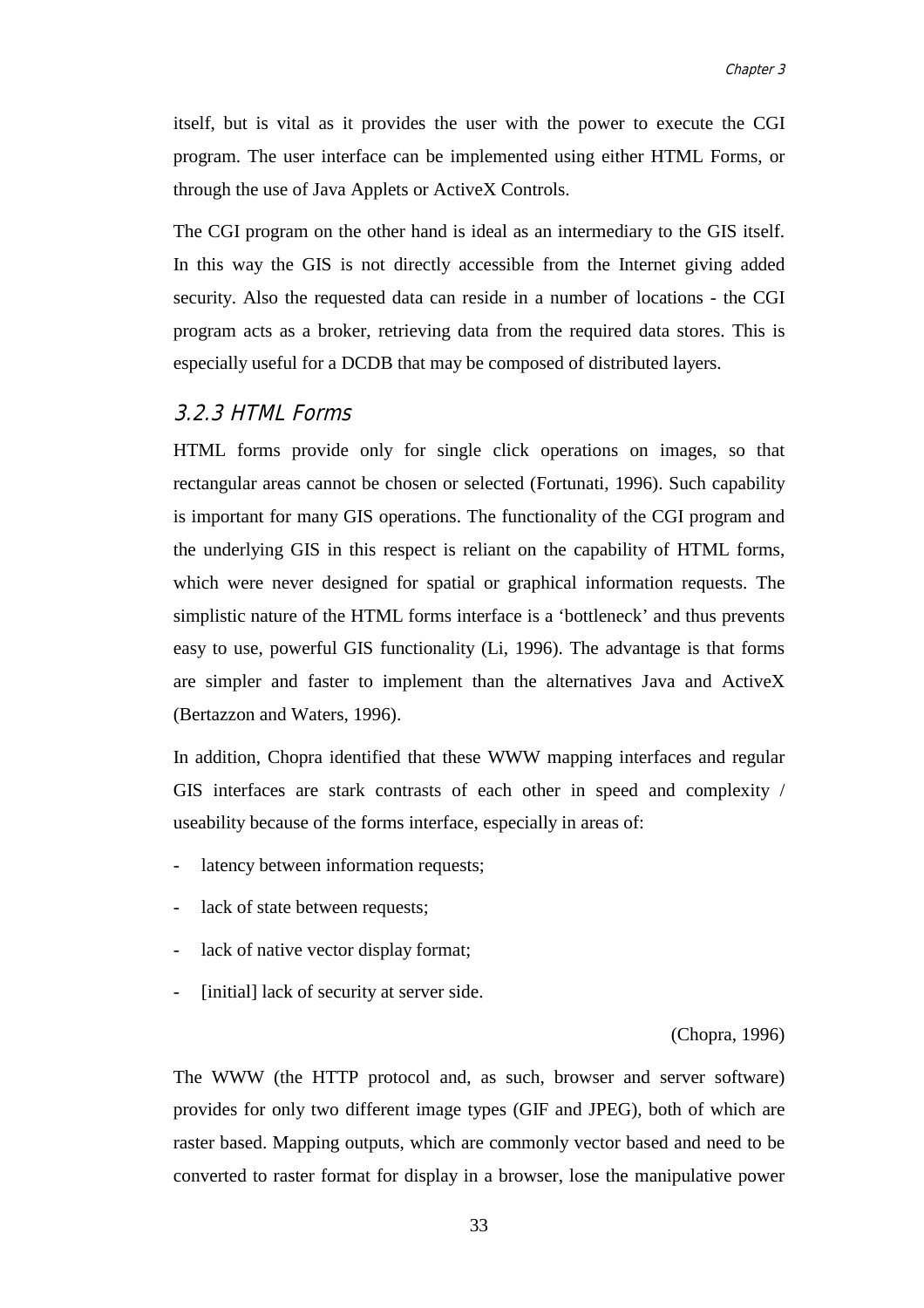that vector information has. The WWW can only provide for vector display through Java / ActiveX or through browser plug-ins such as ActiveCGM from Intergraph (Black, 1997) and (Crisp, 1997).

The lack of capability for rapid, multiple query operations on mainly vector data means that forms would not be ideal for an online GIS style application.

# 3.2.4 Java / ActiveX

#### Java

Java was created by Sun Microsystems in 1991 as an attempt to create a platform independent programming language, but was developed further to make it useable through the WWW. Java is a  $C_{++}$  like object-oriented programming language that employs partial compilation and machine translation to achieve platform independence. Because it is translated, Java is relatively slow when compared to other fully compiled programming languages (Chappell, 1996).

From a security point of view, Java is ideal as security measures were built into it from its beginning. Java Applets are Java applications developed specifically for running inside WWW browsers on the user's machine. Java Applets are forbidden access to the user's hard disk and other sensitive areas, making it impossible for a malicious Applet to attack the user's computer. This is a compromise as there are times when it is ideal to write information to the user's computer. Future implementations of Java intend to relax this restriction in certain situations and move the security measures into server and Applet authentication. The leading browsers have introduced these features into their own latest browser implementations in order to allow this fine grained access control to Applets (Wallach et al., 1997). Java is a completely new language, and as such, its use is still maturing.

More complex functionality can be achieved through the browser using Remote Procedure Interface calls (Java) to a server GIS (Parent, 1997), or through CORBA ORBS, or DCOM objects. A detailed appraisal of Java used in integrating GIS to the Internet is found in Wang (1997). An application providing all data viewing functions could be constructed, one which is able to directly

34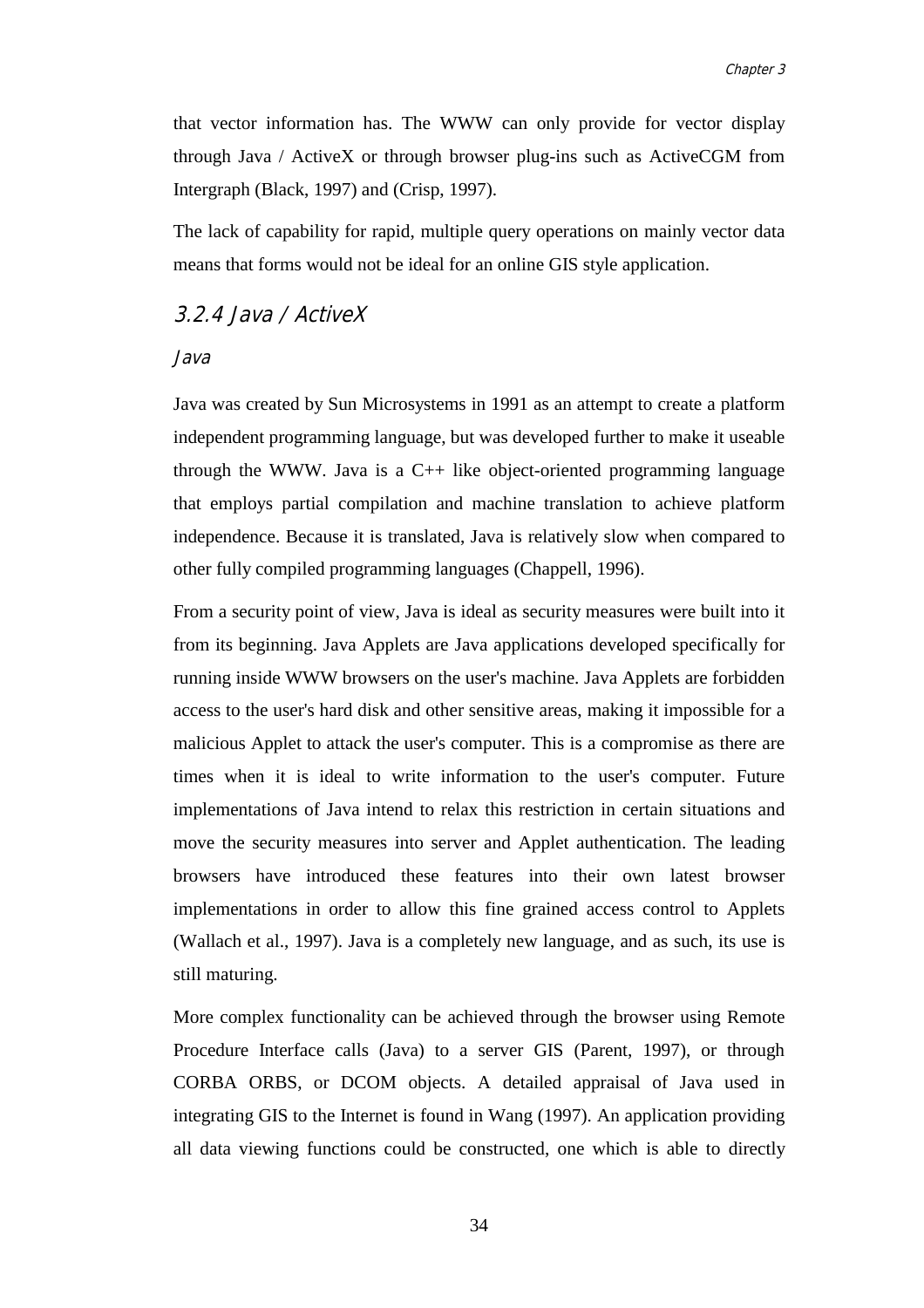interact with a server GIS (or database software), or, interact with a CGI program that then performs a similar role.

#### ActiveX

ActiveX is the development of Microsoft's Object Linking and Exchange (OLE) technology for sharing objects between applications, with extensions for use on networks including the Internet. ActiveX Controls are pieces of precompiled binary code that run on the user's computer, offering performance advantages over Java. This means, however, that ActiveX controls are currently only operable on Microsoft Windows platforms. Security was not one of the original design considerations in OLE, and ActiveX, its successor, suffers as a result. The Microsoft response has been to make use of server authentication using digital certificates to prevent users loading 'untrusted' programs and the encouragement of 'trust' mechanisms that monitor which Internet sites are allowed to do what on a user's computer. On the other hand, the lack of security means that ActiveX programs can provide functionality (for instance, access the user's computers hard drive or memory stacks) in a way that isn't easily possible in Java.

The big advantage of ActiveX is that it capitalises on the large base of Windows programmers that exist today. Existing applications can be converted to ActiveX controls without embracing new programming languages, which in turn can potentially lower development costs. ActiveX controls are suited to the PC LAN environment within departments and organisations behind firewalls, where security concerns are not so great, and where Windows based personal computers are more widespread.

#### Java / ActiveX Discussion

Either of Java or ActiveX have the potential to provide the functionality that allows data viewing on the user's computer. Both can lower the use of network bandwidth by storing data in the user's computer memory instead of making successive requests across the network to the server. Each can also provide superior data viewers. Java's platform independence makes it a favourite for a pure WWW application, as DCDB users can come from a variety of PC or workstation environments across the Internet.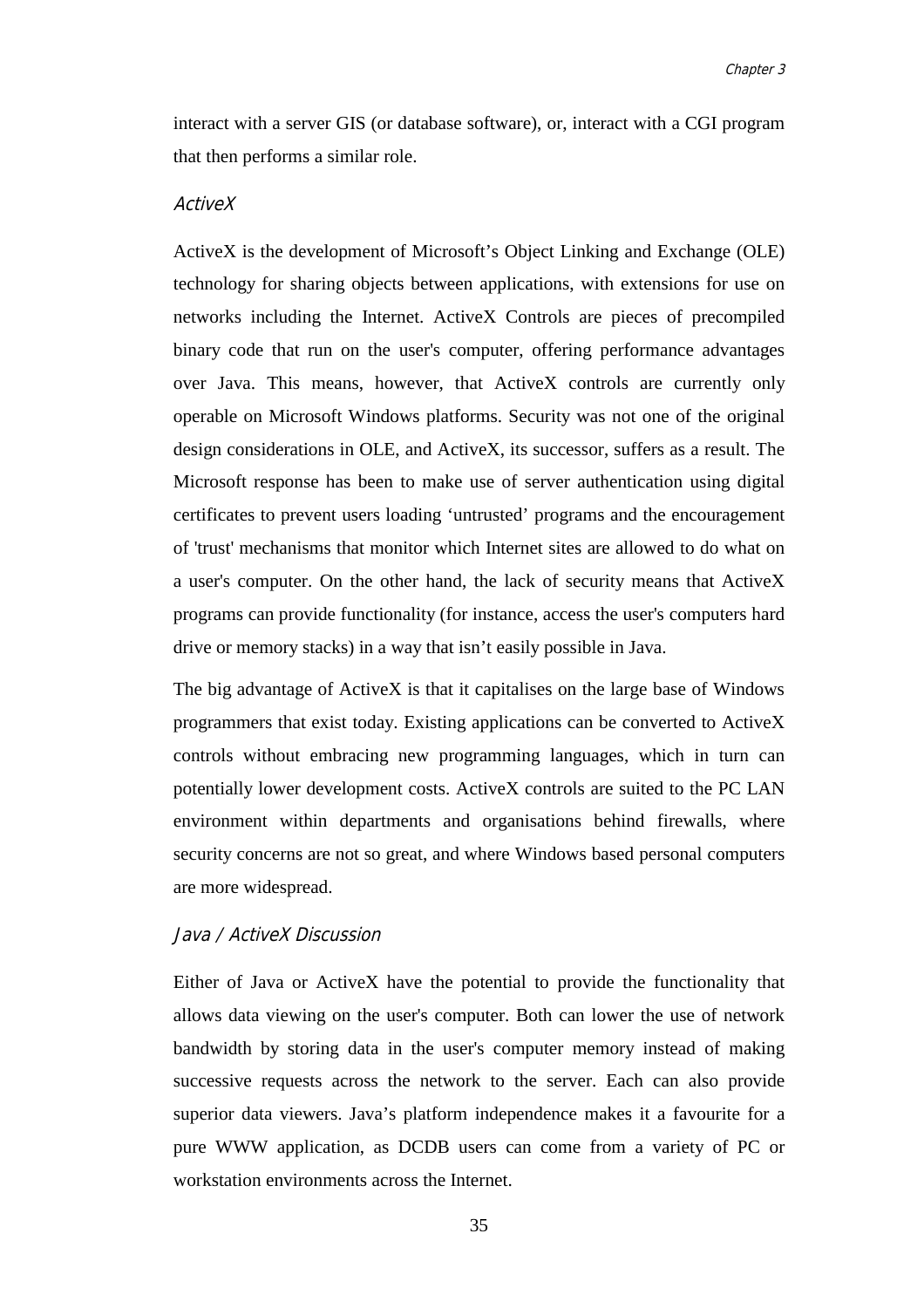The C-Class unreliable networks that form the backbone of the Internet are a drawback (Jankowski and Stasik, 1996) and contribute to relative slowness and a bandwidth limit that users and services can consume. The physical network technology is being addressed by service providers and telecommunications companies worldwide in an attempt to speed up the data transmission rates. Use of Java / ActiveX potentially reduces this problem by carrying out many tasks within the user's computer and limiting network transmissions.

### 3.2.5 Plug-ins

Plug-ins are applications that provide extra functionality to WWW browsers and are an alternative to Java and ActiveX for providing full functional user interfaces.

When a browser detects a particular type of content in the page that it is downloading, it redirects that content to the plug-in, which is then capable of dealing with it as required. The plug-in is used extensively in other disciplines providing browsers the capability of presenting multimedia over the WWW.

A drawback is that it has to be installed before trying to download pages with special content, and the software resides on the user's machine afterwards as well. Another problem is that there are many different plug-ins to cater for the many different types of content that are now available on the WWW. It is a considerable task to have them all installed and is impractical for the average user because of the non-trivial system space they consume.

The advantage is that if a type of special content is common, then having the plug-in already loaded prevents the download time associated with Applets and ActiveX components. Plug-ins, however, are platform dependent and browser dependant, which increases development costs and limits deployment across different platforms. Because the browser starts the plug-in when a particular type of content is loaded, that content will typically reside in the publicly accessible space on the WWW server. This could present security problems for commercial database data, however, if the plug-in software was smart enough to retrieve data from more protected areas, this problem is overcome.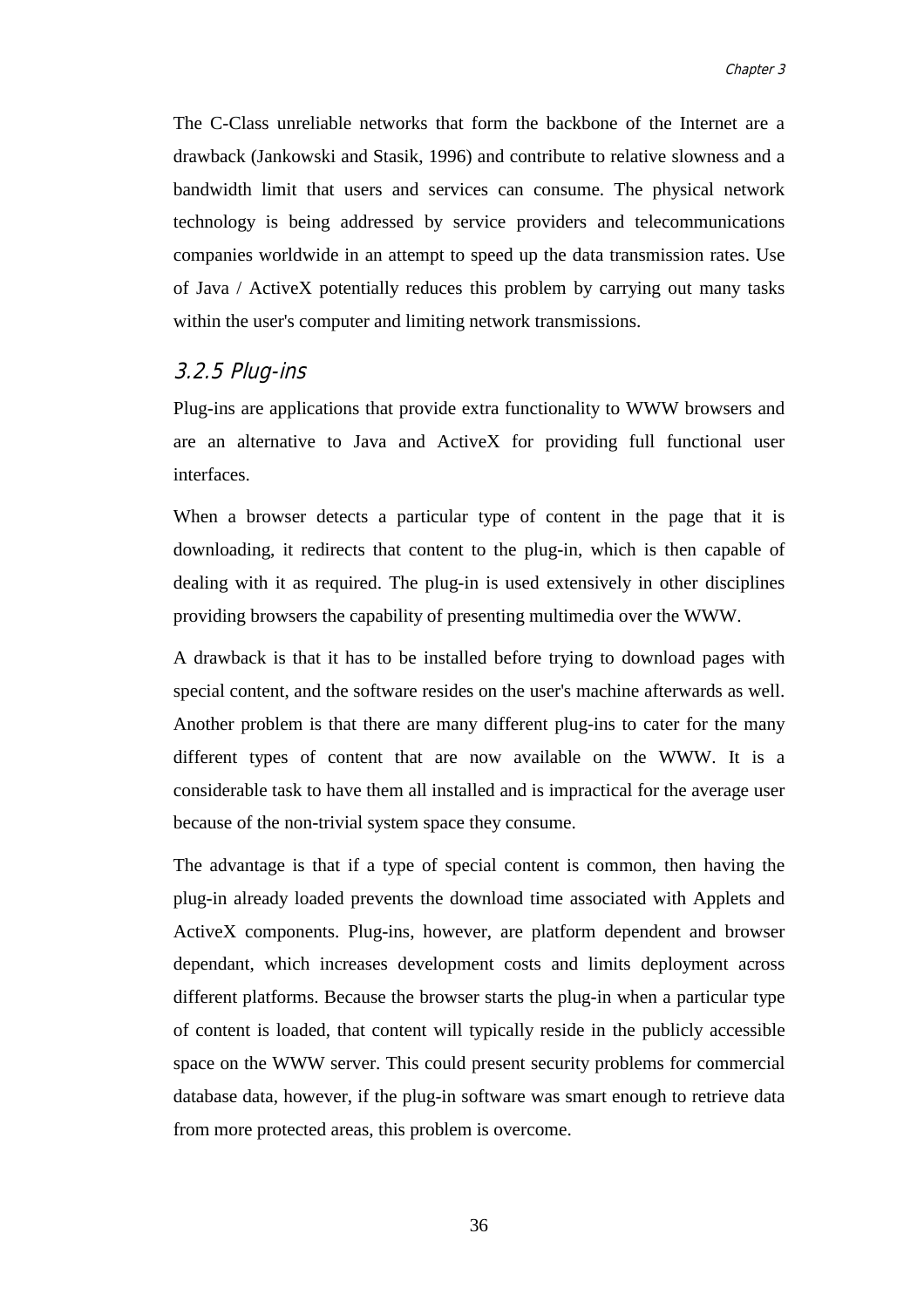Plug-ins exist that provide vector image display, for example, the Autodesk Mapguide is a plug-in that performs all the functions of a vector map viewer application (Autodesk Inc., 1997).

# 3.2.6 Interoperability of Systems

Interoperability is defined as

*"… a user's or device's ability to access a variety of heterogenous resources by means of a single unchanging operational interface."*

(Schell et al., 1995)

A review of the interoperability capabilities of different GIS products can be found in Aybet (1996). The principles of such interoperability allow various systems to share data and / or functionality.

Distributed applications development to date has used either of the Distributed Component Object Model (DCOM) and the Common Object Request Broker Architecture (CORBA). DCOM is significantly a Microsoft product, while CORBA was developed by the Object Model Group, a consortium of major IT corporations and companies.

DCOM is a development of the OLE technologies that have been a major component of Windows applications for many years, but is still currently platform dependant. CORBA, on the other hand, was designed for distributed operations from the start, but suffers from its relative newness by a lack of programming environment support. Netscape Corporation announced that the CORBA and Java remote procedure interface was not yet incorporated into the then latest Netscape Browser product (in mid 1997), but would in the succeeding products (Moeller and Montgomery, 1997).

ActiveX applications are able to interact with any GIS supporting the DCOM protocols. In the near future it will be possible to achieve similar results using Java Applets through CORBA in Netscape, or Java and DCOM in Internet Explorer.

OpenGIS is an open standard being developed by the Open GIS Consortium Inc., and is envisaged as being an umbrella specification that describes interoperative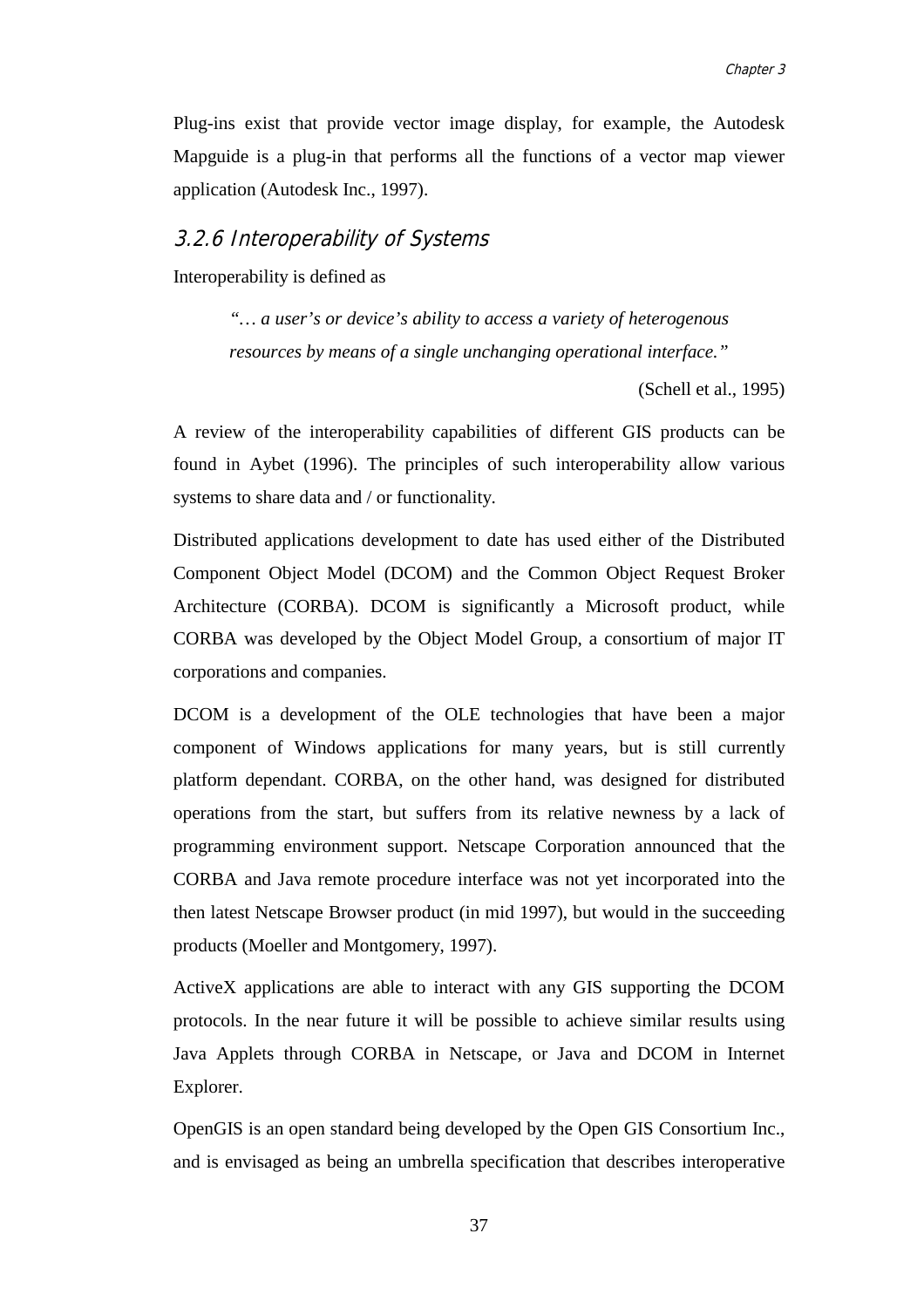behaviour for distributed platforms such as CORBA and DCOM and others. It is intended to produce a standard allowing OpenGIS compliant applications to interact with other OpenGIS compliant applications to reduce the effects of a proliferation of proprietary software and data formats. In this way, each of the major distributed computing platforms can be used to talk to others (Buehler and McKee, 1996).

## 3.2.7 Data Encryption, Server and User Authentication

It could be said that Victorian cadastral data is readily available at the Land Titles Office for anyone to see and as such that there is no real need to implement security measures. Because of the state guarantee on the title, however, there is a need for the source of the data and the data itself to be guaranteed. This guarantee can theoretically be fulfilled using a combination of encryption and digital signature technology. These are also suitable for digital lodgement, where the data needs to come from a reliable source and be kept safe from interception and modification while in transit. Also, the DCDB data is valuable data and should be prevented from being pirated and resold by unauthorised parties, not only to protect financial interest, but to also to maintain individual privacy.

#### Internet Security

Information about Internet Security can be found at the CERT website (CERT Coordination Centre, 1998). The CERT Coordination Center is part of the Networked Systems Survivability program in the Software Engineering Institute, a US funded research and development center at Carnegie Mellon University, which maintains a database of reported security incidents on the Internet. Howard (1998) as part of a PhD dissertation, performed an in depth study of security incidents on the Internet reported to CERT, and made a number of findings:

- the rate of growth of Internet security incidents was less than the rate of growth of the Internet;
- the average Internet server and Internet host was not likely to be involved in a security incident, but that it was still possible.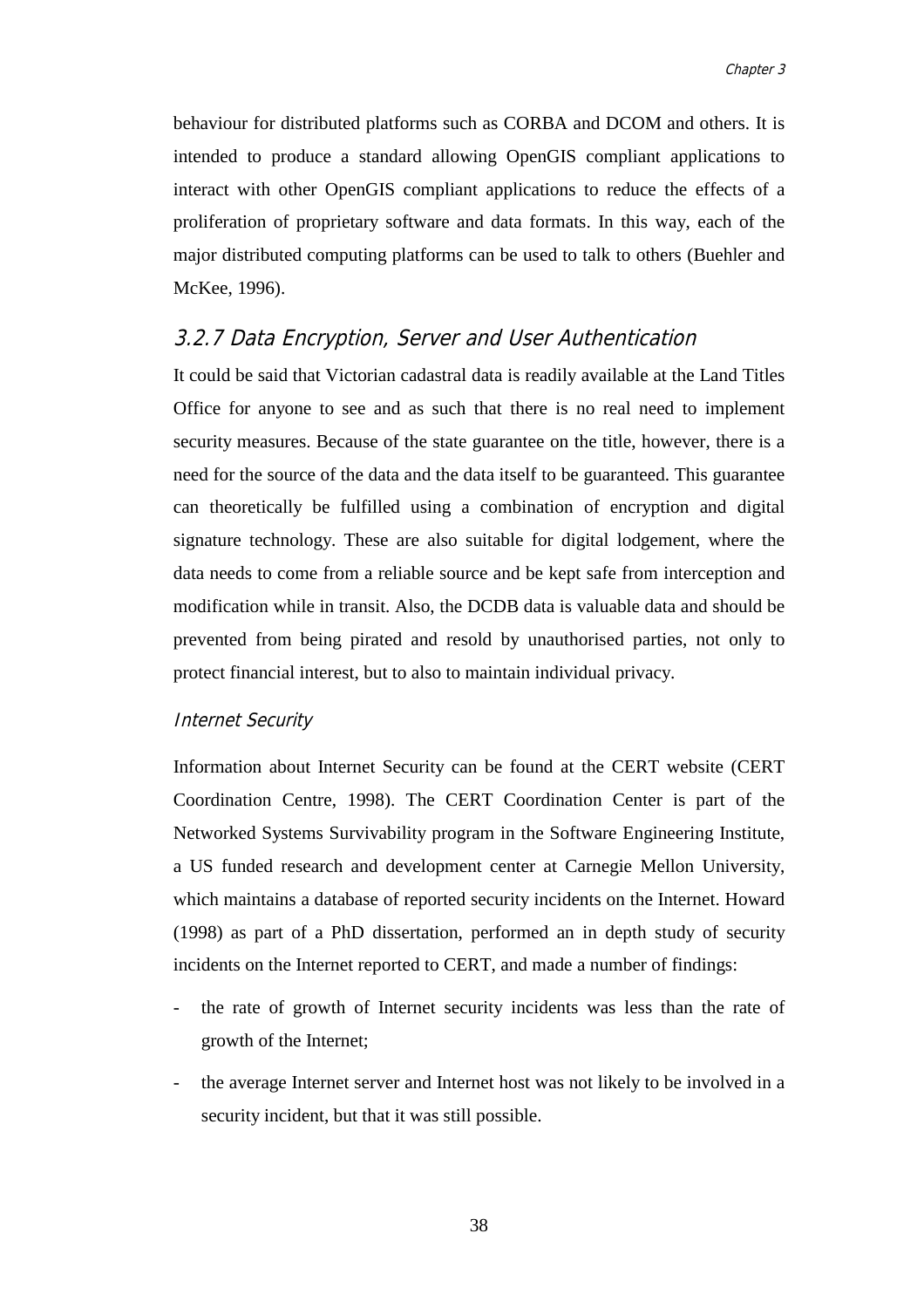He further recommended that the following precautions should be sufficient for most users:

*"1. Back up important files;*

*2. Use a good password for network access controls;*

*3. Ensure permissions are set properly on files that can be accessed by others;*

*4. Encrypt, or store offline, files that are particularly sensitive;*

*5. Do not send sensitive user identifications, such as a social security number, address, phone number, personal data, or credit card number across the Internet unless it is encrypted at the source (prior to being sent across the Internet);*

*6. Use an encryption program, such as Pretty Good Privacy (PGP) or S-MIME, if you want e-mail to be private."*

(Howard, 1998)

The line of reasoning was that the chances of suffering security breaches were small, although it was still possible, and that all practical precautions should still be taken to ensure the privacy and safety of systems and data.

#### Encryption

Encryption prevents unauthorised eavesdroppers from making sense from transmissions that they may have intercepted. Encryption technologies typically refer to the private and public key form of encryption (Netscape Communications Corporation, 1997), a technique that is mathematically robust when used with a suitably sized key. There are other types of encryption, but they have been largely superseded by private - public key systems.

The Secure Sockets Layer (SSL) is a Netscape Corporation product that integrates secure communications between their browsers and Netscape secure WWW server software (Netscape Communications Corporation, 1997). Microsoft has a similar arrangement for their server software, using SSL and Private Communications Technology (PCT) (Microsoft Corporation, 1997).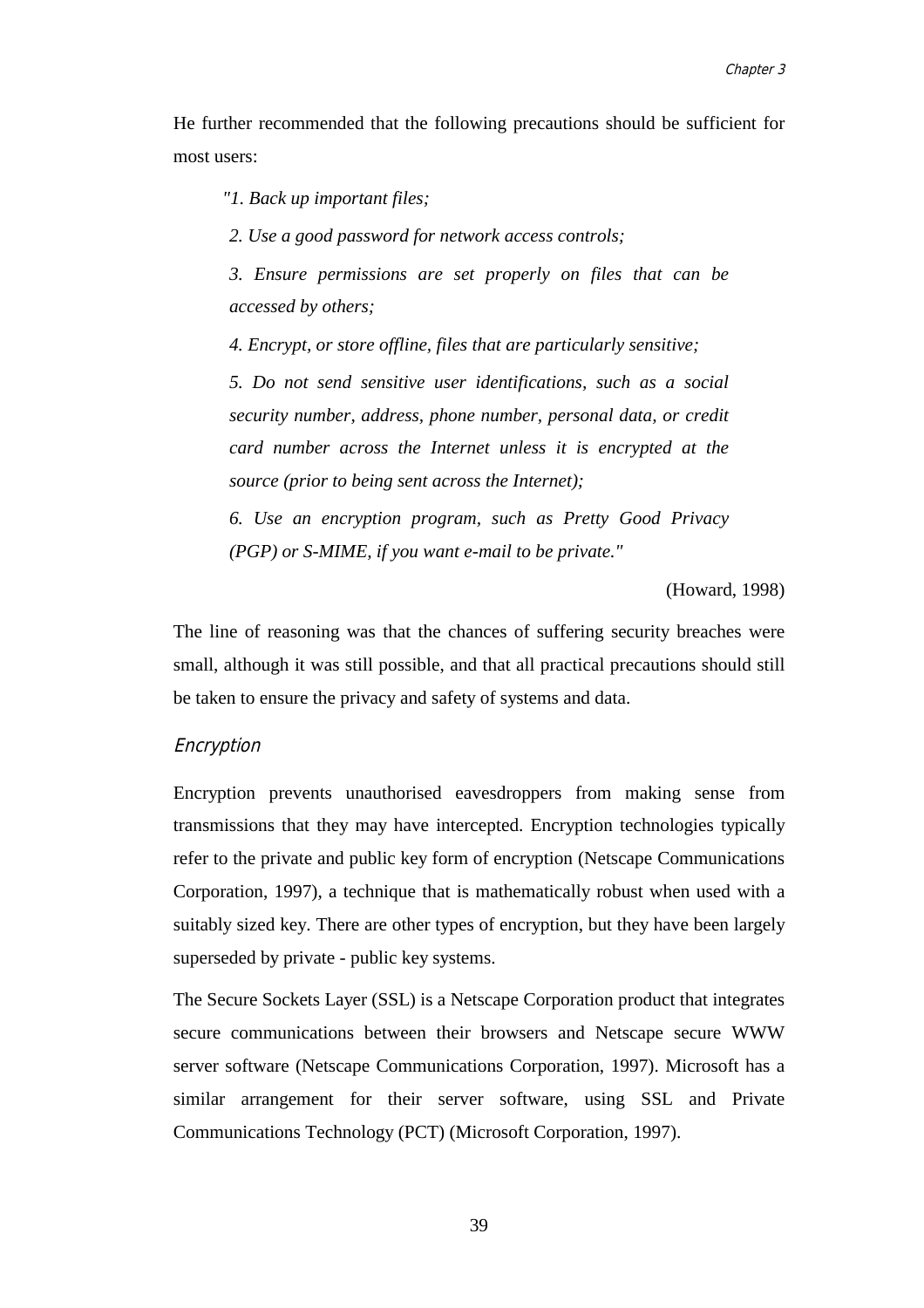There are US export restrictions on US made encryption software, limiting the deployment of many US made cryptographic products globally. Fortunately, other products are available in other countries, such as SSLeay (another implementation of SSL from Australia) (Hudson, 1997) which mimics the SSL product. This product basically allows transmissions between server and user to be encrypted. Applications can use SSLeay code libraries or other proven encryption code libraries to provide cryptographic capabilities in Applets or browser plug-ins.

A typical encrypted session between a server and a user would proceed as follows:

- 1. The user would receive the server's details, such as its public key. It may already have these, or be able to derive these from a digital certificate. At this stage, the user would ordinarily perform authentication of the server's details in order to ascertain that it is who it actually says it is.
- 2. A server would encrypt transmissions using its private key and send it to the user.
- 3. The user would use the server's public key to decrypt the transmission.
- 4. The user would encrypt any transmissions with the server's public key and send them on to the server.
- 5. The server would decrypt the user's transmissions using the server's private key. Only the server could make sense of the transmissions, since only the server has access to the private key.

This scheme means that anything that the user sends, can only be understood by the server, however, anyone with the server's public key can decrypt data that the server sends. This setup would be sufficient if, for example, the user wanted to transmit confidential information, such as a credit card number, to the server, and the server did not need to transmit confidential information back to the user.

Another option which is often provided for, is for the user to send its own public key details to the server, so that both parties have the other's public key. This allows both parties to encrypt all transmissions with the other's public key. These transmissions can only be deciphered with the relevant parties' private key,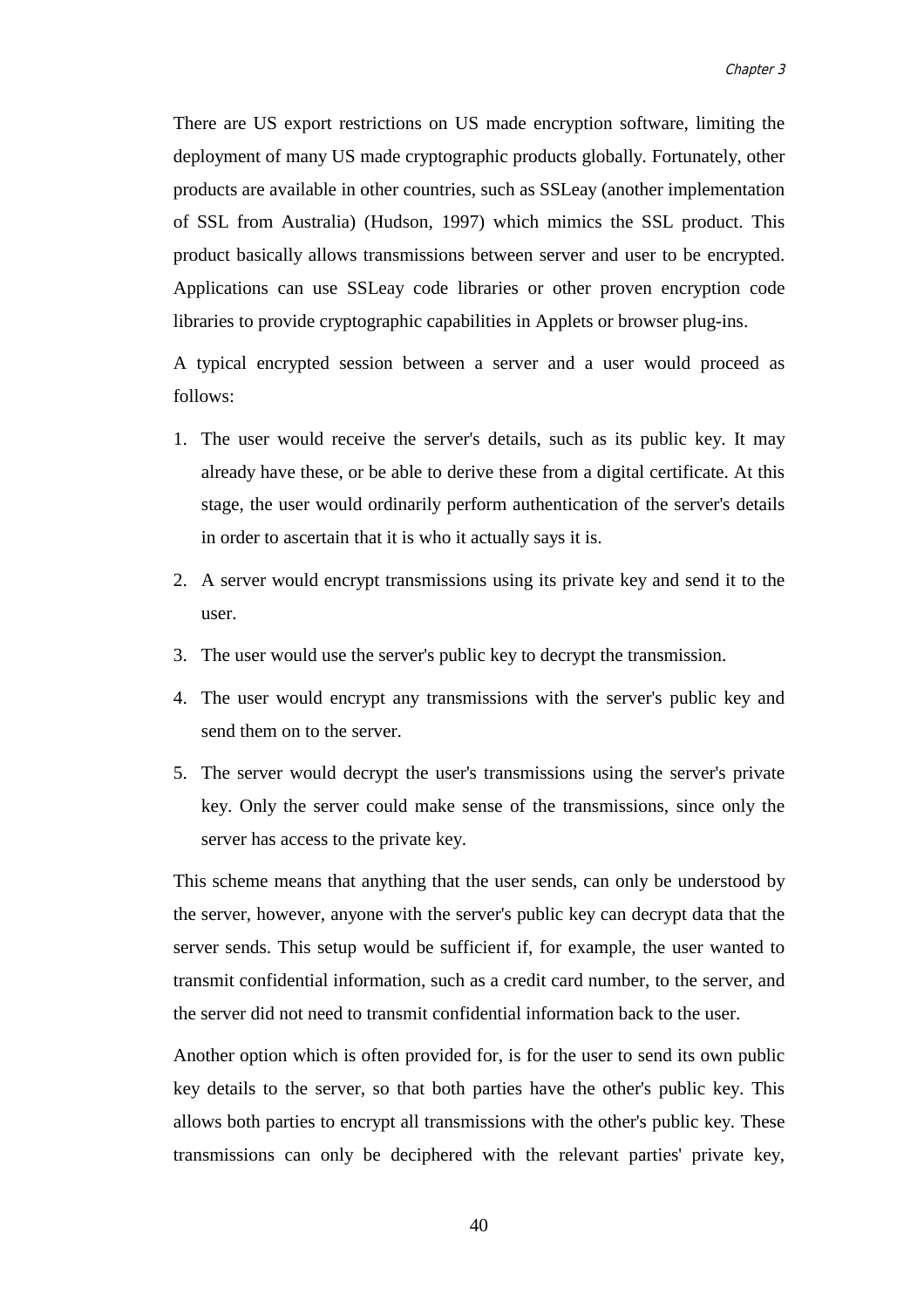essentially meaning that both server and user transmissions can only be understood by the other. This process is used in SSL sessions between browsers and SSL enabled WWW servers, a process that is explained in more detail at the Netscape WWW site (Netscape Communications Corporation, 1998).

#### Digital Certificates

A digital certificate, or the practice of digital signing using digital certificates, provides a way of authenticating parties and digital content, for use across the Internet. The certificate contains vital user information including the user's public key, which is encrypted by a Certification Authority's (CA) private key. A CA is a reputed organisation that registers users and their public keys and generates digital certificates. Hernando (1998) explains the different framework concepts and implementations that allow CAs to be trusted by users and regulating bodies in the appropriate generation and maintenance of digital certificate technology and products.

Use of the digital certificate proves that the user is bona fide, and also, provides the user's public key. A piece of content that is digitally signed cannot be tampered with without being detected. A digitally signed piece of content can then be encrypted to provide privacy for the object while in transmission across the Internet. Digital certificates are an important part of the authentication process that is performed at the start of a SSL encrypted session between a user and a WWW server (Netscape Communications Corporation, 1998), and are an alternative authentication method to the more traditional username and password method for user authentication.

A first party, knowing the CA's public key (both Netscape and Internet Explorer browsers keep a list of recognised CA details), can decrypt a second parties' information and public key contained in their digital certificate. The first party can now decrypt any transmissions that are encrypted with the second parties' private key. Using the second parties' public key, the first party can also encrypt transmissions that can only be deciphered by the second party, with the second parties' private key. In this way, encryption sessions can be initiated using digital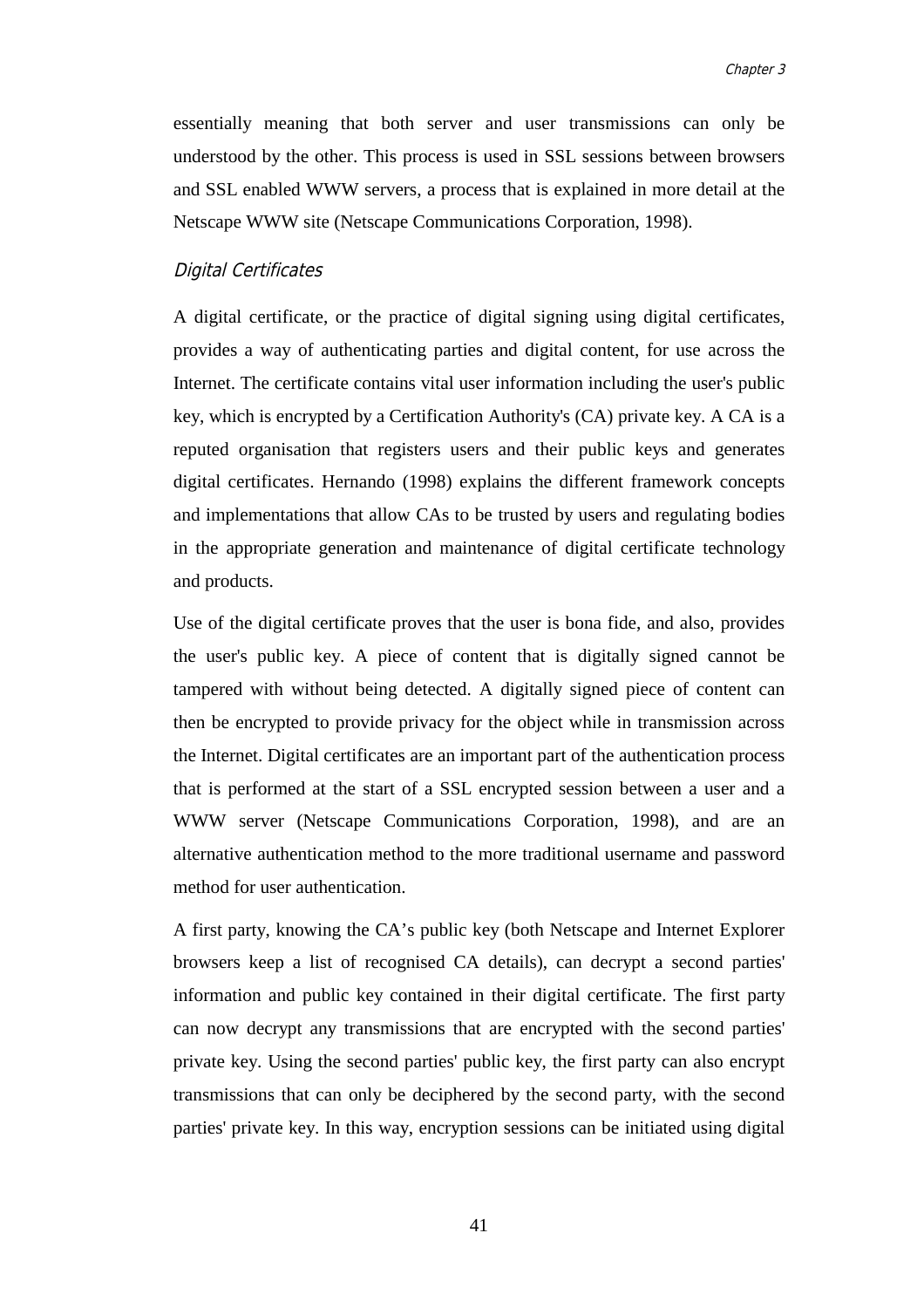certificates to both authenticate the two parties, and to pass around essential user and key data useful in the initiation stage of the encryption session.

#### Digital Signatures

Besides authentication, digital certificates can be used to digitally 'sign' objects to both provide authentication on the authorship of an object, and provide tamper detection on that object. The certificate is used to generate a digital signature, which contains a digest of the object, using some known and documented hash function. This ensures that each digital signature is different, and thus, cannot be copied and used by others. Hash functions have the advantage of not being easy to invert, making retrieval of the original document from the digest impossible (Verisign Inc, 1997).

Once a signature containing the digest is generated, it is attached to the object which is sent across the Internet. The object with its signature can be encrypted before transmission to provide privacy for object. A recipient user receives the object, extracts the signature, digest and original object, and performs the same hash function on the object. If this result is the same as the digest, then the message is guaranteed to be intact. Digital signatures can be used in combination with data distributions to ensure the origin of the data and that data integrity has been preserved in transit over the Internet. Objects that can be signed can include, but are not limited to, email transmissions, digital files, and Java Applets for example.

#### Security Discussion

A very detailed description of how digitally signed Java Applets provide their security features is described by Wallach et. al. (1997) who also rates the security of these solutions. Balfanz (1997), however, points out that these models suffer as they are software based solutions, and can be exploited through bugs and implementation errors. Early Netscape browsers suffered from security 'holes' because of software bugs and implementation errors (Goldberg and Wagner, 1996). Goldberg also points out that the ideal way for testing a security based application is to release it to security experts who can then try to breach the security features. A insecure piece of software only needs one security breach to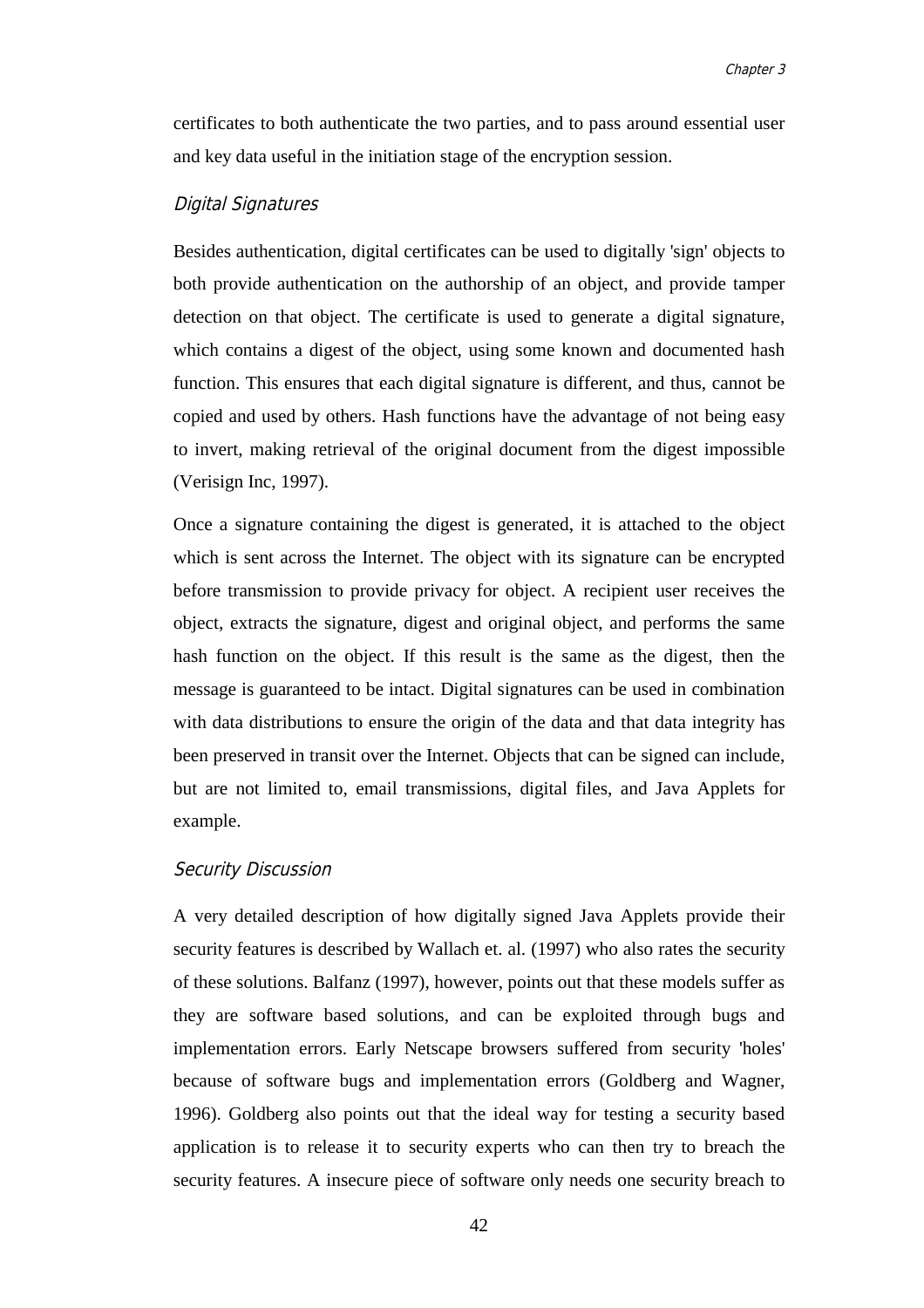prove it to be insecure, and conversely, secure software is proven by a lack of security breaches over time.

There are other methods besides digital signing of code that allow Java Applets to step outside the sandbox security model. The trust model that allows Applets to step out of the sandbox depending on the source is one that is adopted in Internet Explorer Browsers, and is also proposed by Balfanz et. al. (1997). This model can potentially suffer from IP spoofing, whereby a source can fake its IP address and subsequently gain access privileges to a user's computer.

It seems that most methods of providing security have advantages and drawbacks, and that all need the test of time to be proven and to gain acceptance in the community. A required level of security can be achieved using a combination of methods, and although the risk of suffering a security breach is reduced quite considerably, some risk still remains. Until a proven foolproof system is developed which can be universally adopted, it is necessary to accept the relatively low levels of risk that are associated with the existing security methods.

# 3.3 Chapter Summary

The technology is available to provide the WWW user with a online DCDB service that provides a vector display of map data with tools for customising views of that data. The use of Java Applets can provide this service on any machine with a Java capable browser throughout the WWW. ActiveX can be used to provide a similar service but with the advantage of using existing software development practices for ideal application deployment over a corporate or departmental Intranet or LAN.

HTML forms provide a technically simpler tool for providing simple map query services to the WWW, but loses out when more advanced viewing functionality and increased user interactivity is needed. Digital Certificates prove the identity of a party, be it a data provider or user (such as a private surveyor), while digitally signed documents enable detection of unauthorised tampering. WWW components can be constructed that can interact with GIS software provided that each is using the same distributed component scheme, to which there are a number of alternatives.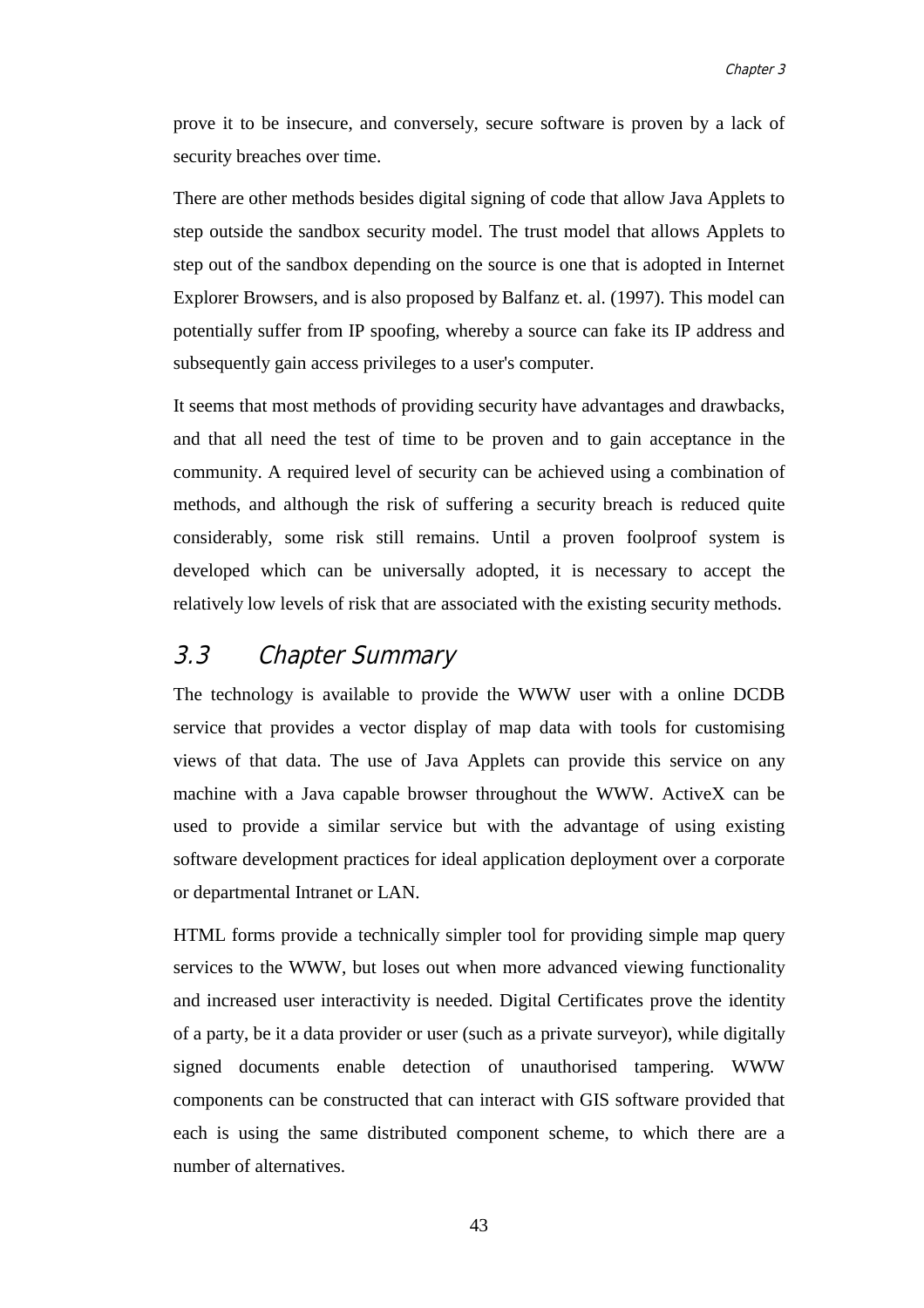# 4 Online Data Applications

# 4.1 Chapter Overview

The use of the Internet gives many data custodians a way to disseminate digital information. Providers of cadastral information can benefit from the ability to deal with digital information, especially as digital processes within the cadastral system become more widespread. Before designing a system that deals with cadastral information, it would be ideal to examine the specifics of what can be done and what is being done by others in terms of online applications, and in particular, cadastral applications.

This chapter will review a number of online GIS related applications and their components from an operational and technical perspective. The focus will be on the components that make up these systems and the perceived purpose of those components. To this end there is both a review of commercial products, and a review of a small number of cadastral applications. The commercial review will provide a snapshot on the direction that vendors are heading, while the application review will provide an overview of how these technologies have actually been used in the real world. The study is not in itself of any individual product or system, but more of what comprises the average system.

Using this knowledge, it will be possible to design a cadastral application that follows this average concept by designing into it the components that would be typically expected, and to build from that concept any extra functionality that is needed. The analysis of each of the technical components and the design of the system follow in subsequent chapters.

# 4.2 Why Review Existing Applications?

A commercial vendor will have at its disposal industry experience and industry resources from which to construct a product. They will have a knowledge, to some degree, of what will sell and what will not, and can devote many person hours to a project. The objective of the commercial vendor is to create a properly working product that will satisfy the needs of a consumer audience. They are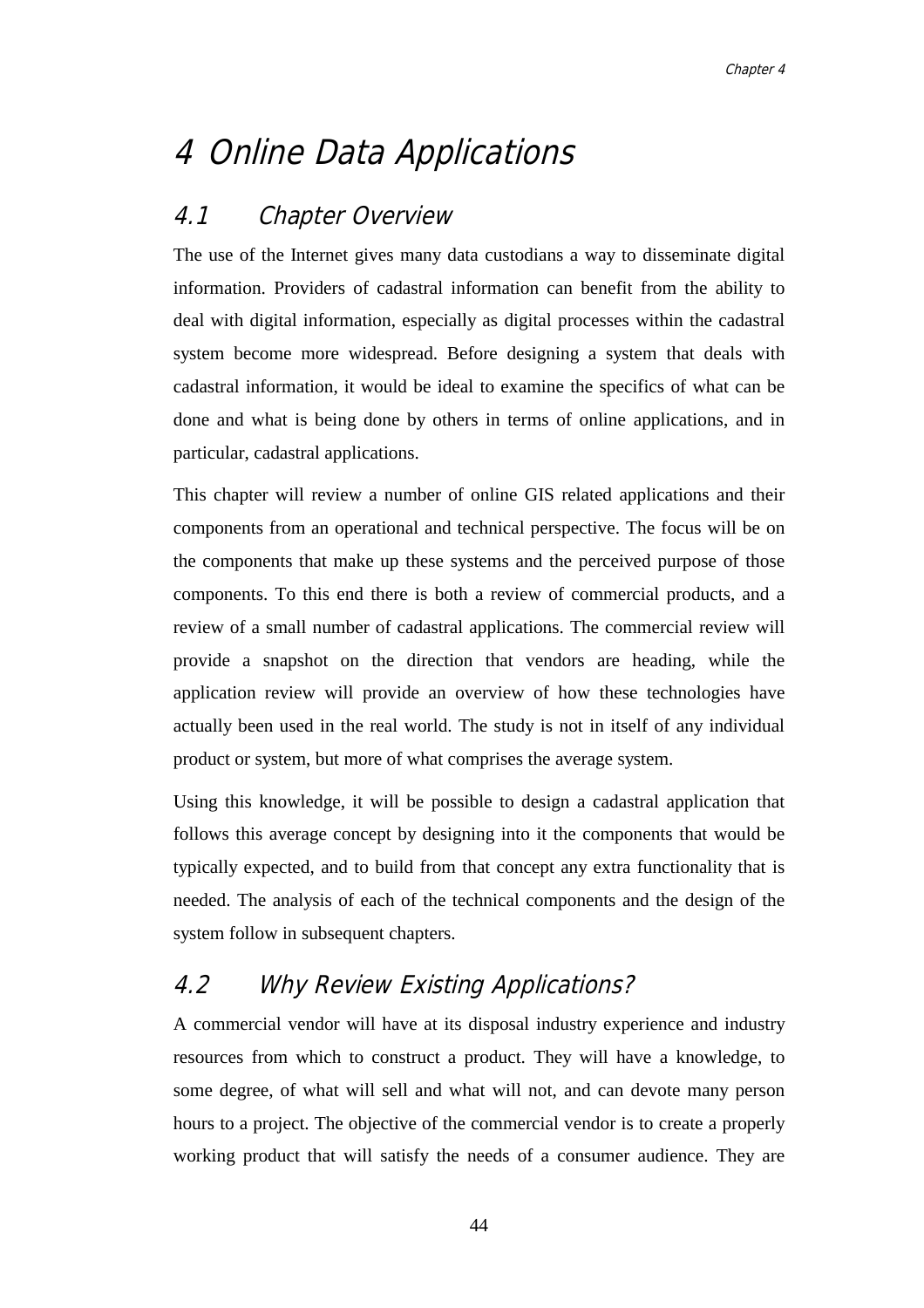unlikely to produce, except in rare occasions, products that are not going to be adopted by a mass market.

The WWW has moved out of the domain of academia and amateur users, and into the domain of the commercial developer. A look in this direction, by looking at products that are under development or are being currently released, should provide an illustration of what is to come from online systems in the near future.

# 4.3 GIS Vendor Products

The appearance of the WWW as a medium for data presentation, distribution and communication, with its immediate popularity, caught a lot of the industry off guard when it appeared in the early nineteen-nineties. Many commercial vendors provided add on software patches to enable their products to produce WWW useable files (such as Microsoft and its Internet Assistant Series for MS Office Applications) leading to more integrated software in subsequent generations.

The GIS industry is another example of this move, with a flurry of WWW products designed to present GIS data on the WWW. For the most part, they included software that converted output from native GIS into WWW content destined for WWW pages, allowing the use of existing operational GIS. Subsequent generations saw refinement of these packages into standalone products, providing more mature services than earlier implementations.

Limp (1997), identified that the major GIS WWW software products differed in:

- 1. the use of image graphics vs. graphic objects;
- 2. using map prepublishing vs. direct data access;
- 3. client level requirements;
- 4. the amount of geographic analysis accessible from the Web;
- 5. data and platform restrictions.

Limp (1997) also reviewed the major individual products and discovered that no one product was better than the other, rather, that each seemed to be suited to particular user situations, including the type of system the user owned and the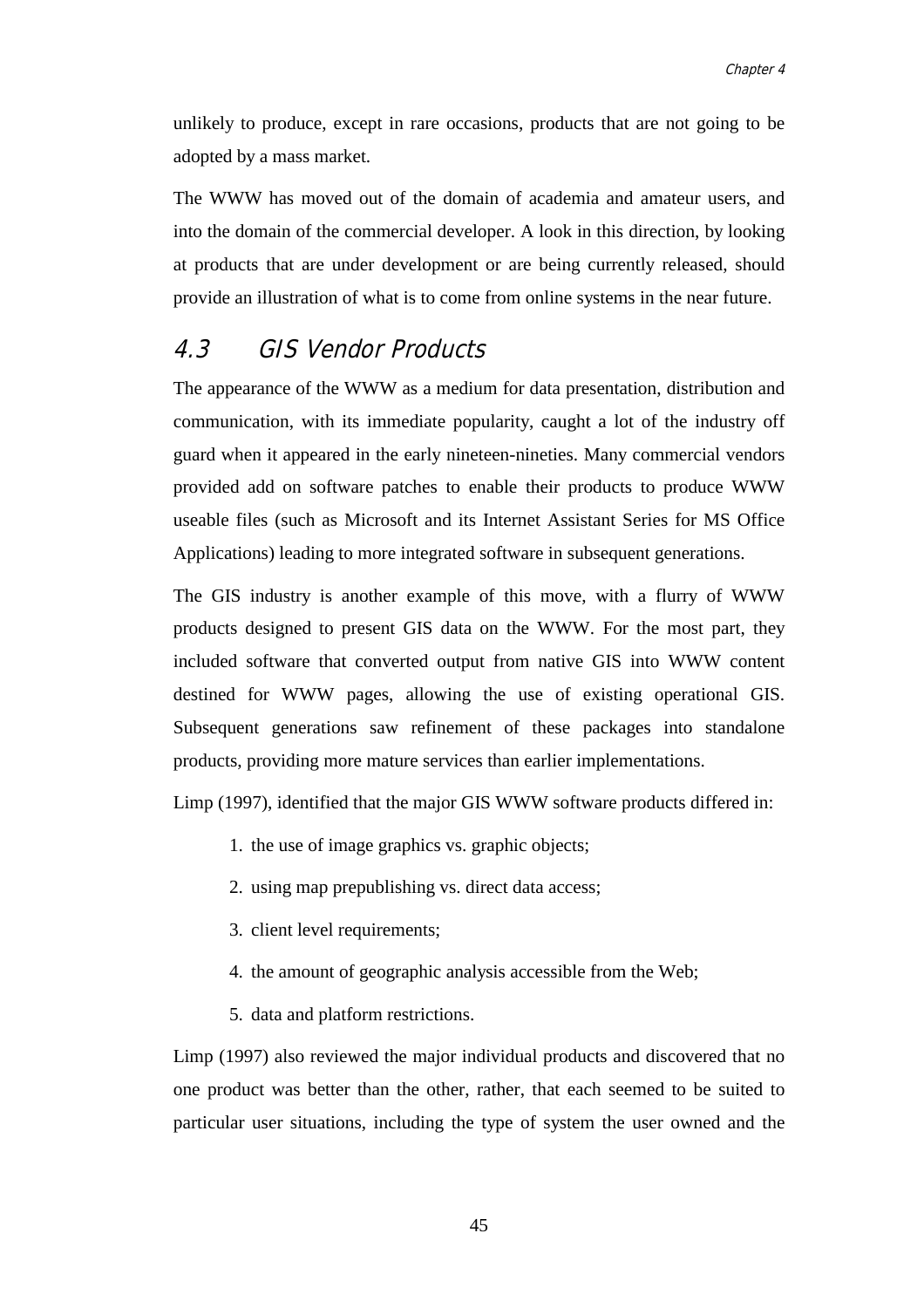format of the user's data. There were also other considerations that weighed for and against each of the products in turn.

The review will focus on the components that comprise these systems. The major parts of these systems will be assessed on their suitability for satisfying an online DCDB model, and for the types of components that they have. A result of this is a perspective on the major technological components that have been incorporated by commercial vendors, possibly leading to a justification for the use of particular technologies / techniques in the online model.

The product review will differ from those that appear in trade magazines in that there will be no recommendation of one product over another, instead, this will present the major products, and identify the trends in the use of technology as it is applied in bringing GIS data onto the Internet.

# 4.3.1 Assessment Criteria

By examining certain components of each product or suite of products, it should be possible to see how typical systems are comprised. The components examined are what could be construed to be the major components of any online database system. The components are (also, see Figure 5):



**Figure 5 - Assessment Components**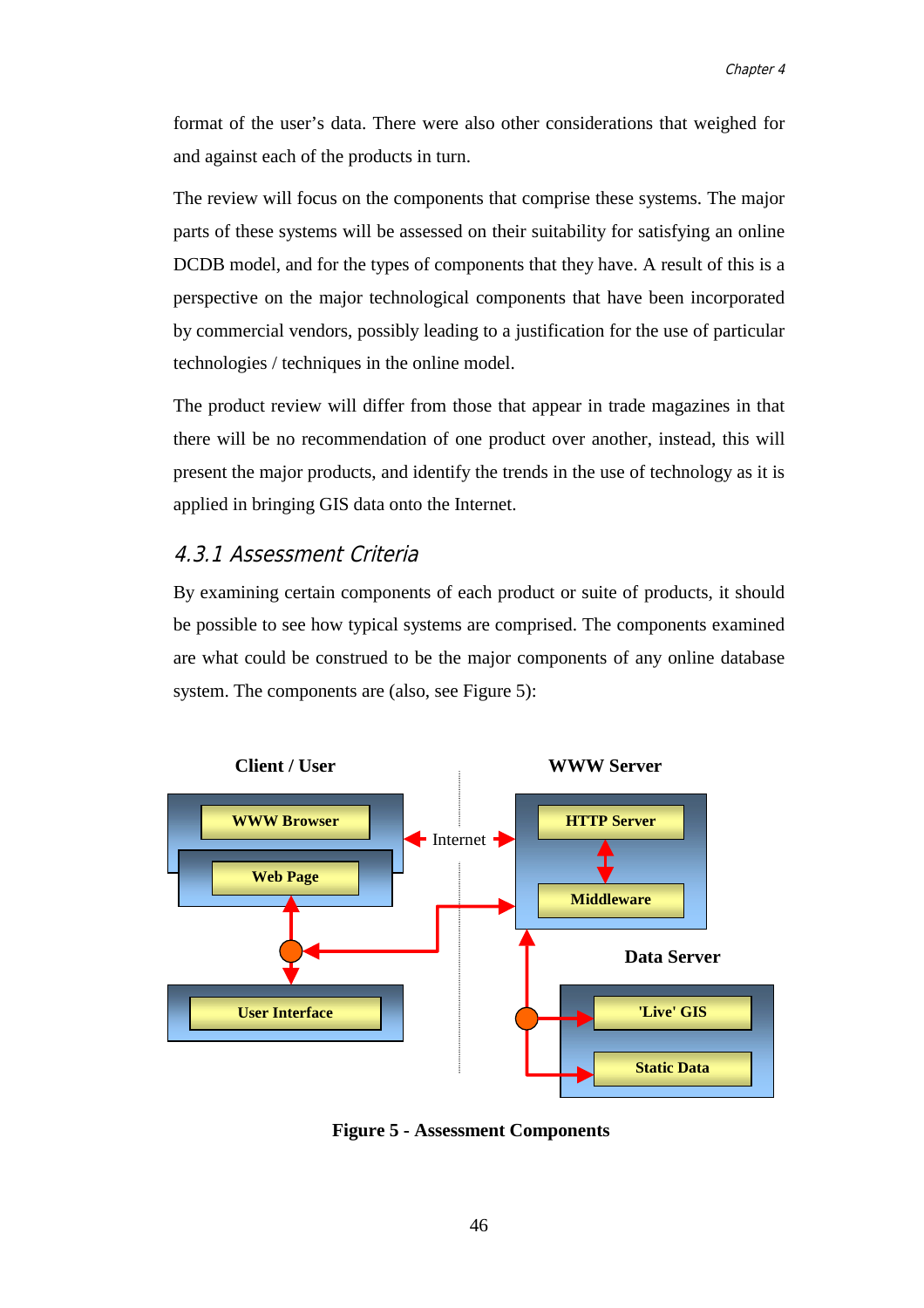- User Interface, including supported platforms, interface methodology, etc;
- WWW Server, including any extensions to normal HyperText Transfer Protocol (HTTP) WWW servers, Common Gateway Interface (CGI) etc.;
- Data Server, platforms, data formats, restrictions etc.;
- Overall Comment, including miscellaneous comments.

# 4.3.2 Autodesk MapGuide

The Autodesk suite of products includes the MapViewer, MapServer, and MapAuthor. A more detailed description of this product can be found in Limp (1997), and at the Autodesk WWW site (Autodesk Inc., 1997). MapViewer represents the user interface, it is the component that interacts with users from a WWW browser. The MapAuthor is the component used to create Map Window File (MWF) maps viewable with the MapViewer, and the MapServer is the WWW server component which supports HTTP requests for MWF files as well as ordinary WWW content.

#### User Interface

The MapViewer represents the user interface of the system, which is a WWW browser plug-in that is executed by the user's browser when MapGuide MWF maps are loaded from a server.

The MapViewer plug-in contains the capability to zoom, pan, and issue reports in selected areas. Also provided are layer toggles which allow display of user selected layers of information. The images displayed are 'intelligent' images that are generated from the information in the MWF file. Layers of information are displayed according to constraints such as current scale, etc, which are defined by the MWF file's author. Report generation includes the capability to access server databases through Object DataBase Connectivity (ODBC) drivers.

The use of a plug-in allows fairly complicated functionality to be incorporated, as well as allowing the use of non WWW standard data and image files as opposed to simple Graphic Interchange Format (GIF) and Joint Photographics Expert Group format (JPEG) raster images.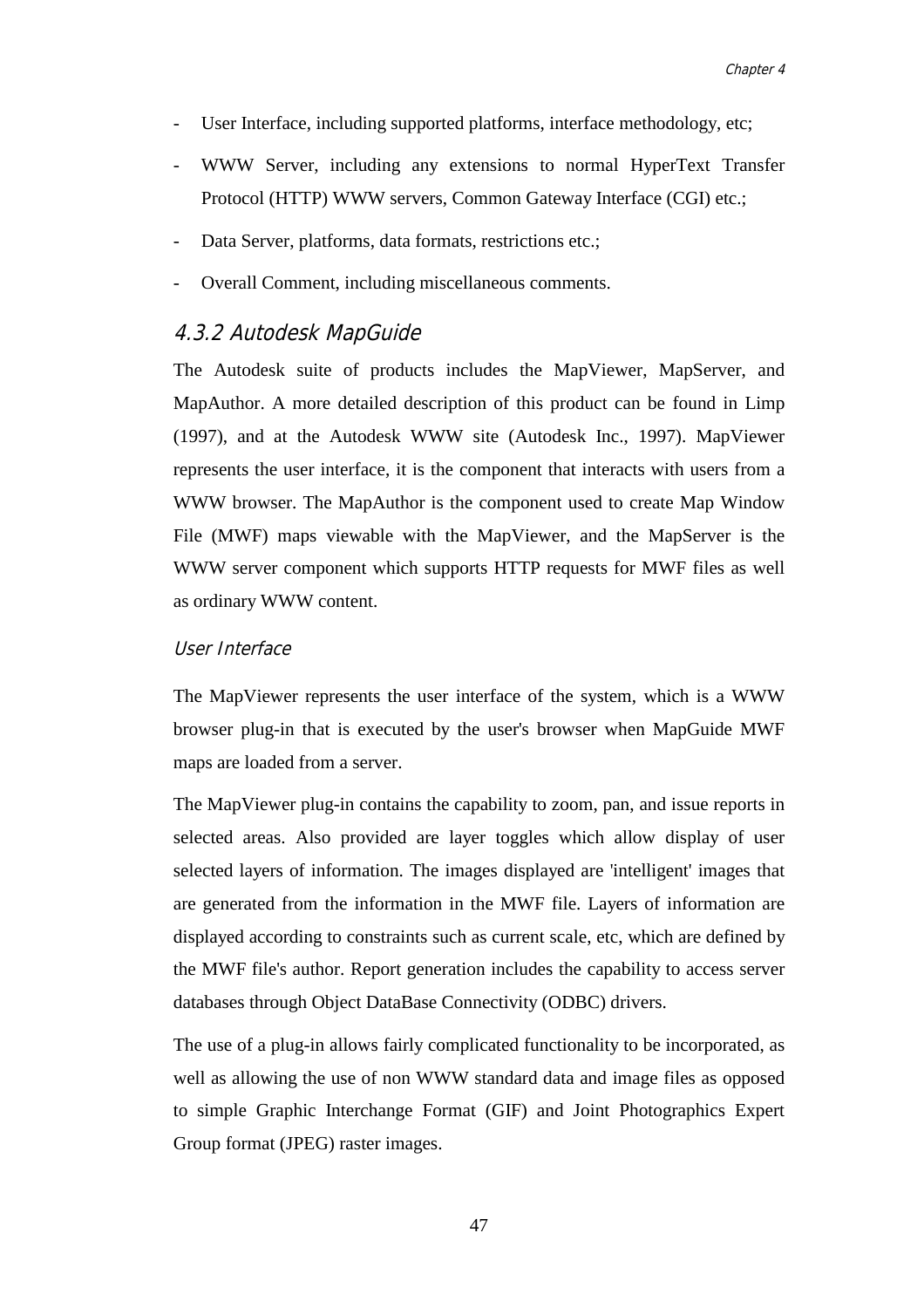#### WWW Server

The MapServer provides a WWW server that is also extended to allow the use of MWF files in normal HTTP transactions. The drawback is that MWF files are not dynamic files, and must be generated by MapAuthor prior to publishing on the WWW server.

#### Data Server

The data server in this system is limited to an ODBC compliant database server that is called from the MapServer in response to a user request for a report, which is an extra function from the map serving function.

#### Overall Comment

The use of plug-ins have advantages and disadvantages for users and data providers alike, but in this case its biggest strength is the ability to load complex data file formats such as MWF files and to provide functionality on those files. The biggest drawback is that the plug-in must be installed on the user's machine before MWF files can be viewed. A MapServer is required to be installed on the server before MWF files can be served through the Internet.

# 4.3.3 ESRI

A brief review of Internet GIS products from ESRI are reviewed by Limp (1997) and also presented by ESRI (1997). The ESRI product incorporates the MapCafe or ArcExplorer data viewer, the Internet Mapping Server (IMS), and optionally, the MapObjects development tools.

#### User Interface

The choice is to either use the ArcExplorer data viewer, or to use MapCafe, or even to implement a user interface in a HTML page using HTML, Java or ActiveX.

The ArcExplorer is unique in that it is a standalone application that functions as a browser by accessing Arc-Info data over the Internet. It cannot view HTML or other conventional WWW files however. It provides full GIS like functionality and includes all the usual display manipulation functions.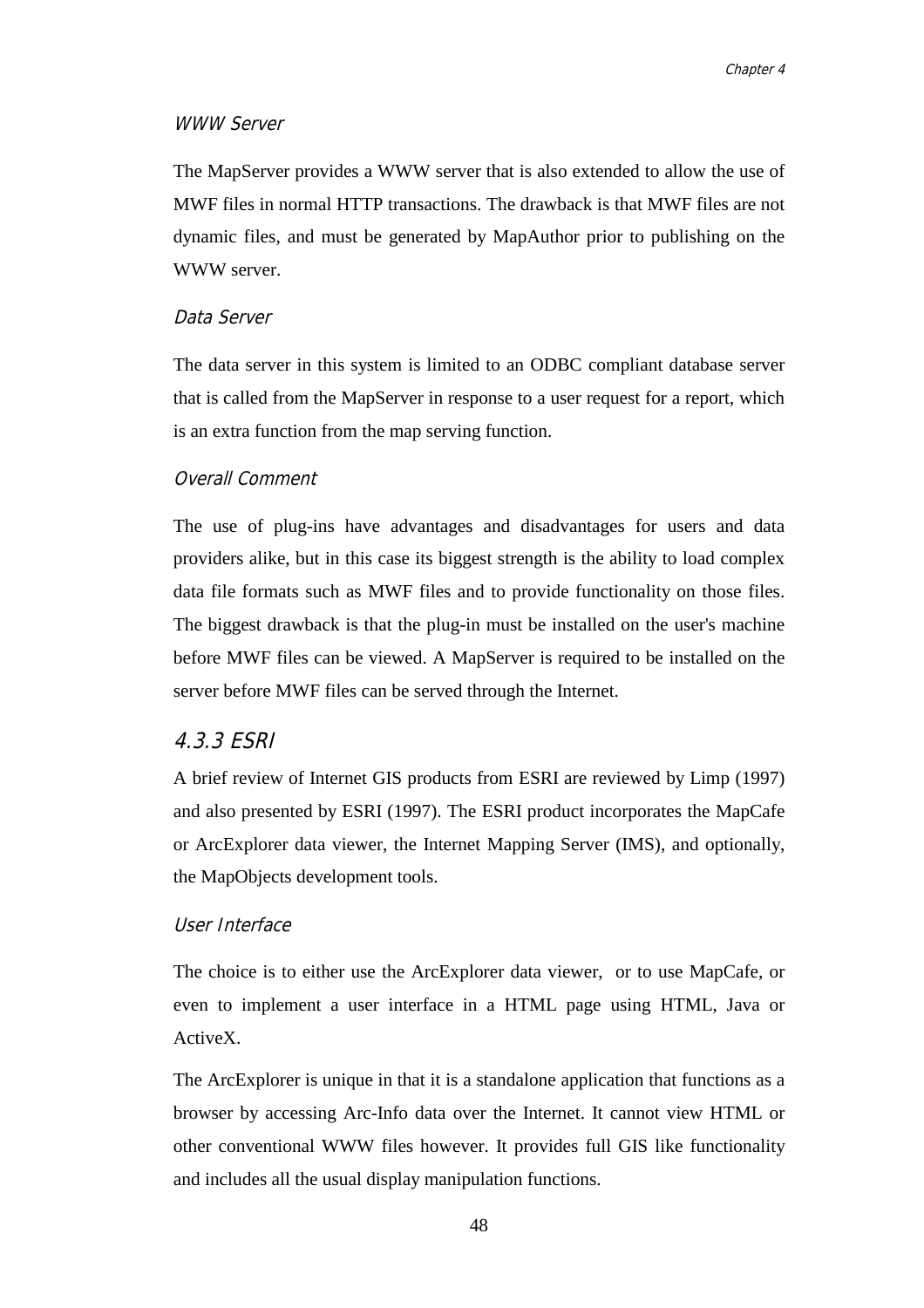The MapCafe Applet is provided with source code in order to allow developers to implement their own user interfaces while still being able to interact with the IMS.

#### WWW Server

The IMS provides the WWW data server requirements for users, accepting requests for data from users and subsequently making requests of a data server. It receives requests from web pages through the HTTP server. Subsequently, it interacts with a data server, then passes the retrieved data back to the users computer.

#### Data Server

The data server is provided by a MapObjects application. MapObjects is a developer environment with a number of ActiveX components that allows developers to build their own data server, based on the MapObjects components. This allows standard basic functionality but with custom implementation to suit the developer's needs.

The alternate product is an ArcView application that the IMS interacts with to retrieve data.

#### 4.3.4 MapInfo

The MapInfo Proserver is reviewed in Limp (1997) as MapInfo's Internet GIS product, yet the online documentation presently indicates that the MapXSite is now the software that fulfils this role (MapInfo Corporation, 1997). It comprises the MapXSite components that work in conjunction with both WWW server and a MapInfo MapX program that serves data on request. An OCX (short for OLE Custom control) component and a Java Applet are provided for the implementation of a user interface. An OCX component is an independent program module that can be accessed by other programs in a Windows environment. OCX components are the predecessor to ActiveX controls.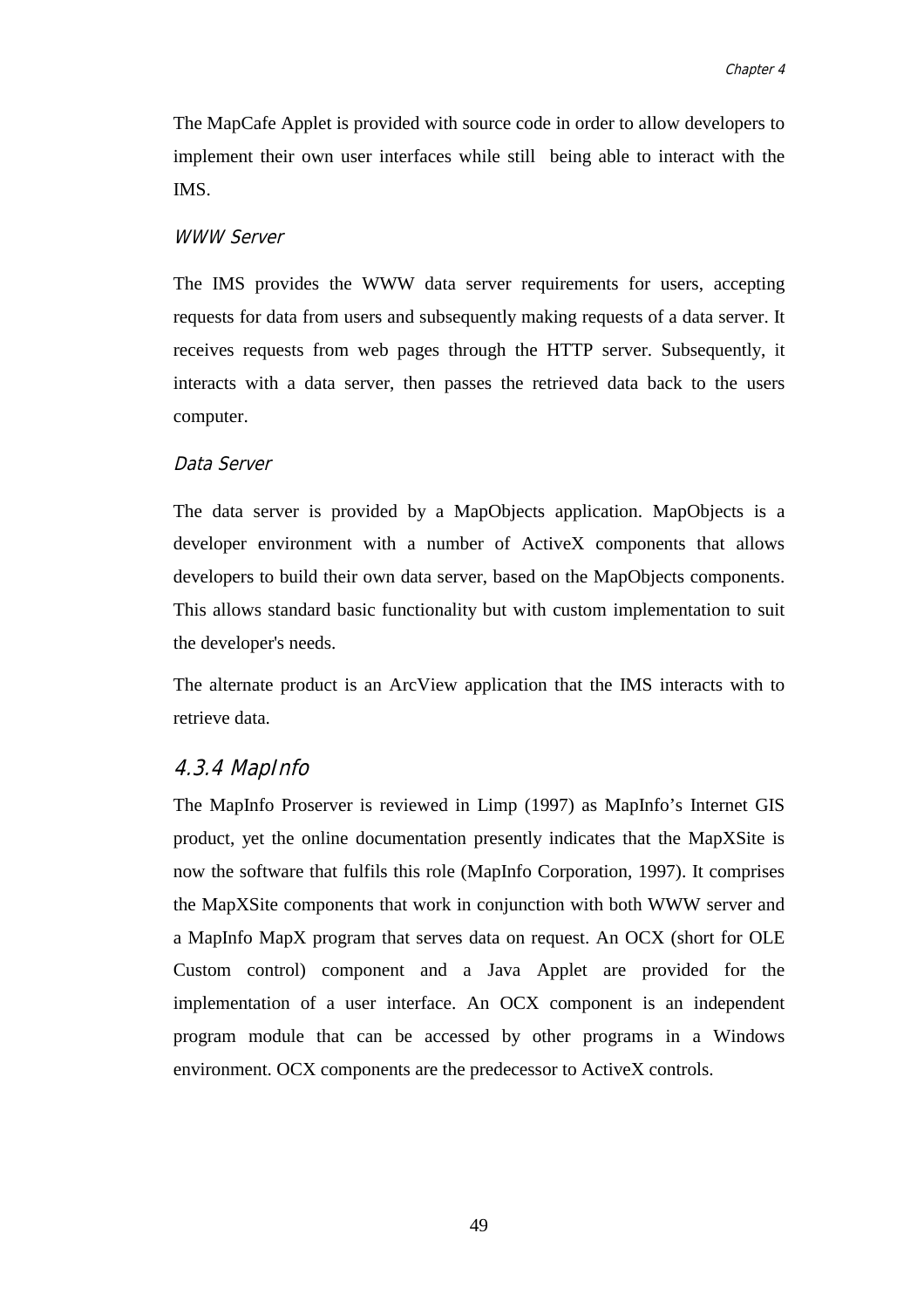#### User Interface

The use of a Java Applet or an OCX allows developers to create a user interface that best suits the needs of the developer and user. The Java Applet is best suited in the Extranet / Internet role, where user platform and browser version cannot be guaranteed. The applet provides the basic viewing functions, along with query functions that allow interrogation of the MapInfo server. The OCX component is useable by developers in Windows applications to add map viewing capability to applications, or in ActiveX applications for use in browsers. This is useable for Internet Explorer browsers over the Internet but is more ideal for Intranets where the browser that all users use are commonly controlled through some client server setup.

#### WWW Server

The WWW server contains a middleware application that provides the 'bridge' between the WWW server and the MapX application. This administration software is invoked by a user through CGI, Netscape Server API (NSAPI - the Netscape version of CGI used only with Netscape Server WWW software) or Internet Server API (ISAPI - the Microsoft version) through the WWW server. The administration software then invokes an instance of MapX with a request for information.

#### Data Server

The data server is a MapX application. Since it is an ActiveX component itself it can only run on Windows and NT platforms.

#### 4.3.5 Intergraph

The Intergraph product is comprised of the GeoMedia Web Map application, and ActiveCGM ActiveX map viewer components (Limp, 1997; Intergraph Corporation, 1998).

### User Interface

The user interacts with server data through an ActiveX component that consists of a map viewer that displays Computer Graphics Metafile (CGM) data files.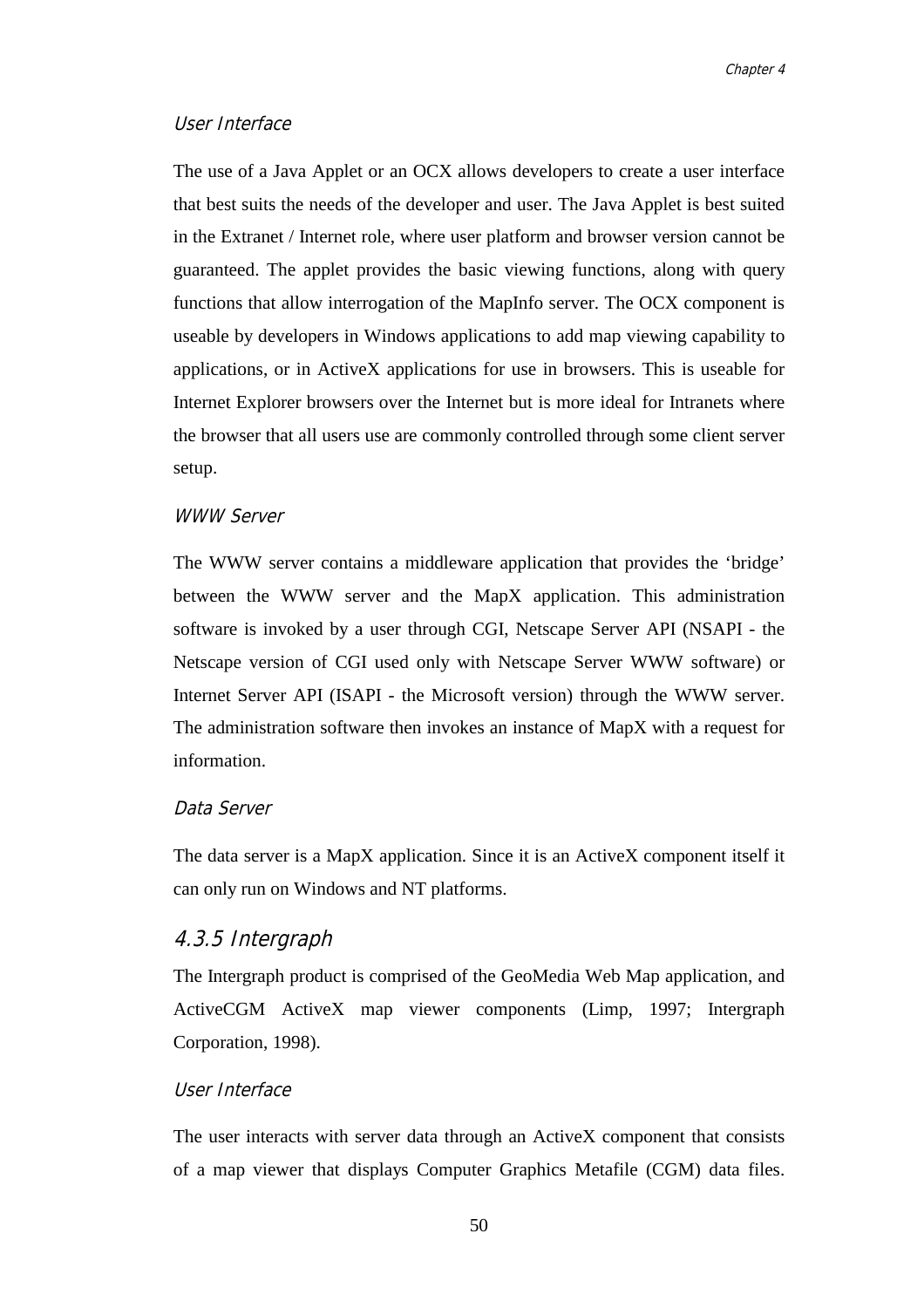Users need to install the ActiveCGM plug-in before they can load CGM files. The combination of plug-in and CGM file allows users to view, zoom etc and to query data sets from within the browser.

#### WWW Server

CGM files are served from the WWW server itself. These are created using the GeoMedia Web Map and published on the WWW server.

#### Overall Comment

CGM files are static files, needing to be created initially, and published on the WWW server at a later stage. The plug-in is only available for Windows and NT platforms, restricting the ideal usage of this system to the Intranet role, although Internet / Extranet usage is certainly possible.

#### 4.3.6 Discussion on Components in Major Products

Starling (1997) points out a number of different approaches in front end user interfaces to GIS data. He describes four major ways of providing systems through:

- *1. "Plug-ins by which functions are downloaded into the browser environment and are executed as linked modules on the client, the data is also held locally eg Automap from Autocad;*
- *2. Functions invoked from the browser are executed on the server (HTML / CGI model) with the results being sent back to the browser in the form of a gif file eg Genasys, ESRI, and Smallworld;*
- *3. Hybrid model where certain functions are executed on the server delivering a gif and an API delivers specified vector data to a Java client for local processing eg Genasys and MapQuest;*
- *4. A Java based viewer and querying environment where the data is downloaded to the client for local processing eg Genasys, CSIRO and IDGIS."*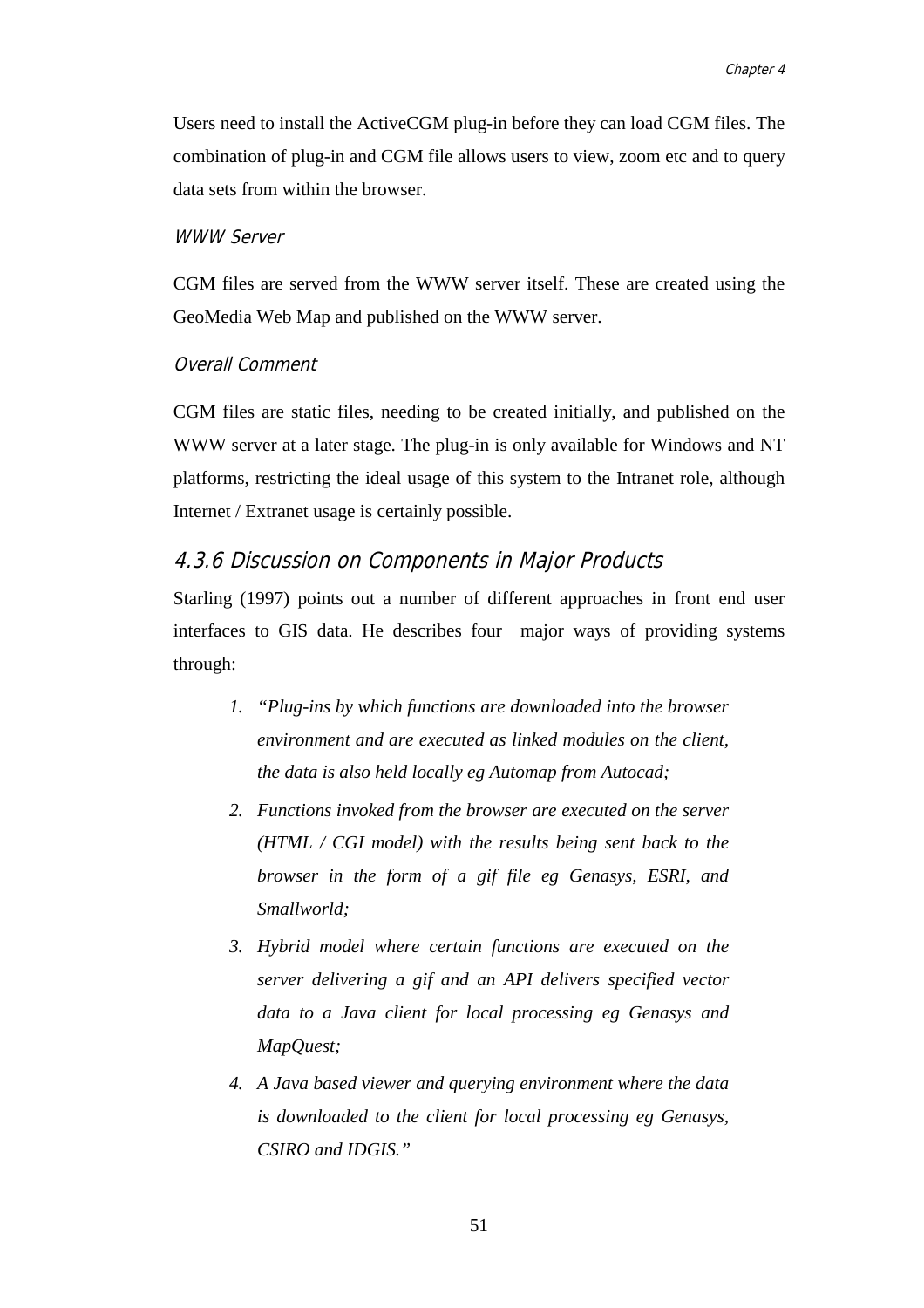#### (Starling, 1997)

While not all the systems described in this reference were reviewed, those that were support the assertions of this last quote. Systems that use only ActiveX or Windows / NT technologies are more suited to the Intranet or Corporate setting, where PC / Windows environments are more widespread. The wider platform support of Java makes it more ideal for Internet use, and to this end, it is also fairly well supported. More user friendly interfaces are those of the ActiveX / Java / plug-in variety, which share processing duties with a server, especially in the case of dynamically retrieved data from a live database. Middleware applications that provide a bridge between the WWW server and the Database server are important for dynamic databases that need to be located away from the WWW server for security reasons. Middleware applications are less important for static data that can stored on the WWW server itself.

In general it can be seen that:

- 1. Systems that access dynamic data from 'live' databases require a user WWW server - Data server setup (3-tier architectures), while systems that access static data that is periodically updated are not required to reside in 'live' databases, and as such can reside on the WWW server itself.
- 2. User interfaces are required to interact with server software either through standalone applications that connect through the Internet to a database server, or through a WWW server to a database server, commonly through CGI.
- 3. User interfaces that deal with mapping data with non trivial basic display or query functionality require either Java, plug-in or ActiveX technology to operate on the user's browser. The use of HTML forms is possible with some of these systems, but is for the most part, inefficient and comparatively user unfriendly.

# 4.4 Online GIS Approaches - Components of Real World Online Cadastral Applications

These following examples are those of online cadastral data systems that provide user access to digital cadastral datasets. Their roles are limited to data distribution and data enquiry only (there are no input or online data maintenance facilities at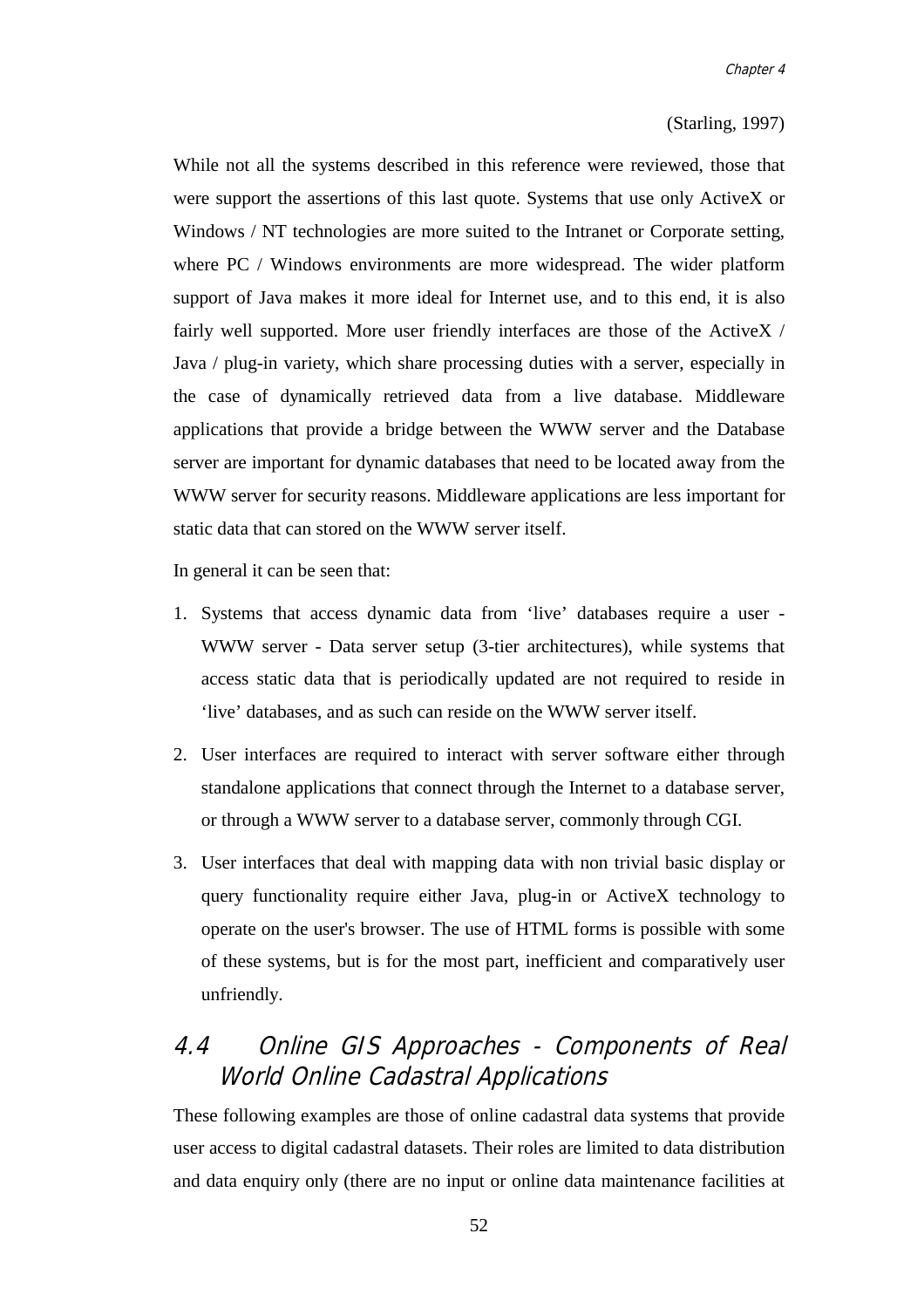this stage). Again the review will focus on overall layout and major components and the roles they fulfil.

### 4.4.1 New Brunswick Real Property Service

The New Brunswick Real Property Service is an online cadastral data service intended to provide;

*"the public with fast, convenient access to snapshot copies of accurate land and land-related information from anywhere in the world."*

(Finley et al., 1998)

It is available online through subscription only, and provides users with cadastral land information linked to land gazette information (New Brunswick Geographic Information Corporation, 1998).

#### User Interface

The interface consists of WWW pages with HTML forms which interact with the WWW server through CGI requests. This requires all functionality to reside at the server, reducing user friendliness, as every little function requires a network transmission (and thus, increased network traffic and time delays) between user and server. The forms are combined with images functioning as buttons and imagemaps to provide the user functionality that includes data retrieval and image manipulation.

### WWW Server and Data Server

At the WWW server sits the Caris Internet Server, which contains a series of programs which provide GIS functionality to users over the WWW. The data is currently updated every two to three months and sits on the WWW server, but it is hoped that datasets will reside at their decentralised departmental locations and be updated more regularly in the future (Finley et al., 1998).

#### Overall Comment

Universal Systems, which developed the Caris Internet Server, has since developed Java interfaces that will work with a Java enabled server product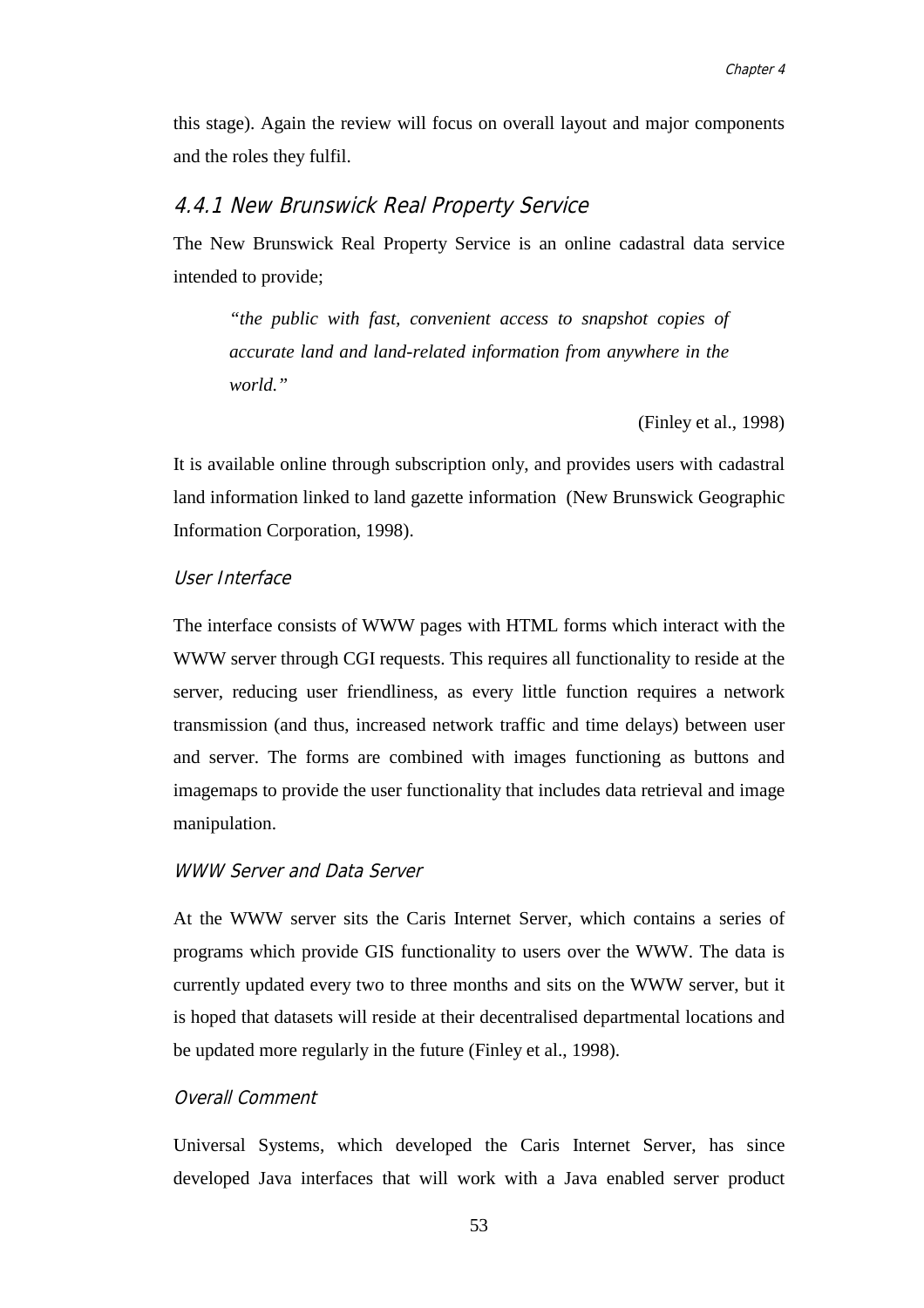(Universal Systems Ltd., 1998), although this may be an independent vendor product with no intentions for the New Brunswick system.

The service distributes data to users, but there is no online input provision. Update and maintenance processes are separate entities, and are left to the data providers. This service is purely intended as a data distribution tool, and no online maintenance mechanisms or tools are envisioned at this time.

# 4.4.2 TerraNet Property Information Service

TerraNet Property Information Online is the New Zealand equivalent of the New Brunswick service. It provides subscriber access to land information data (TerraLink, 1998).

#### User Interface

The user interface is also HTML forms based, providing textual data retrieval from a variety of datasets. There are no images or graphic output, thus there is no map manipulation functionality.

#### WWW and Data Server

At this time there is little in the literature about what comprises the back end of this system, but it is known that the data originates from a variety of databases. It is not known if it is kept on the WWW server or not, but the data is only periodically updated so it is reasonable to assume that it is kept on the WWW server and not in the 'live' land information database that services these jurisdictions.

#### Overall Comment

The interactions in this system are different to others discussed in this chapter, as currently there are no map components to the interface for viewing. For the text based role that it fulfils, HTML forms are more than adequate as the functionality to manipulate maps is not required. Network transmissions, the large number of which are needed to service a graphical interface, are kept to a workable minimum.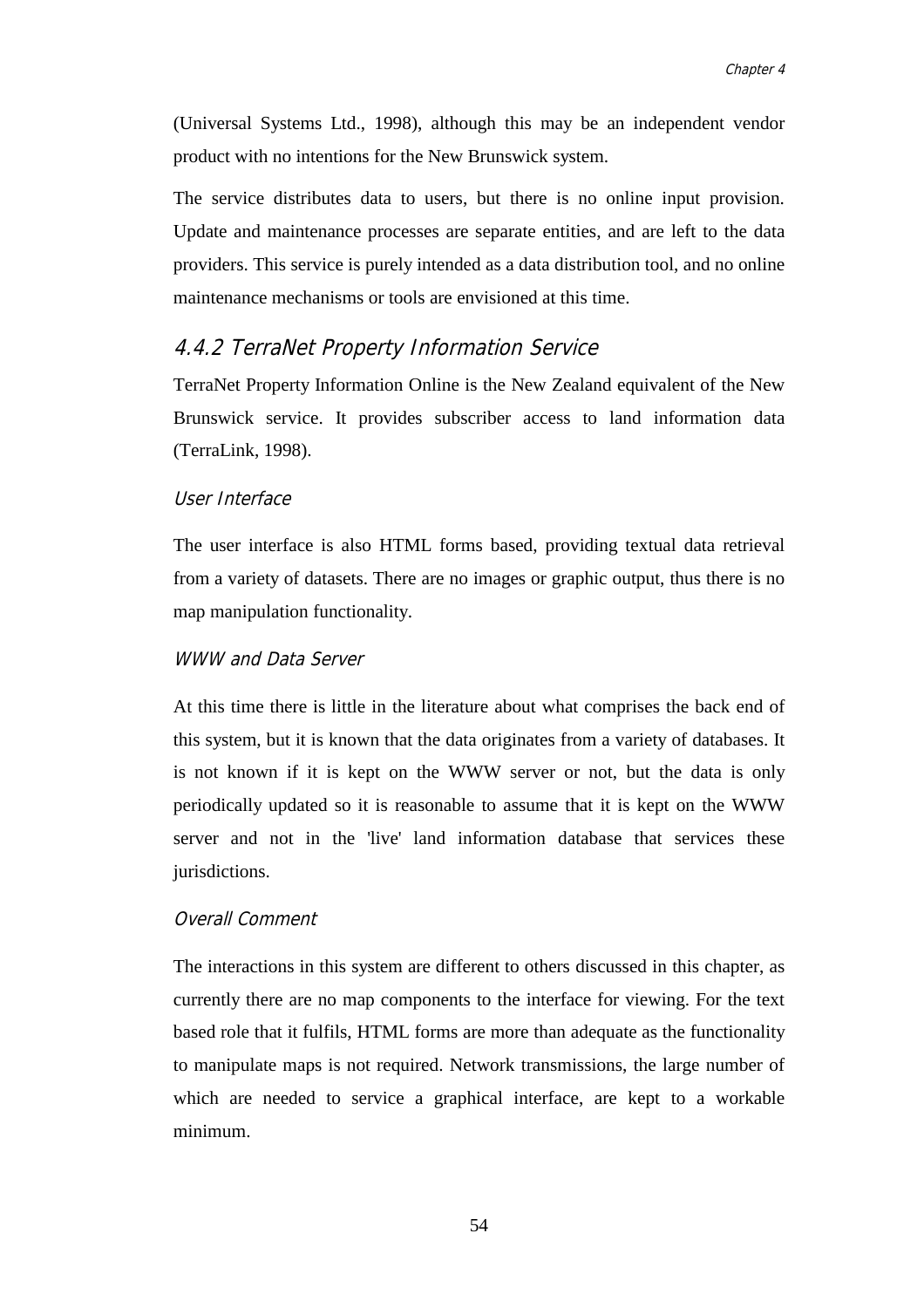# 4.4.3 Finland's National Land Survey MapSite

The National Land Survey of Finland has introduced a digital system for handling its cadastre (containing about 4 million parcels), allowing complete digital processing of cadastral data. In addition to this, Internet access to the cadastral map base has also been provided to Finnish and other subscribed users. The new digital cadastral system is described more in Schofield (1998) and also Tuomaala and Uimonen (1998). The Internet site also contains information about the service in addition to the service itself (National Land Survey of Finland, 1998).

#### User Interface

The initial user interface is forms based, and contains a map 'pane' and a control 'pane'. Using a combination of the two panes it is possible to find map data based on address, coordinate or parcel identifiers. The control pane also includes usual zoom, move functions, and also allows selection of map scale. Access to the system is through a user / password facility. A prototype Java interface has also been developed that allows more types of querying and map selection, but it is not yet available for review.

#### WWW and Data Server

The cadastre resides on a bank of server computers, and while the system is decentralised in concept, there is one master copy of the cadastral map base that is stored in a central location and maintained from the decentralised locations. The Object-Oriented Land Information System (JAKO), is built on top of Smallworld GIS software, and can be edited through a hypertext based editing system. This hypertext system also provides the basis for Internet access.

#### Overall Comment

Since a Java interface is under development, it is presumed that the HTML forms interface is not adequate for general use. The ability of the Java interface to perform some functionality without deferring to the server allows more efficient querying. The developers of the system have noted that subscriber access is provided only to "customers with a service agreement, since the NLS [National Land Survey] has not yet transferred to using 'netcash' on the Internet" (Tuomaala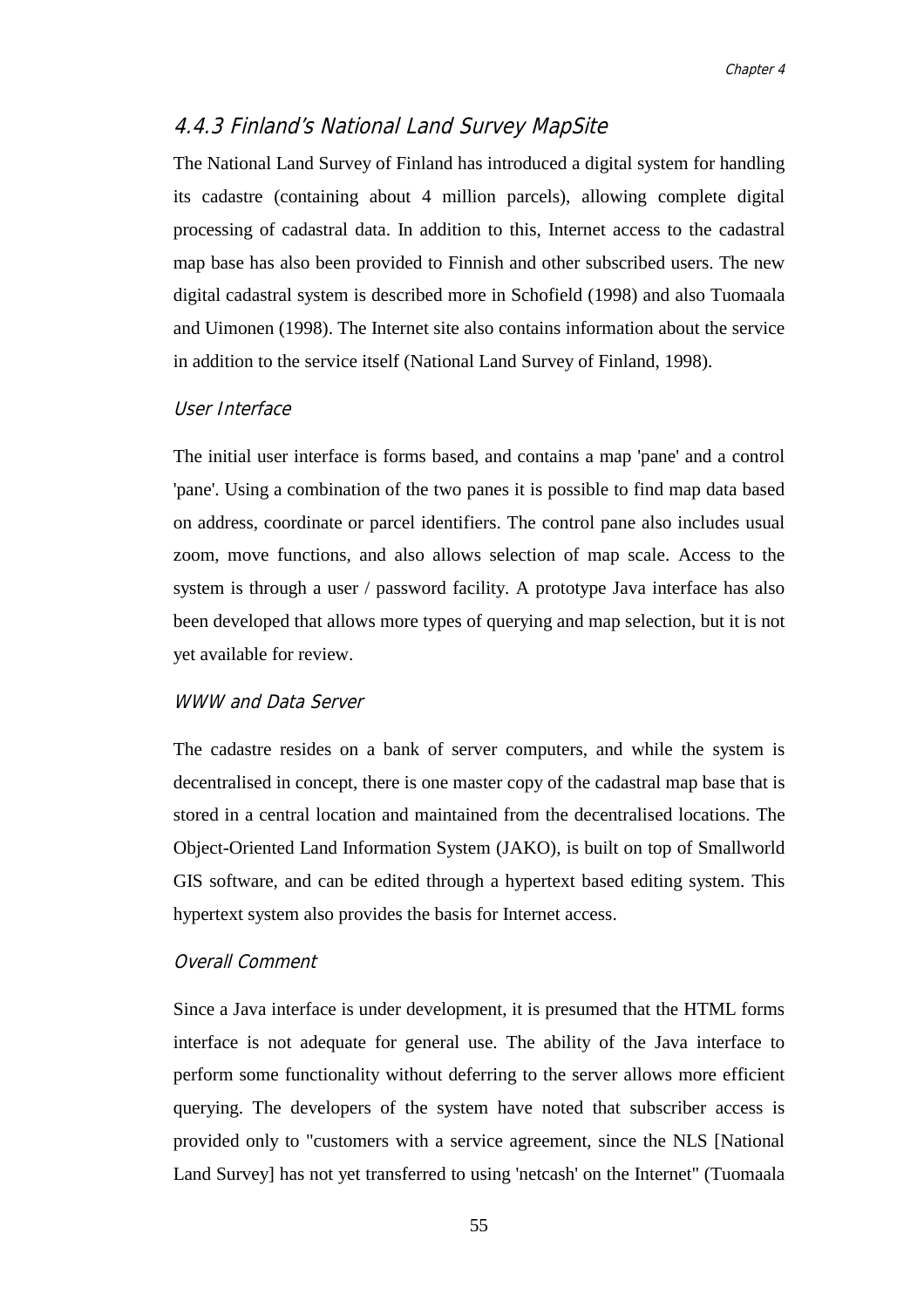and Uimonen, 1998), although any users within Finland are also able to procure access. While access is free for Finnish users, subscribed users can attain access to more detailed datasets for an access fee.

### 4.4.4 Discussion on Real World Applications

Many real world applications are combinations of different systems. Often they include custom or off the shelf systems and sometimes they are combinations of both. The Victorian DCDB, while not yet fully online, combines ORACLE RDMBS with Convergent Spatial Data Manager system software, with Microstation user interfaces (Marwick, 1997). The Queensland BLIN system, which is planned for online use, combines a number of RDMBS, with TUXEDO as a middleware, and an inhouse user interface (Lennon and Berenyi, 1997). The New Brunswick and TerraNet systems also have preexisting databases, although the New Brunswick system is being progressively upgraded to allow better decentralisation, data serving and to allow better maintenance of served data (Finley et al., 1998).

Data Transfer formats such as OpenGIS, and others become important when dealing with data across networks, especially in those where database and WWW server are not necessarily on the same platform. While the reviewed commercial systems from the previous section concentrated on dealing with (often) proprietary data formats, the systems mentioned above had less of such a focus, often using non-heterogeneous components (in a proprietary sense) to produce desired functionality.

One aspect that was dealt with by all the real world applications was that of user access. All three of the reviewed systems restricted access to subscribed users only, and all three utilised user / password schemes to let the subscribers into the system. A pricing scheme and access fee were a part of this restricted access also, partly to make a return on the services provided, but also to enable privacy protection. Interestingly, encryption of network transmissions was not performed, although the reasons for this are not clear at this stage.

In all cases, the Internet access component to cadastral data systems were small components to the system overall. This is possibly because of the desired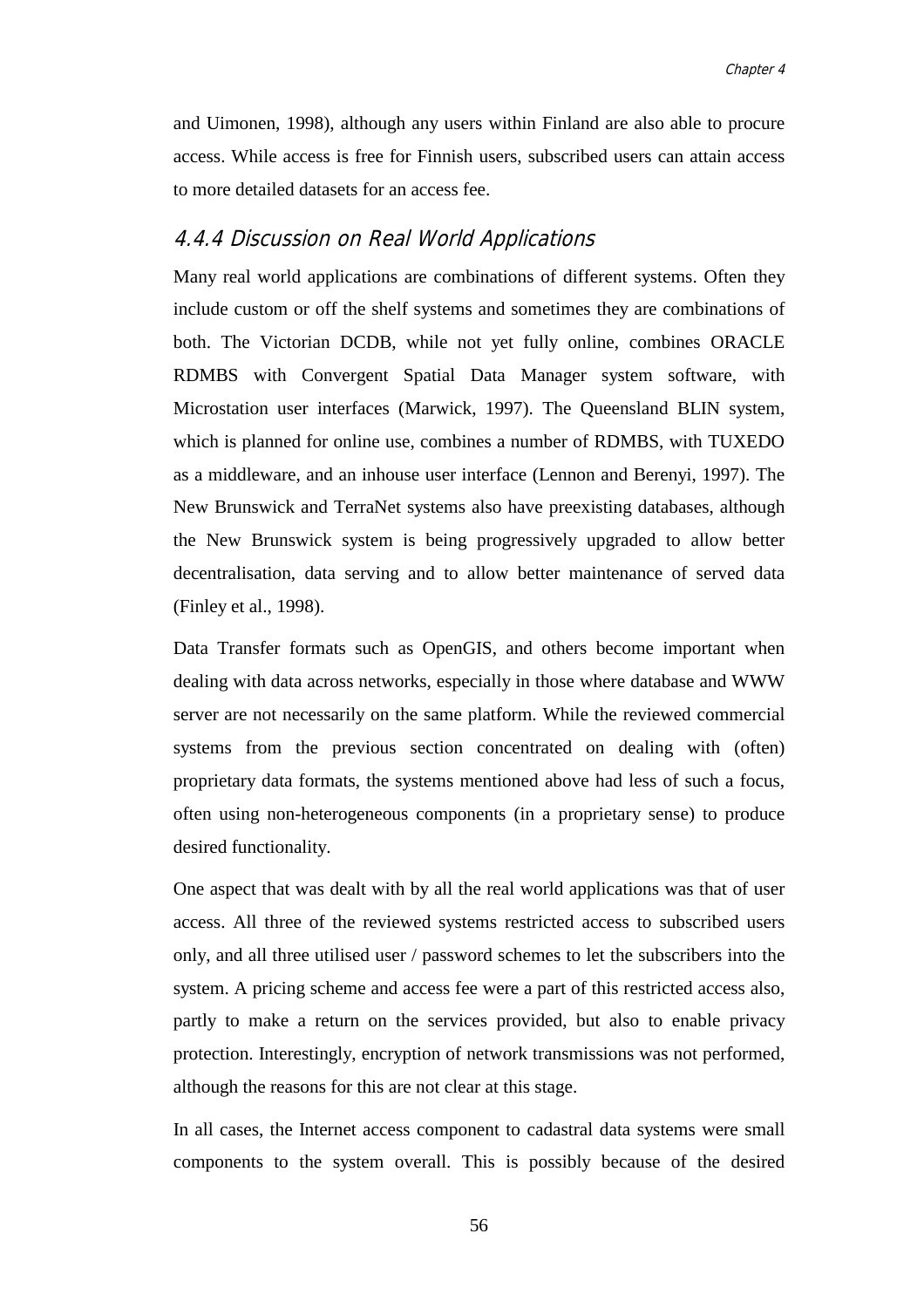requirement for providing Internet access to preexisting systems while limiting disruption to the system overall. It is also indicative of the size and complexity of the cadastral systems compared to the relatively small mechanisms needed for providing Internet access to those systems. The major aim for these Internet services is that of data provision, or of providing users with the ability to view and download data. There were no other provisions for user data submission for instance, or to enable dataset maintenance over the Internet.

In summary, these systems featured:

- 1. Text / attribute data searching for specific data;
- 2. Simple web based user interfaces which contained the basic map manipulation functions (zoom, move etc.);
- 3. User / password mechanisms to restrict access to authorised persons, often in conjunction with fee charging for some services;
- 4. Web based services were limited to user viewing / downloading of data (no data submission, no dataset maintenance mechanisms).

# 4.5 Model for a Typical Online GIS Application

By combining the conclusions drawn from these reviews, it is possible to piece together what a typical online GIS application would comprise. This provides a base from which a cadastral online application can be designed, using the base as minimum from which we can incorporate functionality more suited to the solution of more unique cadastrally related problems.

In general, the configuration of most systems are remarkably similar, although they differ in areas such as specific technical functionality, and in specific software components. The general model for an online GIS is summarised in Figure 6. The following is a summary of the most common traits that an online GIS is likely to contain, using the main classifications used in reviewing each of the applications.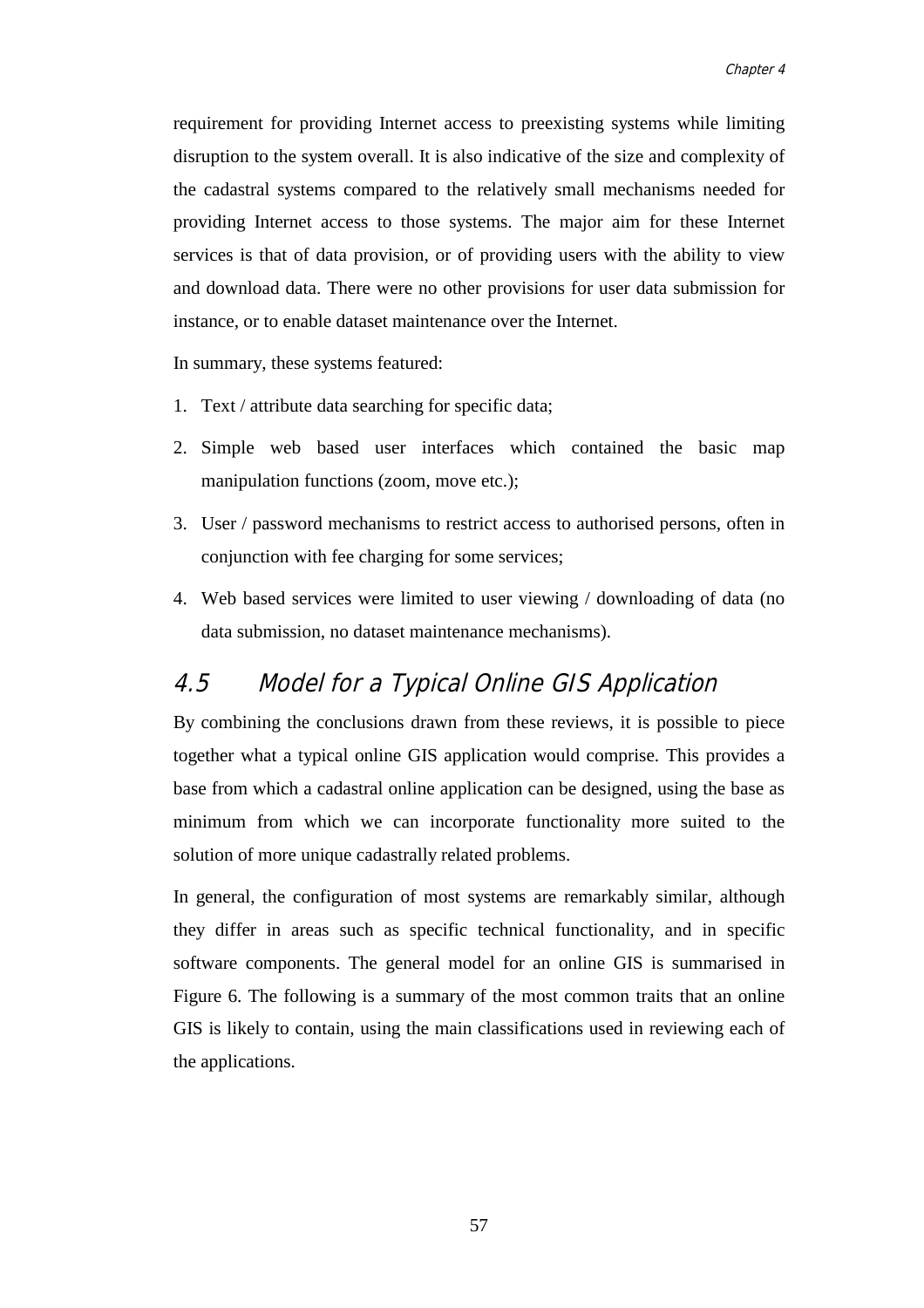### User Interfaces

These are either loaded into the user's computer over the network (interfaces built in Java, ActiveX, HTML forms) or from the user's hard drive on instruction from the browser (interfaces built on plug-ins, stand alone applications). The interface usually consists of basic map / graphic manipulation functions, plus functions to search for data to be retrieved from the database.

### WWW Server

More often than not, the WWW server performs the task of maintaining contact with the user's browser and the user interface. All data and HTML pages requested by the user are normally served through the WWW server. An exception to this are a very small number of user applications that make direct connections through the Internet to a data server itself (ArcExplorer for example).

#### Data Server

Data is either stored in static files or in some storage structure, or served from a 'live' database. Live databases are often located elsewhere to the WWW server and could be distributed (ie. reside on a number of different databases). Static files tend to be snapshot copies of data contained in some live database, and are updated at periodic intervals.

#### Overall Comment

Access to databases are restricted to subscribed users, who are subscribed beforehand. It is possible to consider online subscribing, but there is a general lack of confidence in the still newly emerging online commerce procedures. Access to databases is restricted using user / password mechanisms.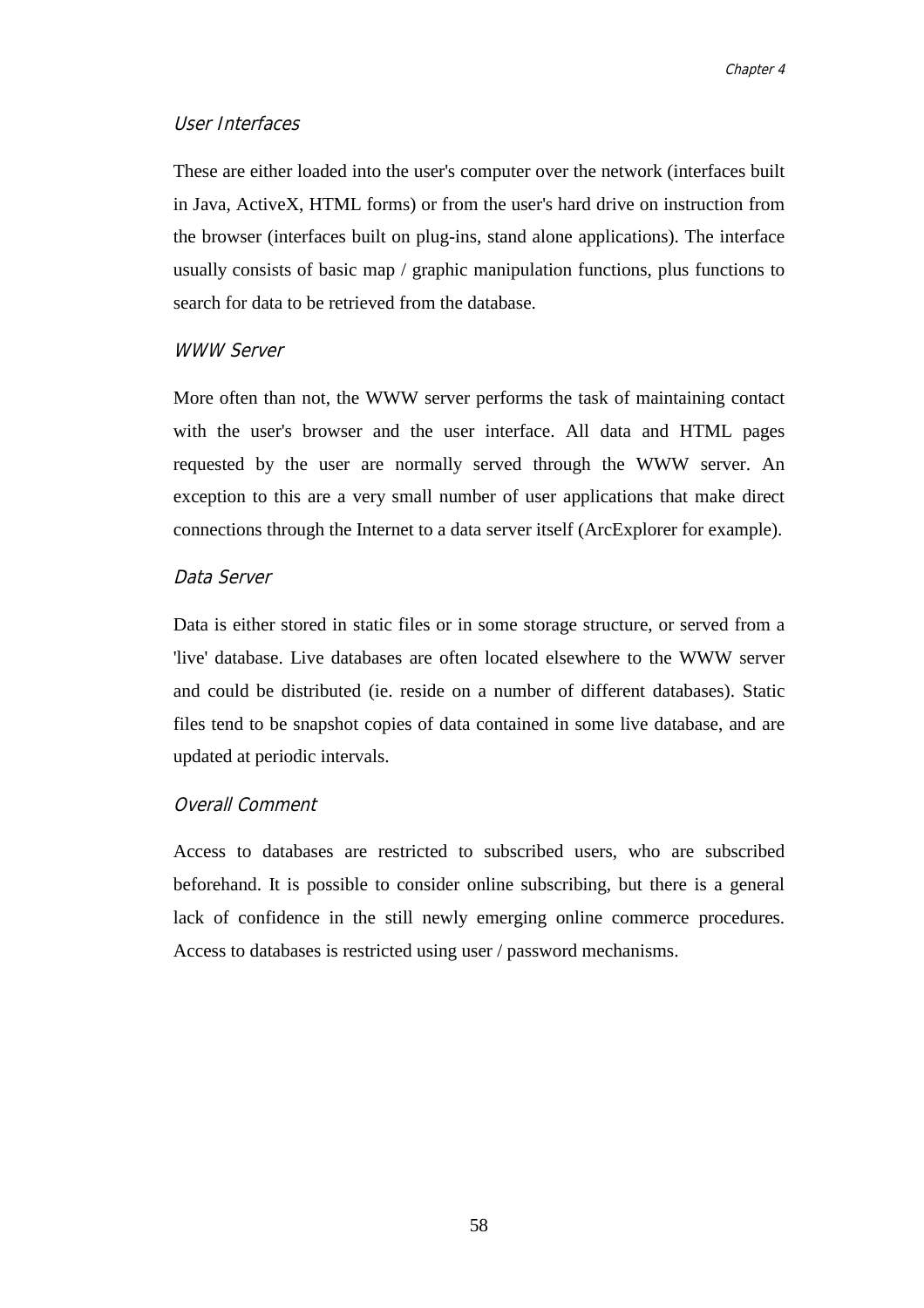

**Figure 6 - Generic Model of a Typical Online GIS Application**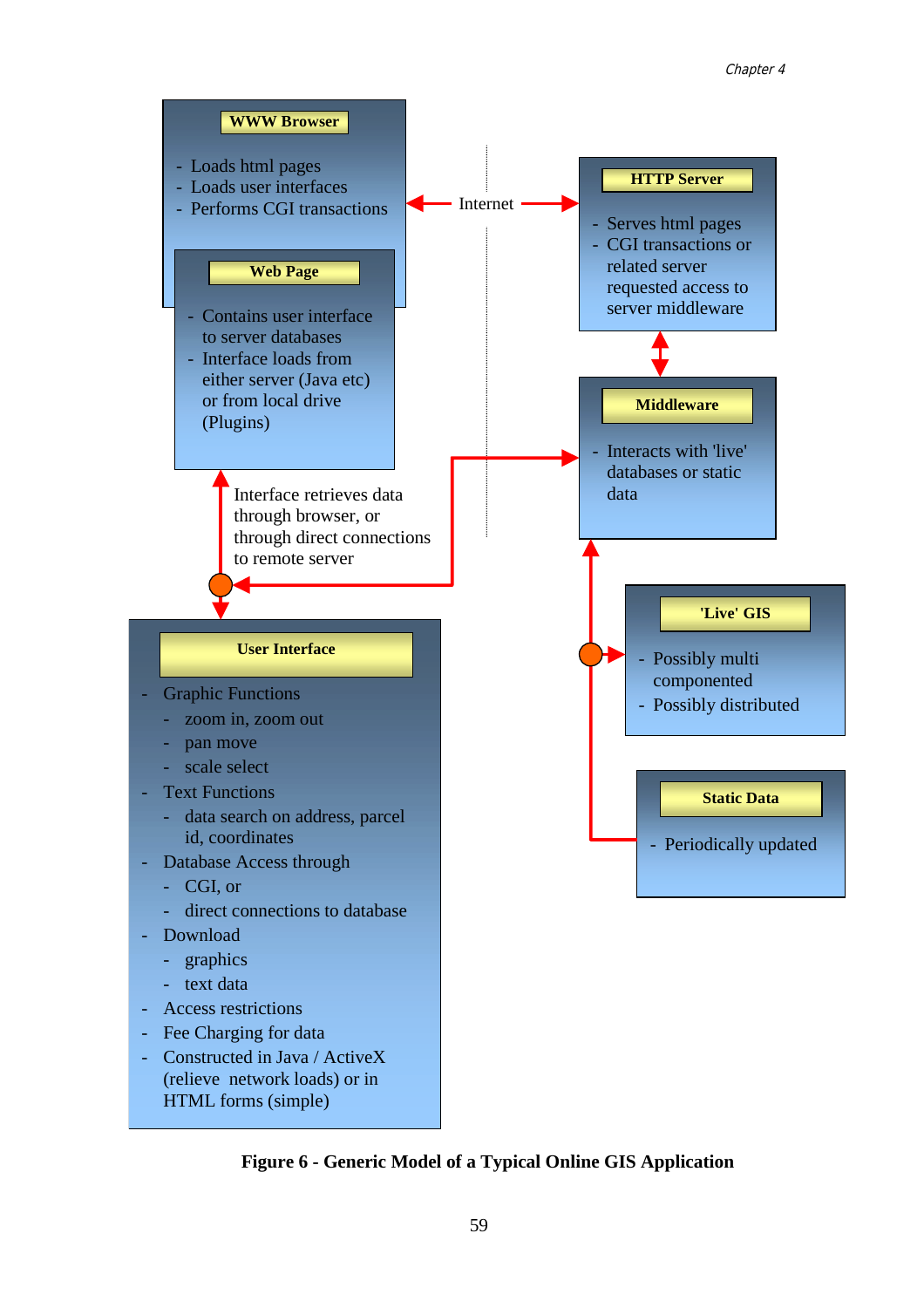# 4.6 Chapter Summary

This chapter reviewed the components of some online GIS. A number of common traits were identified in both commercial / vendor products and real world online applications. The commercial products demonstrated the latest available technology, and what the GIS companies had identified as necessary in web GIS products. The real world applications demonstrated practical solutions and the concepts used in those solutions, with less focus on the technologies themselves. The final section of the chapter outlined a general model for an online GIS application given the components identified in the reviews.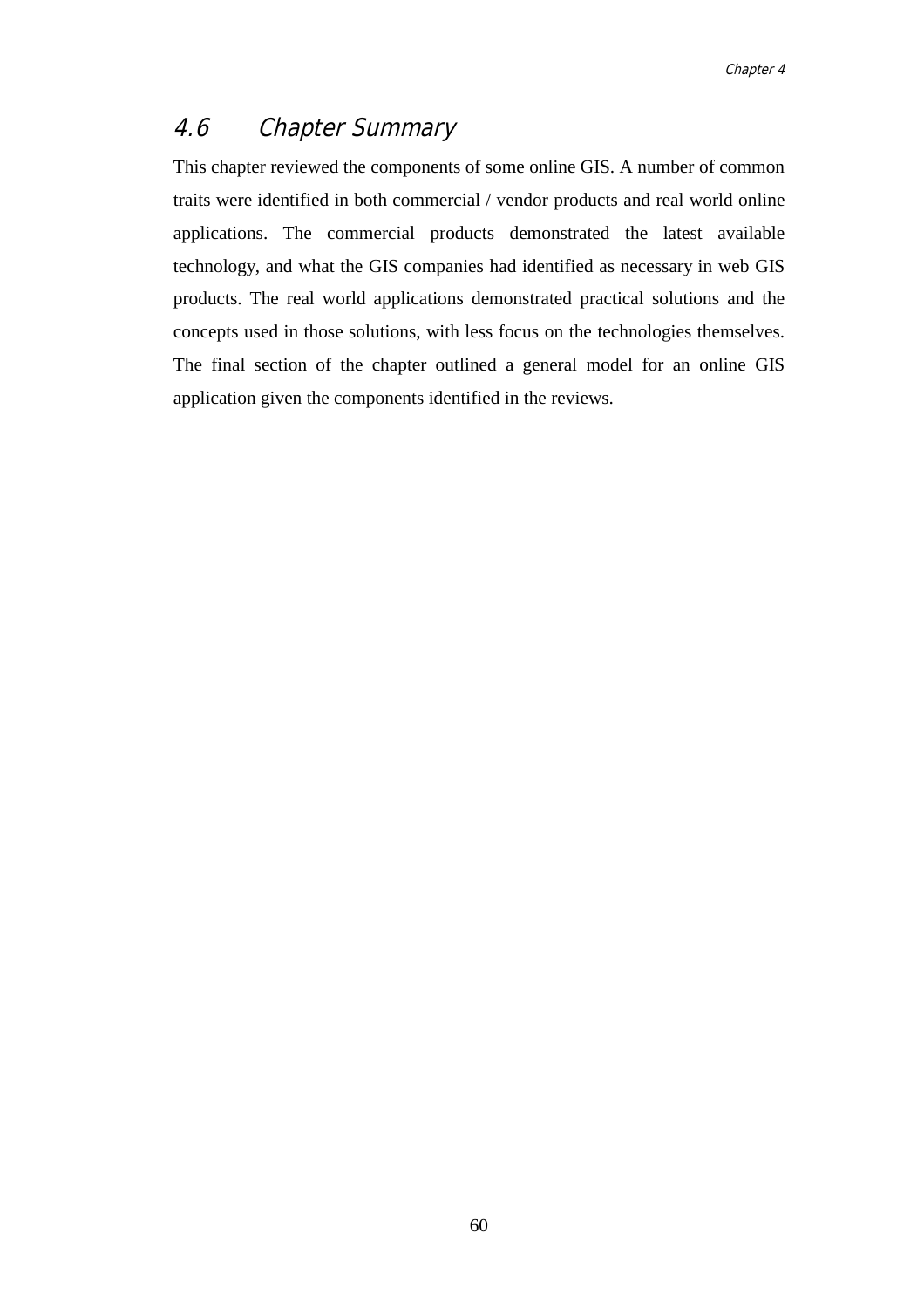# 5 Components of an Online System

# 5.1 Chapter Overview

This chapter documents the actual design and implementation of the prototype system itself. It documents the cadastral data needs, the service needs of the likely users, and the interactive needs of the user in general. Also documented is the set up and layout for the system, the user interface, the database interface and the internal linkages required to bring the data to the user.

# 5.2 Service Components

Service components are the system components which together provide a particular level of service, the processes and mechanisms of which make up the interactions between data provider and customer. The following sections address each of the major mechanisms that allow user and data provider to perform data transactions.

# Initial Data Purchase

Currently, users purchase data from the custodian through a simple ordering process by listing the areas and types of data required and the digital format it is required in. This process can be easily automated by creating a mechanism that acquires the user's data requirements and either processes them or sends to them to another location that processes them (for instance, for manual processing of an electronic request). A summary of these mechanisms are listed in Table 1.

# Dataset Maintenance

Often a customer that purchases data will desire to maintain contact with the data provider in order to procure dataset updates on some regular basis. Deciding when updates are needed can be performed a number of ways. The custodian may be able to keep track of when changes to its data occur and automatically generate an update for a user once a particular number of changes or a particular time has elapsed between user updates. Another method sees the user entering into a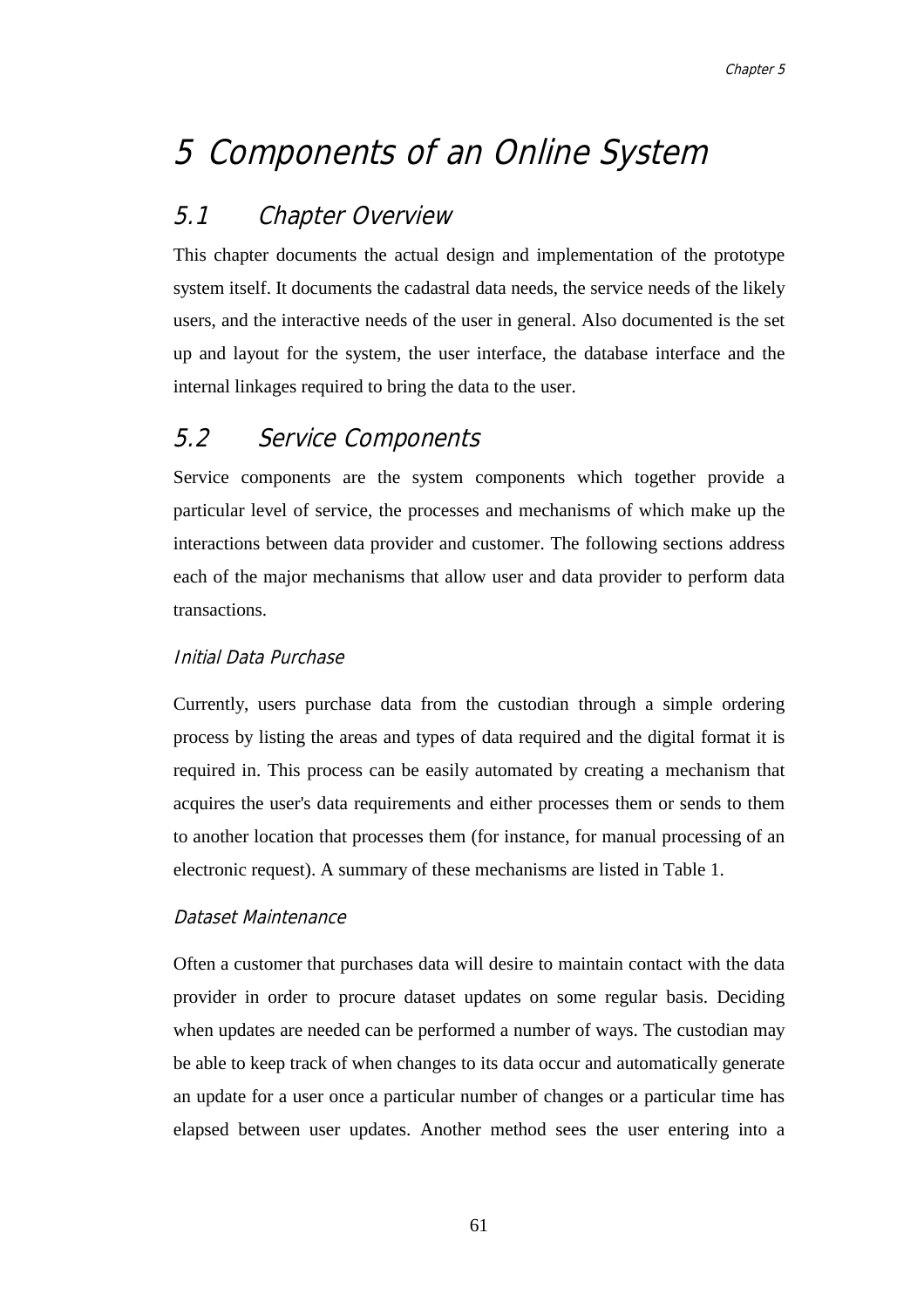periodical update contract that enables updates to be purchased at regular intervals, whether they are needed or not.

A last possibility is that the user determines that an update is necessary on their own accord, by checking the custodian dataset and comparing the differences and deciding if an update is warranted. The advantages of this method are that the customer gets updated information when it is best desired, although customers must take the time to determine this themselves.

#### **Purchasing Systems - Existing**

- 1. Credit Card, Cheques etc. through mail, fax, or in person
- 2. Acquire user's data requirements through a paper form which is faxed, mailed, or submitted in person (over the counter)

#### **Purchasing Systems - Online System Should Provide For**

- 1. Existing options (augmented through online forms etc)
- 2. Online Credit Card system (through a secure online transaction)

#### **Table 1 - Purchasing Options**

# **Maintenance Options - Existing**

1. Custodian issues updates on a periodical (perhaps contractually determined) basis

2. Custodian monitors changes and issues update after a particular amount of changes have occurred.

# **Maintenance Options - Online System Should Provide For**

- 1. Existing options
- 2. User keeps track of changes, and orders update when desired, or alternately, upon user initiation, the system compares user and server data and automatically generates update

# **Table 2 - Maintenance Options**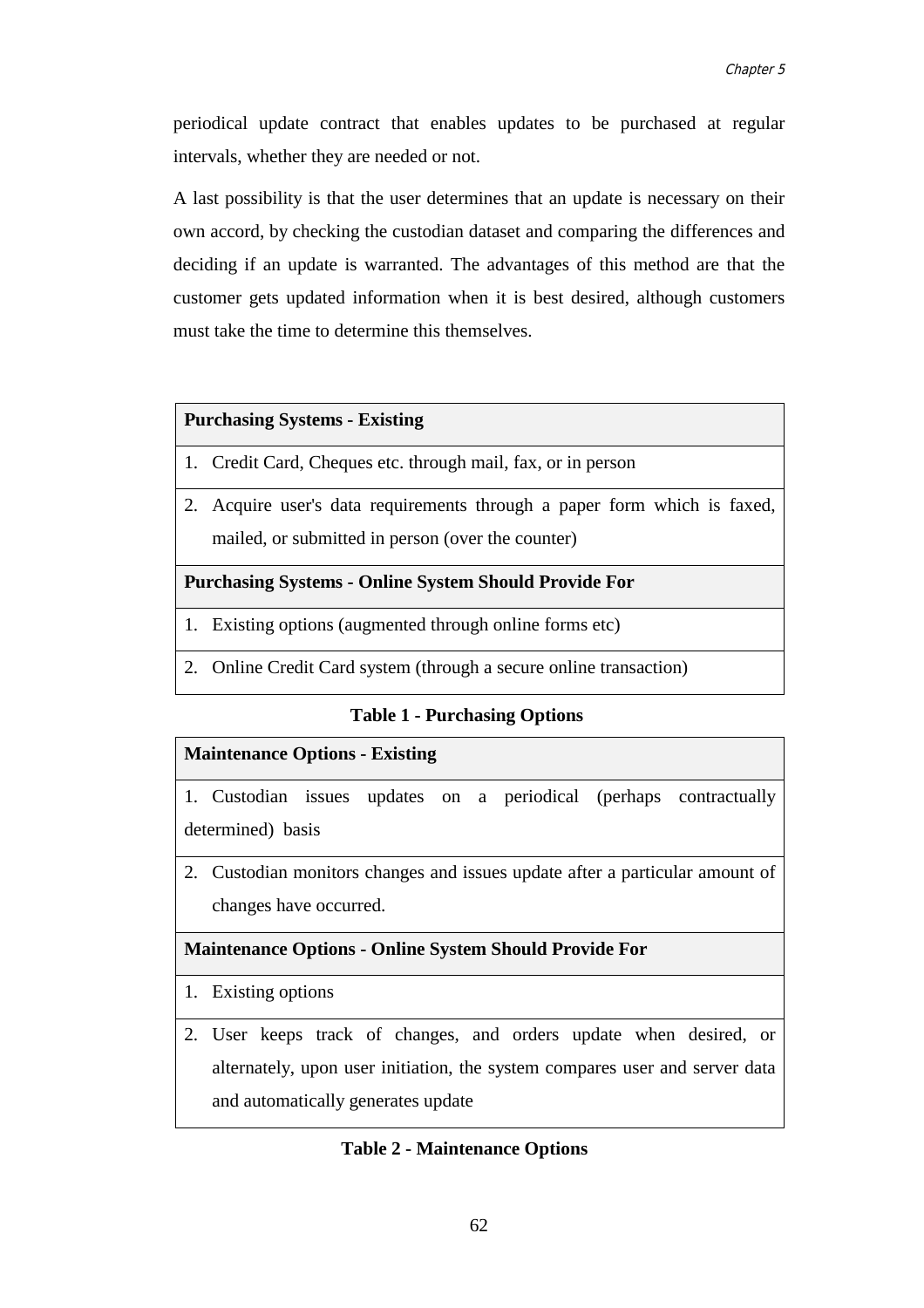Table 2 lists the different ways of deciding when to generate updates for a customer. An online system should make use of all or either depending on the customers existing data maintenance contracts, or on the method that best suits the customer.

### Data Delivery

The customer can take delivery of the data in a number of different ways. For instance, the user may desire the data to be burnt onto a CD ROM and sent through mail or by courier, or alternatively, may desire to receive the data through email, or, through the WWW (typically through a web browser).

Receiving data through the web is only ideal at this point in time for small datasets, as the transmission time of large datasets can be impractical. It would be the best idea to again cater for each of the scenarios in the hope of letting the customer choose the most appropriate for their needs. For CD ROMs the custodian could be notified of the data order and thereupon make the appropriate actions, just as in the current over-the counter system. Data Delivery methods are listed in Table 3.

### **Data Delivery Methods - Existing**

- 1. Data stored on CD ROM etc. and sent by mail / courier
- 2. Data sent through email

### **Data Delivery Methods - Online System Should Provide For**

- 1. Existing options
- 2. Data sent through WWW (as part of a HTTP or File Transfer Protocol (FTP) transaction)

### **Table 3 - Data Delivery Methods**

### Data Upload

Historically, cadastral data has always been submitted as a hardcopy plan - the provision for a digital lodgement facility is a new concept in this category of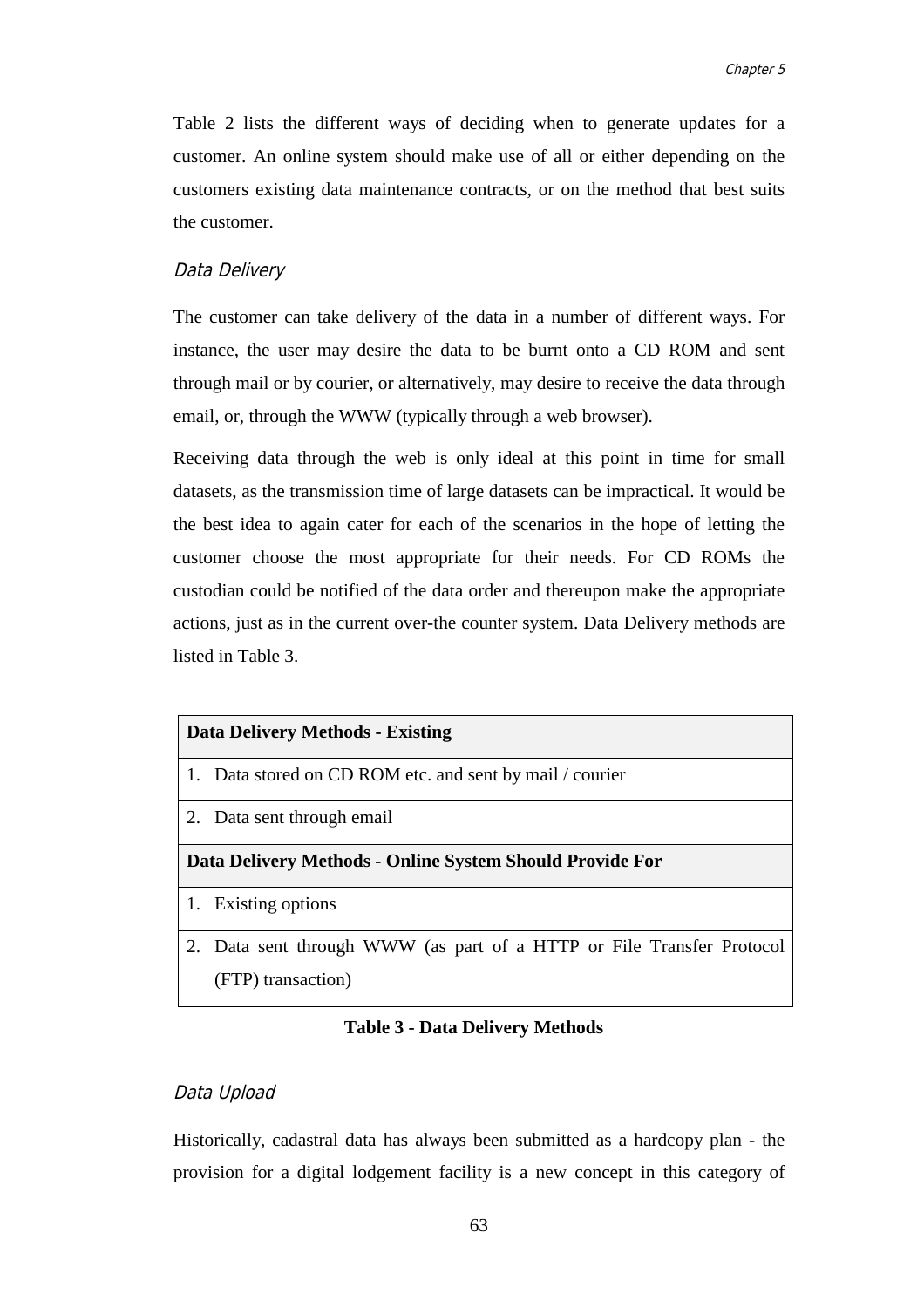online data applications. Digital lodgement itself is a developing concept that has been studied by people such as Hayes (1997) and Falzon (1998). The integration of mechanisms that allow the user / customer to upload data in addition to those that allow download through the WWW are new concept, and are a major component of the system design.

There are a variety of strategies that allow data upload. These focus principally on what occurs to the data after it is submitted, since the uploading of digital data is relatively trivial compared to the task of updating a digital database (which is often subject to rigid update procedures).

The most automated approach would be to enable direct update / upgrade of the DCDB by a private surveyor online, but institutionally and legally this is currently impossible (Effenberg et al., 1998). The DCDB can only be updated by the custodian at this time, and survey plan data is examined by the Land Titles Office before it is legally integrated into the cadastre. With the introduction of quality assurance, and with professional liability moving towards the surveyor along with the reduction of plan examination practices in many jurisdictions, the environment that would allow an online system that allows private surveyors to directly update the DCDB could become possible in the future.

Another approach would be to provide for online submission of data that is subsequently conventionally processed. In essence the submission would parallel existing options of submitting data, for example by mail, or over the counter submission.

A summary of submission and update mechanisms is presented in Table 5 and Table 4 respectively.

| <b>Submission Mechanisms - Existing</b>                   |  |  |
|-----------------------------------------------------------|--|--|
| 1. Hardcopy Plan Submitted, sometimes with Digital Copy   |  |  |
| <b>Submission Mechanisms - Online System Provides For</b> |  |  |
| 1. Digital Lodgement of Digital Plans                     |  |  |
| <b>Table 4 - Submission Mechanisms</b>                    |  |  |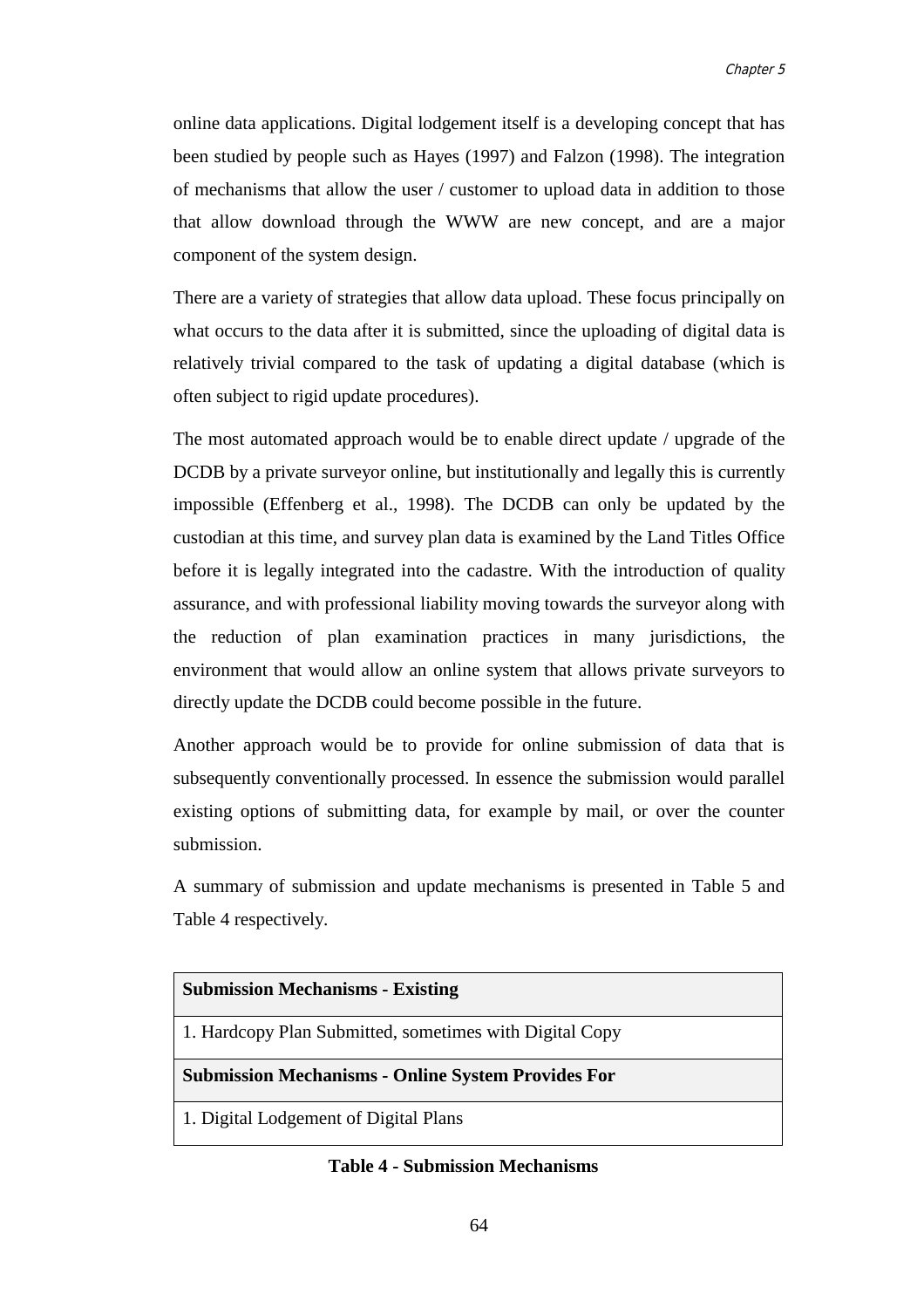### **Update Mechanisms - Existing**

1. Custodian enters plan data into proposed layer as the plan data is received from utilities or LGAs

**Update Mechanisms - Online System Provides For**

- 1. Existing Option enabled through online submission of data in a manner that replicates the existing process ie submitted to custodian for further processing
- 2. Private Surveyors plan data entered directly into the appropriate DCDB layer. Plan examination replaced with Quality Assurance practices and random auditing of plans by the LTO.

### **Table 5 - Update Mechanisms**

# 5.3 System Architecture

Online GIS are inherently client server applications, given the client server nature of the WWW. For this next section discussion will focus on the components of the system and making particular reference to the client / server approach to network applications. The client / user runs server resident applications or interface components loaded from the server, allowing the server to be the one access point for all application software and data needs. The client software distributed by the server in this context can include HTML pages, Java or ActiveX components, data, or images (in this section it is all referred to as client software for simplicity).

The client server paradigm allows for the latest in backend and client interface software (eg Java), as it is downloadable from the server as it is needed. The exception to this idea is that of plug-ins, which need to be installed on the client's hardware before data downloading through the WWW is possible. Otherwise, the client downloads the required interface software as needed. The advantage is that the client gets the most up to date version of the software each time, and also that the client does not need to have to know anything about the software or need to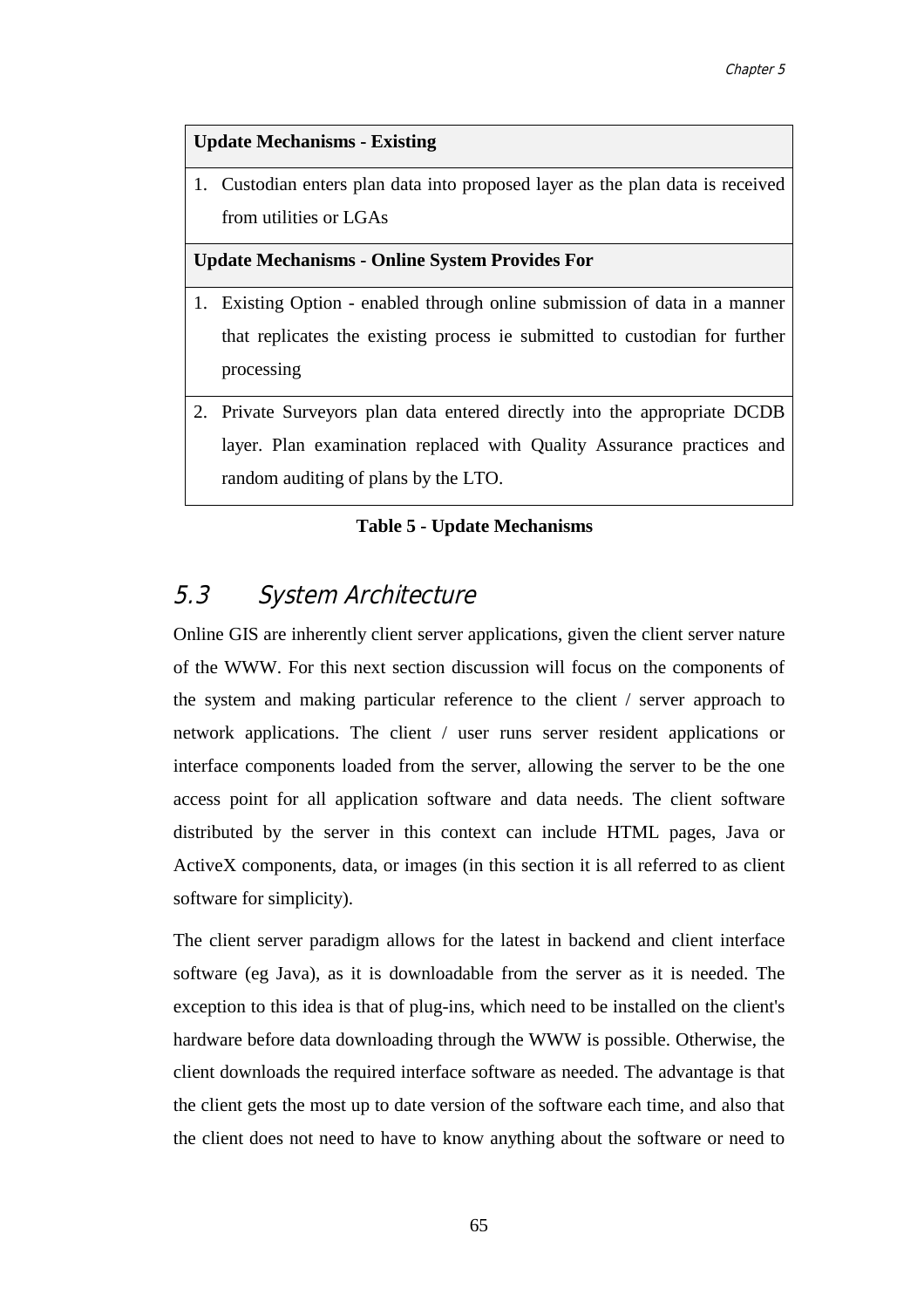install it, etc. The disadvantage is the network bandwidth that must be used each time the client downloads application software from the server.

Online GIS systems usually follow a 3 tier client / server hierarchy, the type of which is illustrated by (Alexander and Warwick, 1997), and also mentioned by (Strand, 1997) in his overview of online GIS components.

The first tier is the client / user interface, which includes the WWW browser, the HTML Pages that provide the GIS interface (which is handled by either Java, ActiveX, or even plug-in technology). All, with the exception of plug-in software, is loaded as needed from the server. The first tier contains software or components that are used by the user which interacts with the other tiers of the system (see Figure 7).



**Figure 7 - Three Tier Architecture**

The second tier is the middle component that serves as an intermediary between the client / first tier and the database / third tier, providing the user with the link to the database, while simultaneously protecting the database from the user, and serving data in a meaningful way.

The third tier is the back end component that is not only hidden to the user but combines all the database technology needed to serve data to an enquiring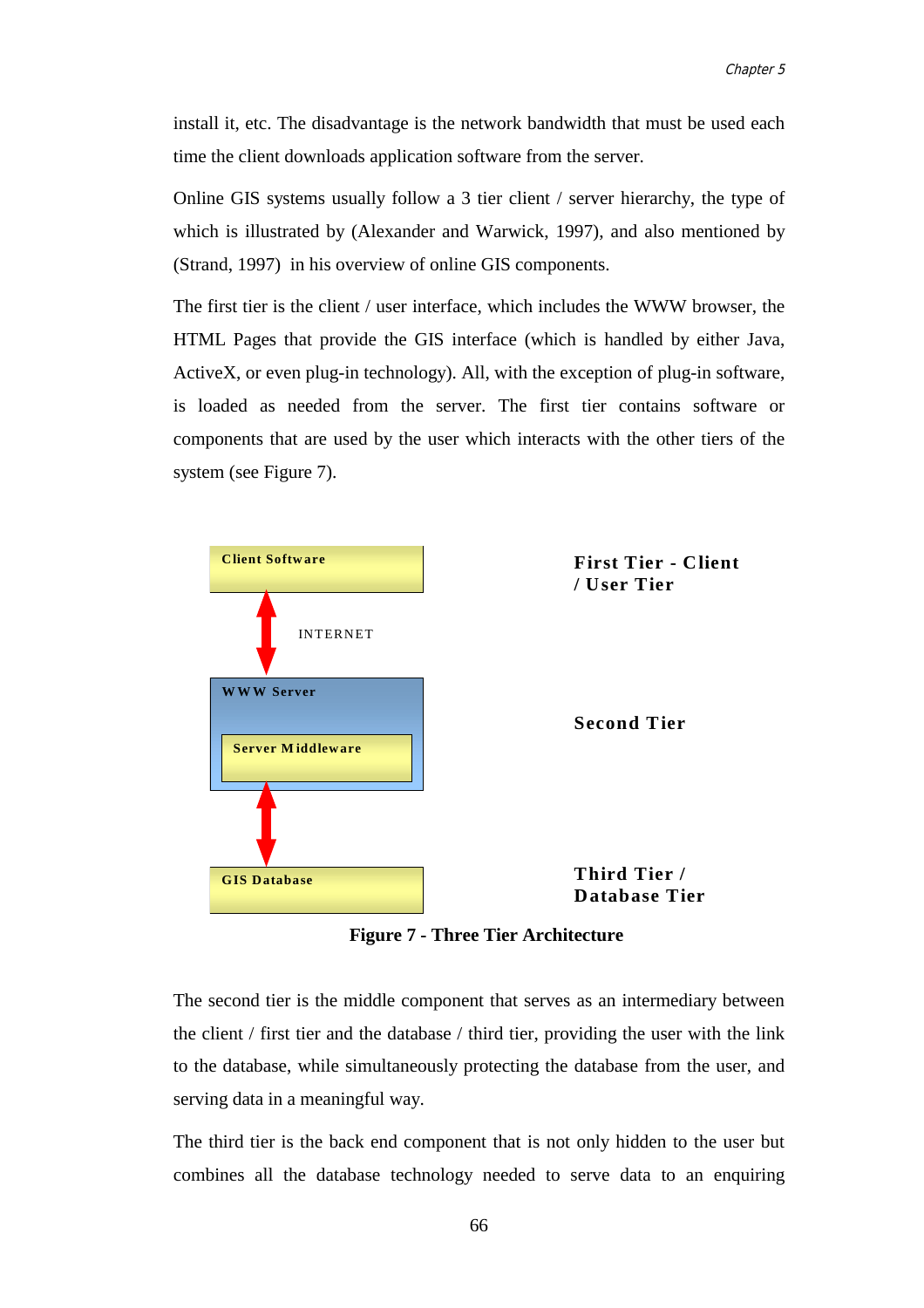application. Often separate from the WWW server and often located on a different machine or in a guarded location, it is only available to the WWW through the second tier. It provides the regular database technology and can, in some cases, serve as the GIS in regular non networked or local area network applications. In this respect it is not very much different from regular GIS software, except that it has the added functionality required to handle requests from the second tier applications.

A real world example that illustrates this tier architecture is the data base system in place to serve DCDB data for Victoria that is maintained by DataFlow on behalf of the Victorian Government (Jacoby and Marwick, 1997) in which the tier system is evident (see Figure 8), although it lacks Internet capability. The client tier is replaced by a Microstation terminal operating with a spatially extended SQL on top of a RDBMS GIS tier, based on an ORACLE RDBMS. The second tier is replaced by a series of components that manage and retrieve database data, while the third tier is the RDBMS itself.



#### OVERVIEW OF SOFTWARE CONFIGURATION

**Figure 8 - Convergent's Spatial Data Manager - (Marwick, 1997)**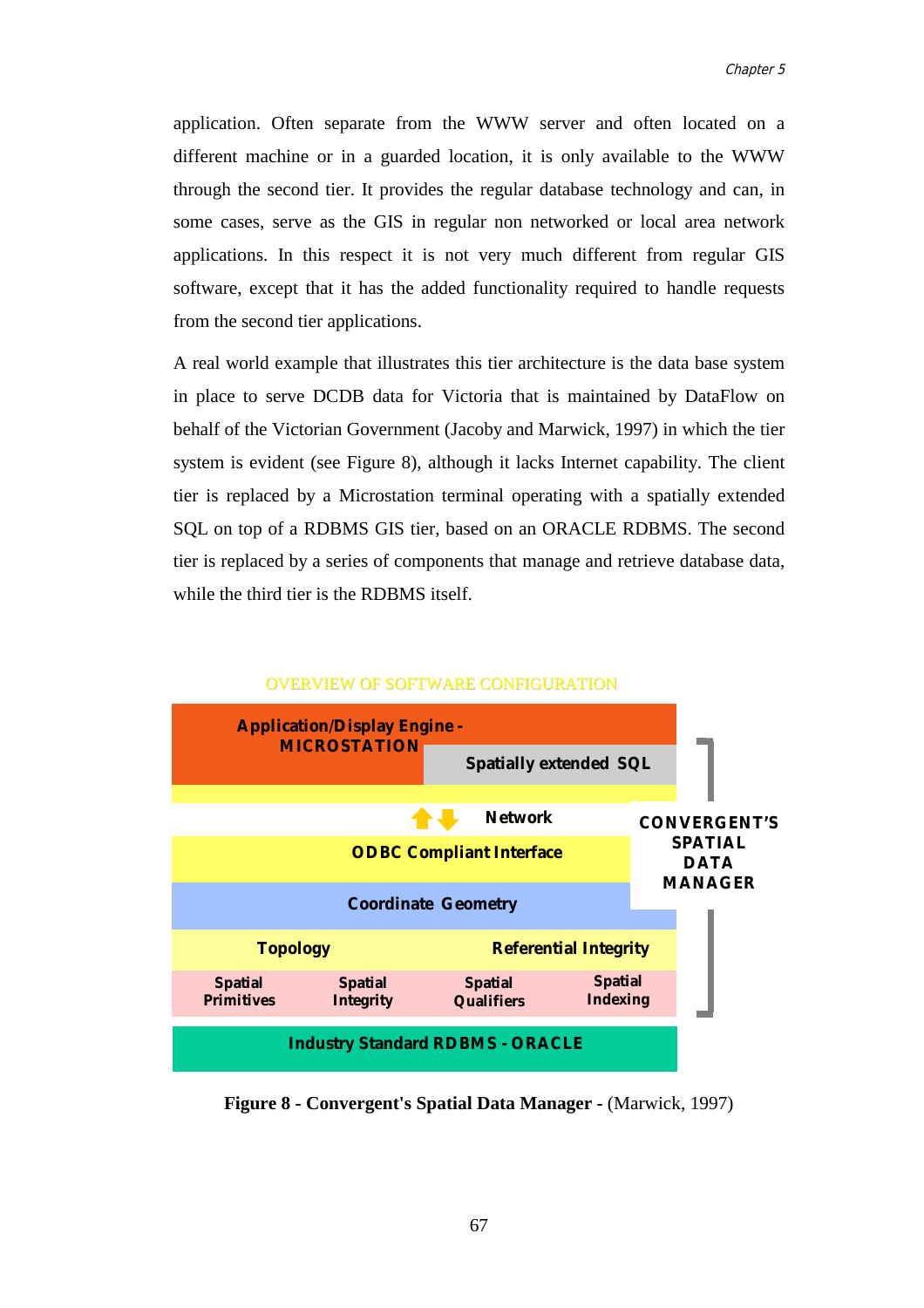The online system architecture would replace the Microstation application with a browser with a GIS interface, while the second tier would be modified to provide linkages to the browser over the Internet and to the RDBMS. While it could be possible to directly connect the RDBMS to the browser, it would not be wise as extra linkages would need to be added to the RDBMS itself. This would both introduce non core functionality to the RDBMS, and would also present a security risk as the data could be subject to attacks from the Internet.

# 5.4 User Requirements

### Functional Requirements

The user's view of the system includes operations that include data viewing, download, upload, and submission. The breakup of user functionality can be described (also see Figure 9) by the ability to:

- 1. The ability to view a defined extent of the geospatial data;
- 2. The viewable extent to be predefined;
- 3. The ability to locate to a specific area using zoom, pan and locations based on coordinates or Melways type specifications;
- 4. The ability to build a view by adding / subtracting features;
- 5. The ability to download information (what you can see you can download);
- 6. The ability to configure and save viewing criteria;
- 7. The ability to load locally resident data into the view area;
- 8. The ability to display differences between local and downloaded data;
- 9. The ability to upload local geospatial data accurately tied to view data;
- 10. The ability to register and purchase on line.

(Effenberg, 1997)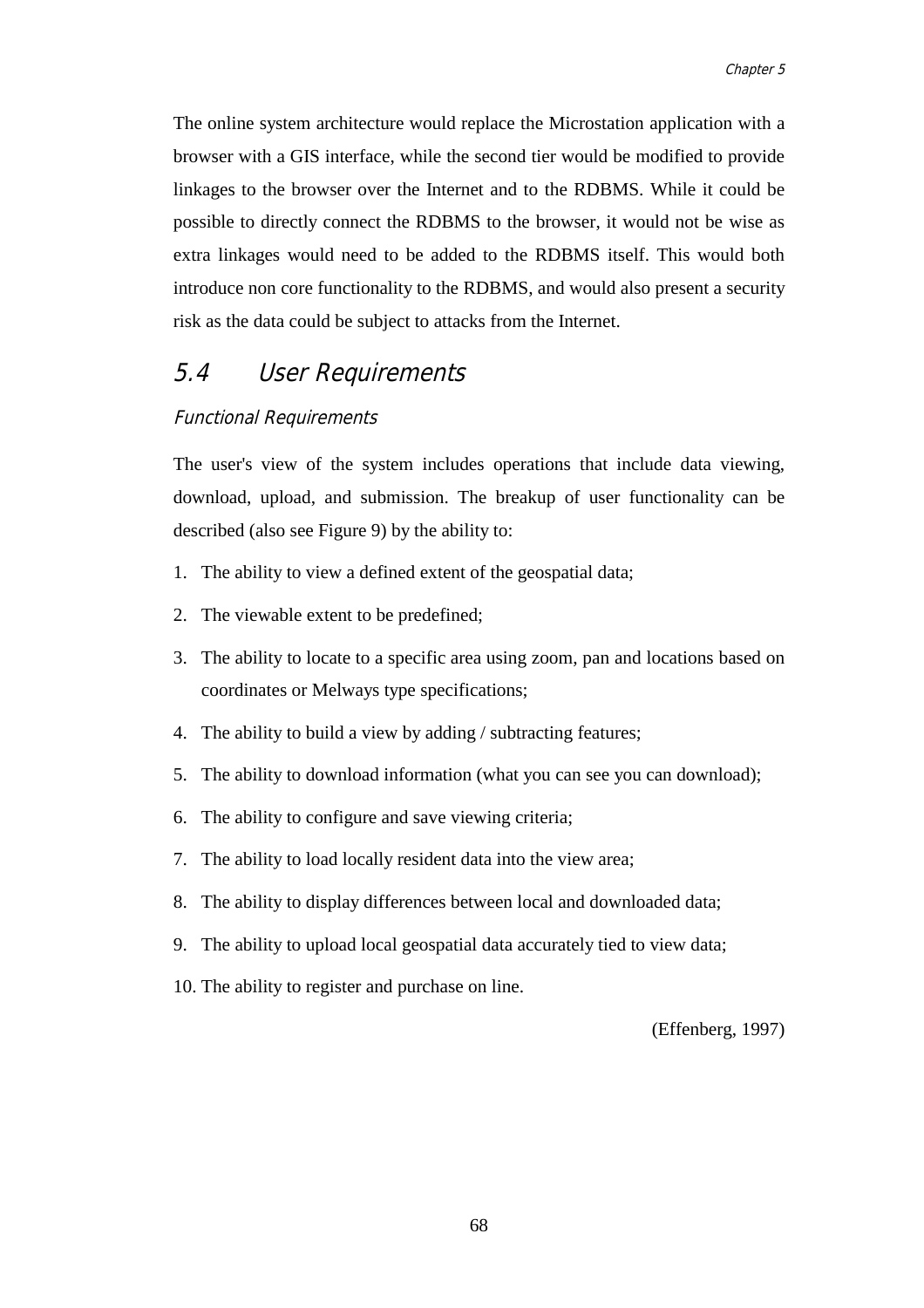

**Figure 9 - The User's View of the System**

### Cognitive Requirements

An interface can be designed that combines these elements, and in the most appropriate manner for the sake of ease of use and for other similar concerns. In fashioning a design for the interface, it is appropriate to note two principles in user interface design:

- reduce complex ideas to combinations of simple ones;
- model ideas as close as possible to experience and intuition.

Sometimes it is necessary to compromise between these if for example, the idea that closely resembles experience is overly complex and cannot be easily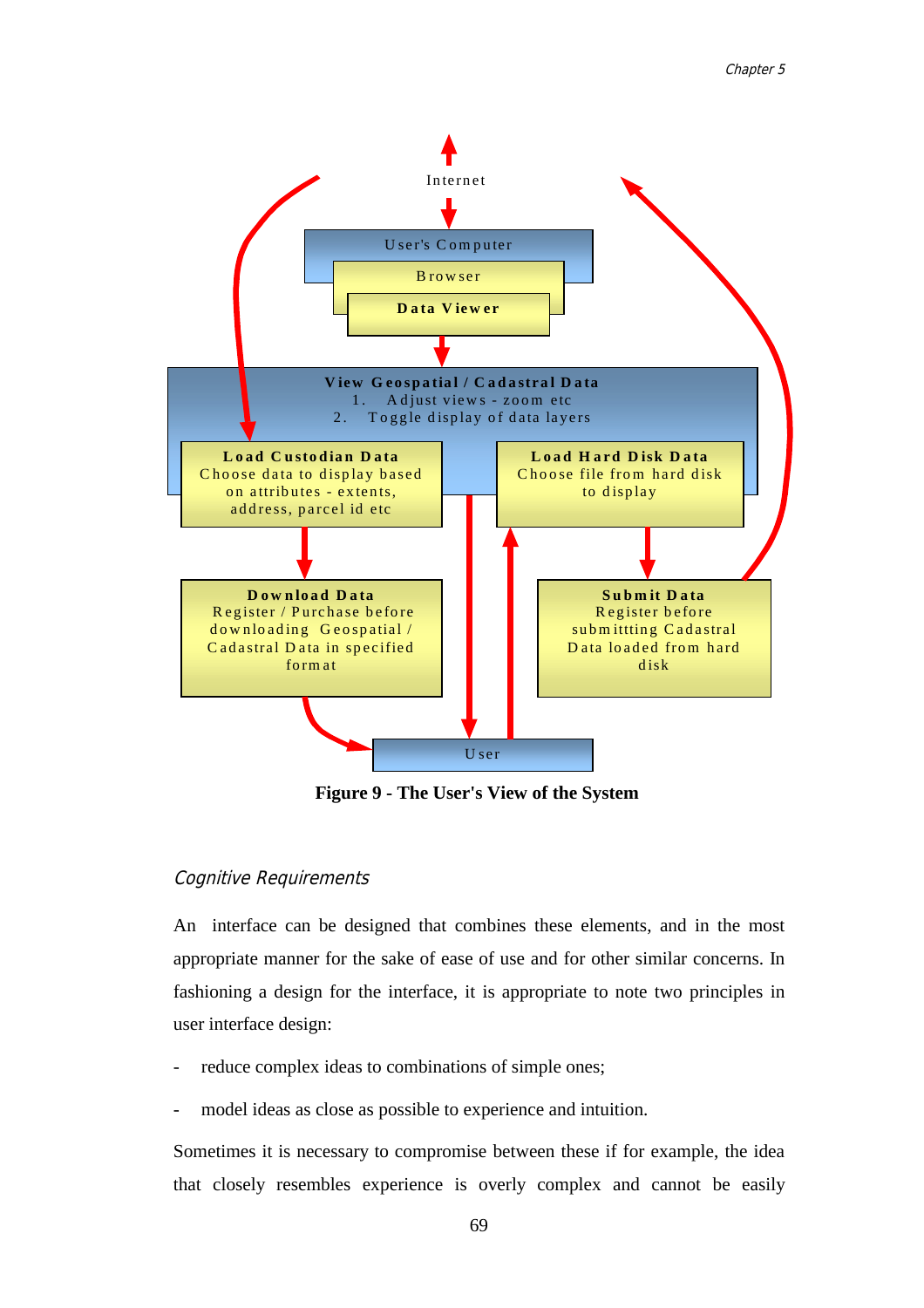simplified (Richardson, 1995). The design that is the focus of this chapter models the real world problem as close as possible, making it easy for users to identify with the data flows and processes, while keeping it as simple as possible so that it remains easy to use. This may sound obvious, but it has to be considered that novice users may need to be able to use the system as well as users that may have more experience with digital geospatial data. The ideal system to cater for both will need to balance complicated functionality with ease of use.

### 5.5 Data Requirements

### Database Data Format

Database data formats refer to either the format of the data as it is stored within the database itself, or the format of the data that is supplied to an enquiring application. For many databases, the issue of data format selection is trivial, for instance, an RDBMS database will store its data in table format and supply data to enquiring applications in what is analogous to table format. Many RDBMS databases also require SQL queries to retrieve data for example, and some databases provide vendor data formats (eg Shapefiles etc). Such system specific factors will have large bearing on the technical interactions that an interfacing application will have to provide.

### User Data Format

User data refers to the data that the user deals with, whether it is the data that is being uploaded to the server, or data that is being downloaded to the user's computer. Users will generally expect to download data in some recognisable data format, such as Data Exchange Format (DXF) for example. A user interface will need to cater for at least one and possibly many of the more popular digital storage formats for data that is either downloaded or uploaded.

Integration of data or submission of data, would be achieved using typically data in some known format. This data would be redirected to either a relevant authority for further processing, or could be automatically dropped into the database itself (there are obviously legal and institutional ramifications from this latter option). Data redirection could be achieved using a form of email or upload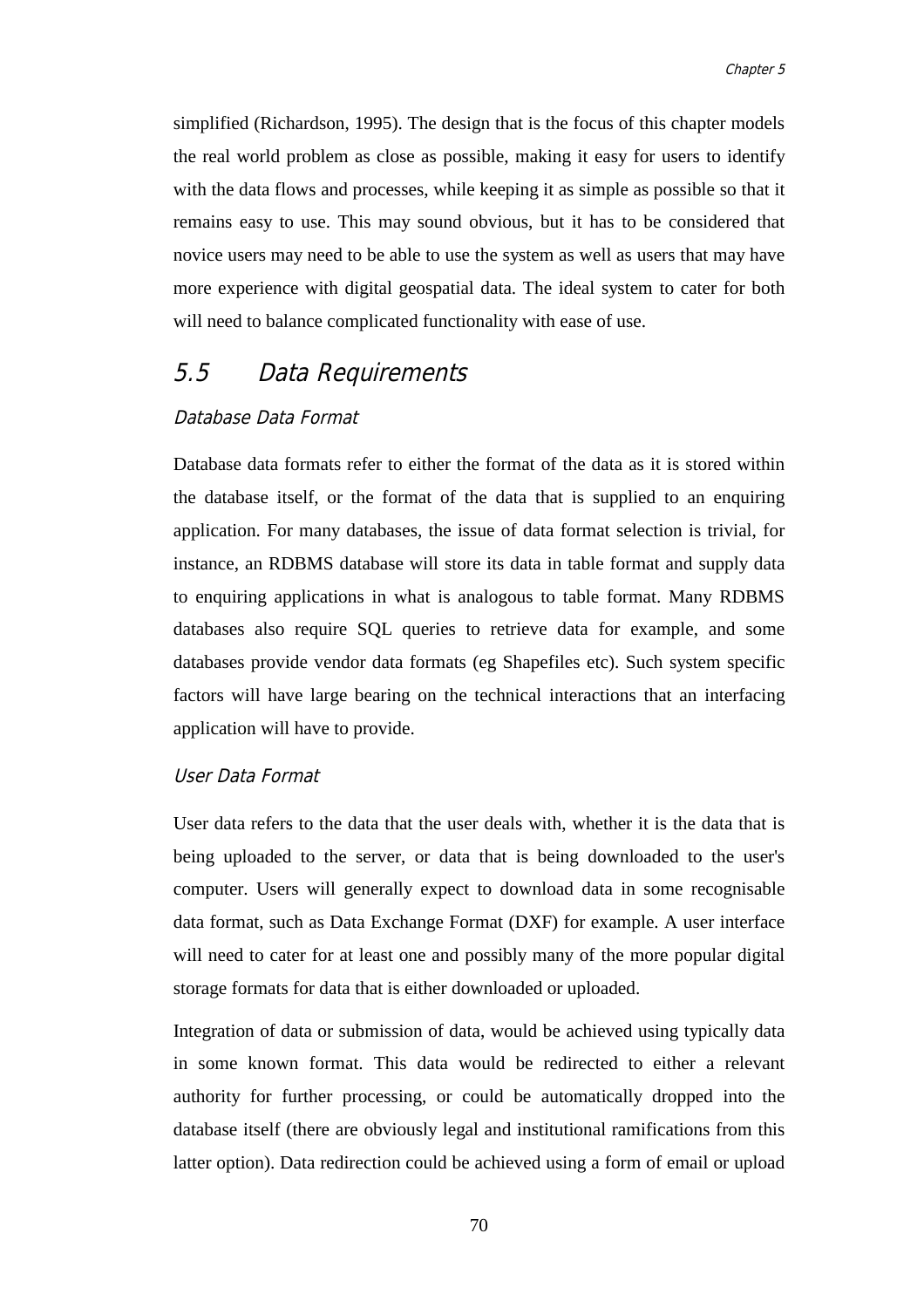(eg using FTP for example) to some data depository. The responsibility of performing these actions would become those of the WWW server application, or the middleware software. Data conversion duties could either occur at the user interface, or at the middleware software, depending on efficiency.

### 5.6 GIS User Interface

*"One of the difficulties in designing GIS user interfaces is in accommodating the diversity of mental models that exist with regard to spatial phenomena."*

(Keast, 1995)

Keast explains that the use of task analysis and modelling, and of mental modelling, is essential to the design of a GIS interface. In this context, mental modelling accounts for the perceptions and expectations of users, which is necessarily different for each person because of their different personalities, while task modelling is the outcome of task analysis, which:

- 1. documents the purpose of the work task;
- 2. documents how the task is done and how manipulation of information occurs, and;
- 3. documents the skills capabilities and needs of users.

Also pointed out was the important concept that the Graphic User Interface (GUI) was often confused with the User Interface (UI) itself, which while an important part "of the human computer interface" is still just a part (Keast, 1995). Judging from this piece of knowledge, it would be appropriate to postulate that the interactions that occur between user and the GUI are an important component of the broader interface itself. But how does one implement something that can be difficult to quantify such as the user attitudes or user interactive capabilities with different GUI components?

In his section on "Measuring User Characteristics", Sutcliffe discusses the need to build an interface to suit the likely user and to that end, classifies users according to: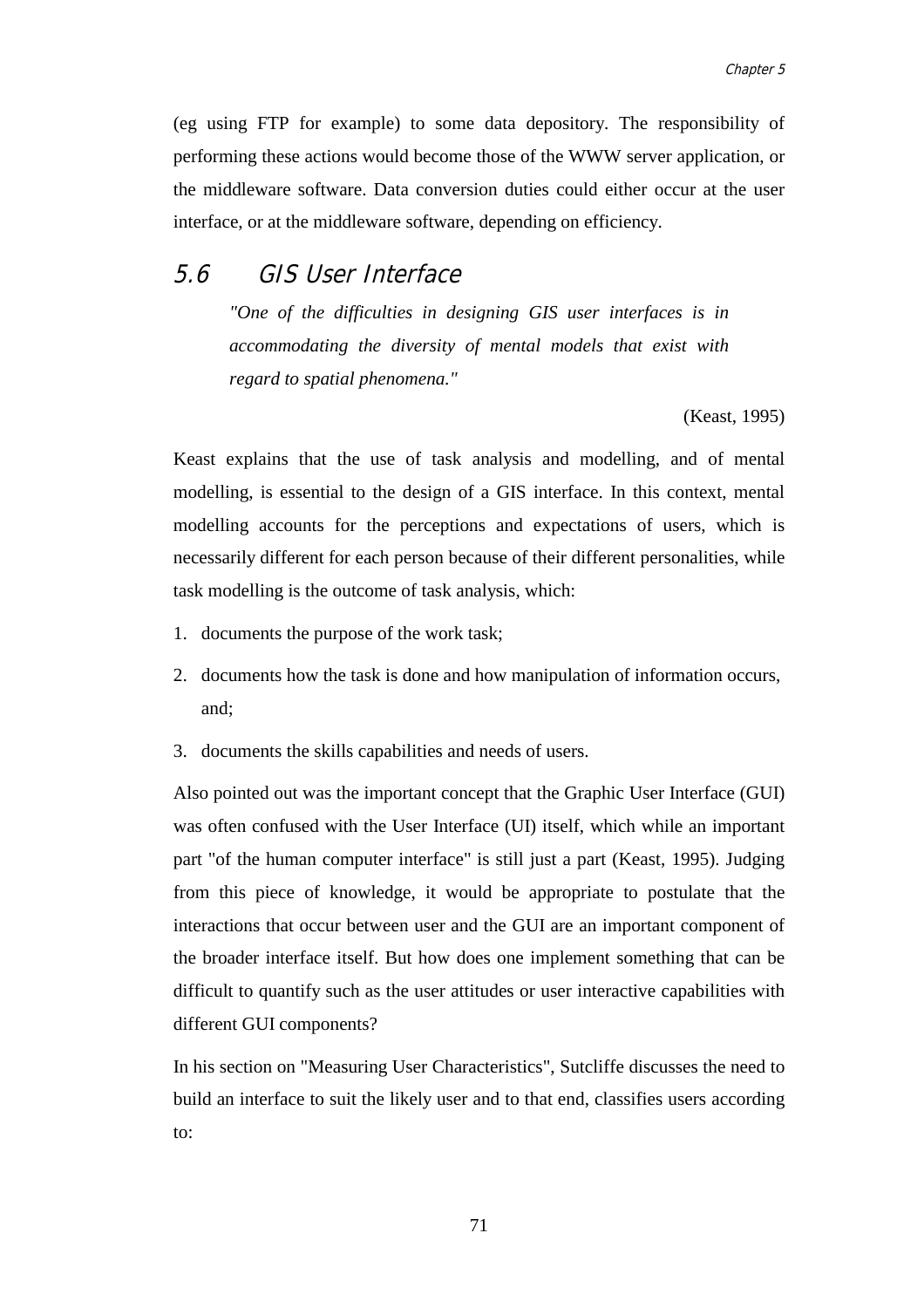- frequency of use frequent users will build up skills more quickly than infrequent users;
- discretionary usage users that are not forced to use a particular system will choose the system that is easiest, more attractive to use;
- computer familiarity will affect the ability of a user to learn a system;
- user knowledge some users may wish more complexity to suit their skill levels;
- general abilities the general knowledge of the user affects the level of sophistication in a system that they can be expected to learn;
- physical abilities and skills the physical interaction of the user with a computer and its peripherals.

(Sutcliffe, 1995)

### Intended Users

The primary user for a system that incorporates geospatial data viewing and submission is the geospatial professional, including data custodians and the private surveyor, as these are those that are most likely to deal in such data. The geospatial professional is likely to be computer literate and capable of dealing with digital data, because of the current state of the geospatial industry and its reliance on computer assistance for dealing with large data sets. Private Surveyors are likely to be computer literate but may not necessarily have the computing experience of the geospatial professional. Because of their professional backgrounds, Private Surveyors are likely to learn about digital dealings with digital data relatively quickly. In a recent survey, about eighty percent of the private surveying industry in Victoria currently submitted digital plans, while about 70 per cent of respondents used modems to transmit digital information while 89 per cent used floppy disk as communication means. About half of respondents had email and Internet access (Falzon and Williamson, 1998).

Because of its presence on the WWW, the system is likely to have a large number of other users which are initially much harder to classify. In this scenario, the secondary user would be those that are interested in viewing geospatial data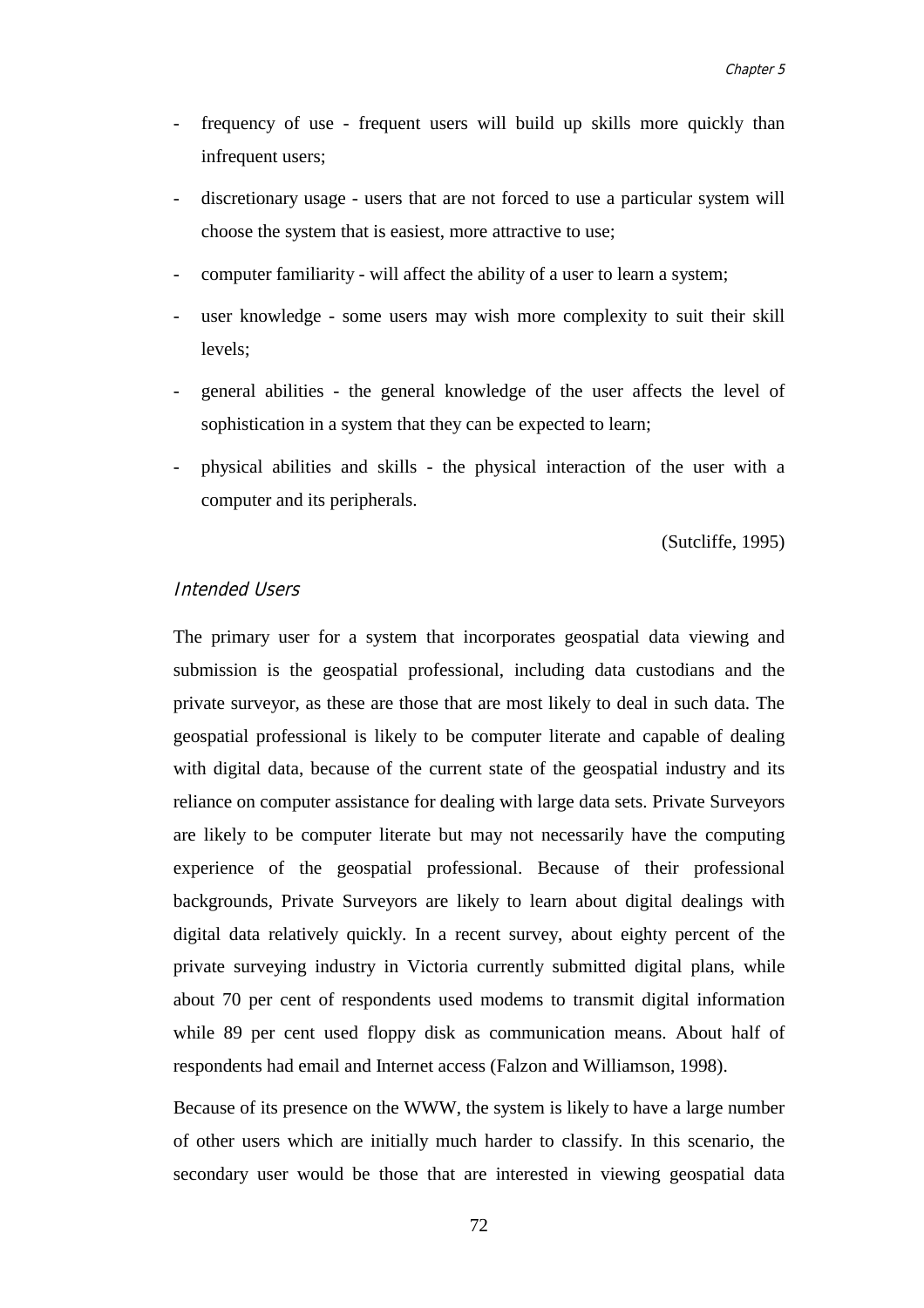online, and from this perspective they would likely have some concept of land titling or of parcel or property databases. This would include casual users to more advanced users such as land dealers. An interface for such as system would need to accommodate both, since they are both likely to pay for services provided, although data custodians are likely to have a larger proportion of the use of the service due to the amounts of data and / or the frequency of use. A profile of user characteristics is provided in Table 6.

| <b>User Type - Spatial</b>  |                                                       |
|-----------------------------|-------------------------------------------------------|
| <b>Data Professional</b>    |                                                       |
| <b>Frequency of use</b>     | Data Maintenance, Data purchase - relatively often    |
| <b>Discretionary usage</b>  | No, as cadastral data system is government specific   |
| <b>Computer familiarity</b> | Ideal                                                 |
| <b>User knowledge</b>       | Ideal                                                 |
| <b>General abilities</b>    | Good all round                                        |
| <b>Physical abilities</b>   | Good all round                                        |
| <b>User Type - Private</b>  |                                                       |
| <b>Surveyor</b>             |                                                       |
| <b>Frequency of use</b>     | Data submission, data purchase - potentially often as |
|                             | part of work environment                              |
| <b>Discretionary usage</b>  | No, as cadastral data system is government specific   |
| <b>Computer familiarity</b> | Good, some surveyors have more knowledge than         |
|                             | others                                                |
| <b>User knowledge</b>       | Good, but not necessarily in digital lodgement        |
| <b>General abilities</b>    | Good all round                                        |
| <b>Physical abilities</b>   | Good all round                                        |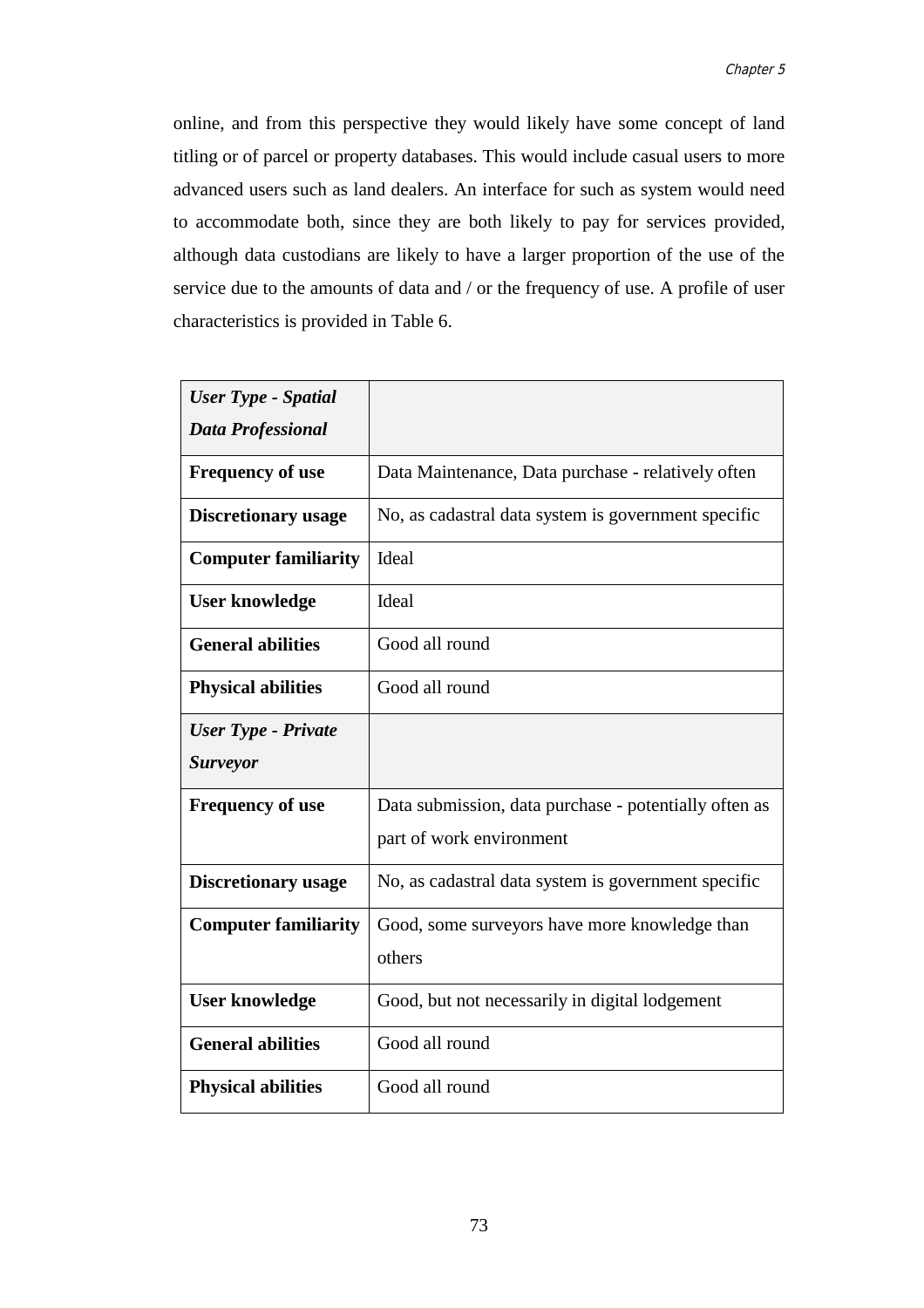| <b>User Type: Casual</b>    |                                                        |
|-----------------------------|--------------------------------------------------------|
| User / Other                |                                                        |
| <b>Frequency of use</b>     | Any one user would use it occasionally to rarely       |
| Discretionary usage         | No, as cadastral data system is government specific    |
| <b>Computer familiarity</b> | It is probable that the casual Internet user will have |
|                             | average computer skills                                |
| User knowledge              | Average                                                |
| <b>General abilities</b>    | Average                                                |
| <b>Physical abilities</b>   | It is probable that the casual Internet user will have |
|                             | average physical skills                                |

#### **Table 6 - User Characteristics**

### User Interface Design

The way to provide complex functionality while still maintaining a simplicity that facilitates casual users is to implement an interface that provides a simple initial layer but also incorporates more extended functionality for the more advanced user. The intention is to provide a simple data viewing platform that is intuitive, and to provide more complication like data submission and data selection separated into subwindows. This breaks the more sizeable components into separate subcomponents that are easier for the user to work with if needed.

*"A golden rule is to minimise the total amount of information by presenting only what is necessary to the user"*

(Preece, 1993)

The data viewing window is segregated into areas of usage that include the data display, an operational buttons area and an area that contains a progress or 'busy' icon that shows program activity. The break up of the window into areas provides the user with a set of areas that the user can identify with and ultimately, find more intuitive. Extra information and functionality is contained in other windows that are called up by the user on demand. This way, unwanted functionality is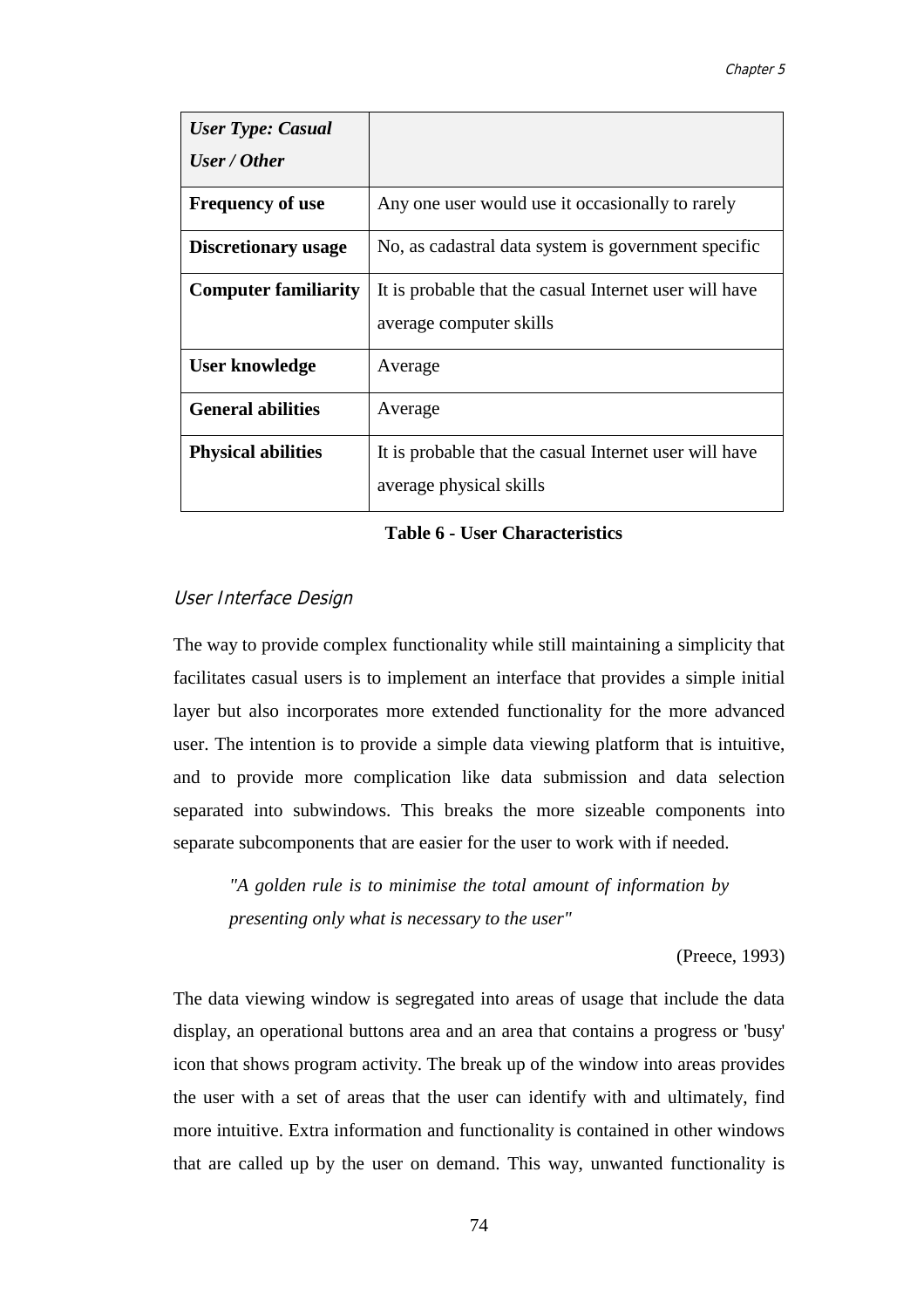hidden until it is needed and avoids swamping the user with too much information at once (see Figure 10).

In the earlier discussion on task analysis, it was stated that the analysis leads to a task model which provides a picture of what interactions the user must contend with and conversely what interaction is required of the user. Based on the above layout design, the user type and the required functionality, the following model results:



#### **Main Window - Data Viewer**

### **Other Windows containing extra functionality**



**Figure 10 - Basic Window Layout**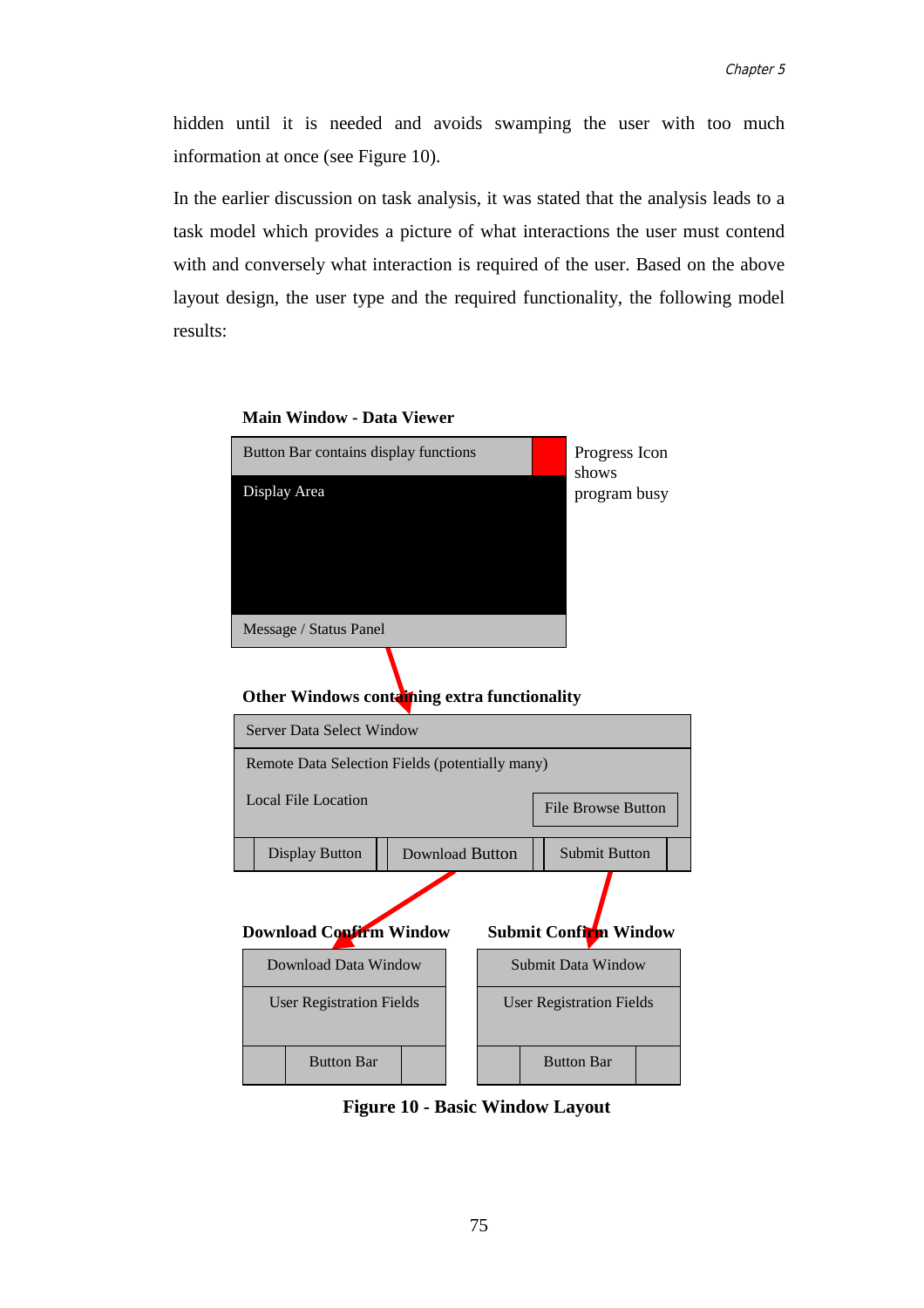- 1. Purpose of the tasks
	- a) View Digital Data
	- b) Visually compare local digital data with remote digital data
	- c) Download Digital Data
	- d) Submit Digital Data
- 2) How the task is done and how manipulation of data occurs
	- a) Display operations such as zoom, move, etc initiated by button press followed by mouse movements and clicks
	- b) Button presses from main button bar on display window bring up windows containing extra functionality
	- c) Data Selection occurs through file choice for local data files, or through a field entry with certain qualifications followed by button press submission
	- d) Help Buttons bring up relevant information about the window the button is attached to
- 3) Skills capabilities and needs of users
	- a) Need to be connected to WWW
	- b) Need to have capable browser
	- c) Need to have or be able to quickly learn, basic understanding of spatial data viewing and manipulation

### 5.7 Java

This section builds on the section on Java / ActiveX reviewed in Chapter 3.2.4 Java / ActiveX, and provides a detailed analysis of the language and justifies its use.

Java is an object oriented byte interpreted programming language created by Sun Microsystems in the early 1990's. Object oriented languages are the latest in the programming paradigms and offer some advantages over older procedural languages offering code reuse through inheritance and potentially for improvements in program flow and structure. Java is a combined interpreted and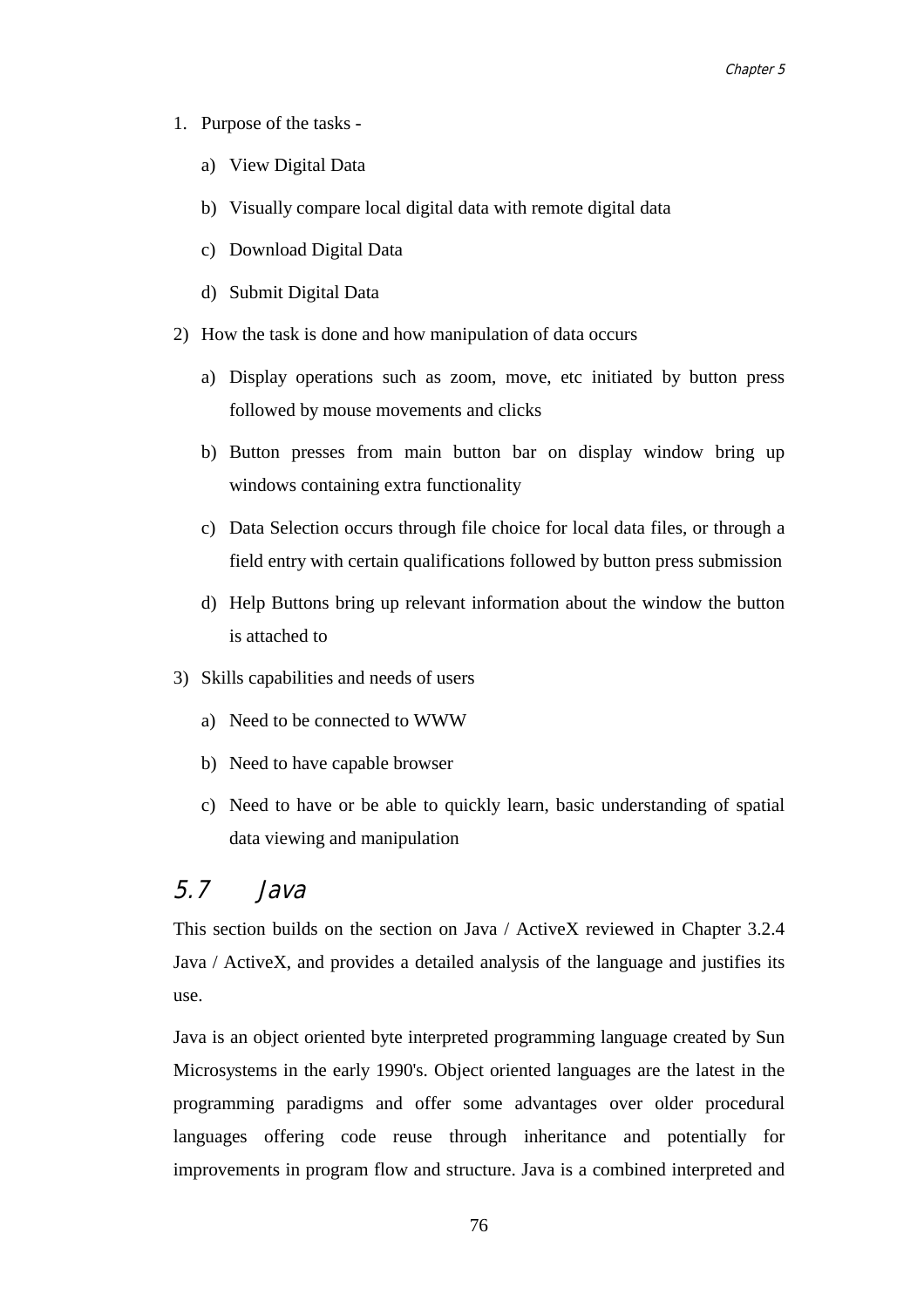compiled language - while it is compiled to a file of byte code for a saving in size and interpretation speed, it is interpreted to allow it to run on any platform that has appropriate interpreter software installed. The Java model sees raw Java code compiled to byte code, which can then be run on any platform that has the interpreter (or Java Virtual Machine - or JVM) installed (Lemay and Perkins, 1997).

The most important development from an Internet point of view, is the use of Java programs as 'Applets' which are Java programs that are tailored to run inside a WWW browser. Java Applets are incorporated into web pages in the same way as images or text. The HTML page will make a reference to the Java Applet in an analogous way to how images are referred to, and so when the HTML page is loaded into the browser, the Java Applet is likewise loaded into the browser. The difference is that while images are displayed on the HTML page's screen display, the Applet is actually run as a program, and its output is directed to the HTML page's screen display. The browser will have an integral JVM inside it, so that it can interpret Java Applet byte code within its own runtime context (Lemay and Perkins, 1997).

Java Applets are useful for providing content in WWW pages that are not possible through HTML alone. For instance, Java Applets have been used to provide animation in web pages, also to provide complex navigation tools within a web page, or to provide online games. The applications of Java Applets are bounded only by creativity and the security limitations imposed by the JVM used in browsers. The JVM creators have provided some limitations to Java Applets so that the security of users or others is not compromised by malicious Applets.

Java Applets are useful in the context of this research in that they can provide the interface functionality needed for an online WWW GIS application. Examples of online GIS applications have been demonstrated in a previous chapter. The limitations, advantages, disadvantages, and competing technologies to Java have also been documented in a previous chapter. Considerations for using Java in online GIS applications have also been documented by Wang (1997) and Peng (1997). Java was used in the interface in this research as it was free, widely documented, and was supported more widely than its main competitor ActiveX.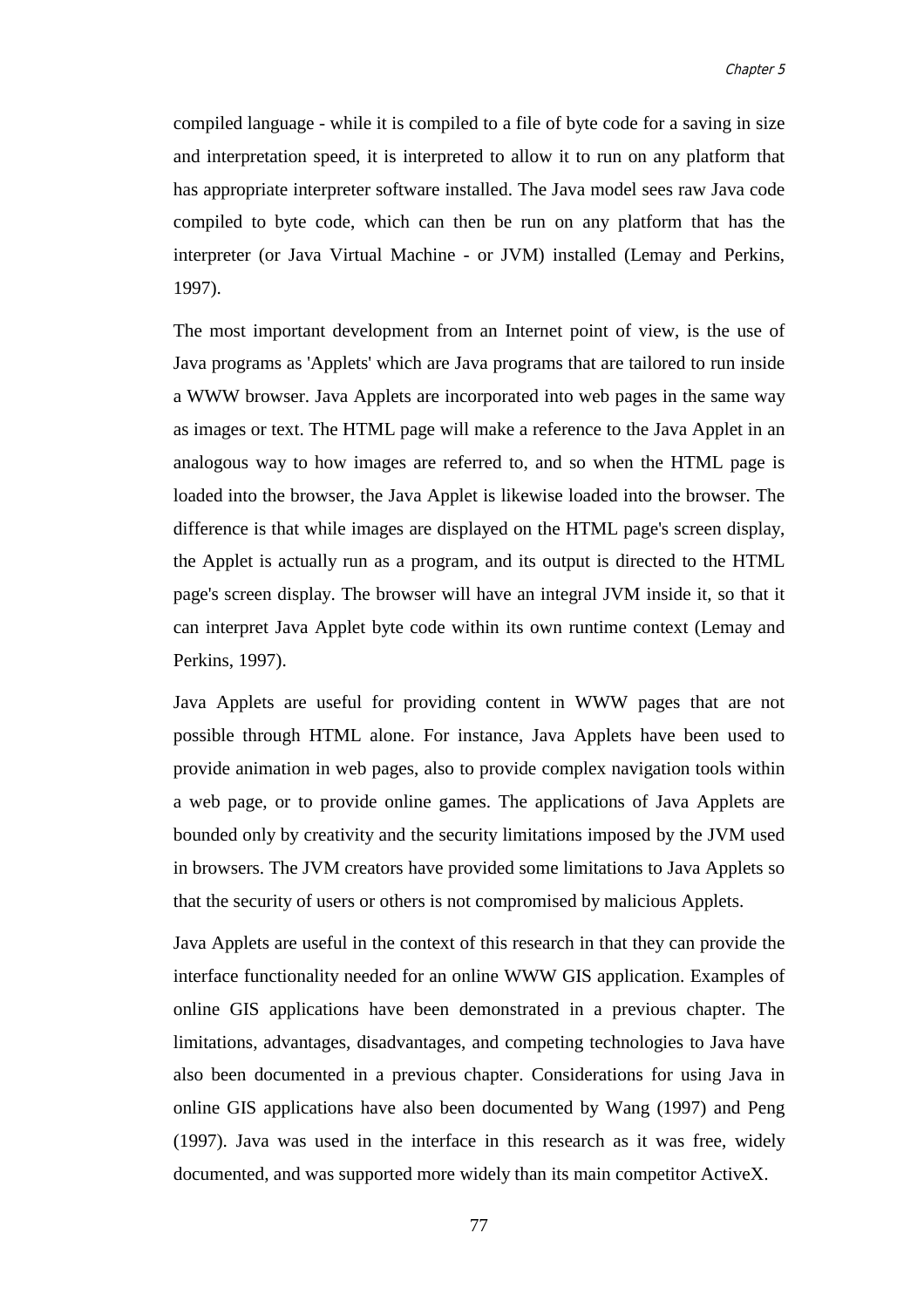### Interacting with the Database Server

When the user requests remote data, for example that held by a data custodian such as DataFlow or Land Victoria, the Java Applet that the user was interacting with would make a request to a remote server for data. A remote machine is used to serve spatial data to the Java Applet and thus the user. The Java Applet makes connections to the server making particular requests for data, which subsequently through a series of operations, returns data to the calling Applet (see Figure 11). The interaction process can be broken into a number of linear stages which mark particular parts of the process.



**Figure 11 - Interaction Flowpath with the Database**

### Java Applet - WWW Server

Because of the security restrictions on Java Applets, the typical Applet can only make connections or requests for data only through the WWW server that the Applet was loaded from. Once the request has been made to the WWW server, the request can be processed further or redirected to the appropriate place as necessary. The initial contact that the Applet has with any server resources across the Internet, is subsequently through the WWW server and computer that the Applet was loaded from.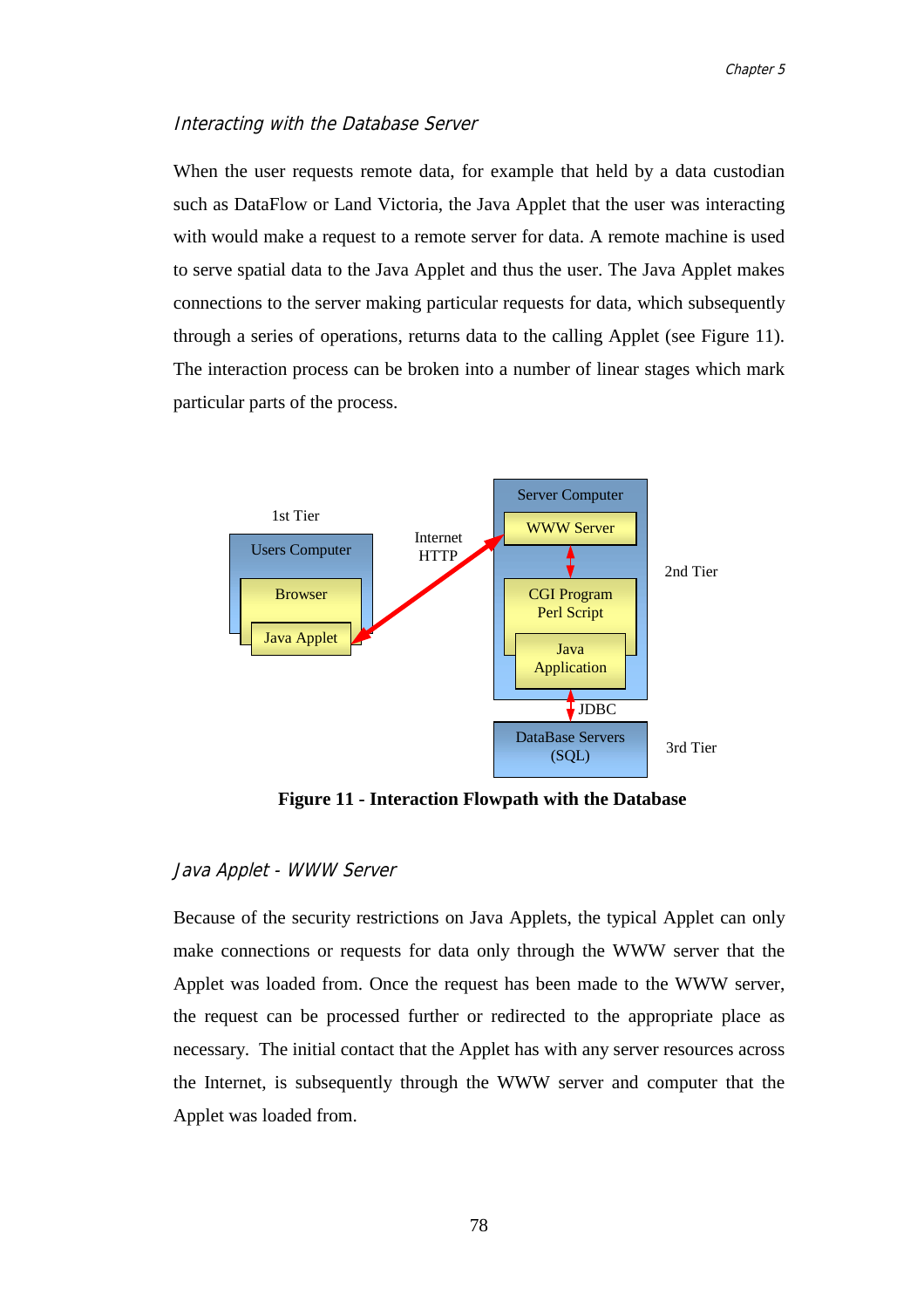Applets can communicate with WWW servers in a number of ways, including through socket connections, through Common Gateway Interface (CGI) connections, through Remote Method Interface (RMI) procedures, and others. Unfortunately, many users of geospatial data, especially commercial users, may only have access to the Internet through a firewall. A firewall is a type of gateway that sits between an Intranet or Local Area Network (LAN) and the Internet, and allows only HyperText Transfer Protocol (HTTP) connections or email transactions to go through. Firewalls are a security mechanism that prevents users on the Internet from gaining access to any machine behind the firewall that may compromise the security of the machines and data contained behind the firewall. For this reason many corporate LANs are placed behind a firewall, to give them Internet access without allowing outsiders access to the protected computers.

Only HTTP or email connections are typically allowed through the firewall as these are construed to be unable to do anything other than perform the WWW or Internet functions they were intended for. This means that most of the Java Applet connection mechanisms such as sockets or RMI, will not work, as the firewall will not allow them. CGI on the other hand, is a connection mechanism that is an integral part of the HTTP, thus it is the only connection method which can be guaranteed to work anywhere on the Internet for users behind firewalls. A Java Applet that communicates with the server using CGI can be guaranteed to work across all firewalls. The use of CGI guarantees that any commercial geospatial data users sitting behind firewalls can use the Applet's intended functionality.

Thus the Java Applet communicates to the WWW server it was loaded from using CGI, a request / receive type connection method, where the Java Applet makes a connection to the WWW server, runs a designated program with particular arguments, and receives the output from that program. The Java Applet should be able to package information into a CGI request, make the CGI connection to the WWW server, run the designated program, receive the output from the program, and subsequently act on the received output.

The designated program that is run from the CGI request, is located on a protected area on the WWW server for the sake of security. The program receives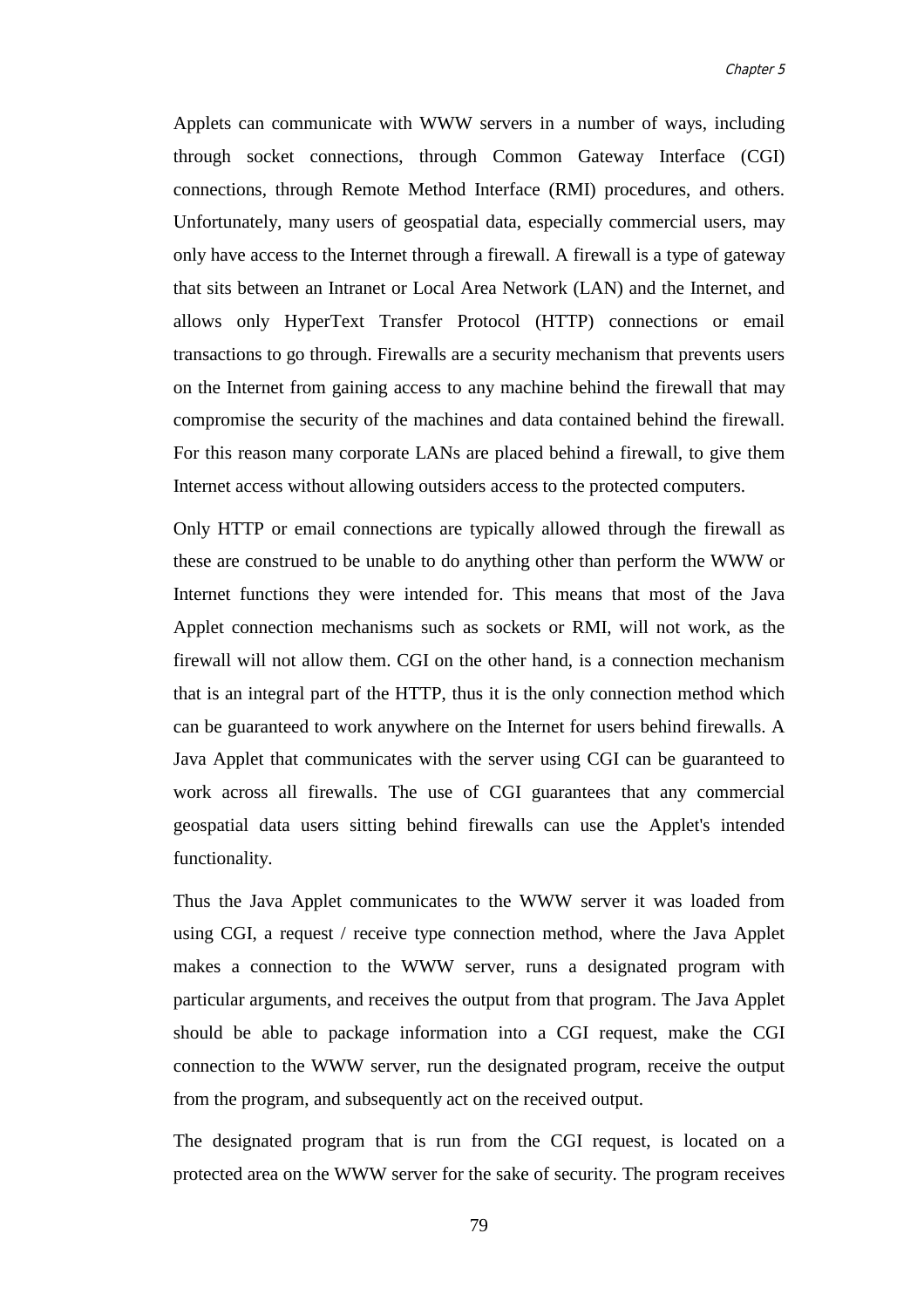its input from the Java Applet and then executes, in this case making a connection to the spatial database, requesting and receiving data, and then sending it in a particular format back to the Java Applet. The Java Applet will be expecting data in that particular format so that it can then process the data and present it to the user on screen.

The CGI program is a Perl script which acts as a wrapper to a Java application that performs the actual connections to the database. Java applications are similar to Applets, except that together with a standalone JVM interpreter, they execute by themselves from the command line. Java has no standardised way of dealing with environment variables, which is how CGI programs receive their input, so the Perl script is started instead, which processes the environment variables and starts the Java application with the environment variables passed as command line parameters. The Java application uses Java DataBase Connectivity (JDBC) to make a standardised connection to the SQL database that contains the spatial data.

### CGI Program - Database Server

This component of the interaction is set up so that the database server can be located anywhere on a network. The database software is split over multiple networked machines, away from the WWW server itself. This way users can only access the database through the CGI program. Internet users cannot access the database other than through the Applet and its CGI connections for example.

The Java application as discussed in the previous section makes connections to the database server through the JDBC interface. The JDBC interface is a documented part of the Java distribution that allows a standardised way of interrogating JDBC enabled SQL database servers such as the PostgreSQL database (PostgreSQL Organization, 1998) that was used in this system. It also allows interrogation of such databases across networks so that database data can potentially be situated in distributed locations.

The intention was to set up the interaction between CGI program and database server such that it would work across different machines. The benefit of this approach was that if the system is extended to cater for multiple databases, the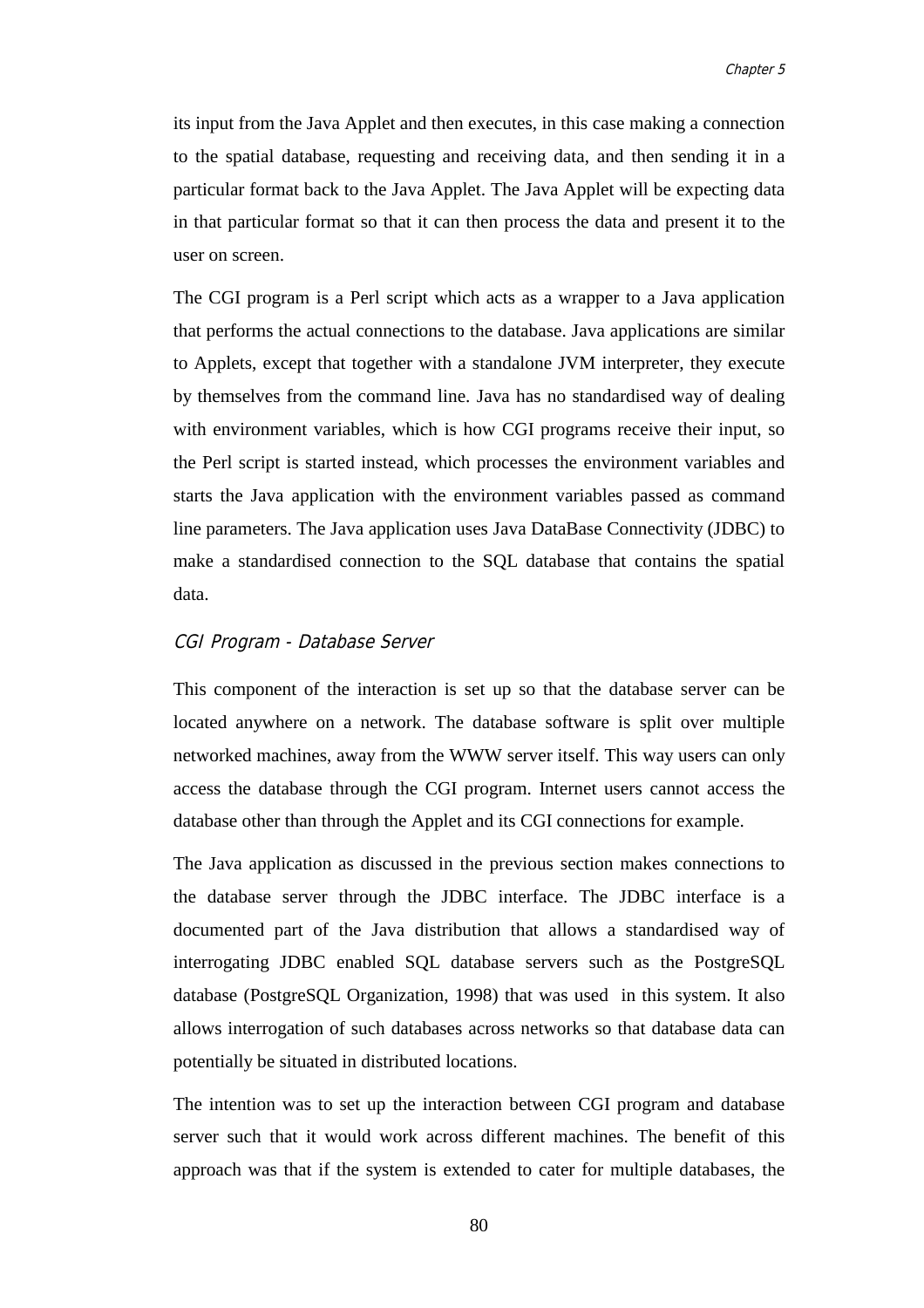CGI program would become the arbiter of information from a variety of sources and then pass it back to the Applet. This functionality - the ability to work across different platforms and machines - was one of the touted capabilities of JDBC and one of the reasons why Java was chosen for WWW server interfacing in the first place.

# 5.8 Security Model

The system deals with data that conceptually has proprietary interest attached to it, be in financial or legal or other. It is desired that these interests be protected and as such the data, users and the server are likewise protected. To this extent, it was necessary to protect the data from unauthorised access and copying. There are two ways in which such protection can be offered, through digital signing of data and through encryption of transmissions.

Digital Certificates are used, which are issued by Certification Authorities and contain a user's public key, to generate digital signatures. The user can digitally "sign" documents in order to prove that they were indeed generated by the user. If the user is a trusted user, then the data signed with the user's private key can be decrypted using the user's public key as contained in the user's digital certificate. In this fashion the data and the author of the data are guaranteed, as it is impossible to tamper with a signed object without the tampering being detected.

Digital certificates are also used to sign the Java Applet which provides proof of the author and origin of the Applet. A further benefit of using digital certificates is that specifically signed Java Applets can be allowed to operate outside the JVM security restrictions (or outside the Java 'sandbox') in special cases. Netscape and Microsoft both have differing systems on how this works [see (Microsoft Corporation, 1997) and (Netscape Communications Corporation, 1997)], and either system has both its merits and disadvantages.

The need to allow Applets to operate outside the sandbox has not been fully implemented in the latest versions of Java and the JDK, however, later versions of Java and the Java Development Kit (JDK) will incorporate support for this and for the X.509v3 certificates that are needed for these techniques. The browser manufacturers are expected to adopt the JDK approach once it becomes available,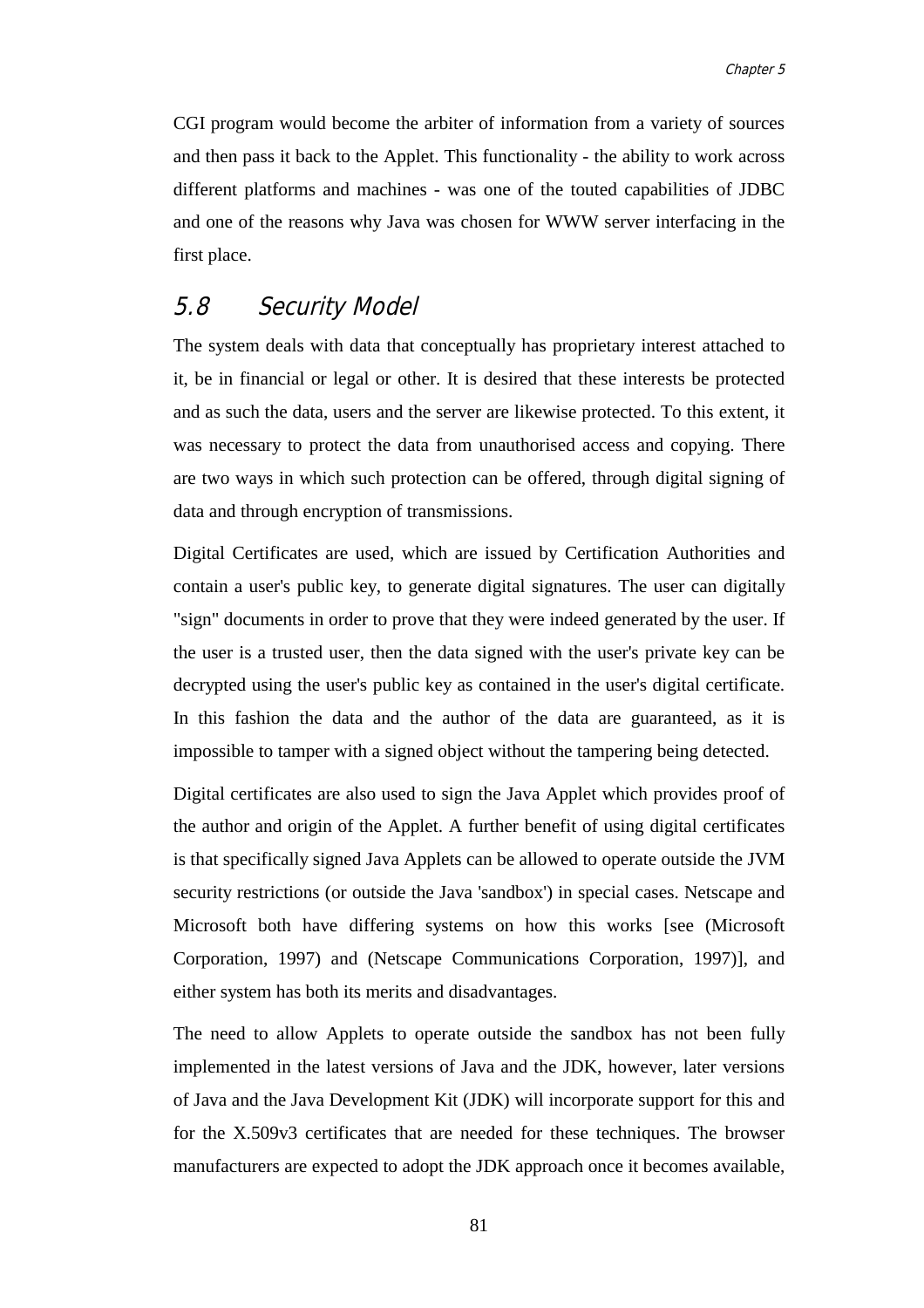because the current situation limits a Java Applet's operability to a particular certificate scheme and the particular browser that supports it. As such, Applet signing has not been widely adopted by developers as would have been liked by the browser companies.

This system uses the Netscape technique, which requires a particular type of digital certificate for signing applets, and requires Java libraries that are used only by JVMs in Netscape browsers. This was chosen because it was more familiar and provided a quick solution. The problem with this is that the Java Applet only works properly on Netscape browsers, and the latest releases at that, and is a problem that must be borne until digital signatures are fully supported within the JDK and that the latest JDK is fully supported by the major browsers.

Using the digital certificate to sign the Java Applet, it was possible to allow the Applet to read and write files on the user's local hard disk, a task that is impossible in the traditional JVM security model. The use of the certificate guarantees the source of the Applet to the user. The user is prompted by the Netscape browser when the Applet tries to step out of the security restrictions, in order to make sure that the user is aware that this potentially dangerous action is about to take place. This functionality is useful, and with it, implementation of user data upload and submission is possible.

The other use of digital certificates is to sign data files that the user uploads to the server. This is essential in order to prove the author of the data and the validity of the data. This becomes especially important if at some stage, the data is used to update some database, as accountability must be attributable to someone if bad data is put into a database.

Encryption is ideally used to encrypt the data transmission so that the data cannot be copied without authorisation. By encrypting the data that flows between a user and server, even if the data is copied by some third party while it is in transmission, it cannot be decrypted without the private key of the receiving party, which is, of course, not available to anyone other than the receiving party.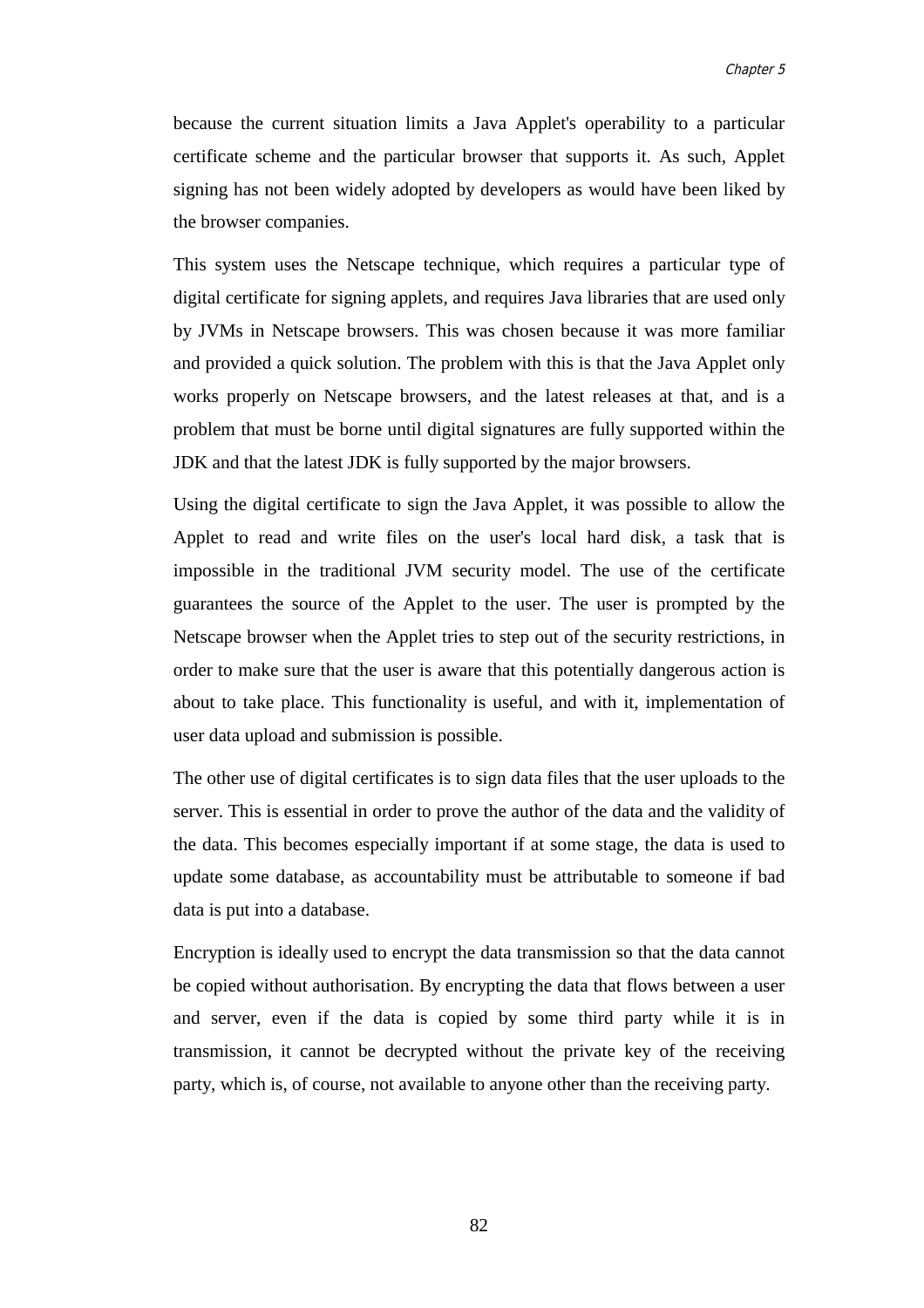The encrypted session is set up with the use of the digital certificate which contains the public key that the other party will use to encrypt data to be transmitted (see Figure 12).



**Figure 12 - Digital Certificate and Encryption Interaction**

# 5.9 Chapter Summary

This chapter provided a design for a system that provides online access to cadastral data from a server database. It covered the processes that were intended to be included in the system, the intended user and the interface design considering the intended user, interface specifics, database data specifics and the security measures that would be ideal in such a system.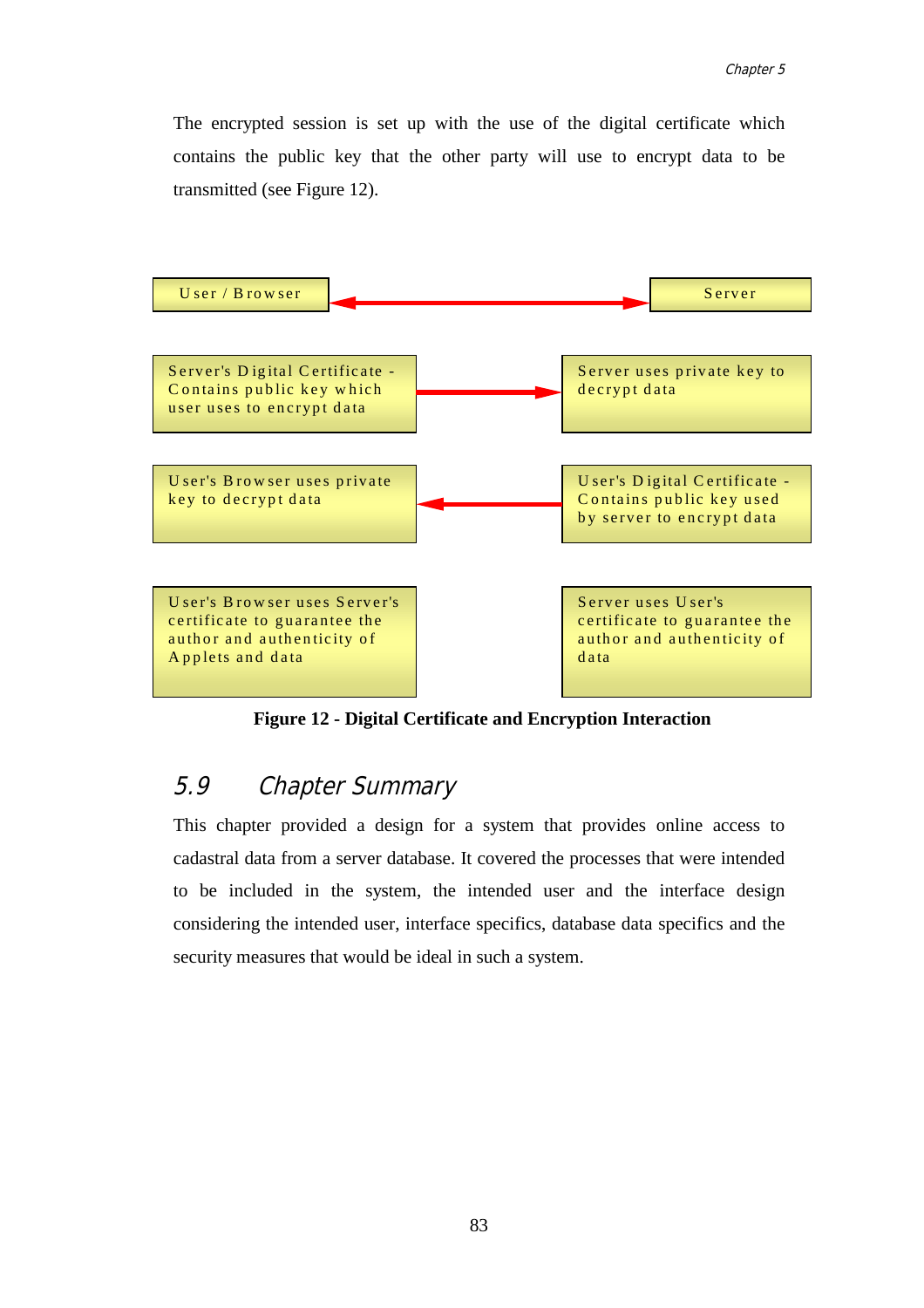# 6 An Online System

# 6.1 Chapter Overview

A system was implemented, as a result of the perceived need to facilitate online transactions of cadastral data in both directions between the legal data custodian and the private server. The system took into account the technical components and design factors studied in previous chapters, and the needs of the digital cadastral processes to be facilitated online. This chapter outlines the resulting system, focussing on the functionality provided rather than the programming practices used. Some space is devoted to explaining the uses for the system by describing some of the situations for which the intended users can utilise the system.

The prototype adopts many of the principles described in the previous chapter, which outlined a design for a system with particular requirements. The implementation described in this chapter takes the principles and applies them in a real sense, providing a platform from which to demonstrate the concepts of the use of cadastral data through the WWW, including two way flows of data from server to user and from user to server.

# 6.2 The Prototype System

The system follows the model proposed in the previous chapter, the overall flowpath model in Figure 11, and the user's view of the system in Figure 9 (from the previous chapter). The user interacts with a Java Applet Graphic User Interface (GUI) from within a web page on a web browser, which in turn interacts with a CGI program located on the WWW server which the web page originated from. The CGI program is a Java application with a Perl script wrapper that, together, interacts with a server database through JDBC and SQL queries.

The CGI program is designed to interact with distributed databases, and as such, the user can retrieve data from a cadastral database which happens to be located on the same computer as the web server. The user can also retrieve data from another database located on a completely different computer through a local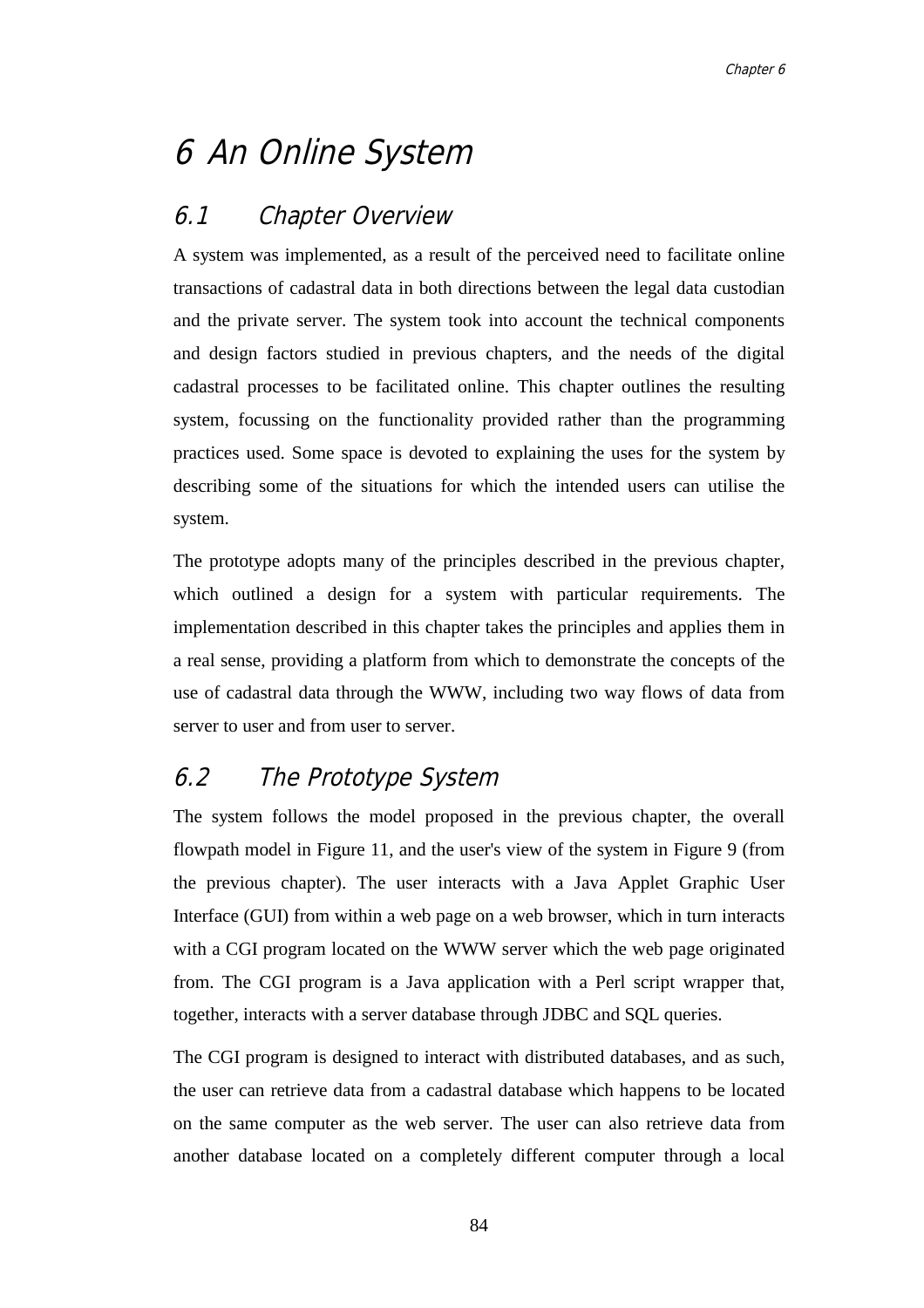network. The CGI program handles this through the JDBC interface and through server metadata files which describe the databases and their locations. These databases are accessed through the JDBC interface using the SQL information indicated in the metadata file.

The user has the ability to download server data to the Java Applet interface, and also upload local disk data to the Java Applet for display. The user can display both local and remote data simultaneously for graphic comparison. The user can download server data to a local disk file, or alternately, submit local drive data to the remote server. The following sections describe these processes in more detail.

### 6.3 User Interface

The user accesses the system through the WWW using a recent, popular browser that is capable of running Java Applets. A user wishing to submit data must use a late version of the Netscape browser, and although for this prototype system only the Netscape browser was catered for (a result of the specific digital certificate scheme used to sign the Java Applet), there is no technical reason why all major browsers cannot be supported.

Using the browser, the user connects to the custodian's WWW site, downloading the system HTML files, and subsequently, the Java Applet. The Java Applet brings up a simple button on the web page. When the user clicks on this button, the Applet brings up a separate window, which contains a toolbar, data display area, a message bar, and a status indicator. The data display is initially blank – data must be selected for display by the user (see Figure 13 for a view of the display with data on it).

The toolbar contains buttons that manipulate the display – zoom in, zoom out, pan, fit, etc. There are also buttons which bring up a data display dialogue window, which facilitates the loading of custodian data from the WWW server, and for the loading of user data from the local hard drive (see Appendix-3).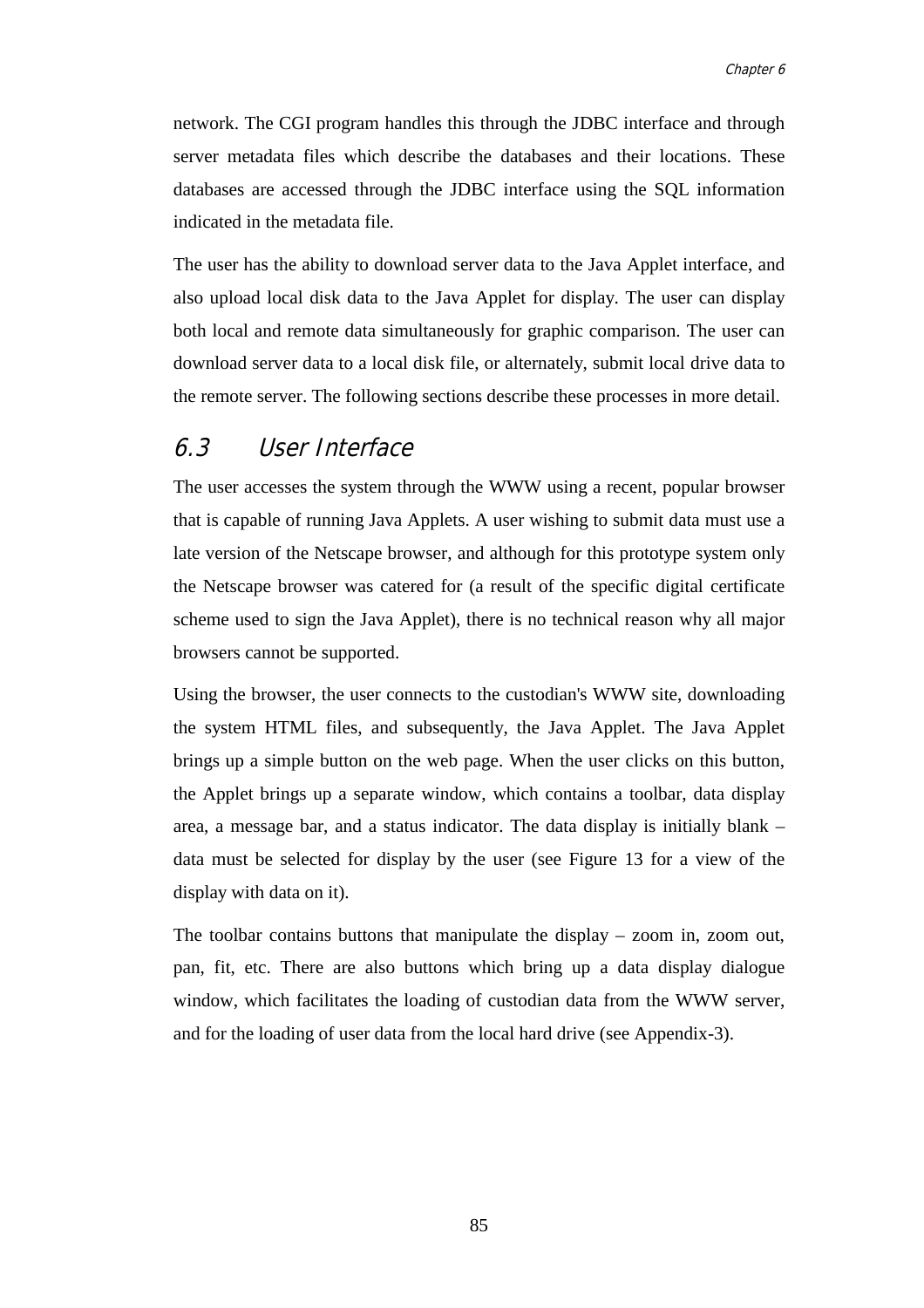

**Figure 13 - Applet User Interface**

### 6.3.1 Loading Custodian Data

The user presses the button on the toolbar of the main window to call up the dialogue window which handles the loading of server data (see Figure 14). The dialogue window is generated on the fly, using information loaded from the server about which databases are available. When the user clicks on the load button on the main Applet window, the Applet calls a CGI program which reads a metadatafile which contains information about each of the available databases including network location, available data, dataset information and basic query information. The metadatafile contains one or more records, one for each database. A record contains record entry identifiers, followed by a piece of metadata on the following line. A record looks like the following:

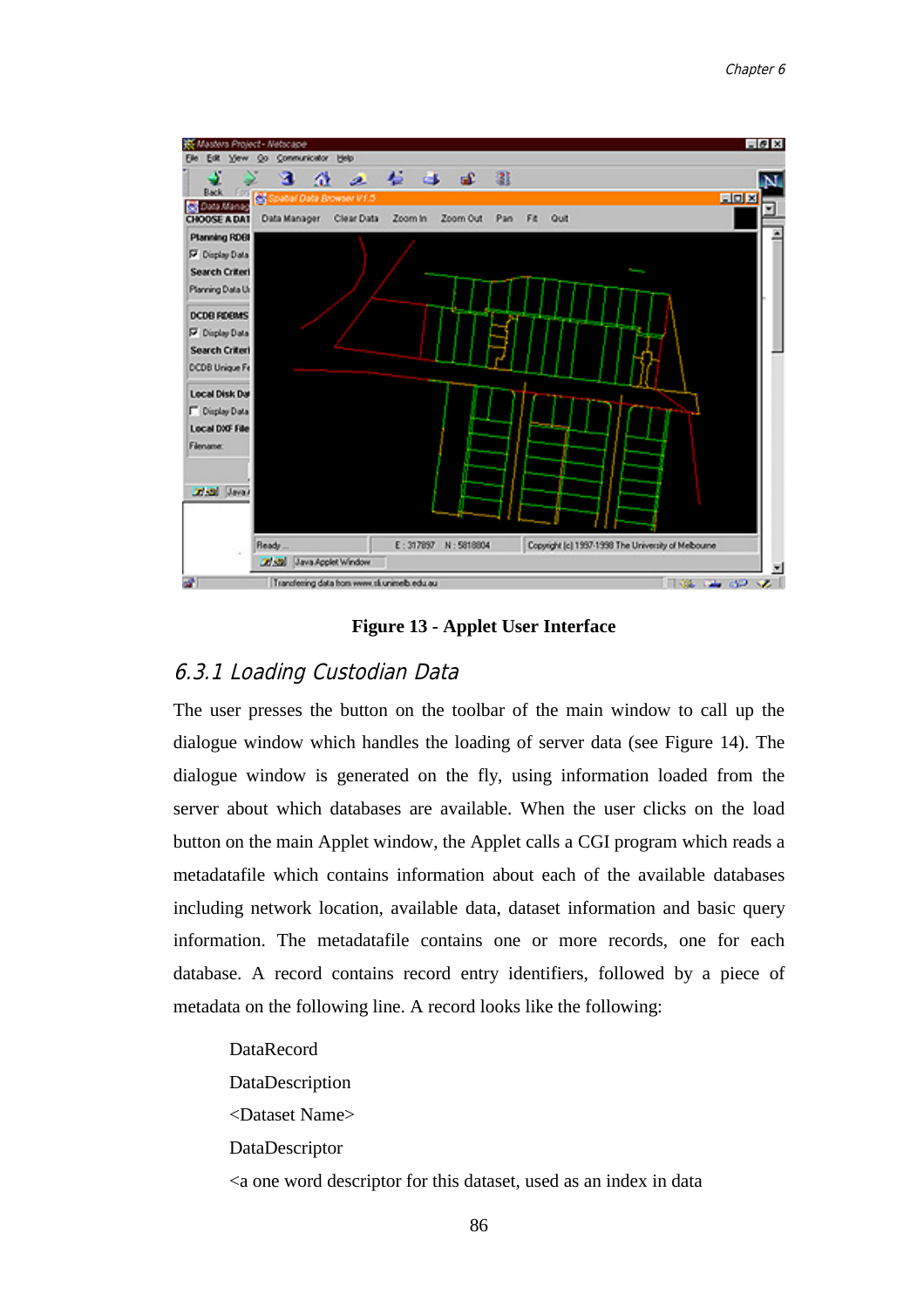structures> DataLocation <URL of the database> DataBaseCallString <command line to use to make queries to the database> LocatorName <name of a data type that can be queried on> Textfield <name of the data type that can be queried on>

The CGI program processes this information and sends it back to the Applet, which uses the information to create a dialogue window, enabling the selection and loading of all data to be displayed within the Applet display area.

This window contains a panel for each available dataset, which includes components that allow the user to specify search criteria for data retrieval, or for data display (see Figure 14). A Unique Feature Identifier (UFI) is used as a search criteria. There is scope for other search criteria, such as street address, or geographic location for example. Search criteria such as street location would require street address information to be resident in the database.

A UFI is taken as being a single numeric identifier which all entities within the database have. When selecting data, the user enters a UFI of some entity, which, could correspond to a point, line or polygon. All objects within a certain radius of the selected UFI are returned. For each remote dataset that is returned, a display layer is created that can be displayed or hidden independently from other layers.

Upon pressing the 'Display Data' button within this dialogue, the Applet attempts to retrieve data, whether it be remote database data or a local file. The Applet only attempts to return data for which the relevant field has been selected and a search criteria has been entered by the user. For remote data, the Applet makes a request to the WWW server to retrieve the data from the data server. The data is sent back to the Applet as a stream of data, which is promptly displayed in the display area of the main window. The data stream consists of graphic instructions which the Applet recognises. All data that is retrieved from server databases is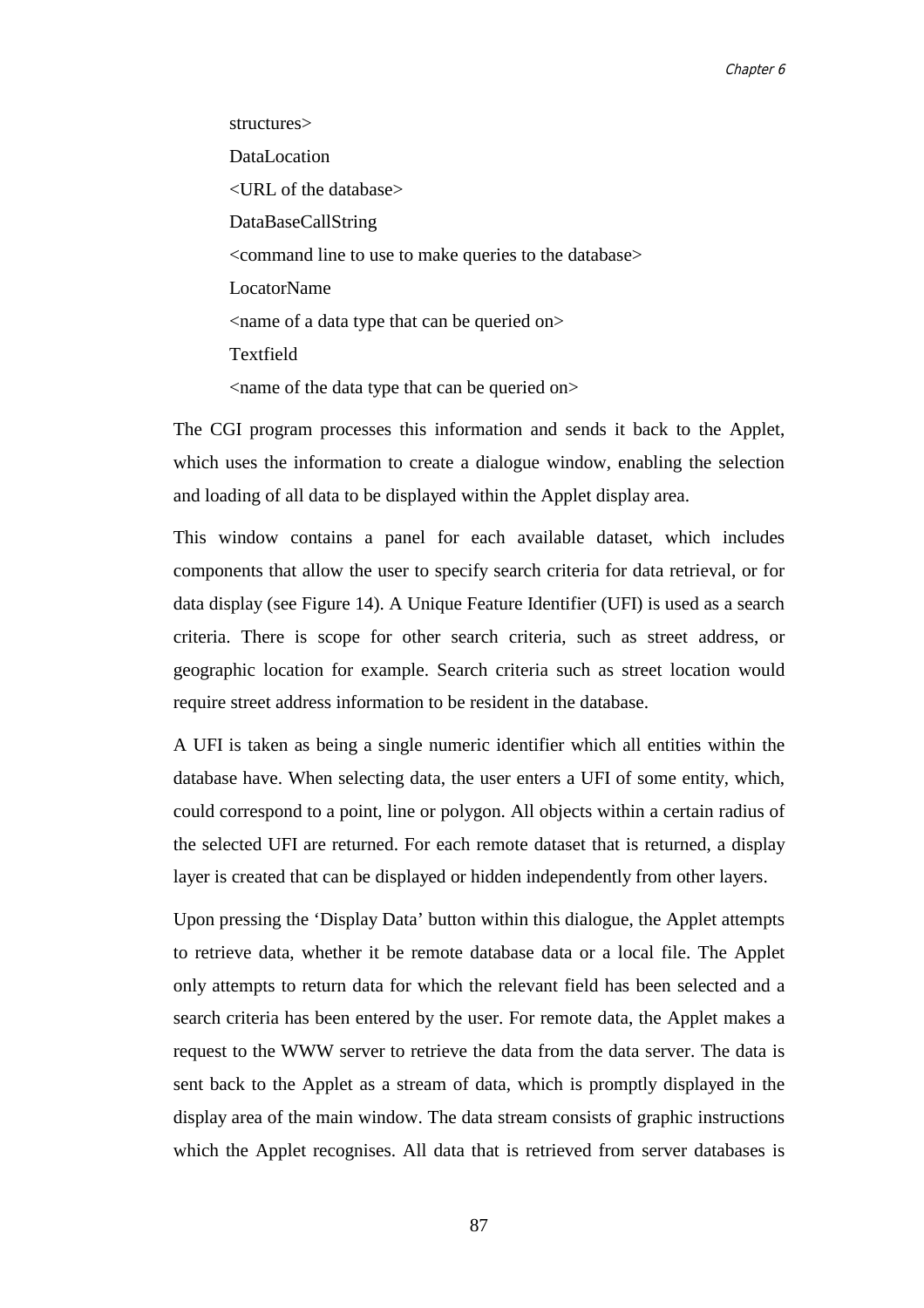converted by the CGI program and passed back to the Applet in this format. The format consists of:

1) Point Data:

POINT x1 y1

2) Line Data:

LINE  $x1 y1 x2 y2$ 

3) Polygon Data:

POLYGON LINE  $x1 y1 x2 y2$ LINE x1 y1 x2 y2 LINE x1 y1 x2 y2 LINE x1 y1 x2 y2… ENDPOLY

Where  $(x1, y1)$  and  $(x2,y2)$  are the 2 dimensional coordinates of the start point and end point respectively, and each polygon contains one or more lines. This data is incorporated in a data structure within the Applet and requires less processing time than other data formats. More object types are possible, such as text object types, or more complicated graphic types such as arcs for example.

The data stream is used to avoid caching on the user's computer, which ordinarily occurs if a file is sent to the browser. This approach means that the user cannot retrieve the data or save it to disk without the explicit intervention of the Applet, and means that access to the data can be controlled. Access controls can subsequently be implemented to restrict access to authorised users.

The Applet uses CGI requests to the WWW server, which is an attempt to allow the Applet to retrieve data through firewalls, which usually (depending on how system administrators set them up) prevent all extraneous communications except selected HTTP requests such as CGI.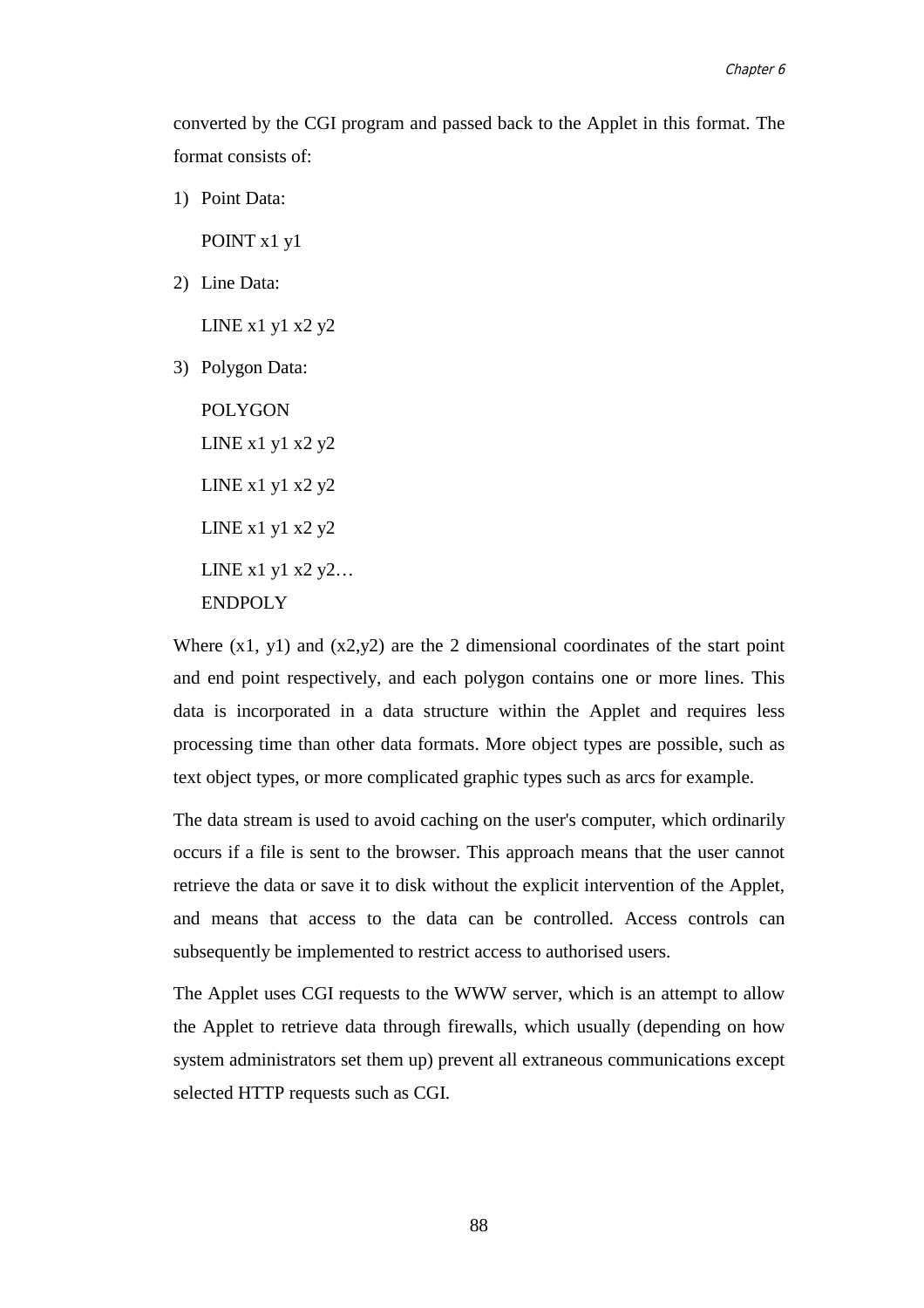

**Figure 14 - Data Load Window**

Loaded data is stored in the Java Applet's allocated memory. This approach allows the Applet to be able to perform most viewing functions in its own program space, reducing the number of network transmissions to a bare minimum. Approaches such as HTML forms require all interfacing functionality to be performed at the server, increasing the number of server requests, leading to increased network activity and latency between requests. If the user does not select 'clear' (which disposes of the data in memory space) before the end of the session, the loaded data is discarded from memory space along with the Applet.

### 6.3.2 Loading User Data

Upon pressing the data button on the main window toolbar, the user is immediately prompted with a dialogue window asking to choose a file to load. While many data formats could be supported (all that is needed is the relevant conversion software), for simplicity only the DXF format was catered for in this prototype. Upon selection the file is loaded into the Applet's memory space, using the same internal data structures as for loaded server data. The DXF data format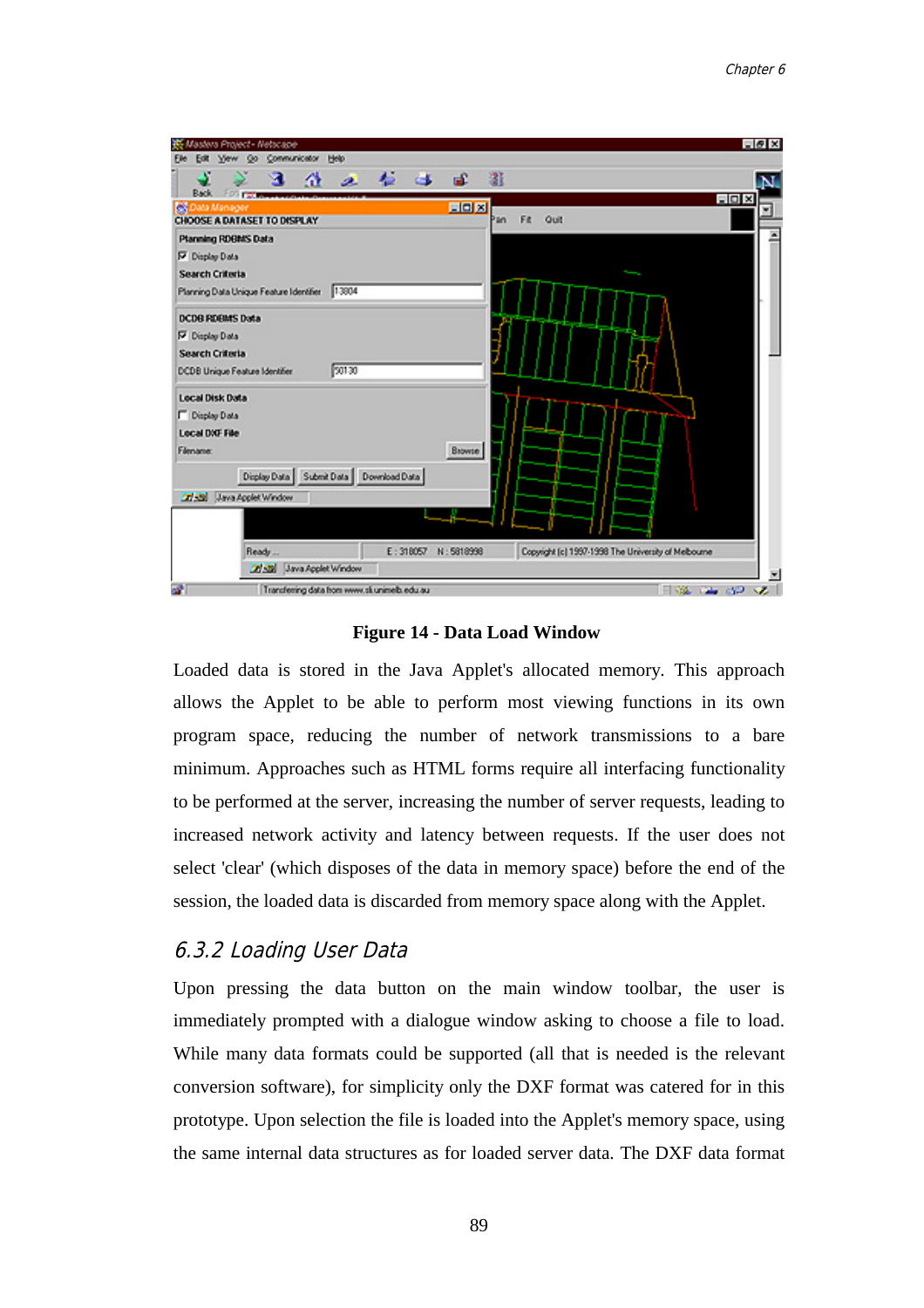is lost at this stage, as is any other formatting information that is not used by the Applet. This data is a separate layer to the server data that can be toggled on or off as needed. Multiple files can be loaded into the Applet at once.

One aspect that has been ignored to this point is that of the Java sandbox, which restricts the operations that are available to Java Applets. The restrictions can be relaxed when the Applet is signed with an object signing digital certificate (specifically generated for signing object code), and provides Applets with the capability of file loading from a local drive. On top of using the digital certificate, the Applet must specifically request the user for permission to relax particular restrictions, and only those that are requested are relaxed. This approach means that no unauthorised access to the user's machine can occur, and that all operations that request a relaxation in restrictions do not occur unless the user approves.

When the display data button is pressed for the first time, the Netscape browser notifies the user that the signed Applet is about to perform an operation that is normally prohibited. The user then can view the downloaded certificate and then either grant the Applet access or deny it – the permission must be granted to allow the Applet to access the file on the hard drive.

### 6.3.3 Data Viewing

The data is displayed in the data display of the main Applet window. The display is a vector display, catering only for the vector style data that categorises cadastral mapping. Typical view manipulation is supported, with zoom, pan and fit functions. Toggle of data layers is also supported, principally with each server data layer and user data layers. Support for layers within datasets is not planned at this stage.

### 6.3.4 Data Submission

Data submission has been incorporated to facilitate the online submission of digital map files. This is envisioned to augment the current practice of submission of digital files along with legally required hardcopy maps and documentation. In the future, when the digital lodgement of cadastral plan data becomes the major method of plan data submission, the prototype should be extended to include the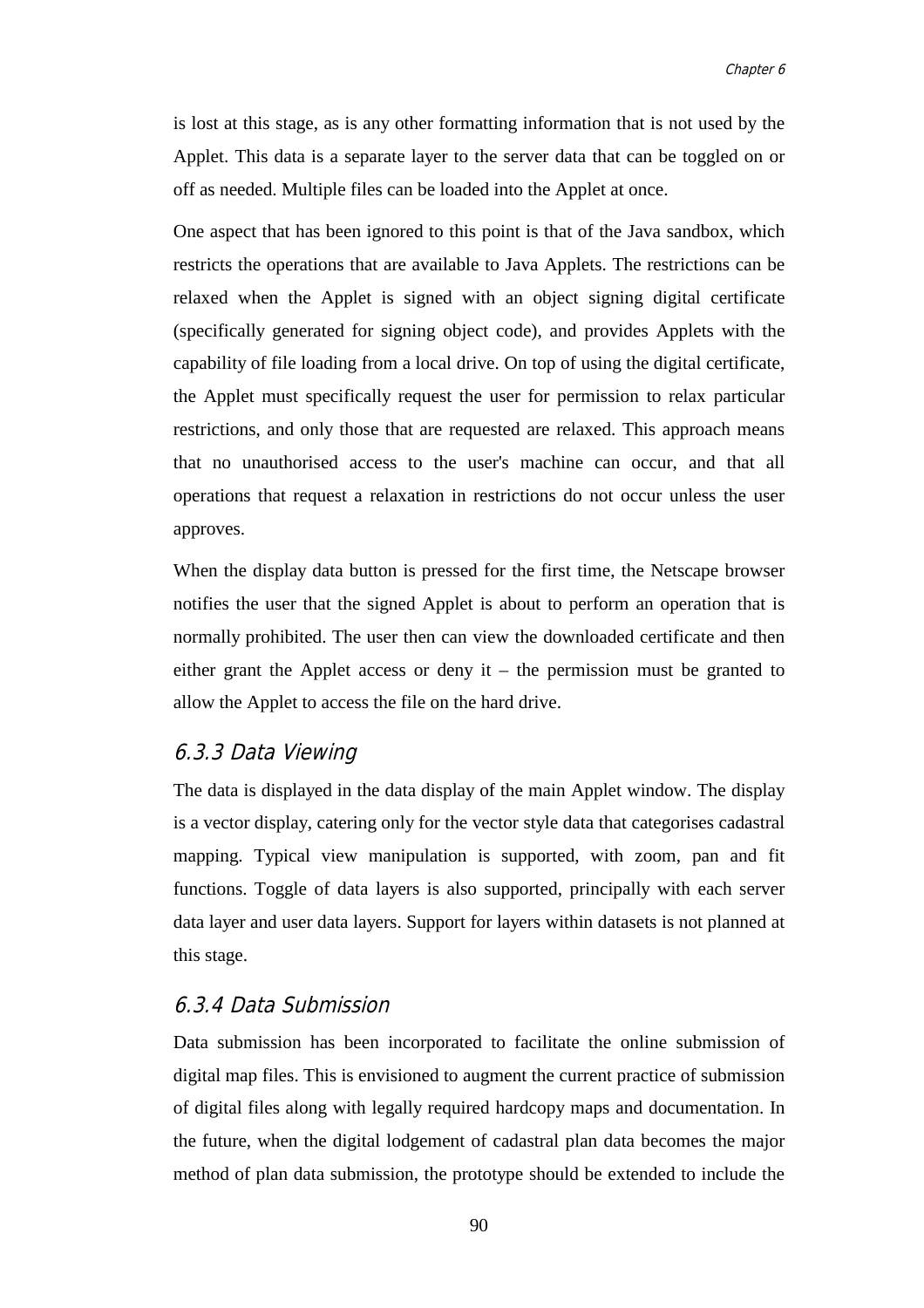particular lodgement strategy. This prototype proves that the process of digital submission of documents is possible, and only requires an institutionally sanctioned procedure to follow to allow its formal implementation in an online system.

Upon pressing the 'Submit Data' button in the load data window, a new dialogue window appears asking if the user wants to submit a local file. Upon user approval, the file is read from the user's hard drive and sent to the server through a CGI request, whereupon it is redirected through an upload process to the data custodian. This strategy is simple and does not incorporate automatic database updating, although technically the implementation of this is possible.

The most logical extension to this paradigm is to allow the submission of data to be automatically integrated into a digital database. This would allow the automatic update and upgrade of databases through the Internet to become a reality, although technically it is already possible. For this to become part of the cadastral system, major changes to the land registration system would need to come about, including user quality assurance of the submitted data, and processes to allow the handling of digital data within the plan approval process (Effenberg et al., 1998). This prototype could be extended to allow all parties with an interest in downloading and passing on digital plan data to do so, although it is not a design feature at this time.

Due to the requirements the user must meet in order to be able to submit data, the submission capabilities are restricted to registered users. A registered user is typically a licensed private surveyor as defined in the current cadastral surveying legislation. In order to prevent other users from gaining access to the submission service, a signup window must be negotiated before the user is allowed to submit data. When the user presses the 'ok' button to begin the submission process, the nominated file is read from the user's local drive into the Applet's memory space, whereupon the file is sent down to the server and redirected as required.

### 6.3.5 Data Download

A facility is provided to enable users to download data to a local drive. It provides a registration window that authenticates the user and provides charging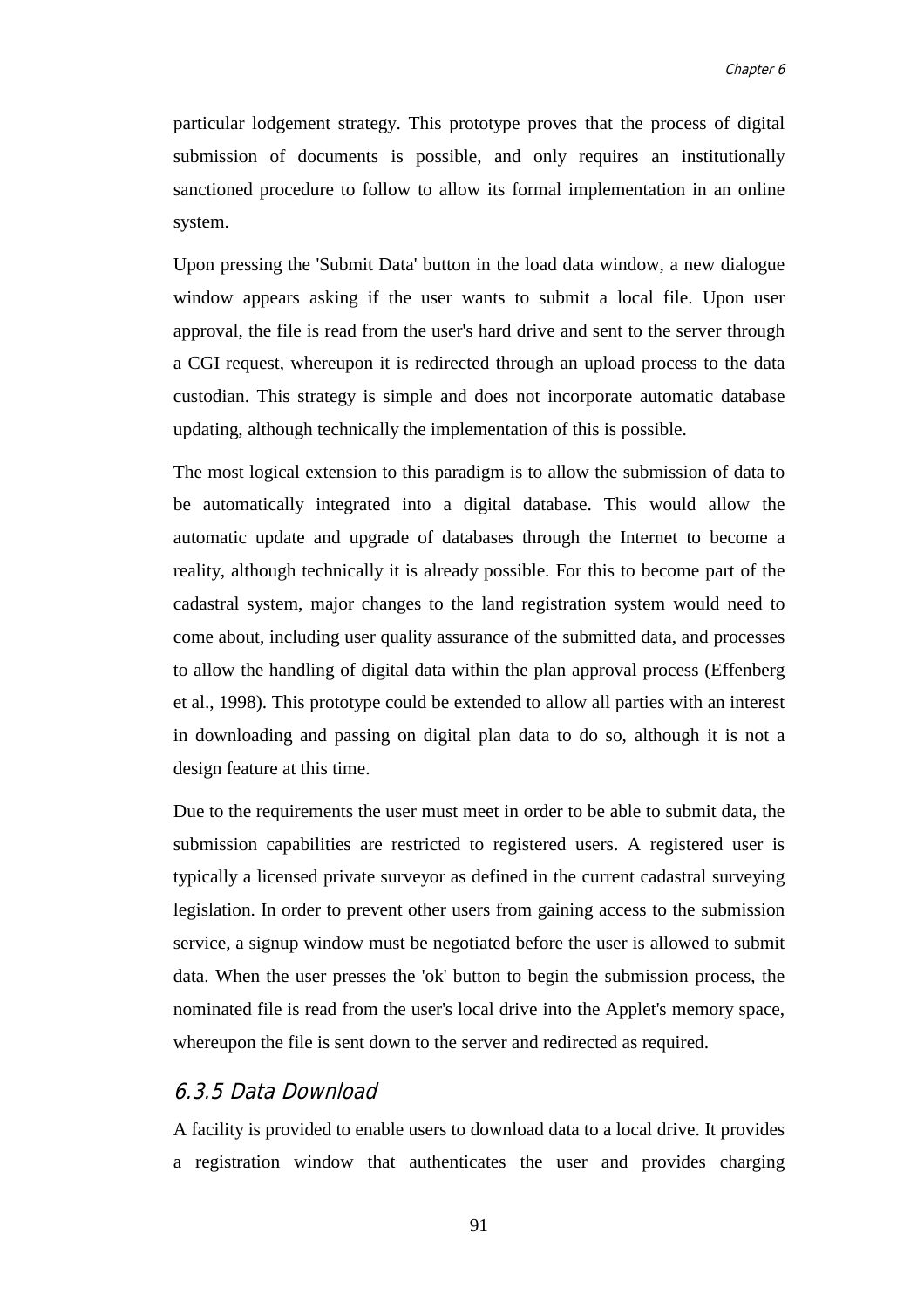mechanisms followed by saving of the data in a chosen format onto the user's local drive. There are a number of issues associated with this functionality.

A limited authentication process is provided to ascertain the identity of the user trying to download data. User authentication would involve loading the user's digital certificate and initiating an encrypted session, from which credit card details and private information could be exchanged. The Applet keeps a track of user details and writes what was downloaded by whom etc. to a log file on the server.

The data formats to download data in involve a small number of the most appropriate and widely known. The simplest and easiest to implement was the DXF format, because of widely available DXF resources that allow conversion software to be implemented. However, the DXF format data is not as desirable as some of the more 'intelligent' formats.

The Java Applet is not normally permitted to perform operations such as saving data onto local drives, and can only do so because of the digital signing of the Applet as described previously. A process similar to that of section 6.3.2 occurs to enable the Applet to step outside the 'sandbox' of the browsers JVM.

# 6.4 System Security

### Digital Certificates

The Java Applet is signed with a X509v3 digital certificate, which has extensions on top of the regular X509 structure to allow it to step outside of the Java 'sandbox' within Netscape 4.x and later browsers. By doing this, the Applet not only gains the ability to save and read files from the local drive, it allows the user to authenticate the origin of the Applet and to provide tamper detection on the Applet files that downloaded from the server.

Data files that are loaded into the Applet, or submitted to the server, would ordinarily be digitally signed by the user, using a digital certificate as well. This provides tamper detection and authentication capability on the data file, as would be required on a file of survey plan data for example. This capability is not yet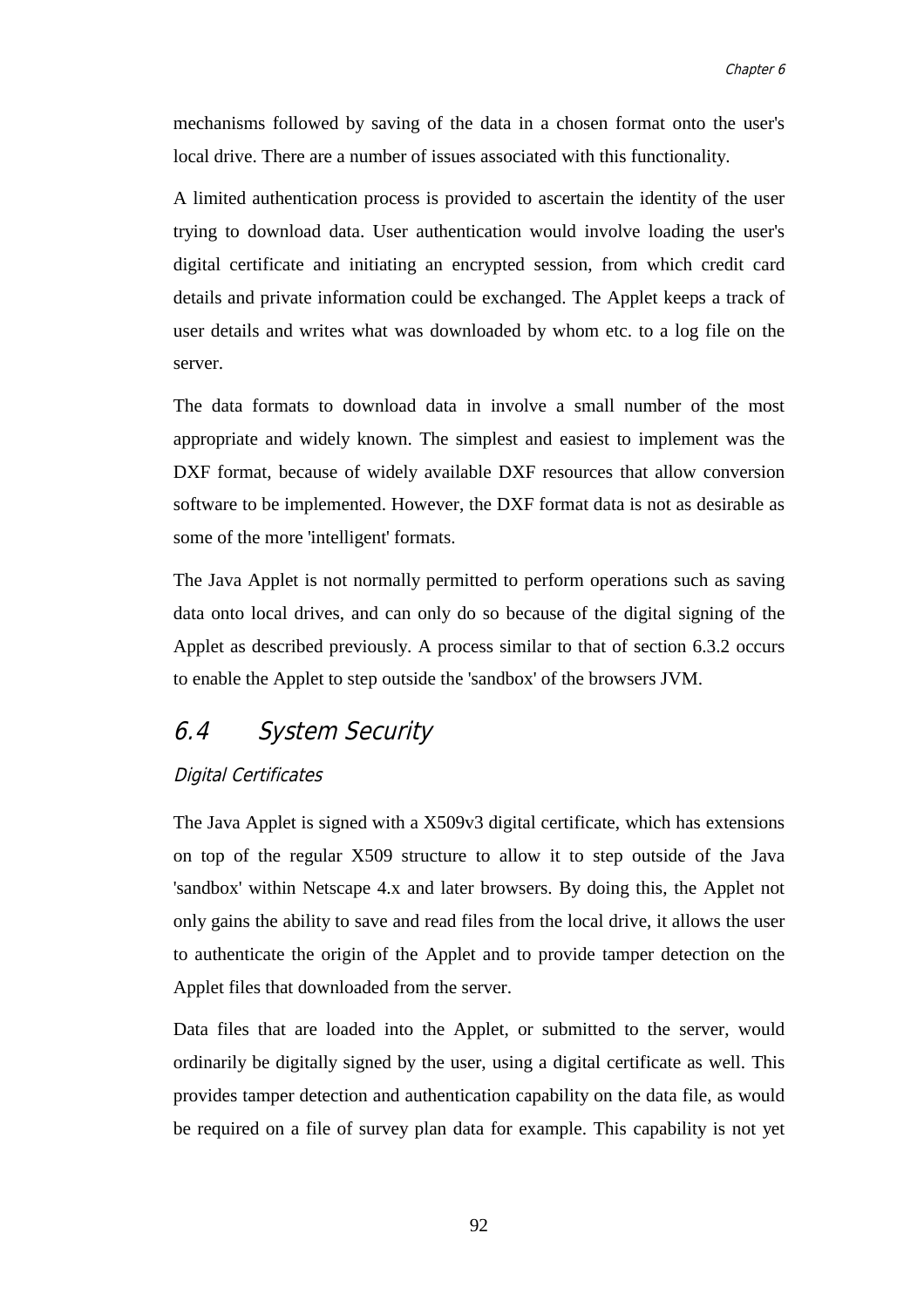incorporated into the Applet itself, but it would be ideal in a fully fledged application.

#### Session Encryption

The entire session, from download of the HTML page with the Applet on it, to when the user interacts with the Applet, to when the page is dismissed, would ideally be encrypted using some accepted encryption capability, such as SSL for example. This procedure would make all data transactions undecipherable to eavesdroppers, and would enable commercial data transactions to be made safely. The encryption procedure itself would require the WWW server software to be cryptographically enabled, and would also require the server to have its own digital certificate. For any download, upload and submission transactions to be made safely, the user must have a digital certificate as well. This would ideally be negotiated at the start of the encryption procedure, to enable the session to be appropriately encrypted. The prototype does not presently have this capability.

### 6.5 WWW Server

Requests from the Applet to the server are made in the form of CGI requests, which access a CGI program that subsequently performs the extra actions as needed. Since the calling Java Applet performs all other data manipulations, the CGI program is tasked with retrieving data, firstly by retrieving information regarding the available data sets (stored in metadata files), and secondly by retrieving the data itself.

The first contact with the WWW server is to retrieve information from a metadata file that describes the available database data. This allows the Applet to access potentially multiple datasets without having to know anything about how many there are, where they are located, or how to access them. The information is retrieved when the user clicks on the data button in the main Applet window and is used to create the load data window (see Figure 14).

Requests for data from this window go across the Internet and start a CGI program (see Appendix-1) that, itself, starts a Java application sub-process which then accesses the data server through the JDBC interface (see Appendix-2). The Java application ensures that accesses to a data server on a non heterogeneous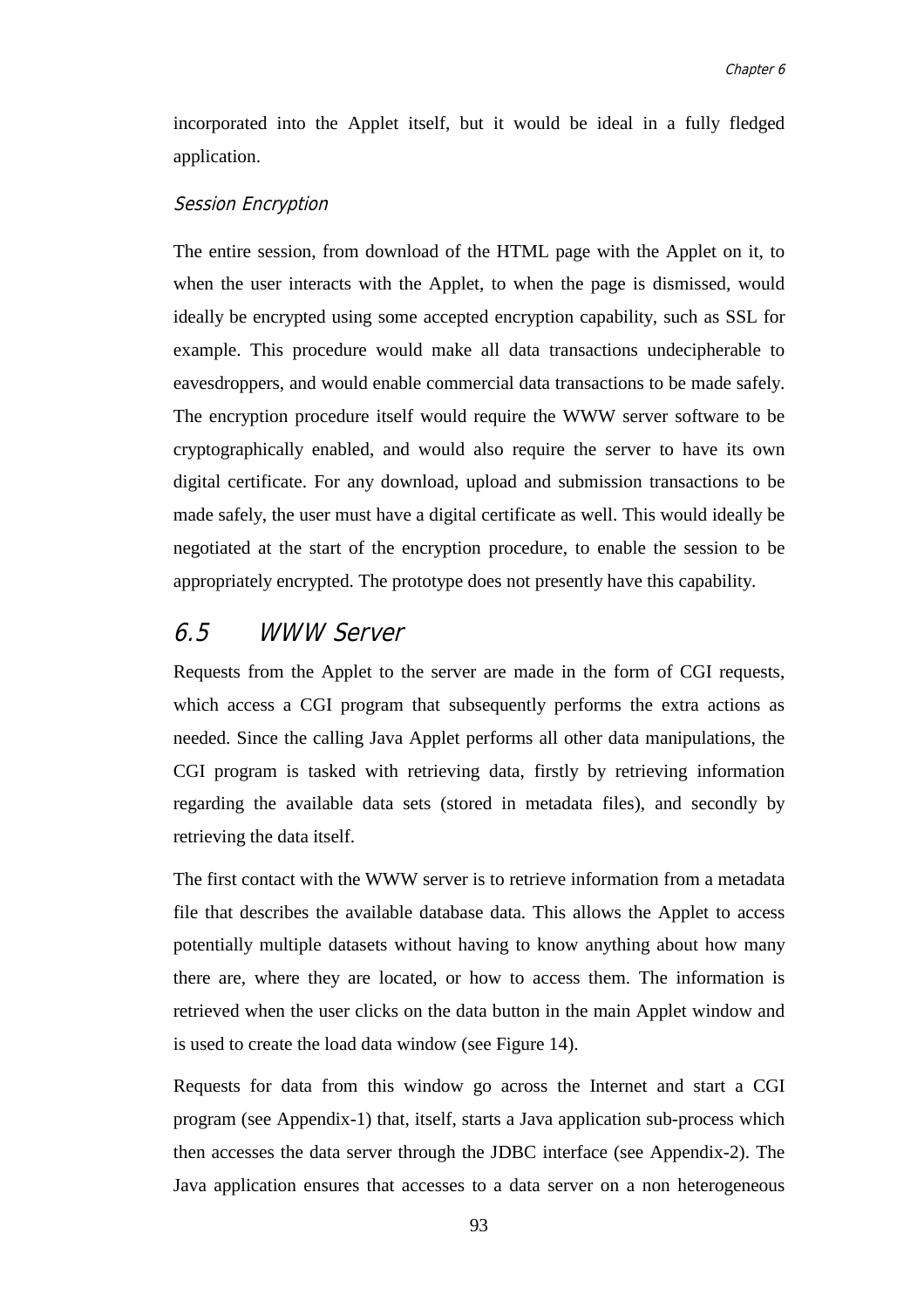system will still work as long as the data server supports the JDBC interface. This enables the WWW server and the data server to reside on different machines, thus increasing the protection offered to the data server from outside. This also enables database servers to be implemented on different platforms, since the JDBC interface is platform independent. If database locations or platforms or database software change, the only requirement is to update the metadata file describing the databases.

### 6.6 Data Server

The data server is an RDBMS supporting SQL operations and storing of data in a series of tables. This setup is intended to mimic the setup undertaken by DataFlow and Land Victoria (which is still under development and cannot be replicated exactly at this stage), which stores spatial information in tables and uses spatially capable software to access it.

The database itself is a PostgreSQL RDBMS with a JDBC driver that allows Java applications to connect to the database and perform particular operations. A database configuration file specifies which network users are allowed to connect to the database, and what operations connected users are allowed to perform. The database uses this method to restrict access to selected users, one of which is the CGI process on the WWW server.

PostgreSQL was chosen to be the database server as it was freeware, and the source code was freely available. It also incorporated a JDBC driver as part of its standard distribution, and was documented at the WWW site (PostgreSQL Organization, 1998).

### Database Data Formats

The database data format was designed to reflect the new UFI (ASCII) based method of storing DCDB data as simply and closely as practical. Since the UFI system is still being developed for the real DCDB, the UFI approach adopted here will inevitably contain some differences from the real system. It was hoped, however, that the concepts of data handling that would come from such a data system would still be addressed.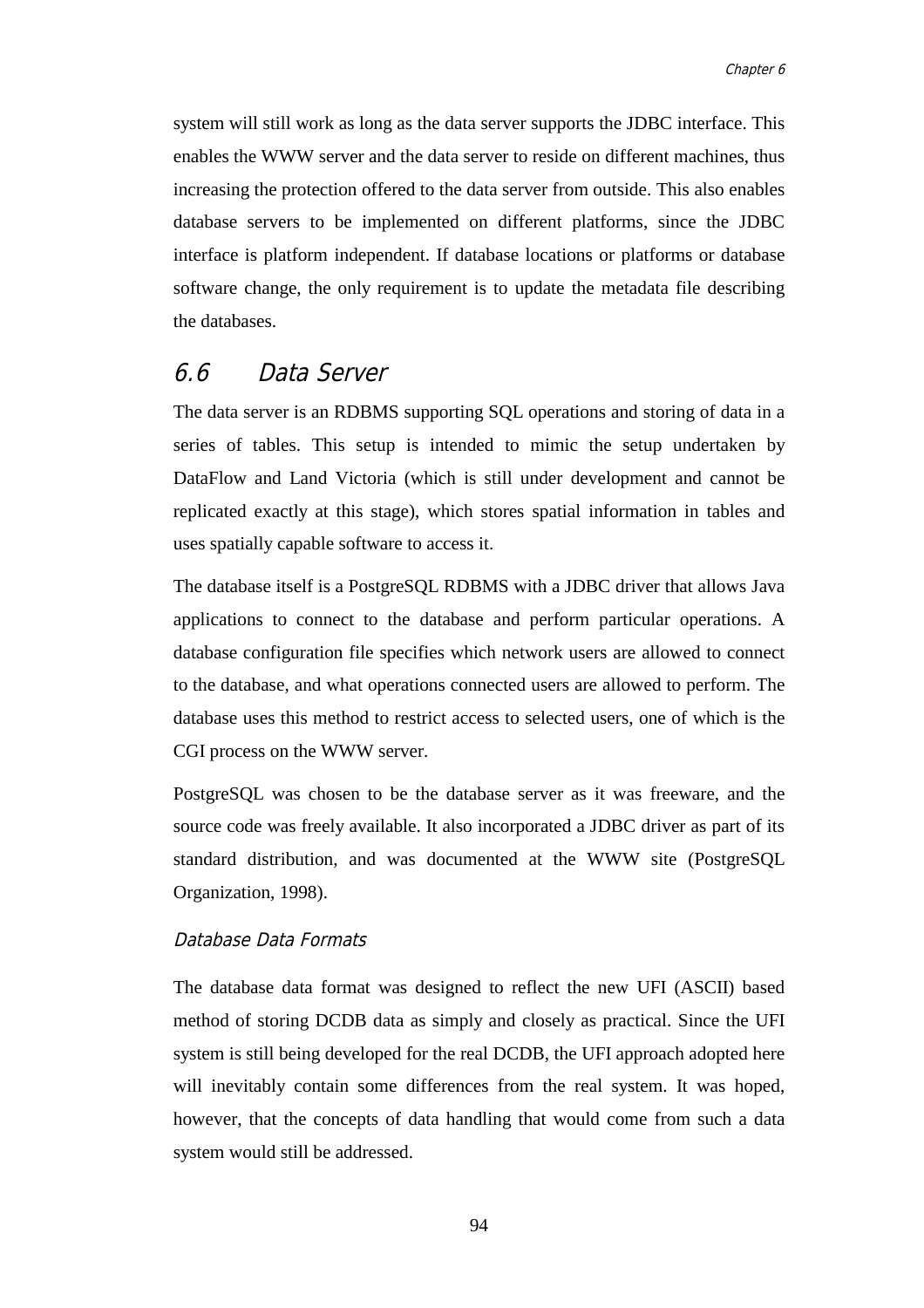### User Data Formats

The data the user came into contact with, namely the data uploaded into the Applet, was of a particular, defined format. Due to the considerable proprietary nature of most data formats, the only user data format dealt with was the Data Exchange Format (DXF). Dealing with other formats is a simple problem of data conversion, and should not be dwelt on too much, as the concept of handling data in such formats is what is important, not the formats themselves. The DXF format is not as intelligent or ideal for storing spatial relationships in data, but it is probably the most readily acceptable data format to date for spatial data. The DXF format was chosen as it was seen to be widely adopted, have a relatively simple data structure, was well documented and allowed a relatively simple implementation of conversion software.

## 6.7 Cadastral Data Transactions

The system described has been implemented in such a way as to allow particular users to access particular functionality. The implementation is such that users are able to view data with the option of subsequent download, with viewable data coming from either a server database or the user's hard drive. The traditional WWW model where users are strictly limited to downloading data from a server database is extended so that users can upload data to the server as well.

The system has been implemented to allow transactions in cadastral or spatial data to take place across the WWW. The type of transactions that are accommodated include:

- download of data, possibly to provide data for a GIS like application or maintenance contract;
- viewing of custodian data, possibly as part of a general public information service;
- upload of user data, to allow graphical comparison with custodian data for various reasons;
- submission of data, for use in updating or upgrading a digital dataset, or as part of a digital lodgement component of a land registration system.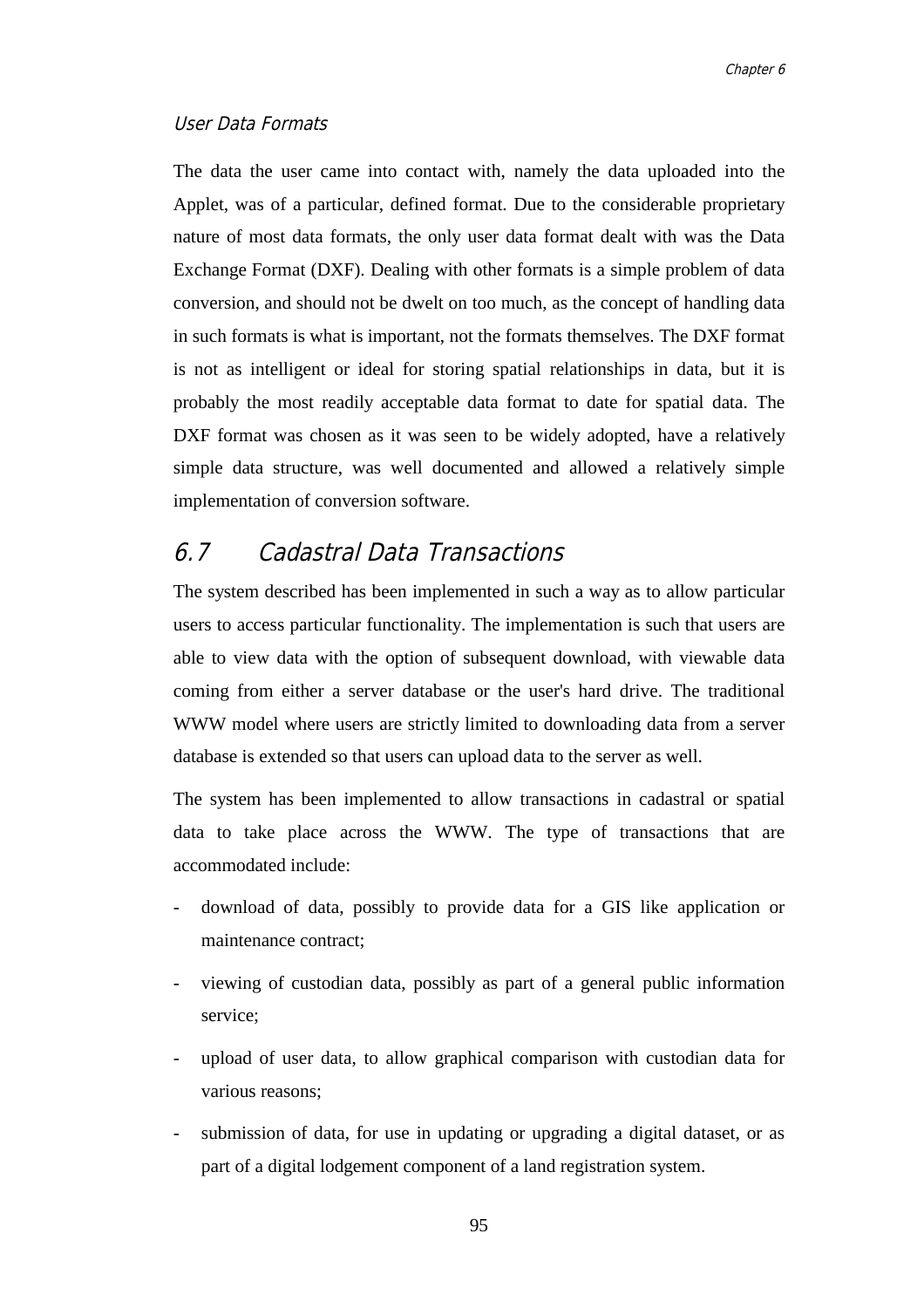The system facilitates the transmission of digital data through a readily available, and increasingly popular, digital networking technology. The provision of the system on the Internet allows a potentially large audience to access the functions the system provides. It also enables users in remote locations to use the functionality it provides in a more real time manner, for example, the digital lodgement scenario.

### 6.7.1 Examples of Use

A number of projected users for the system include that of the spatial data user, who may periodically purchase data; the private surveyor, who may need access to spatial data but also is able to submit new data as well; and the casual user, who would use the system for its data enquiry services. The most significant example is that of the private surveyor, who potentially has the need for use of a two way flow of data, both to and from a remote data custodian.

#### Private Surveyor

The second example is perhaps the most significant, as it incorporates the two way flow of data across the Internet. This example is that of the private surveyor being the user, who not only downloads data but also is able to upload and submit data (see Figure 15). The most obvious use for this is for digital lodgement, where the private surveyor submits digital survey plan data as part of the land registration process. After submission, the digital data is either redirected to the relevant authority for processing, or it can be dropped directly into a database, depending on the strategy adopted to handle digital lodgement of survey plan data.

This demonstrates the two way flow of data across the Internet. To date, online services have chiefly been built to supply the users with data. In some cases, like for example the private surveyor or spatial data producer, the user has updated data that can be integrated into the server database. An online service that allows the user to feedback data would be beneficial to a digital data process, and would allow more efficient handling of digital data, especially for users in remote locations.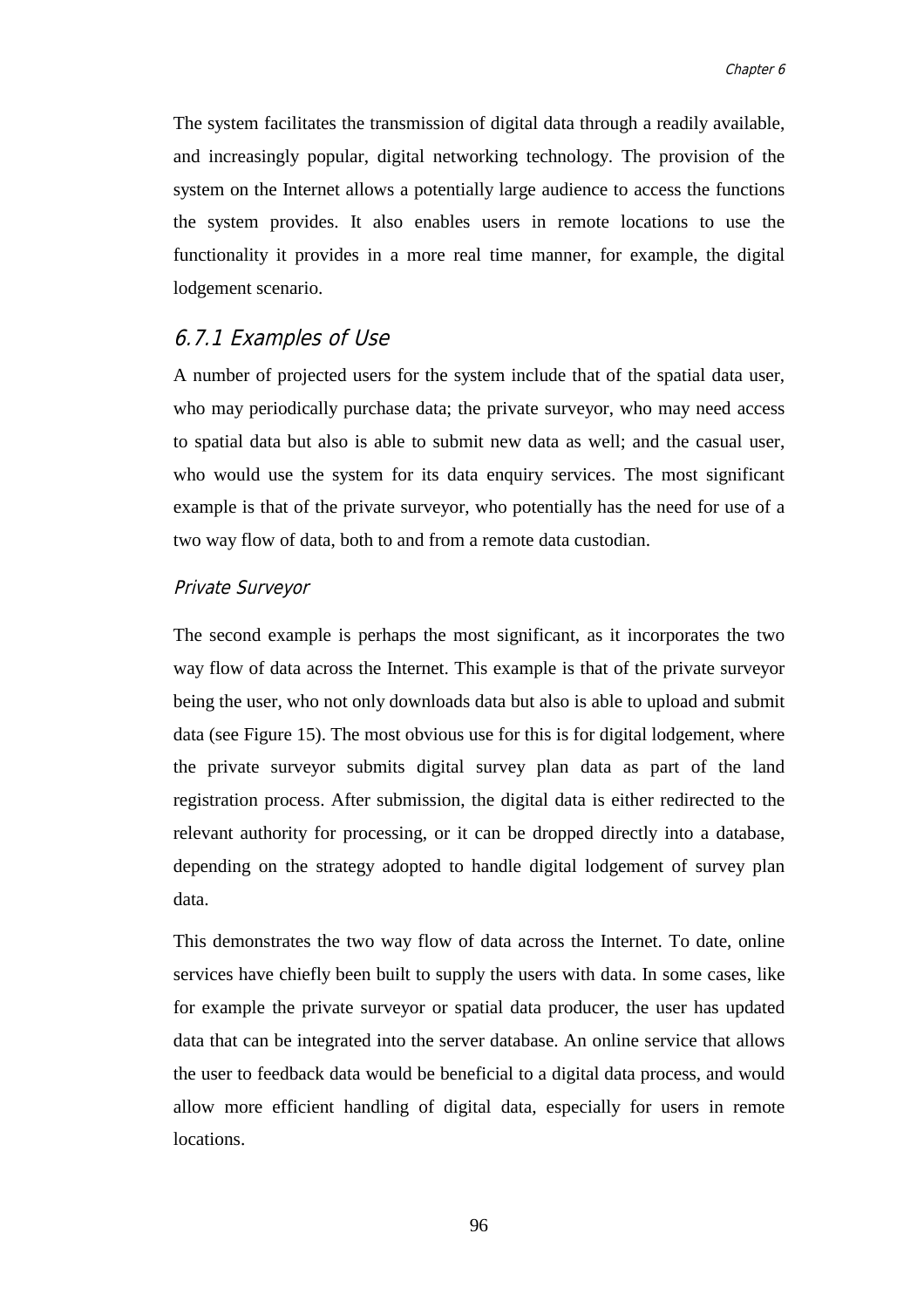

**Figure 15 - Private Surveyor**

### Spatial Data User

This example is that of a user who generally downloads portions of data for use in GIS as a base data set. This type of user will use the system to select and retrieve data from the database. Following this, the user will be able to either view or download the dataset to a local hard drive (see Figure 16). The system would be able to retrieve the data from the relevant database and load it into the Java Applet on the user's computer. The Applet would then be able to save the data into a file on the user's local hard drive in a specified format. Purchasing conditions would normally apply, as would the relevant security measures to ensure data integrity and privacy while in transmission across the Internet.



**Figure 16 - Spatial Data Customer**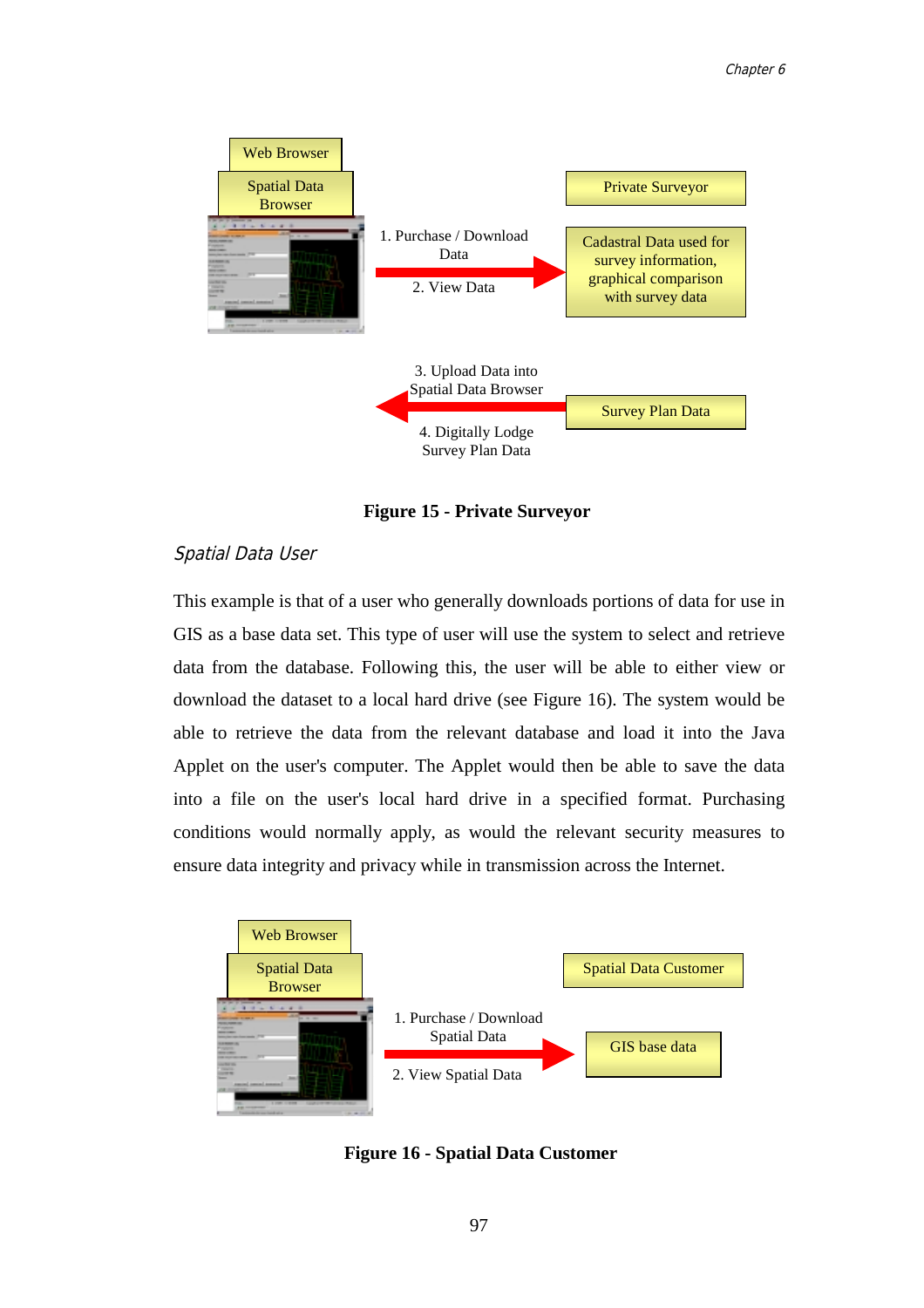### Casual User

The casual user would use the system for casual enquiries, mostly for small or single parcel queries. In this case, data download capability would probably not be necessary and submission capability would not be appropriate. Providing for this type of user allows data custodians to disseminate portions of their data into the community. It should be noted that new and unthought of uses for the data will, in all probability, appear, because its availability is likely to attract new types of users and uses. The effect that the availability of such data may have on society in general has yet to be determined.



**Figure 17 - Casual User**

### 6.7.2 Current Limitations of the System

The prototype is limited generally by time and resource constraints that are reflected in the depth and breadth of the implementation. As it stands, the system shows the potential of the concept in its simplest form without the bells and whistles that say, a commercial application, would be obliged to provide. Some of these limitations include:

- There are a limited number of data formats that the user would use to save data or submit data (there is one - the DXF format). The DXF format is widely recognised and used, yet does not provide for spatially intelligent data, such as those that include relationships between objects.
- The submission component does not implement a hard and fast strategy for lodgement of submitted digital data. The system uses simple redirection of data to some location for further processing, yet future systems may be able to directly update a remote database.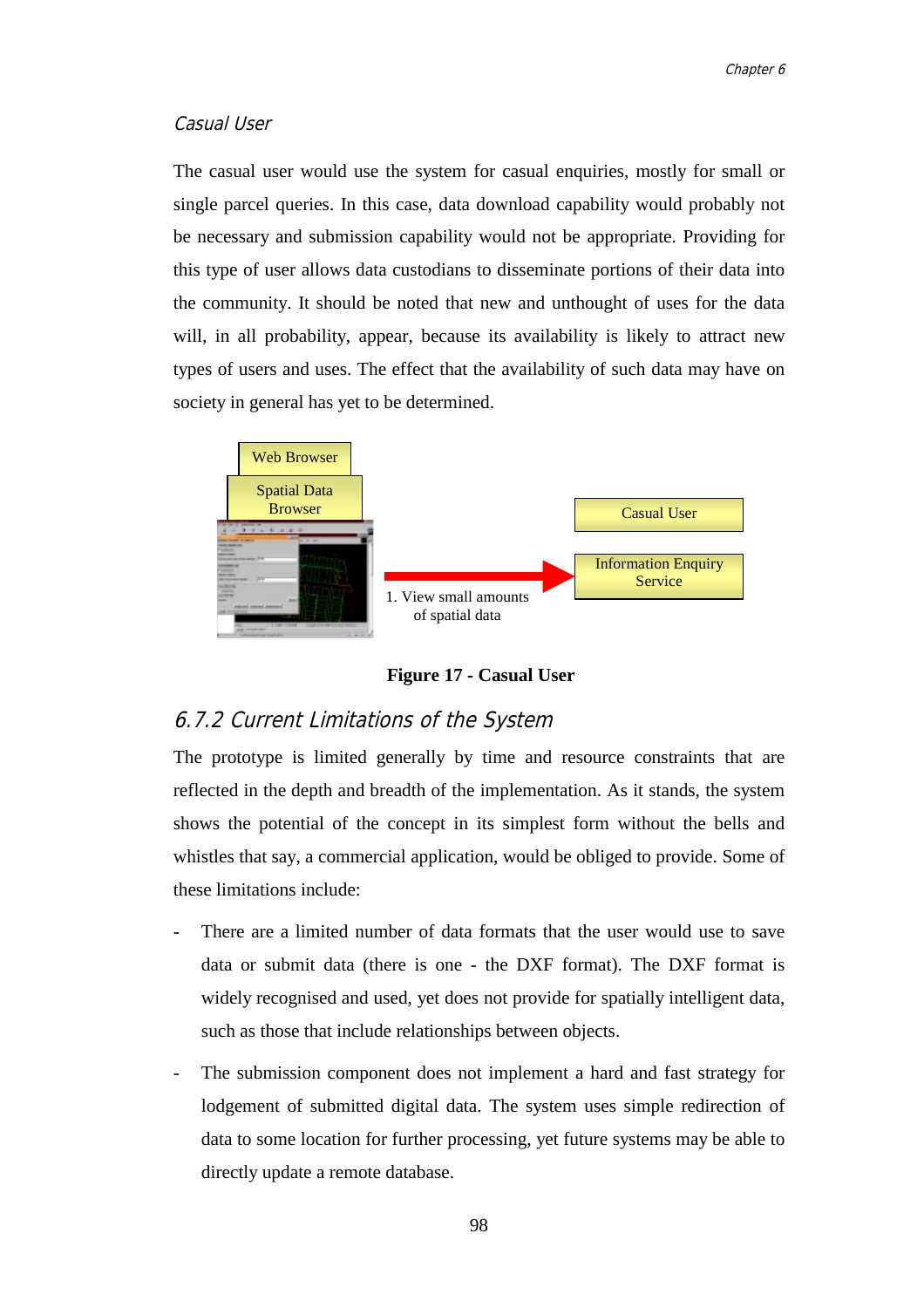- The security measures are not as strict in the system implementation as should be (as stated in the fifth chapter design requirements). Encryption is not used to protect transmissions across the Internet simply due to resource limitations, which is not to dismiss the importance of these components, just that they were not implemented for this prototype system.
- The database used approximates that of a spatial data custodian, and, for the purposes of this prototype system does so adequately. In a commercial or real world system, the database used would perform similar duties, even if on a larger scale or on slightly different data formats.

### 6.8 Chapter Summary

An online system that allows the viewing and download of data through the WWW was constructed. A Java Applet provided a GUI that allowed users to select and view data, load local hard drive files, view local data superimposed on other data, and to perform download and submission. Network communications were accomplished through CGI requests to the WWW server which performed the data request and retrieval duties. The CGI program used JDBC to access the data server, thus enabling the data server to reside on a different platform to the WWW server. The use of digitally signed Applets enabled the user to perform operations, such as loading data from a local hard drive, that ordinarily are unavailable to Java Applets. Encryption can be used to encrypt data transmissions in both directions to protect data from prying third parties. The potential users and uses of the system were also briefly explained, keeping in mind the reasons the system was built and the requirements for which it was designed.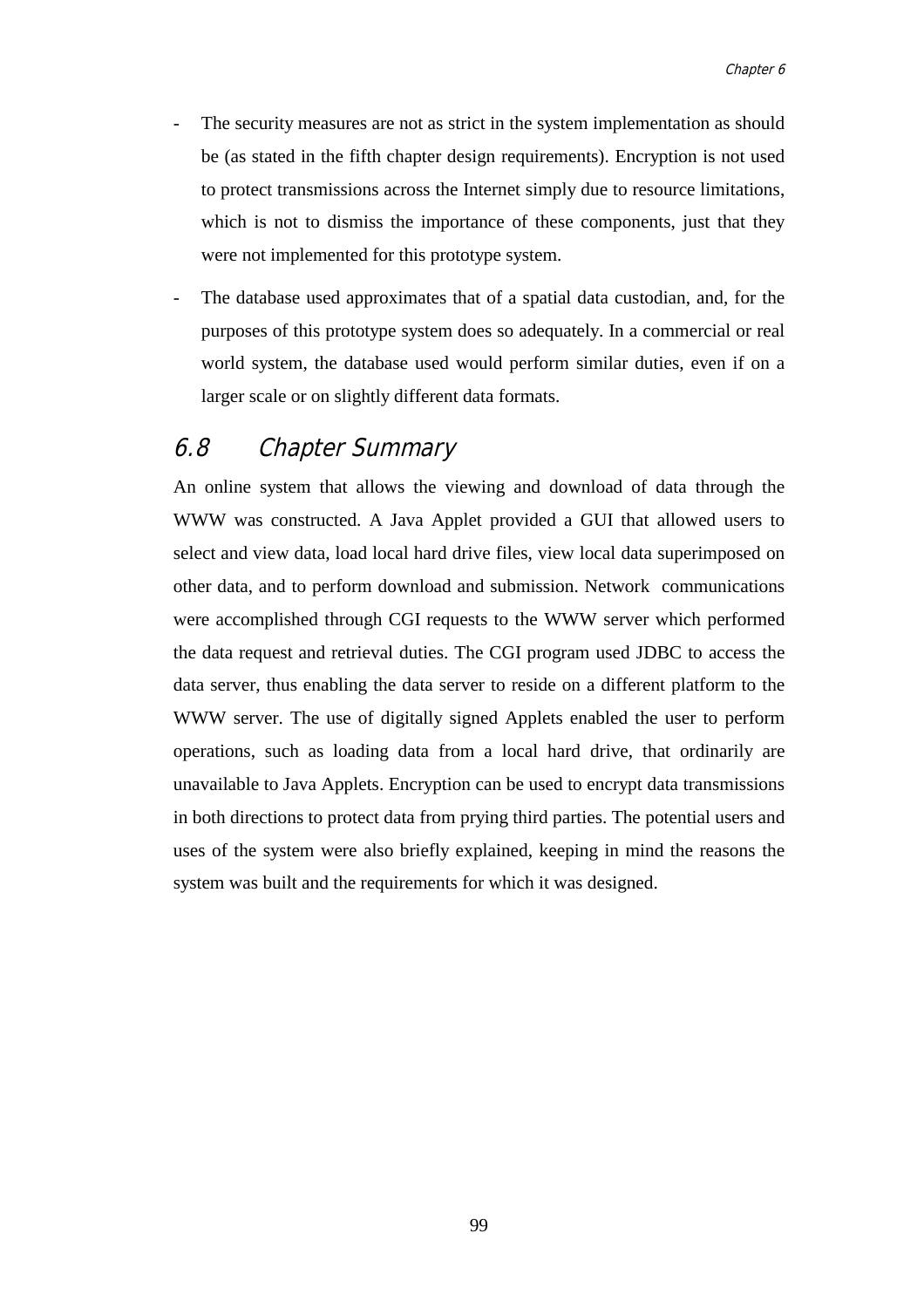## 7 Conclusions and Recommendations

## 7.1 Basis For Online Systems

Over time, the cadastral system is one that is becoming more and more reliant on digital technology. The existing hardcopy system is acknowledged to be struggling to efficiently support the existing hardcopy processes given that a large amount of information is digital at many points of its life within the cadastral system. The importance of the DCDB within the system is increasing, especially as it is being used in many contexts as base data for other information systems, and has become a saleable commodity.

Users of the DCDB have demanded increases in data quality and completeness (Wan and Williamson, 1995), demands which have prompted the regulating authorities to rectify the situation. While the DCDB has been reformed of late to improve it as a product, the cadastral system that provides it with data is less advanced in this respect. The introduction of digital lodgement, possibly together with other reforms to streamline the system and make it more efficient, should see the work of maintaining the DCDB, and the cadastre in general, become more efficient in a digital environment.

The use of the Internet allows the easy dissemination of cadastral data to a potentially large audience. This allows the use of an Internet application to provide information that ordinary citizens would previously find difficult to access. In addition to this, the Internet can provide an avenue for commercial users to gain access to purchased data. The advantages of such remote communications are generally understood, although there are concerns about network limitations. The last point is that the Internet can be used to assist in the actual maintenance of the DCDB or of the cadastre itself, as it provides a digital medium that facilitates the transmission of digital cadastral data and can provide for such concepts as digital lodgement.

The pace of movements in the GIS industry and in the Internet industry means that the technology to provide such functionality is available or appearing, and it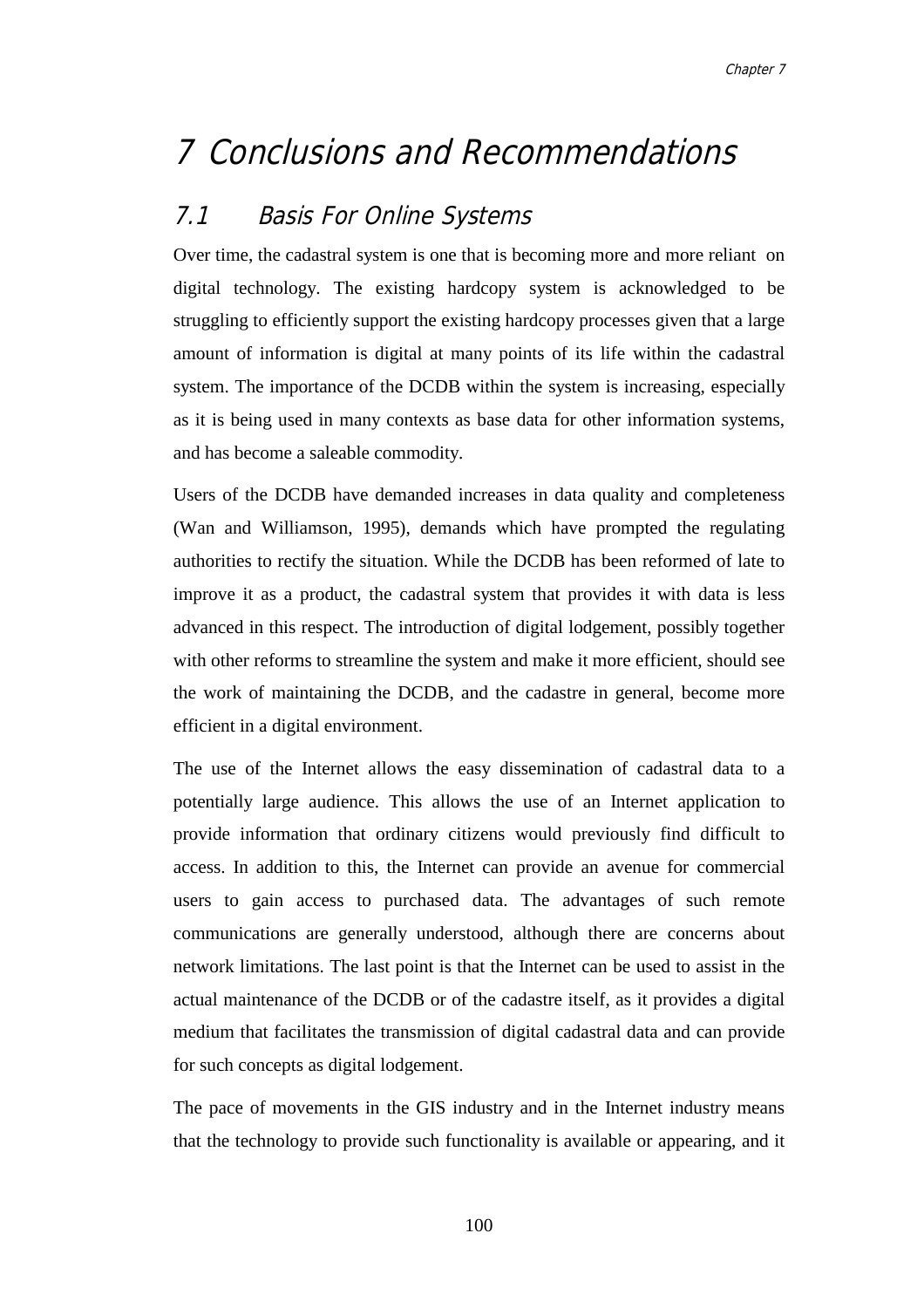will not be long before online GIS and the use of such systems will become more widespread.

### 7.2 Internet Technologies

Online mapping applications have already begun to appear on the WWW, providing users with a range of data viewing and download options. The online cadastral applications that have appeared typically provide user access to cadastral map and attribute data for a fee. The databases that these applications connect to are typically digital cadastral databases that are usually copies of the official cadastre. Some jurisdictions have provided connections to the state DCDB as it is the official state cadastral map in that jurisdiction.

The examples of online mapping applications all have interactive interfaces that include graphic and text-based retrieval of data. The interfaces that deal with graphic data all have a minimum level of functionality, including the basic graphic functions zoom, move etc. The interfaces that were implemented in Java, ActiveX, or as a browser plug-in, provided superior interface functionality and ease of use than the original interface technique of HTML forms. Each of the former techniques have advantages and disadvantages that make their use in some situations desirable. Security measures were limited to user / password authentication schemes to restrict user access to data, although there are other, stricter, security measures that can also be implemented.

The examples mostly interacted with databases through the WWW server, or through an intermediary server, following a three tier architecture commonly used for many database applications. There was a tendency for interfaces to not connect directly to a database over the Internet because of the inherent security dangers involved. The use of the three tier architecture allowed the use of often multipurpose databases that could support wider responsibilities (usually not Internet) such as cadastral operations for example. The Internet functionality in these cases is shifted into the intermediary applications that reside at the WWW server that interact with both the database and the user interface across the Internet.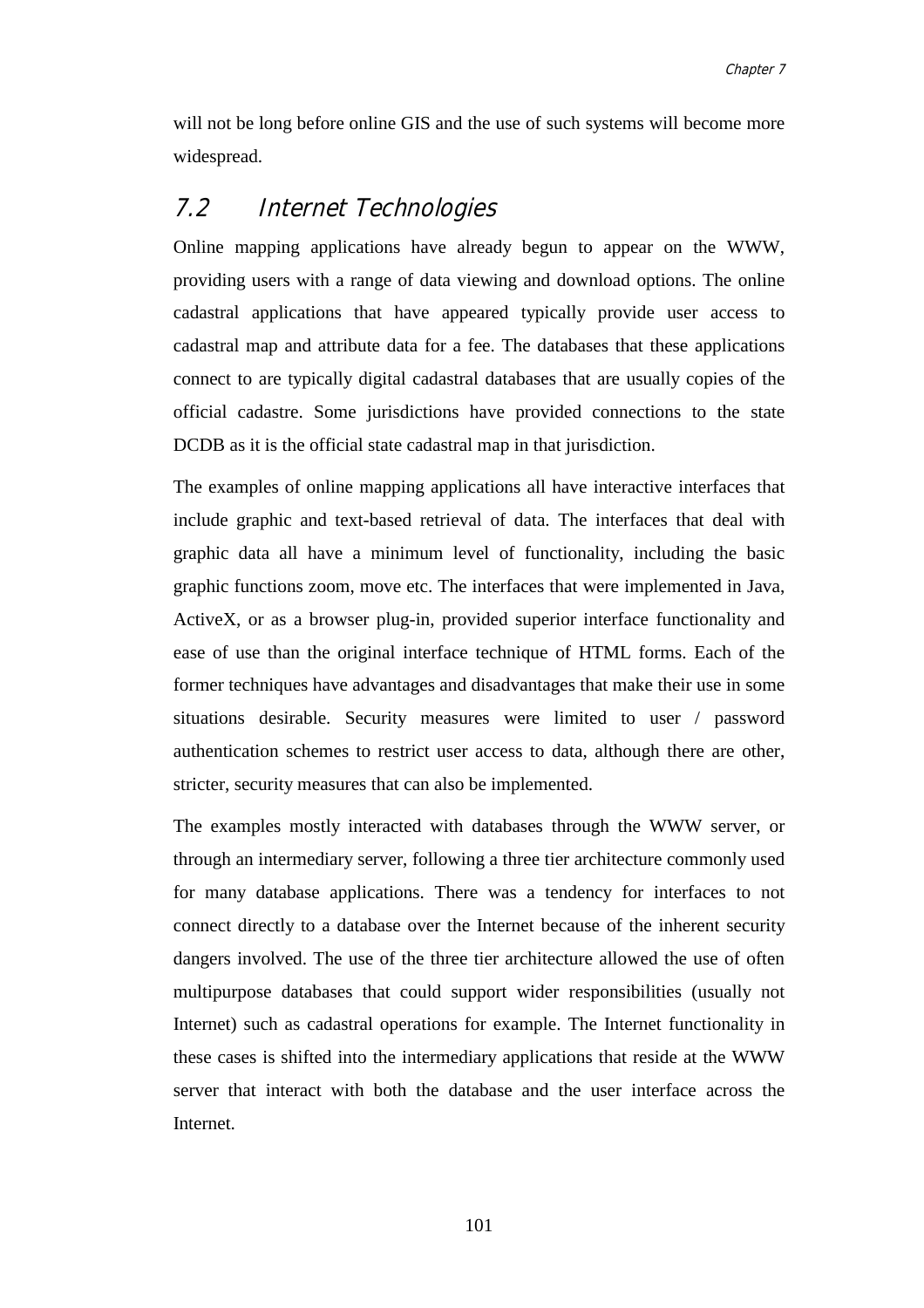## 7.3 A Typical Online Cadastral Application

A typical online cadastral application could provide data viewing access for members of the general public, data purchasing of larger quantities of data, and facilities for submission of digital plan data or digital lodgement. Given that the users most likely to use each of these components are, on average, likely to have different levels of computing skills, the interface design must be useable by the beginner, while still providing the functions that more advanced users need for their purposes. The interface should provide functionality typical of lightweight graphic mapping applications, such as zoom, move, and most importantly, data search and retrieval functions. The interface should provide extra functionality, such as data purchasing or downloading options, in extra layers that would be found in separate sub-windows for example.

The interface should interact with a database through the WWW server and an intermediary application, which follows the three tiered approach to providing database interaction capability on the Internet. This approach means that the database does not have to concern itself too much with Internet protocols or processes, and it also means that the database can be stored off the WWW server or even in a number of distributed locations, promoting greater safety and privacy from the Internet. The intermediary application at the WWW server can be responsible for handling interactions with the database and the user interface, thus making it that the interface and database need know nothing about the other to operate.

The user should be able to retrieve data based on certain criteria, be able to view and / or manipulate it, then subsequently download it. Data submission facilities should be provided for the user if the system is to provide for the upload of digital data. Data submission could supplant existing lodgement processes by simply redirecting the user's data to the appropriate authority who then treat it as they would hardcopy plans. Alternately, more sophisticated regimes could be implemented that utilise a more automated cadastral update process. Access to certain functionality may need to be restricted depending if the service attracts fees or requires that users be qualified in certain areas to be able to upload data (eg a licensed surveyor). Adequate security measures should be implemented to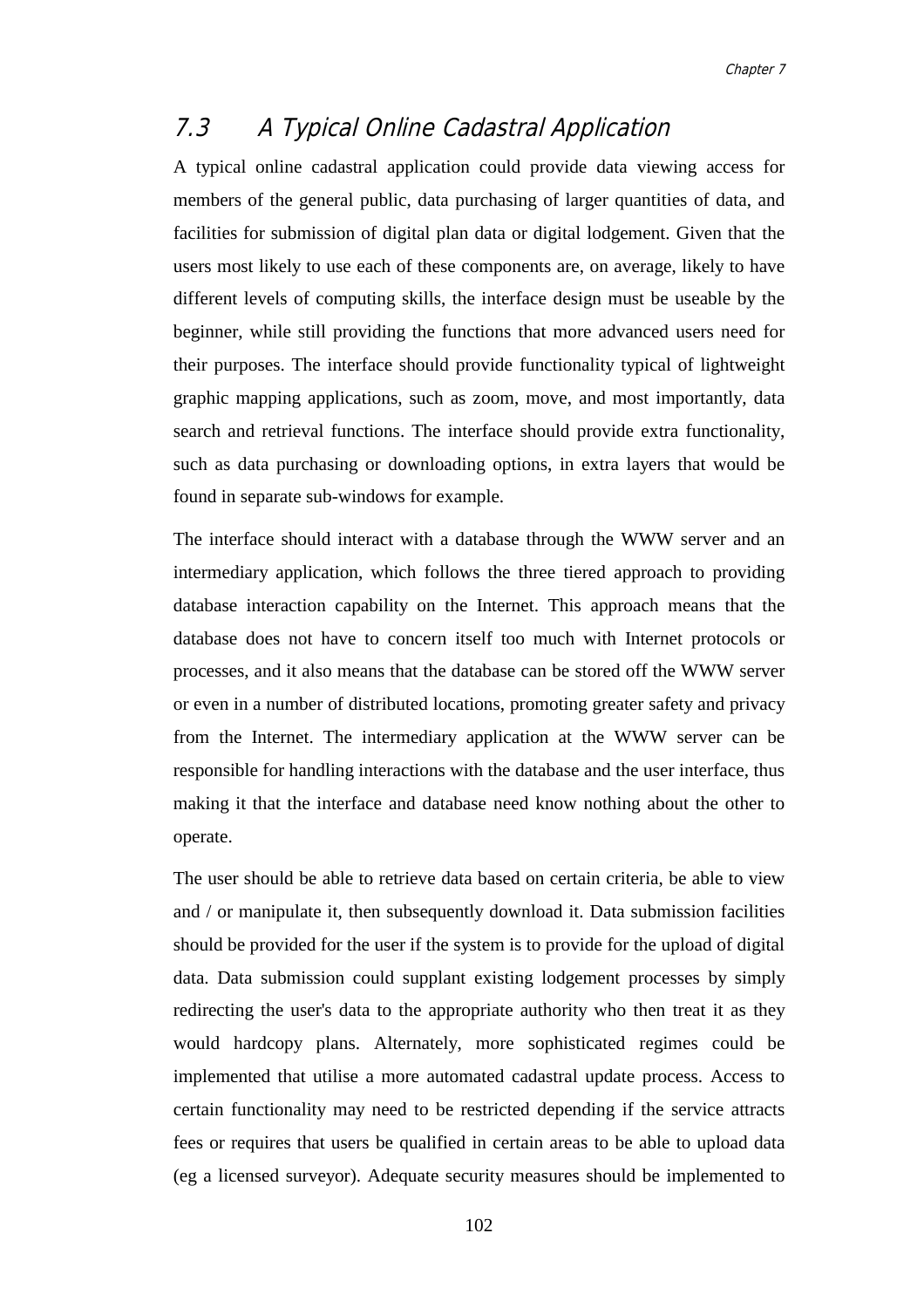protect the commercial interests in data, the privacy of information that may be attached to the data, and to authenticate users and data providers and transmitted data as needed.

## 7.4 Summary of Conclusions

1. The cadastral system is becoming more reliant on digital technology, and, in order to become more efficient, needs to continue undergoing infrastructural and institutional reform.

2. Internet systems allow complete digital handling of cadastral data for remote parties.

3. An Internet system can facilitate dissemination of cadastral data, and upgrade and integration of data as well.

4. An Internet system can facilitate digital lodgement of survey plan data.

5. The deployment of Internet technologies for cadastral systems is limited only by institutional and legal arrangements.

## 7.5 Future Research

There were many areas of interest that arose from the course of this research that could not be covered due to their depth and the detachment from the main context of this thesis.

- 1) Future technical implementations could direct more research on:
	- a) Encryption of transmissions across the Internet. Due to time constraints and resource limitations, this was not implemented although it was deemed to be an important part of the system.
	- b) Internet Security. This research limited itself to using some of the more suitable techniques for providing security for data. Future research could focus on rating the strength and reliability of such techniques. Special work could mention current practices and their suitability for the task in hand given the risks of a security breach. One example of this is the assessment of user / password schemes that transmit unencrypted passwords over the Internet.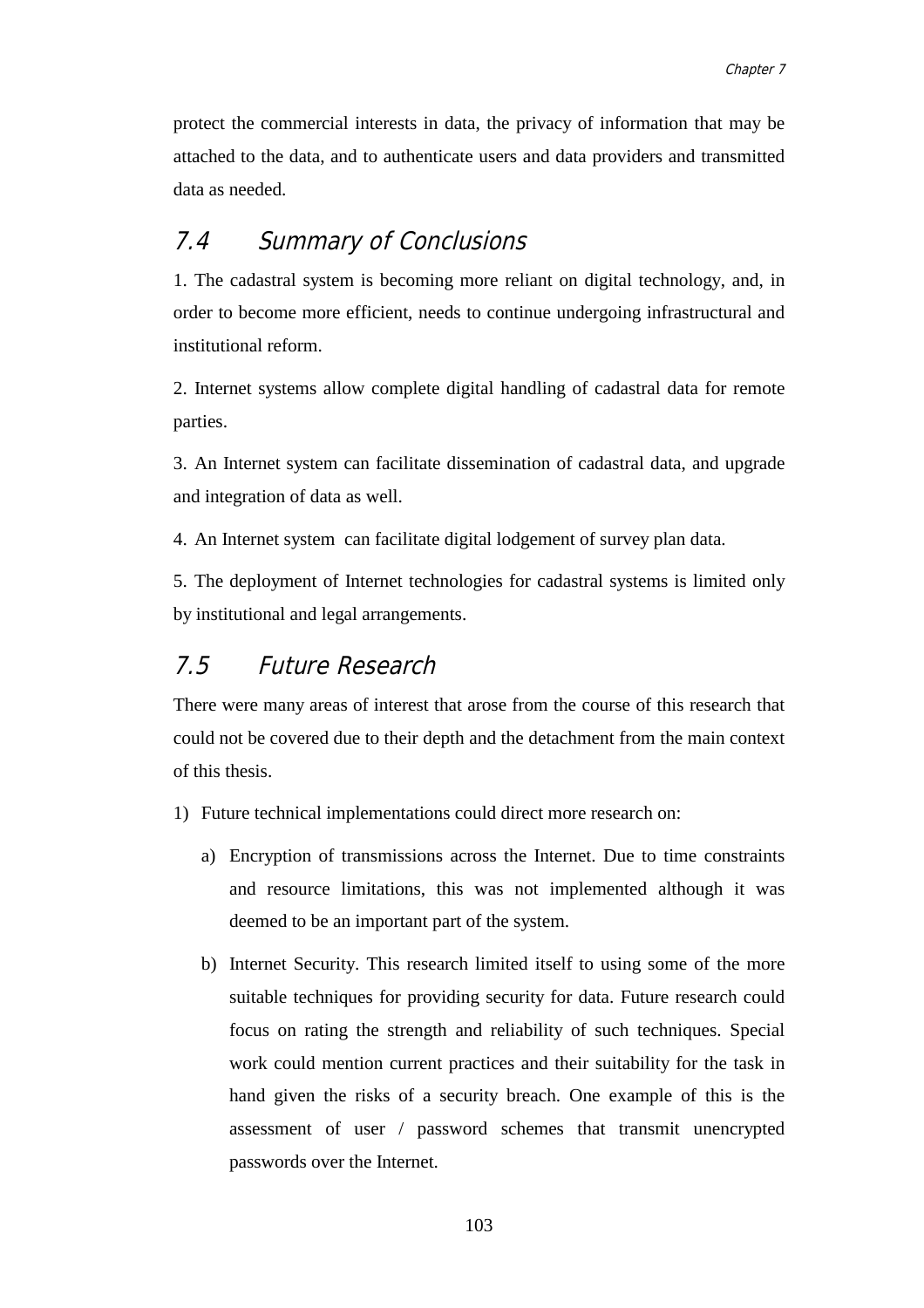- c) Use of OpenGIS, CORBA, DCOM etc. The use of distributed component technology was identified, but not studied in any detail. The impact of using these on the basic online database architecture could be analysed, as well as any benefits or drawbacks that result from using any or either of these.
- d) Optimise network bandwidth or improve transmission efficiencies for large datasets. The use of the Internet for the transmission of large datasets depends very greatly on the speed of the network connections involved, thus potentially limiting the effectiveness of such systems. Research could focus on the efforts to improve network quality, on the likely improvements and provide an indication of the future situation. Research might conversely focus on how much utilisation a system may get given the current networking infrastructure, and could focus on user attitudes and performance expectations.
- 2) Future research could address cadastral reforms such as:
	- a) Digital lodgement processes over the Internet. Digital lodgement in itself is being studied independently, such as by Falzon (1998), and could concentrate on the use of the Internet as a tool for digital lodgement. There are numerous issues such as confidentiality, commerce, and quality assurance that could be addressed.
	- b) DCDB update mechanisms. More automation in the cadastral update process could be the result of complete digital cadastral processing. There is scope for change in the current cadastral model which was ideal for hardcopy cadastres but less so for digital ones. Research could focus on possible efficiencies that could arise from particular changes to the current cadastral model. Research is currently being conducted in this area by Effenberg (in progress).
	- c) Legal and institutional ramifications. This research focussed on the technical side of providing an online cadastral application, without heed to whether it was possible under current legislation and practices. Future research could identify the ramifications that an online application could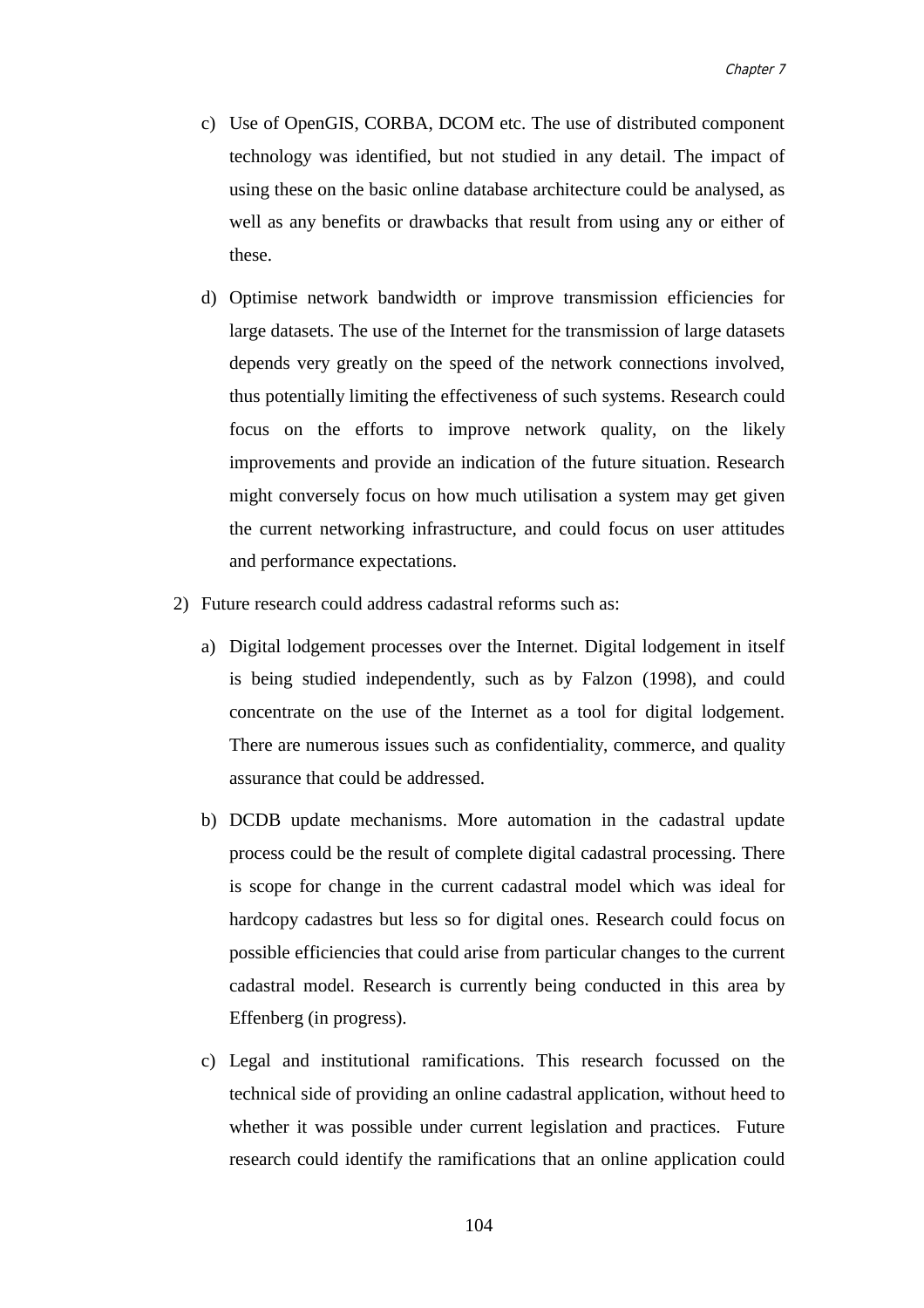have on all concerned in the cadastral discipline, as well as any changes that may be needed legally and institutionally.

d) Other changes to the cadastral system eg multipurpose cadastres etc. The increased use of the DCDB as an information source could have untold effects on today's society. The availability of a multi-purpose cadastre for example, could have some significant effects on a jurisdiction's economy, or on the way that people perceive land.

## 7.6 Concluding Comment

The Internet as a medium may have only been available for a relatively short period of time, but its influence is being felt in all bastions of developed society. Many entities are finding that the Internet and the WWW are providing new avenues for going about their affairs. Commercial operators are finding that there are potentially new markets of customers that can be reached, and are subsequently developing ways to profit from it. Users are finding new ways of doing things, such as finding information, or ordering online for example. Development of the technology is going on at a great rate to facilitate the demand for more bandwidth and services. The effect that this new source of information will have on society is yet to be seen, on both those that have ready access to the Internet, and importantly, to those that do not. For these reasons at the very least, study and analysis of the Internet discipline cannot be ignored.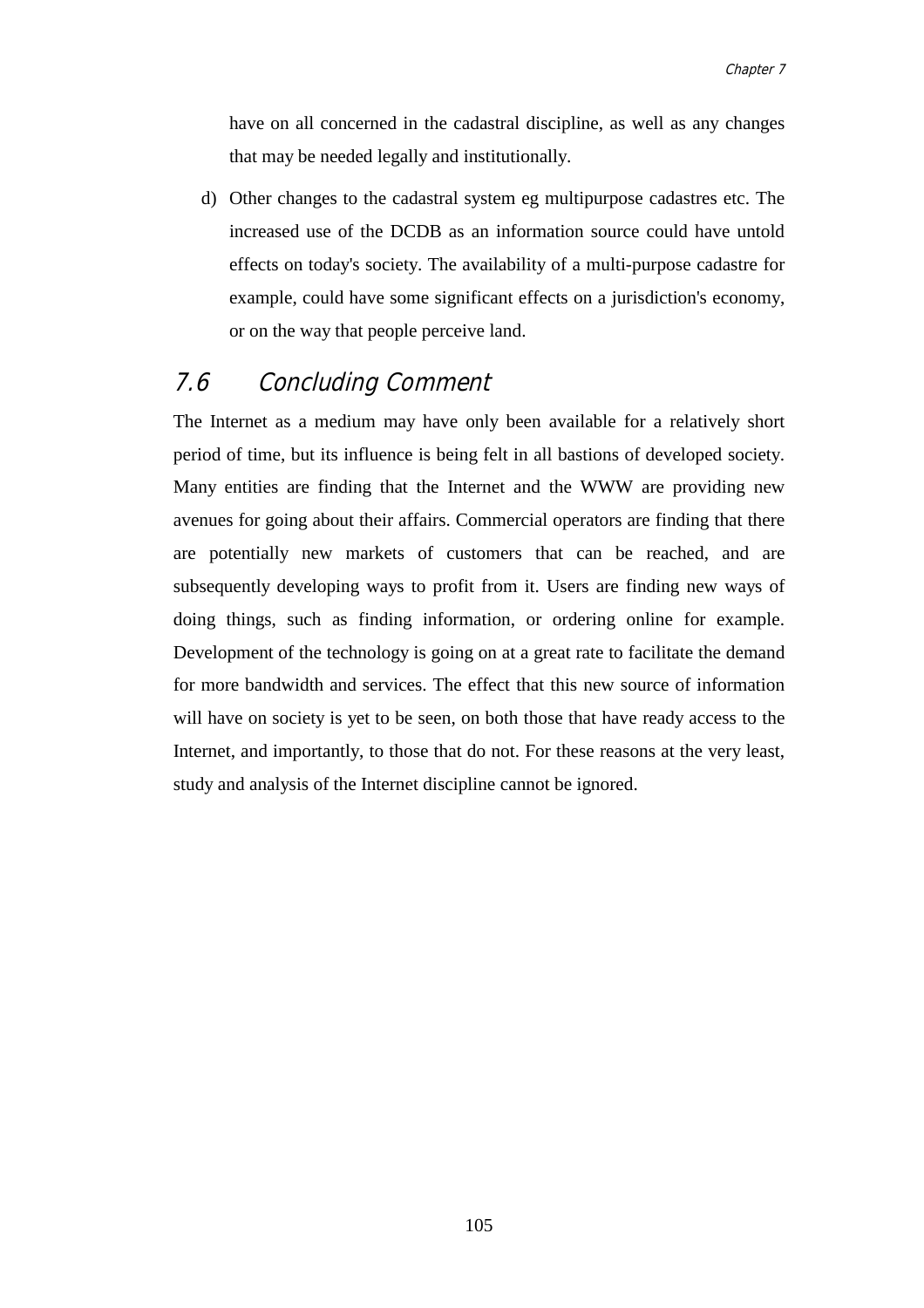## **References**

- Alexander, J. and Warwick, V. (1997). Writing GIS Applications for the WWW. *1997 International ESRI User Conference*. http://www.esri.com/base/common/userconf/proc97/PROC97/ABSTRACT/A 543.HTM
- Arseneau, B., MacLeod, G. and Coleman, D. (1997). The Development of a Land Gazette. *URISA '97*, Toronto, Canada, 19-23 July 1997
- Aussoft Solutions Pty Ltd. (1998). Latitude Geographical Information System, Aussoft Solutions Pty. Ltd. http://www.aussoft.com.au/html/latitude.html
- Autodesk Inc. (1997). Autodesk MapGuide. http://www.mapguide.com/index.htm
- Aybet, J. (1996). Interoperability of GIS in an Open System Environment. *Second Joint European Conference on Geographical Information*, Barcelona, Spain, 1996, IOS Press
- Balfanz, D. and Felten, E. W. (1997). A Java Filter, Department of Computer Science, Princeton University. September 1997. p 7
- Barr, R. (1996). Selling Soap. *GIS Europe*. December 1996. pp 16-17
- Bertazzon, S. and Waters, N. (1996). The Use of GIS Applications on the Internet for Marketing Tourist Destinations. *GIS/LIS '96*, Denver, Colorado, 19-21 November 1996
- Birrell, S., Barry, J., Hall, D. and Parker, J. (1997). Is the Torrens System Suitable for the 21st Century? *Administering our Land: An Anthology of Cadastral Issues in Australia*. D. Grant and I. Williamson Eds, Published by the Cadastral and Land Management Commission of the Institution of Surveyors, Australia, Inc.
- Black, J. D. (1997). Disseminating Geodata through Internet and Intranets. *GIM International*. May 1997. 11 (5). pp 6-7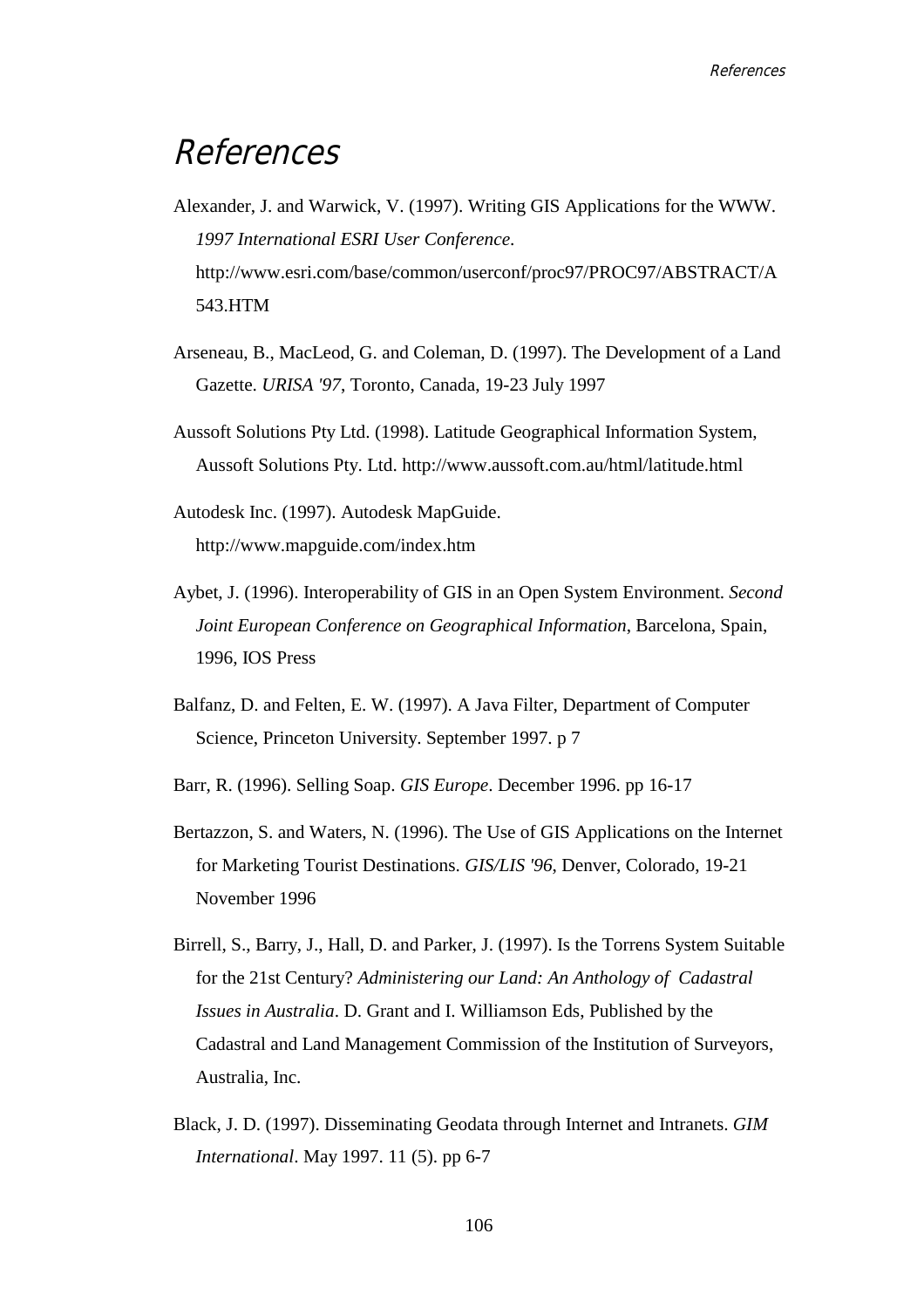- Buehler, K. and McKee, L. (1996). The OpenGIS Guide Introduction to Interoperable Geoprocessing - Part 1 of the Open Geodata Interoperability Specification, OPEN GIS Consortium Inc.
- CERT Coordination Centre (1998). CERT Coordination Centre, CERT Coordination Centre http://www.cert.org/
- Chappell, D. (1996). Component Software Meets the Web: Java Applets vs. ActiveX Controls, Chappell Associates. May 1996. http://www.chappellassoc.com/JavaActX.htm
- Chopra, P. (1996). Geological Mapping on the Web. *GIS User*. October-November 1996. pp 35-39
- Cowen, D. J., Cundall, A. J., Heimann, P. W. and Richers, D. (1996). Maintaining MetaData Through a Common Web and GIS Interface. *GIS/LIS '96*, Denver, Colorado, 19-21 November 1996. pp 1063 - 1070
- Crisp, N. (1997). Communicating Geographically with Intergraph's GIS. Melbourne. http://www.sli.unimelb.edu.au/WWWSymp97/presentations/geowmap4/index. htm
- Dale, P. (1992). Cadastral Reform '92 Let the Users Speak. *International Conference on Cadastral Reform '92*, Melbourne, Australia, Department of Surveying and Land Information, The University of Melbourne. pp 1-6
- Dale, P. (1998). What Matters Is What People Do GIM Interviews Professor Peter Dale, President of the FIG. *Geomatics Info Magazine International*. July 1998. 12 (7). pp 66-68
- Department of Geomatics (1997). GIS and the WWW '97, Department of Geomatics, The University of Melbourne. 1 May 1997 http://www.sli.unimelb.edu.au/WWWSymp97/Welcome.html
- Department of Geomatics (1997). GIS, The Utilities and the Internet Summary. Melbourne, Department of Geomatics. 13 August 1997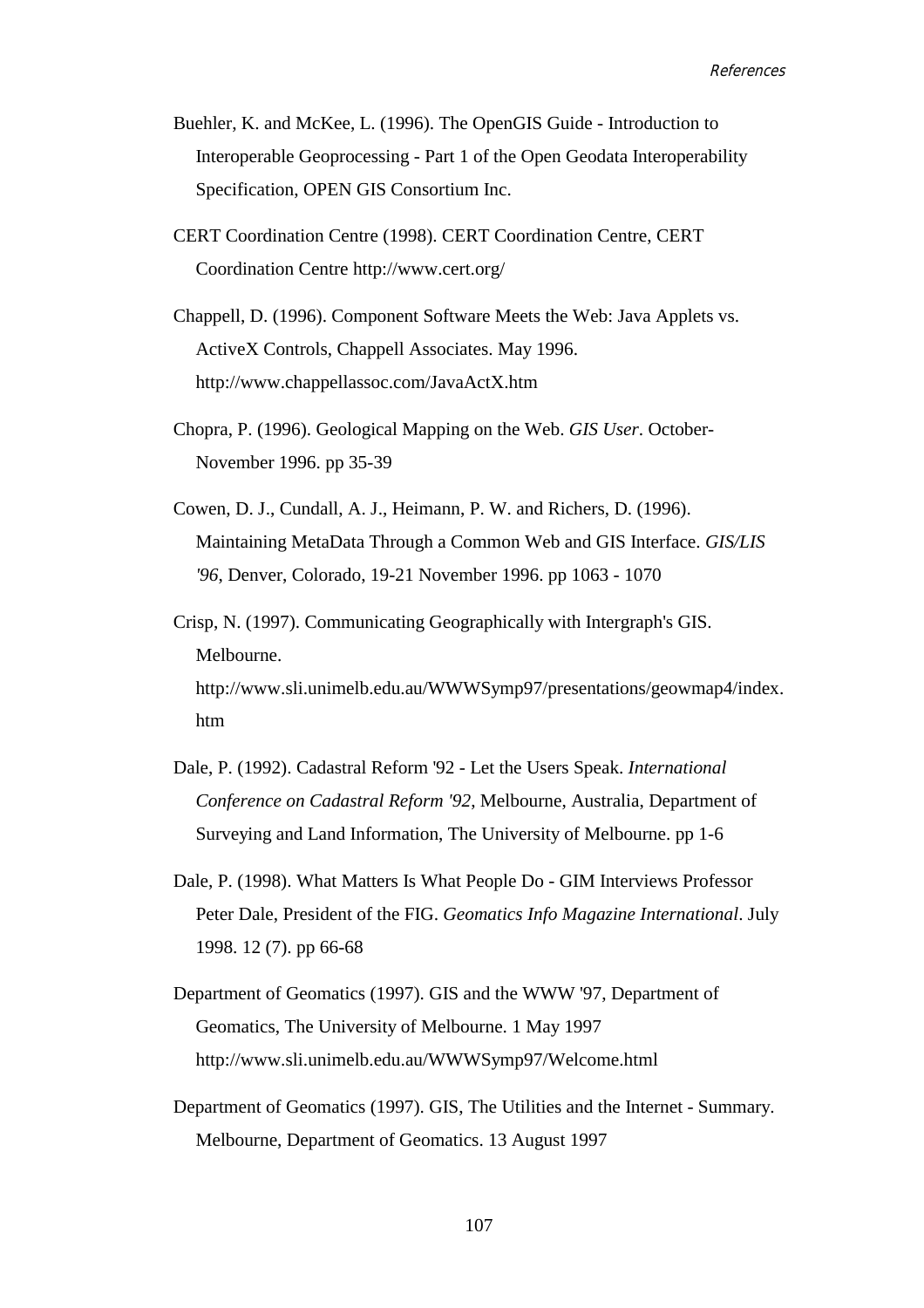- Department of Natural Resources (1994). DCDB Development Project, Department of Lands. 19 August 1994
- Effenberg, W. (1997). Personal Communication
- Effenberg, W. (in progress). Change Management in Cadastral Systems. *Department of Geomatics*. Melbourne, The University of Melbourne
- Effenberg, W. and Williamson, I. P. (1997). Digital Cadastral Databases: The Australian Experience. *Geographic Information - Exploiting the Benefits: Proceedings of the AGI '97 Conference*, Birmingham, England, Miller Freeman
- Effenberg, W. W., Enemark, S. and Williamson, I. P. (1998). Framework for discussion of digital spatial data flow within cadastral systems*. Submitted to The Australian Surveyor*
- Environmental Systems Research Institute (1998). ESRI Geography Connects Our World. May 13 1998. http://www.esri.com/
- Escobar, F. J., Williamson, I. P., Green, J. and Waters, E. (1998). The Use of the Internet in the diffusion of GIS for General Practices in Victoria, Australia. *INET '98*, Geneva, Switzerland, 21-24 July 1998
- ESRI Inc. (1997). Scalable Internet Mapping Solutions from ESRI. *ESRI ARC News*. Fall 1997. 19 (3). p 6
- Falzon (1998). Digital Lodgement of Cadastral Survey Data in Victoria. *Department of Geomatics*. Melbourne, The University of Melbourne
- Falzon, K. (1997). Brief Overview of Digital Lodgement in Other States. Melbourne, Department of Geomatics
- Falzon, K. and Williamson, I. (1998). Digital Lodgement of Cadastral Survey Data in Victoria. *Australian Surveyors Congress*, Launceston, Tasmania, 8-13 November 1998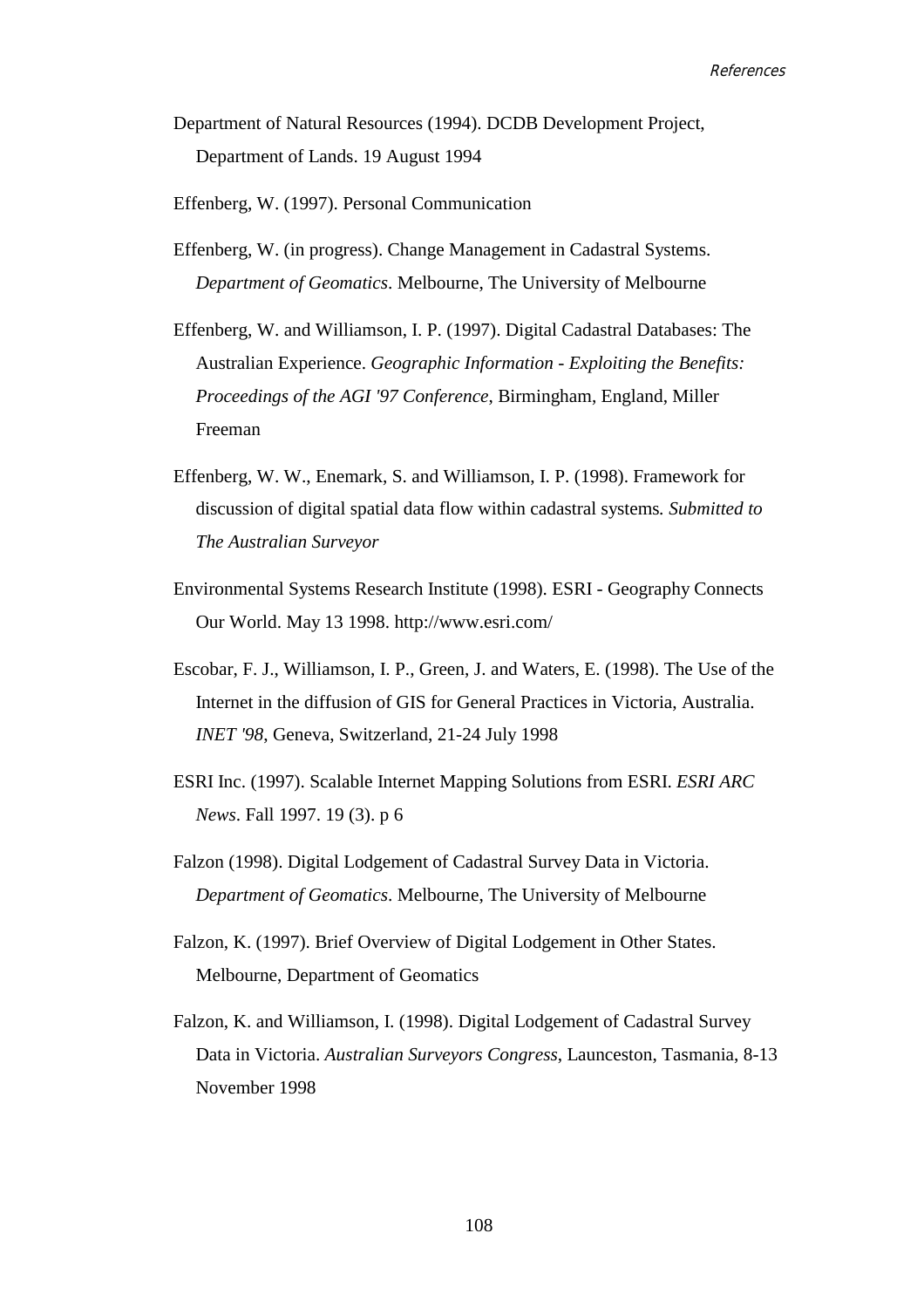- FIG (1995). Statement on the Cadastre. FIG Bureau, Canberra, Australia, International Federation of Surveyors. http://sunspot.sli.unimelb.edu.au/fig7/cadastre/statement\_on\_cadastre.html
- Finley, D. B., Arseneau, B., McLaughlin, J. D. and Coleman, D. J. (1998). The Provincial Land Information Infrastructure for New Brunswick: From Early Visions to Design to Reality*. Geomatica*. 52 (2). pp 165-175
- Fortunati, L. (1996). Geo-Data Server on WWW. *Second Joint European Conference and Exhibition on Geographical Information*, Barcelona, Spain, 1996, IOS Press
- Geographic Data Victoria (1997). LMRI Property Project Version 6.0. Melbourne, Geographic Data Victoria. 16 July 1997
- Geospatial Policy And Coordination (1997). Victoria's Geospatial Information Strategic Plan - Building the Foundations 1997-2000 - Final Version 3.31. Melbourne, Geospatial Policy and Coordination. June 1997
- Goldberg, I. and Wagner, D. (1996). Randomness and Netscape Browser: How Secure is the World Wide Web? *Dr Dobbs Journal* (January 1996). p 6
- Government of Victoria (1998). Land Channel. http://www.land.vic.gov.au/
- Grant, D. and Mooney, D. (1997). The State and the Business of Spatial Information. *CONSAS 97*, Durban, South Africa, 24-28 August 1997, IKUSASA
- Hayes, J. (1997). A Prototype System for the Digital Lodgement of Spatial Data. *School of Planning and Landscape Architecture and Surveying*. Brisbane, Queensland University of Technology.
- Hernando, I. (1998). Security and Confidence in Electronic Commerce: Certification Authorities. *INET 98: The 8th Annual Conference of the Internet Society*, Geneva, Switzerland, 21-24 July 1998.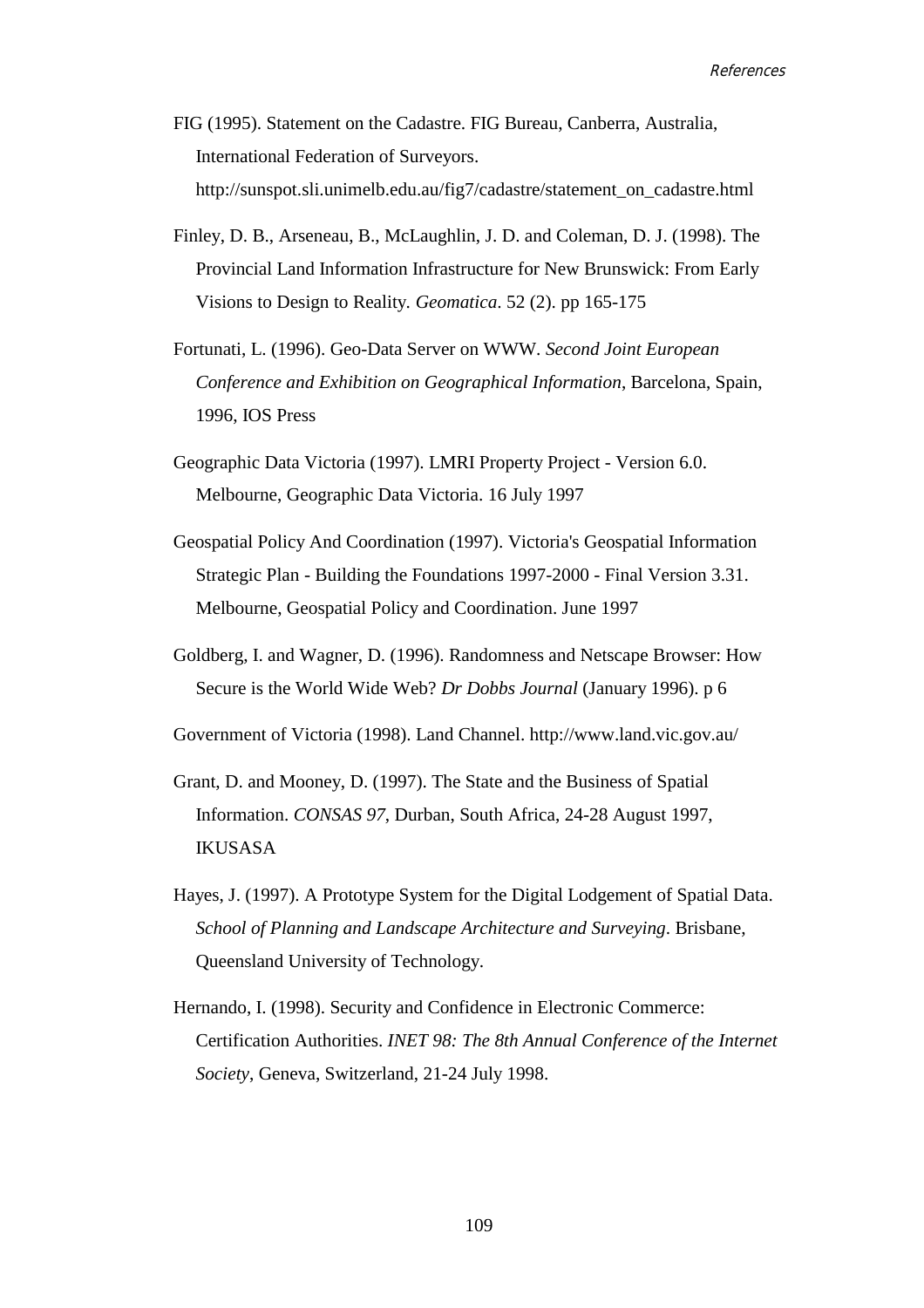- Hesse, W. and Williamson, I. P. (1990). A Review of Digital Cadastral Data Bases in Australia and New Zealand*. The Australian Surveyor*. 35 (4). pp 351- 67
- Howard, J. D. (1998). Security Incidents on the Internet. *INET 98: The 8th Annual Conference of the Internet Society*, Geneva, Switzerland, 21-24 July 1998. pp 15
- Hudson, T. J. (1997). SSLeay and SSLapps FAQ. 19 July 1997. http://www.psy.uq.oz.au/~ftp/Crypto/
- Intergraph Corporation (1998). Intergraph GeoMedia Web Map, Intergraph Corporation http://www.intergraph.com/software/geo\_map/geo\_web.asp
- Jacoby, S. (1996). Incremental Updates and Associated Issues. *WALIS Forum '96*, Perth, Australia, 23 - 24 April 1996. pp 8-20
- Jacoby, S. and Marwick, B. (1997). A New Era for Victoria's Digital Cadastral Data Base. *AURISA '97*, Christchurch, New Zealand, 17-21 November 1997, Australasian Urban and Regional Information Systems Association Inc.
- Jankowski, P. and Stasik, M. (1996). Architecture for Space and Time Distributed Collaborative Spatial Decision Making. *GIS/LIS '96*, Denver, Colorado, 19-21 November 1996. pp 516 - 526
- Keast, C. (1995). Human Computer Interaction and Geographic Information Systems. *1995 New Zealand Conference on Geographical Information Systems and Spatial Information Research incorporating the 7th Annual Colloqium of the Spatial Information Research Centre*, Massey University, New Zealand, 26-28 April, AURISA and Spatial Information Centre. pp 237- 249
- Larsson, G. (1991). Land Registration and Cadastral Systems. New York, John Wiley and Sons
- Lemay, L. and Perkins, C. (1997). Teach Yourself Java 1.1 in 21 Days. Indinapolis, Sams.net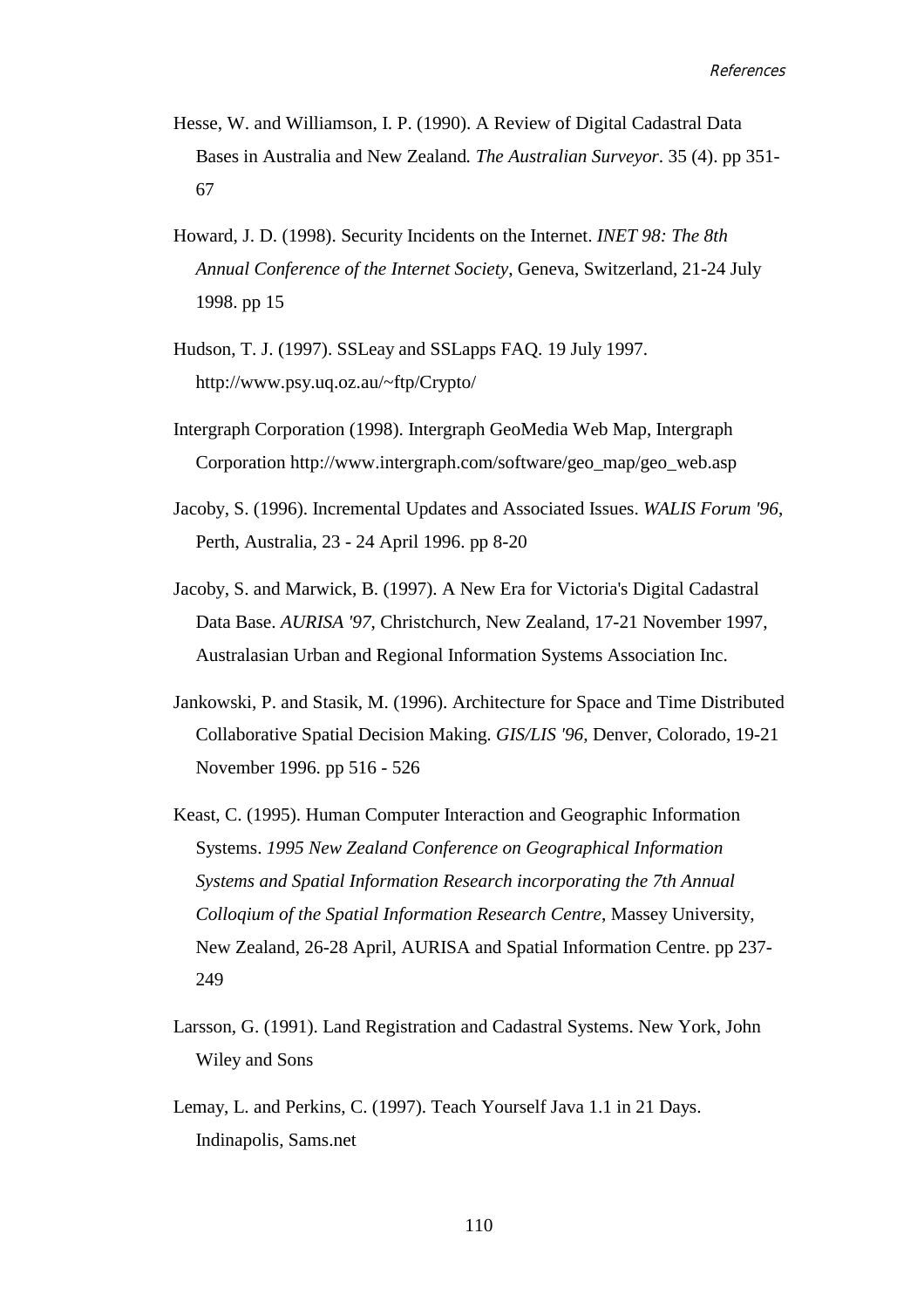- Lennon, P. and Berenyi, M. (1997). Basic Land Information Network Capitalising on our Information Resource. *AURISA '97*, Christchurch, New Zealand, 17-21 November 1997
- Li, B. (1996). Issues in Designing Distributed Geographic Information Systems. *GIS/LIS '96*, Denver, Colorado, 19-21 November 1996.
- Limp, W. F. (1997). Weave Maps Across The Web. *GIS World*. September 1997. 10 (9). pp 46-55. http://www.geoplace.com/gw/
- MapInfo Corporation (1997). MapInfo MapXtreme, MapInfo Corporation http://www.mapxtreme.com/mapxtreme/mapxtreme.html
- MapInfo Corporation (1998). MapInfo The Information Discovery Company. http://www.mapinfo.com/
- Marr, A. J. and Benwell, G. (1996). The Evolution of the Use of GIS in New Zealand Local Government*. New Zealand Surveyor* (286). pp 30-35
- Marwick, B. (1997). Remodelling and Enhancing Victoria's Digital Cadastral Map Base. Melbourne, DataFlow Pty. Ltd.
- Microsoft Corporation (1997). Internet Explorer Provides Advanced Security Features. http://microsoft.com/ie/ie40/features/?/ie/ie40/features/iesecurity.htm
- Ministerial Council for the Information Economy (1998). Building the Information Economy - a progress report on the enabling legal and regulatory framework, Ministerial Council for the Information Economy. June 1998. pp 18
- Moeller, M. and Montgomery, P. (1997). Web Woes Netscapers are left to fume as Java/CORBA support falls short. *PCWeek Australia*. nationwide. 4 July 1997. pp 1, 29
- National Land Survey of Finland (1998). Mapsite National Land Survey of Finland, National Land Survey of Finland. 1998 http://www.kartta.nls.fi/karttapaikka/eng/home.html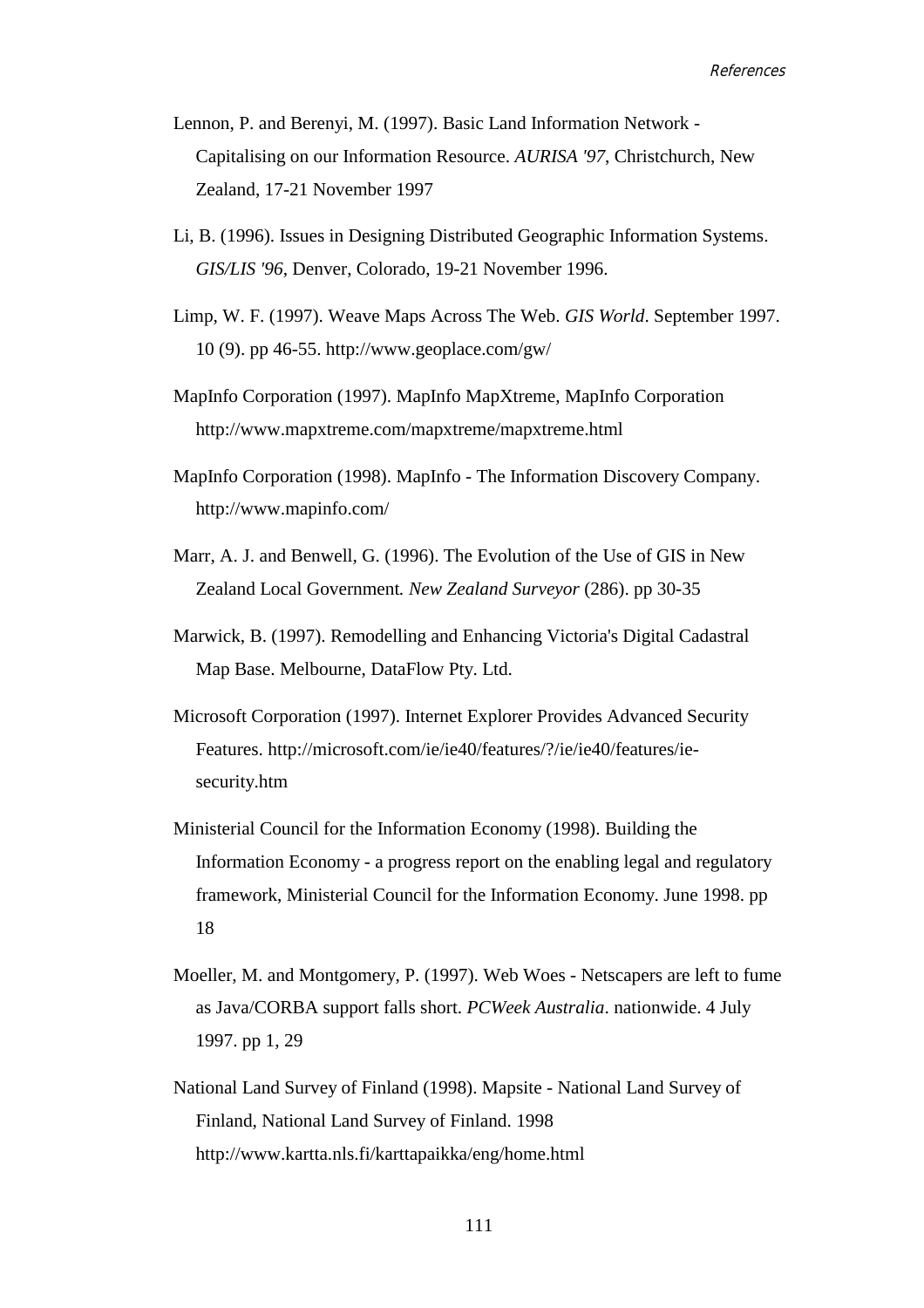- Netscape Communications Corporation (1997). How SSL Works. http://home.netscape.com/assist/security/ssl/howitworks.html
- Netscape Communications Corporation (1997). Netscape Security Solutions. http://home.netscape.com/assist/security/content.html
- Netscape Communications Corporation (1998). Introduction to SSL, Netscape Communications Corporation. 10 September 1998 http://developer1.netscape.com:80/docs/manuals/security/sslin/contents.htm
- New Brunswick Geographic Information Corporation (1998). Geographic Information Corporation - What We Do. http://inter.gov.nb.ca/nbgic/infra.htm
- Parent, P. (1997). GIS and the Internet in New Zealand. *GIS User*. April May 1997. pp 25-26
- Peng, Z.-R. (1997). An Assessment of the Development of Internet GIS. *1997 International ESRI User Conference*, ESRI Inc.
- PostgreSQL Organization (1998). PostgreSQL. 6 July. http://www.postgresql.org/
- Preece, J. (1993). A Guide to Usability Human Factors in Computing. Oxford, Great Britain, Addison-Wesley
- Richardson, D. (1995). Logic Language Formalism Informalism. Oxford, UK, International Thomson Computer Press
- Rush, G. (1997). Land Information Management in Queensland. *CONSAS 97 Proceedings*, Durban, South Africa, 24-28 August 1997, IKUSASA
- Schell, D., McKee, L. and Buehler, K. (1995). Geodata Interoperability: A Key NII Reuirement. USA, National Research Council, Computer Science and Telecommunications Board. April 1995
- Schofield, A. (1998). Cadastre on a clean slate. *GIS Europe*. July 1998 (7). pp 21- 23
- Starling, R. N. (1997). Changing the Face of GIS, Genasys II Pty Ltd. pp 6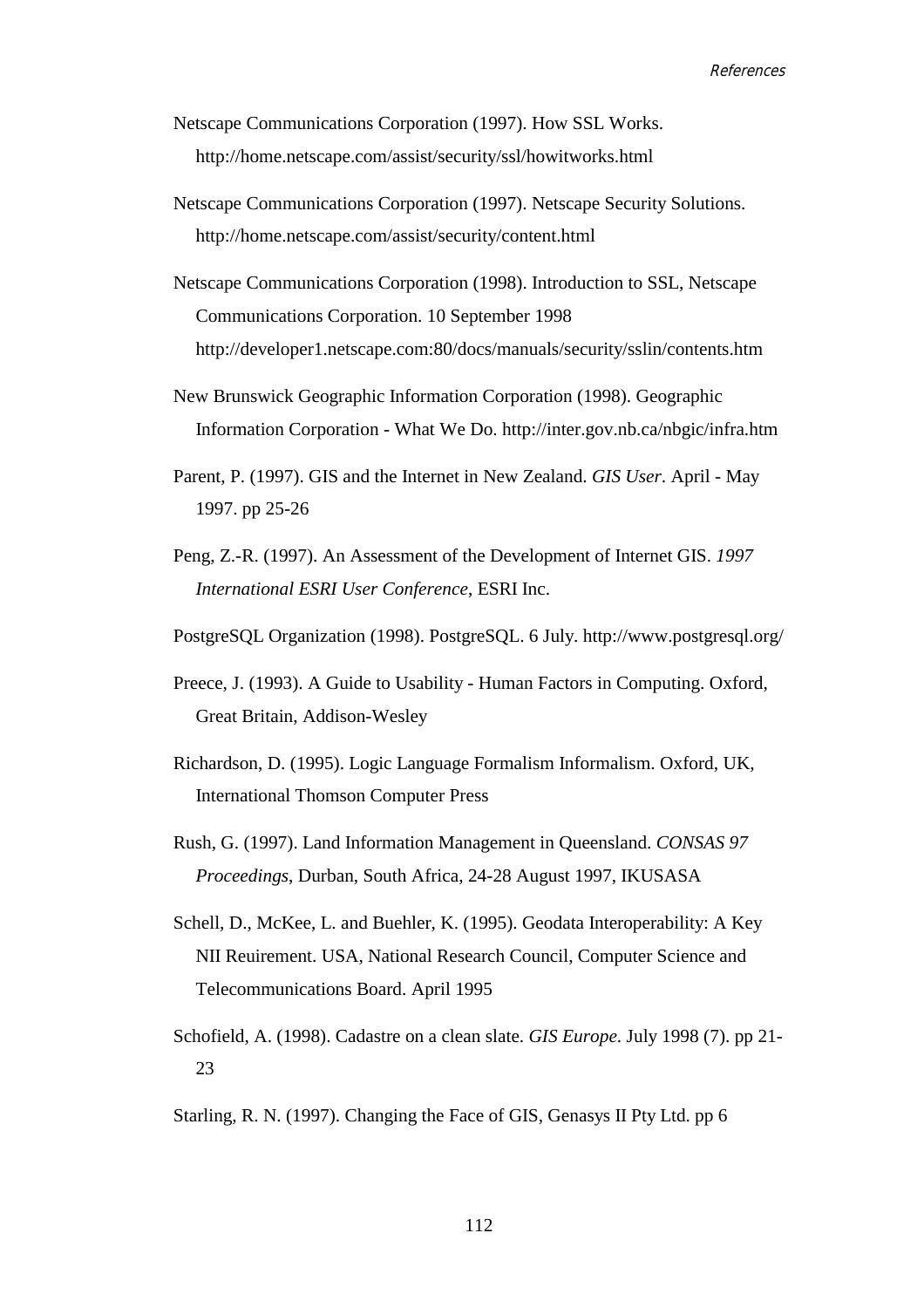- Strand, E. (1997). Are You Browsing Browsers, Surveying Servers or Muddling in Middleware? *GIS World*. September 1997. 10 (9). pp 32-33. http://www.geoplace.com/gw/
- Sutcliffe, A. G. (1995). Human Computer Interface Design. London, Macmillan Press Ltd
- TerraLink (1998). TerraNet Property Information Online. http://www.terranet.co.nz/
- The Surveyors Board of Victoria (1997). Part 1 Drawing Practice. *Survey Practice Handbook Victoria*, The Surveyors Board of Victoria. pp 2.1-6, 3.1-3
- Tuomaala, J. and Uimonen, M. (1998). Introducing the New Object-Oriented Cadastral Information System (JAKO) of Finland. *Proceedings of the XXI FIG International Congress*, Brighton, UK,, FIG, 19-25 July 1998
- Universal Systems Ltd. (1998). Universal Systems Ltd, Universal Systems Ltd. July 1998 http://caris.universal.ca/
- Verisign Inc (1997). Digital IDs Introduction. http://digitalid.verisign.com/id\_intro.htm
- Vertigan, M. (1996). Choice and Contestability: Keys to Effective Public Sector Performance, Paper presented to the Institute of Public Administration Australia Leadership Forum
- Wallach, D. S., Balfanz, D., Dean, D. and Felton, E. W. (1997). Extensible Security Architectures for Java. *Internet Besieged: Countering Cyberspace Scofflaws*. D. E. Denning and P. J. Denning Eds. New York, ACM Press
- Wan, W. Y. and Williamson, I. P. (1995). The Users' View of Digital Cadastral Databases in Australia*. The Australian Surveyor*. 40 (1). pp 53-62
- Wang, L. (1997). Network-Oriented GIS: Integrating GIS with the Internet. *URISA '97*, Toronto, Canada, July 19-23 1997
- Williamson, I. (1983). A Modern Cadastre for New South Wales. *School of Surveying*. Kensington, NSW, University of New South Wales. pp 325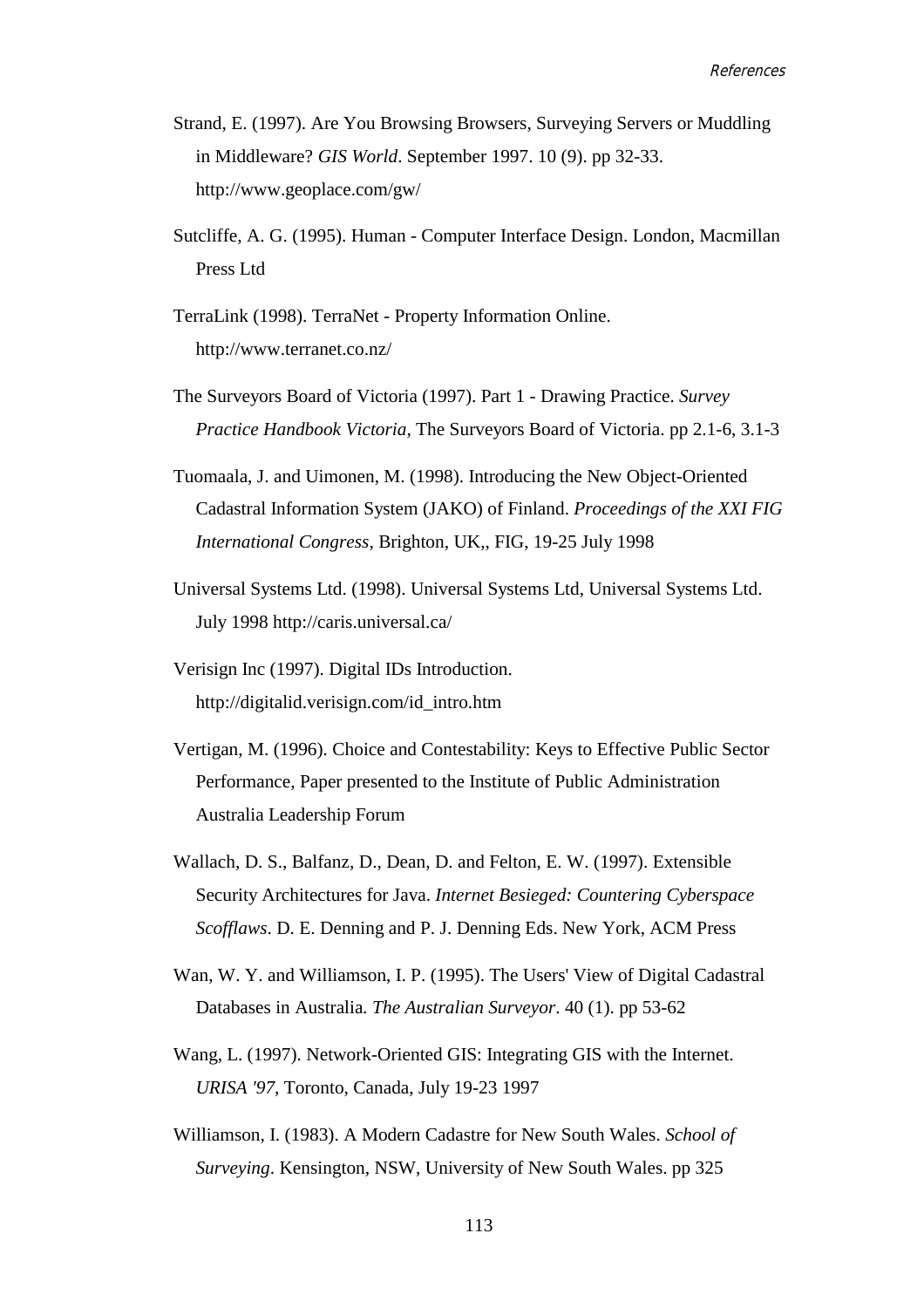- Williamson, I., Chan, T. O. and Effenberg, W. (1998). Development of Spatial Data Infrastructures - Lessons Learned From the Australian Digital Cadastral Databases*. Geomatica*. 52 (2). pp 177-187
- Williamson, I. P. (1994). The Australian Cadastral System. *Cadastral Reform Seminar*, Seoul, Korea, 1 July 1994
- Williamson, I. P., Chan, T. O. and Effenberg, W. W. (1997). Economic Rationalism in Managing Spatial Data Infrastructure - The Australian Experience. *Proceedings of URISA '97*, Toronto, Canada, 21-23 July 1997. pp 15 http://www.sli.unimelb.edu.au/research/publications/IPW/ERMSDI.htm

Wilson, J. D. (1997). Technology Partnerships Spark the Industry. *GIS World*. April 1997. pp 36-42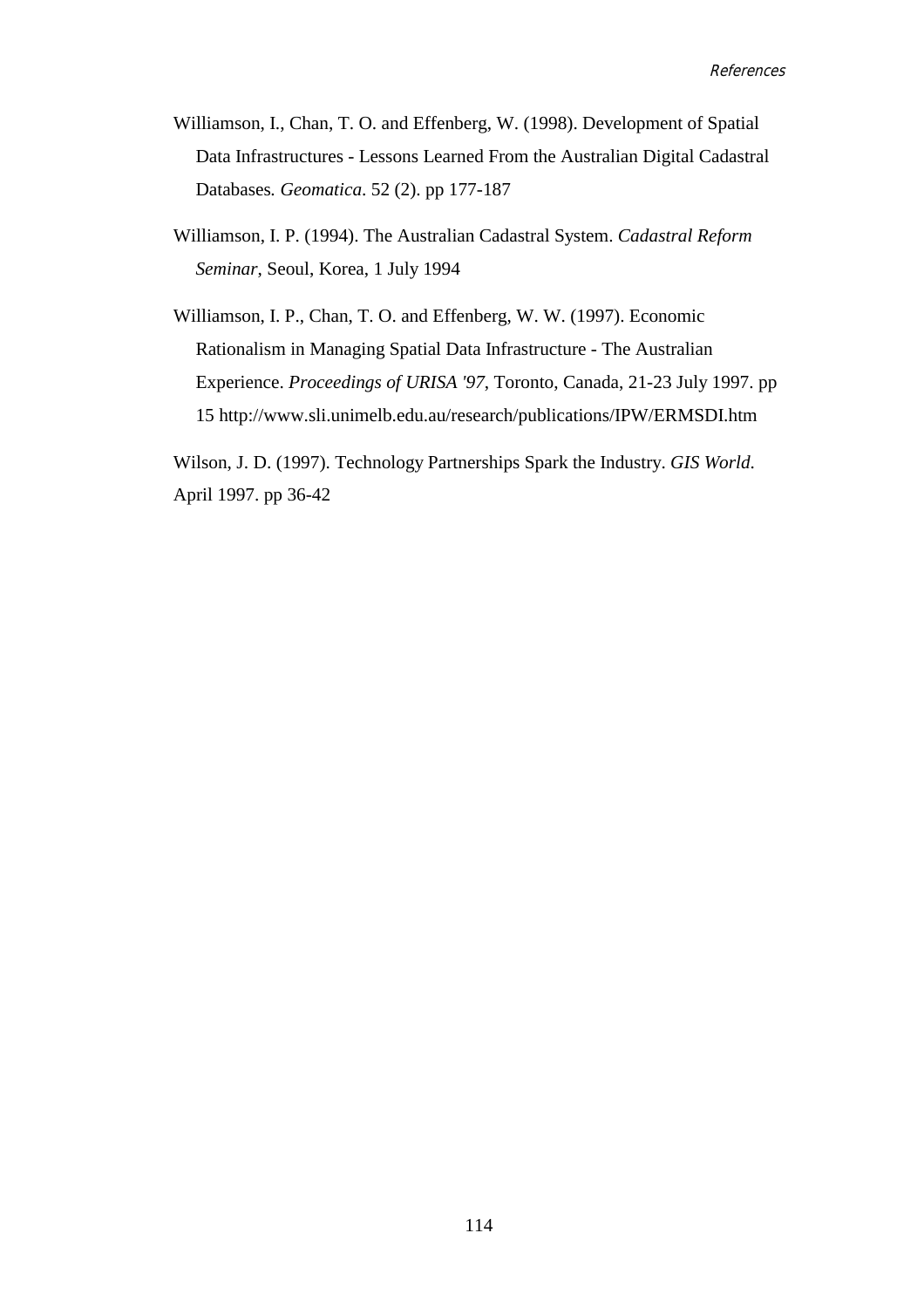## Glossary of Terms

#### Cadastral Related

- DCDB Digital Cadastral Data Base
- LGA Local Government Authority
- LTO Land Titles Office
- GDV Geographic Data Victoria (now part of Land Victoria)
- GPAC Geospatial Policy and Coordination (now part of Land Victoria)
- LMRI Land Management Resource Information (now part of Land Victoria)

#### Internet Related

- CGI Common Gateway Interface
- HTTP HyperText Transfer Protocol
- HTML HyperText Markup Language
- LAN Local Area Network
- GIF Graphic Interchange Format
- JPEG Joint Photographics Expert Group

Computer Programming Related

- GUI Graphic User Interface
- RMI Remote Method Interface (for Java)
- JVM Java Virtual Machine
- JDBC Java DataBase Connectivity
- ODBC Object DataBase Connectivity
- OLE Object Linking and Embedding
- OCX OLE Custom Control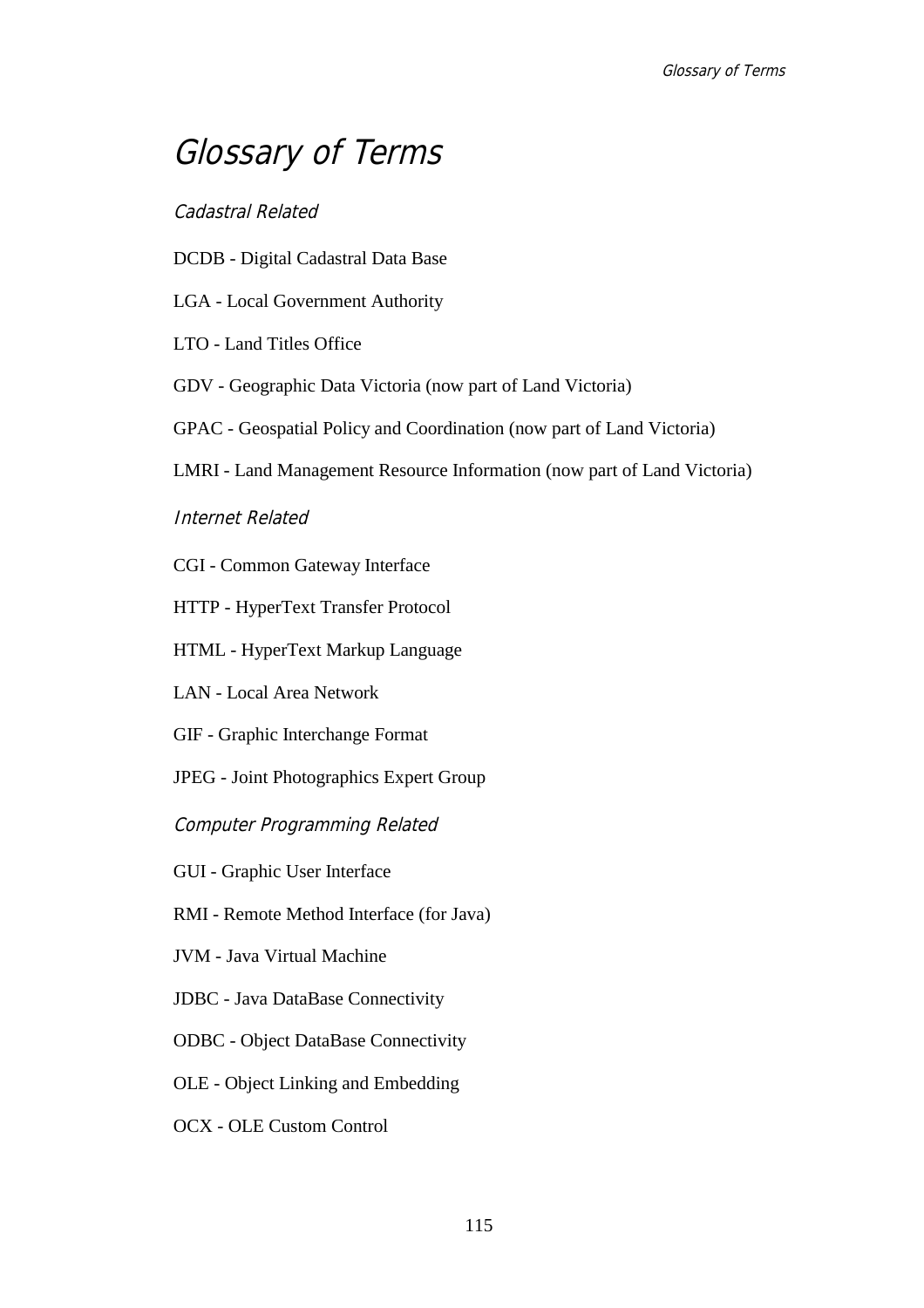#### Database Related

## RDBMS – Relational Database Management System

SQL – Structured Query Language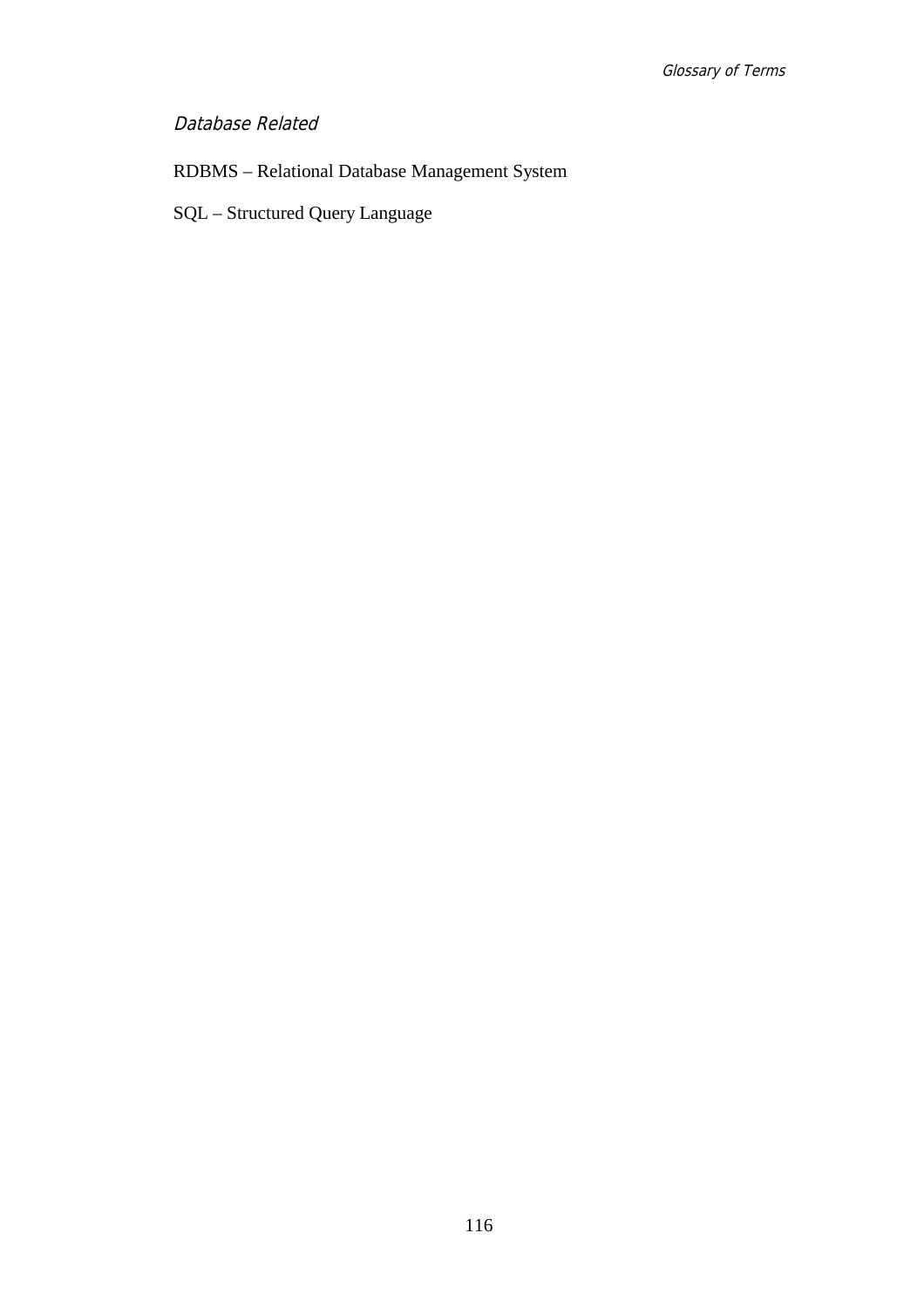# Appendix-1 Perl Script

This Perl script is the CGI program which acts as a wrapper for the Java Application that interacts with the database itself (see Figure 11). This script does one of four things at each invocation (see Figure 18). For the first task, the Applet would ideally be requesting information about the available databases. In this case, the script reads a metadata file and returns the information about the available databases to the calling Applet.



**Figure 18 - Flow Chart of Perl CGI program functionality**

The second, and more important, task the script performs is that of interacting with the databases themselves. In this case, the script accepts input from the Java Applet across the Internet, processes the input, calls the Java Application, waits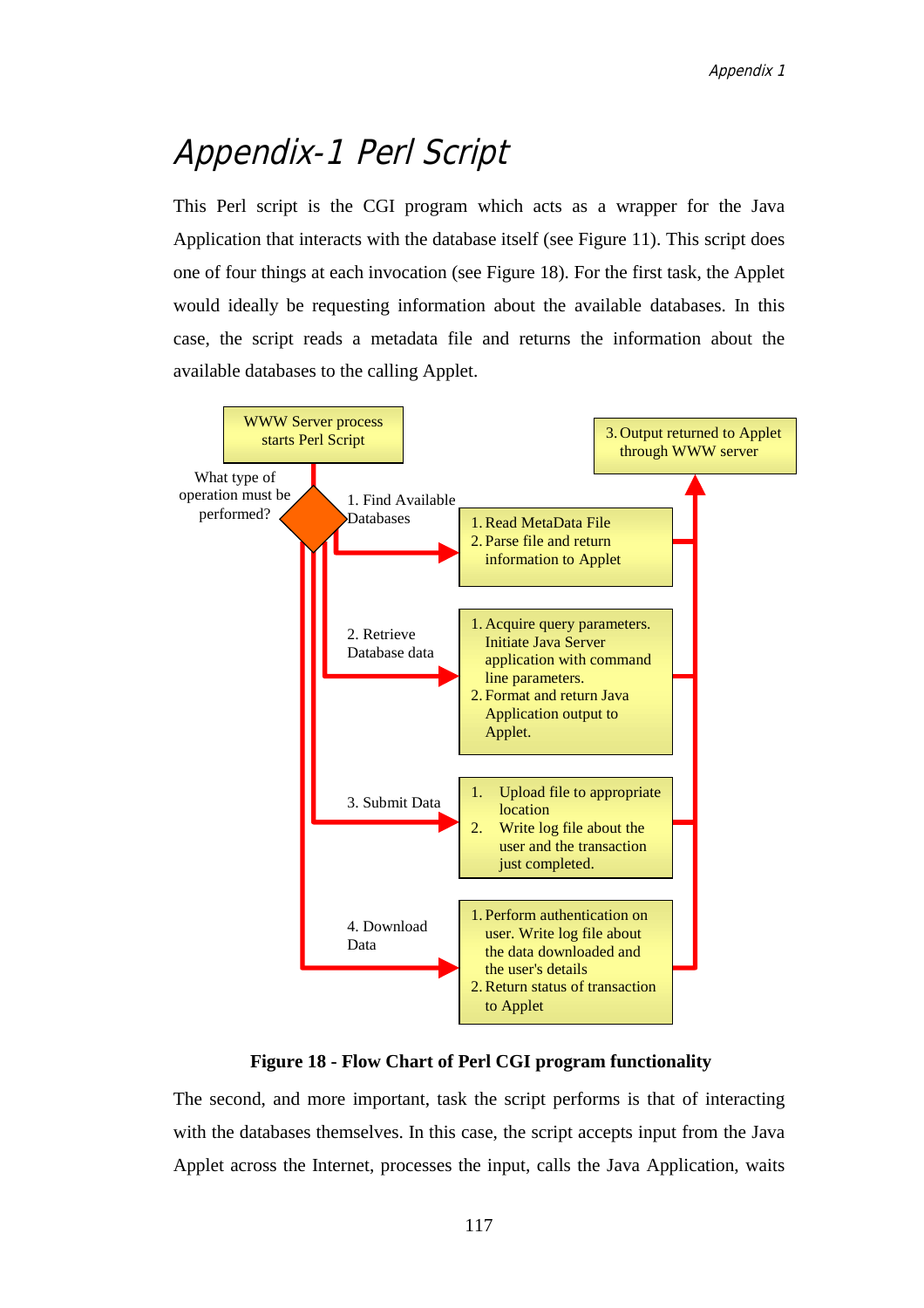for the Java Application to return, processes and returns the Java Application's output to the Java Applet in a form the Applet is expecting.

The third task is that of handling data submission, whereupon the user would submit a file that would contain mapping information. The script uploads the file to the server, and writes a file with information about the user gathered by the Applet.

The fourth task is that of tracking data download transactions at the Applet. When the user requests to download data, this script is asked to accept user details such as credit card number etc. and log the details to a file. Additional user authentication based on credit card information could be provided at this stage, although it is not at present.

This script resides on a Sun Workstation running SunOS 5.4 running Perl V5.004\_04.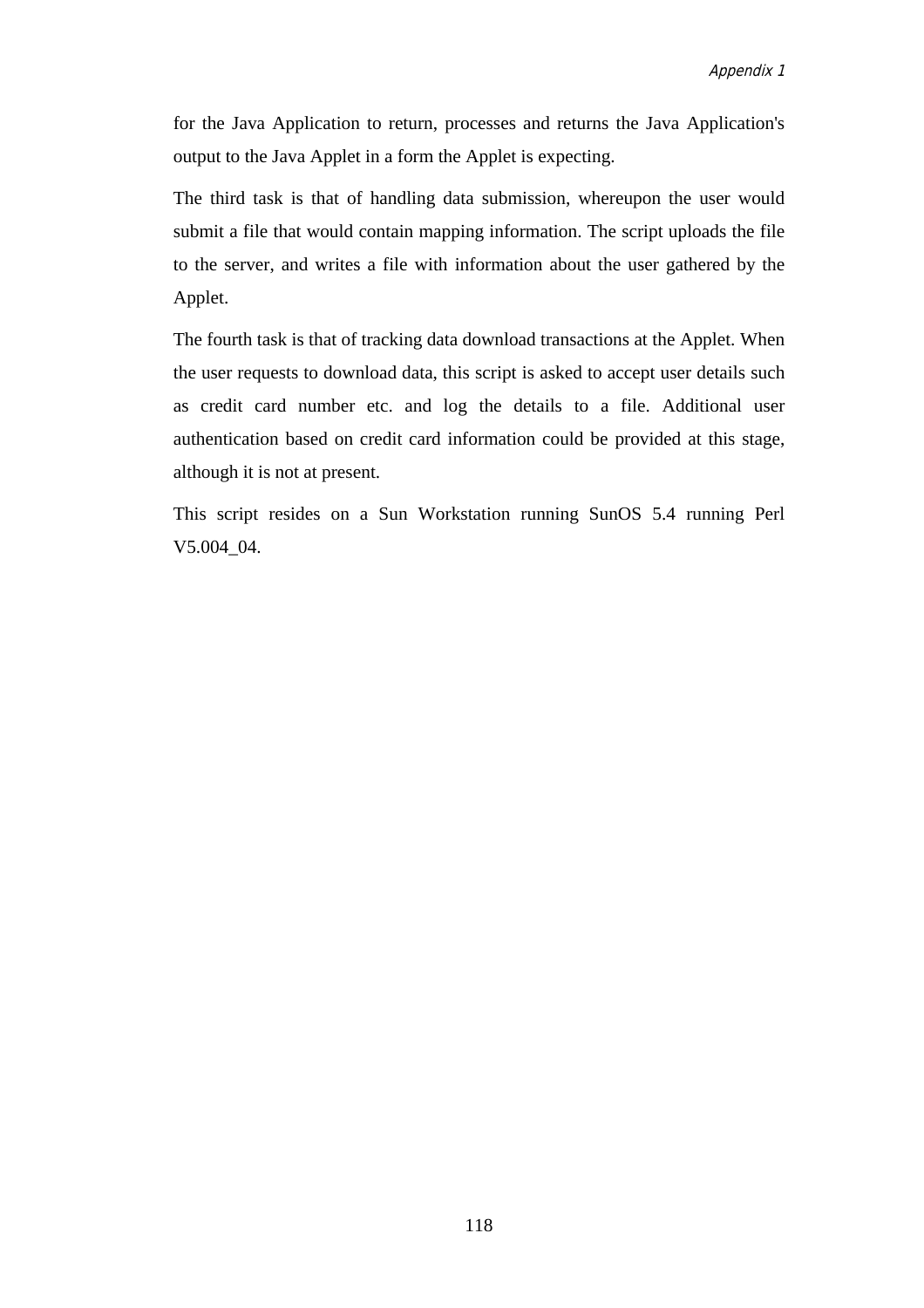# Appendix-2 Java Application

This Java Application resides on the WWW server and performs the actual interactions with the database (see Figure 11). This application uses JDBC to communicate with the database, which is an SQL server that supports JDBC. This application is called by a Perl script which serves as a wrapper by starting the application and passing input parameter information to it (see Figure 19). The Perl script is the CGI program that receives its input from the Java Applet across the Internet. This application implements Java Version 1.02 and sits on a Sun Workstation running SunOS 5.4 using a Java interpreter Version 1.1.5.



**Figure 19 - Flow Chart of Java Application Functionality**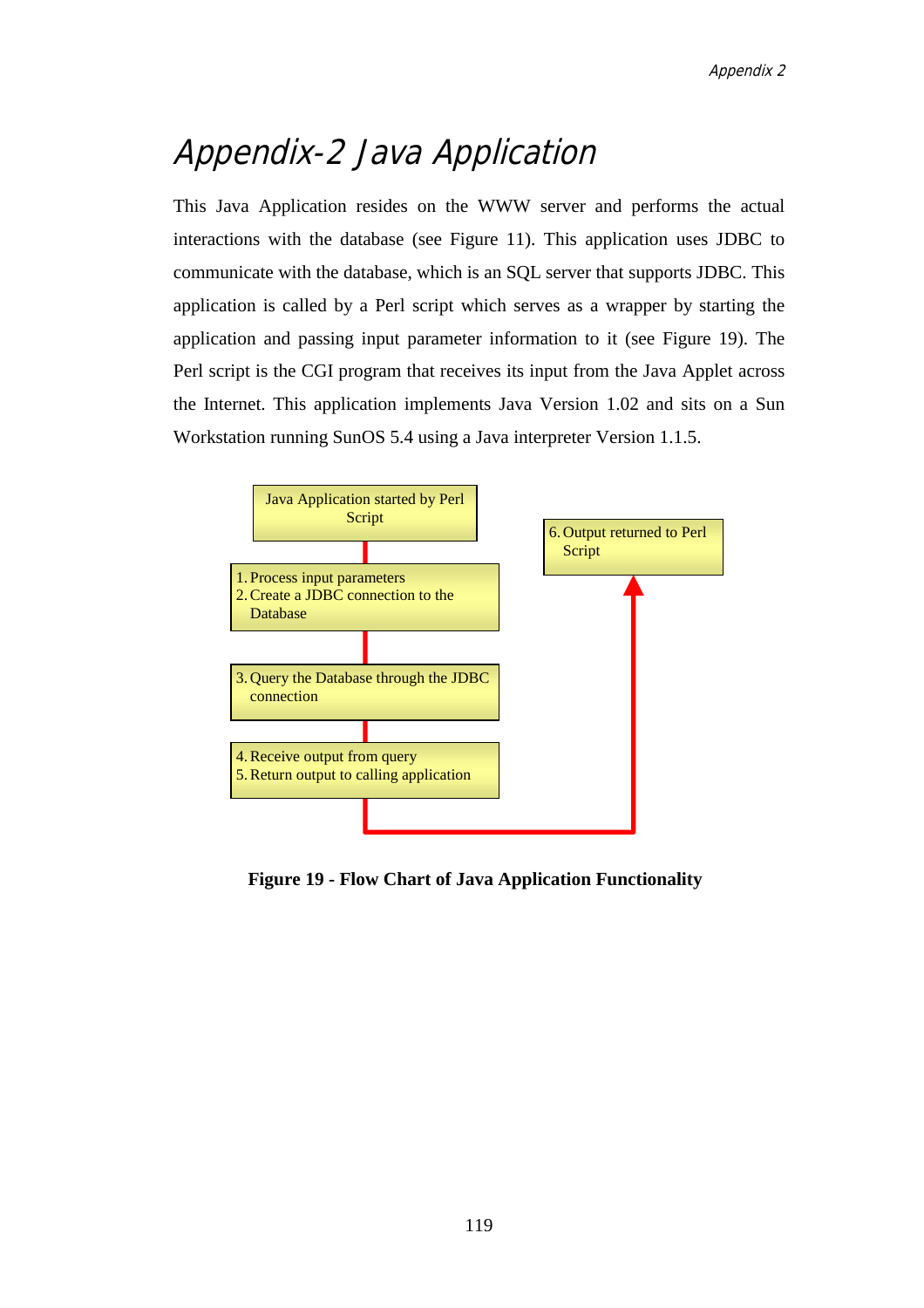# Appendix-3 Java Applet

The Java Applet provides the Graphic User Interface that allows the user to interact with the remote database (see Figure 11). The Java class files are packaged into a single JAR file, which is digitally signed with a Netscape Test Signing Certificate. The digital signing of the class files allows the Applet to step out of the security restrictions placed on Applets by a Netscape browser. The Applet was coded in Java Version 1.02, and can operate on Netscape browsers of Version 4.x and later.

This Appendix contains a list of source files that make up the Applet, a class file hierarchy that demonstrates the use of different class files by other class files (see Figure 20), and a functionality flowchart for the Applet (see Figure 21).

| DataObject.java<br>$\bullet$  | DCDBFrame.java            |
|-------------------------------|---------------------------|
| DisplayArea.java              | DXFParser.java            |
| FlushButton.java<br>$\bullet$ | FrameNode.java            |
| GraphicObject.java            | LoadedDataFrame.java      |
| LoadedDataStructure.java      | LoadedLocalDataPanel.java |
| Px.java<br>$\bullet$          | SimpleMessageBox.java     |
| StatusPanel.java              | StatusPic.java            |
| ToolBar.java                  |                           |

List of Java Files that make up the Applet

Other Java Files Used (Freeware Source Code)

| <b>∴ ●</b> | JavaCGIBridge.java |       | JavaCGIBridgeTimeOutException |
|------------|--------------------|-------|-------------------------------|
|            |                    | .1ava |                               |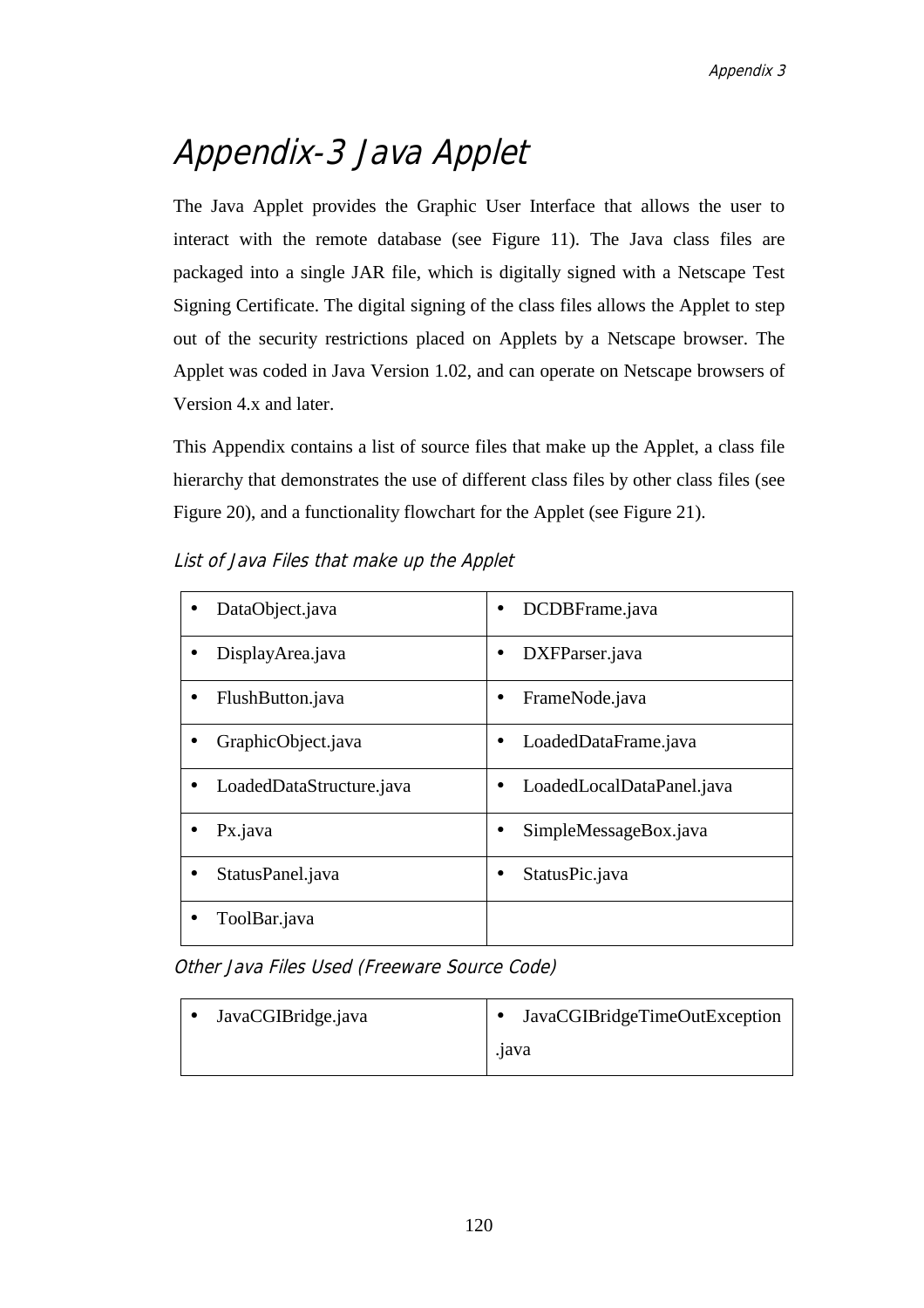#### Java Applet Source Code Hierarchy



**Figure 20 - Java Applet Source Structure**